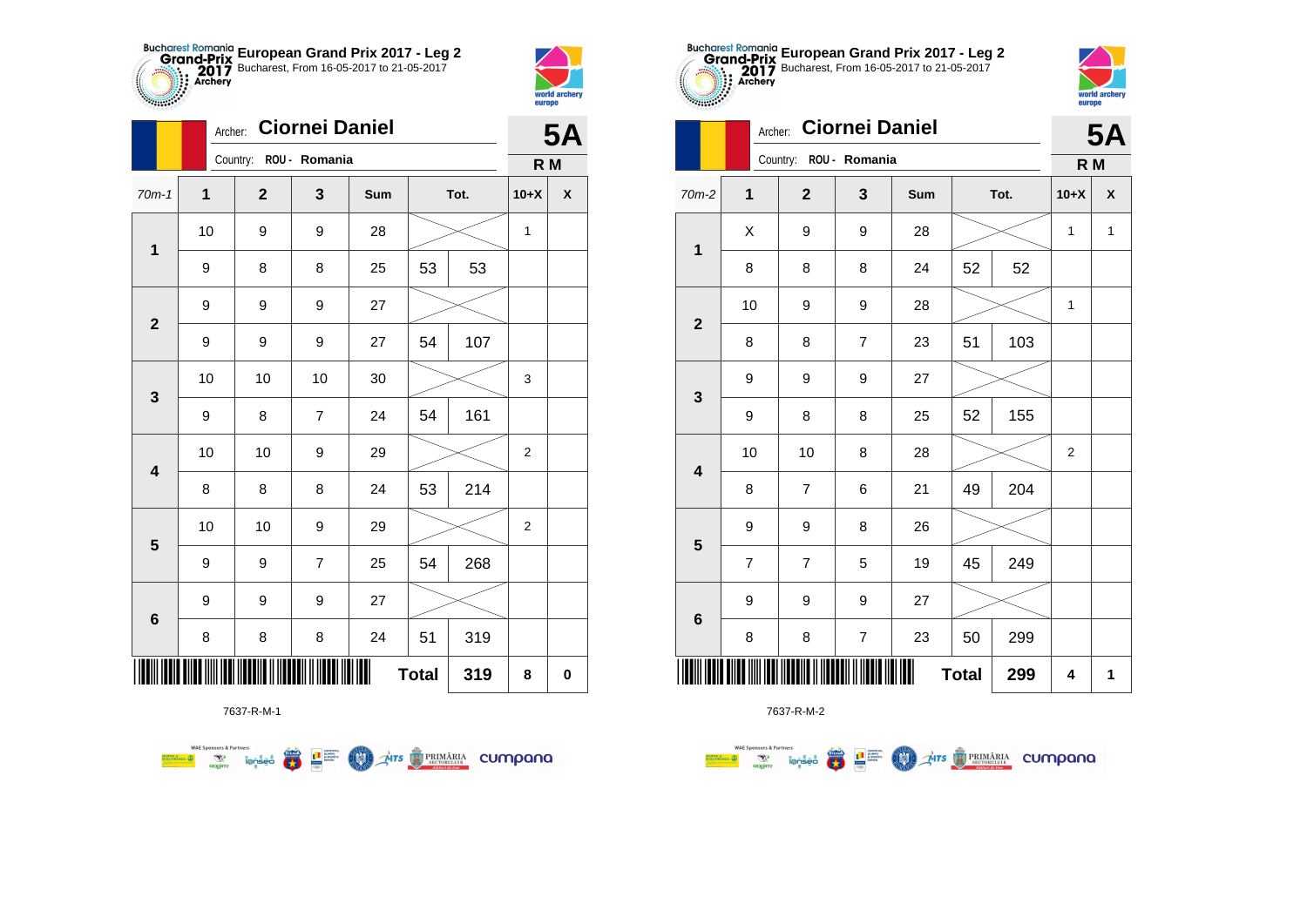



**STATISTICS** 

|                         | <b>Tsydypov Erdem</b><br>Archer: |             |                |     |              |     |        |                  |  |
|-------------------------|----------------------------------|-------------|----------------|-----|--------------|-----|--------|------------------|--|
|                         |                                  | Country:    | RUS - Russia   |     |              |     | R M    |                  |  |
| $70m-1$                 | 1                                | $\mathbf 2$ | 3              | Sum | Tot.         |     | $10+X$ | X                |  |
| $\mathbf 1$             | X                                | X           | 10             | 30  |              |     | 3      | $\boldsymbol{2}$ |  |
|                         | 9                                | 9           | 9              | 27  | 57           | 57  |        |                  |  |
| $\mathbf{2}$            | 10                               | 9           | 9              | 28  |              |     | 1      |                  |  |
|                         | 9                                | 9           | 8              | 26  | 54           | 111 |        |                  |  |
| 3                       | X                                | 10          | 9              | 29  |              |     | 2      | 1                |  |
|                         | 9                                | 9           | $\overline{7}$ | 25  | 54           | 165 |        |                  |  |
| $\overline{\mathbf{4}}$ | 10                               | 10          | 10             | 30  |              |     | 3      |                  |  |
|                         | $\boldsymbol{9}$                 | 9           | 8              | 26  | 56           | 221 |        |                  |  |
| $\overline{\mathbf{5}}$ | 10                               | 9           | 9              | 28  |              |     | 1      |                  |  |
|                         | 9                                | 9           | $\overline{7}$ | 25  | 53           | 274 |        |                  |  |
| $\bf 6$                 | 9                                | 9           | 9              | 27  |              |     |        |                  |  |
|                         | 8                                | 8           | 8              | 24  | 51           | 325 |        |                  |  |
|                         |                                  |             |                |     | <b>Total</b> | 325 | 10     | 3                |  |



3162-R-M-2

|                         |                     |  | Country: RUS - Russia |                |     |      |     |              |              |
|-------------------------|---------------------|--|-----------------------|----------------|-----|------|-----|--------------|--------------|
|                         |                     |  |                       |                |     |      |     | R M          |              |
| $70m-2$                 | 1                   |  | $\mathbf{2}$          | $\mathbf{3}$   | Sum | Tot. |     | $10+X$       | X            |
| $\mathbf 1$             | 10                  |  | 10                    | 9              | 29  |      |     | 2            |              |
|                         | 9                   |  | 9                     | 8              | 26  | 55   | 55  |              |              |
|                         | 9                   |  | 9                     | 9              | 27  |      |     |              |              |
| $\mathbf{2}$            | 9                   |  | 8                     | $\overline{7}$ | 24  | 51   | 106 |              |              |
|                         | 9                   |  | 9                     | 9              | 27  |      |     |              |              |
| $\mathbf 3$             | 9                   |  | 8                     | 8              | 25  | 52   | 158 |              |              |
|                         | X                   |  | 9                     | 8              | 27  |      |     | $\mathbf{1}$ | $\mathbf{1}$ |
| $\overline{\mathbf{4}}$ | 8                   |  | 8                     | 6              | 22  | 49   | 207 |              |              |
|                         | 10                  |  | 9                     | 9              | 28  |      |     | $\mathbf{1}$ |              |
| ${\bf 5}$               | 9                   |  | 8                     | 8              | 25  | 53   | 260 |              |              |
|                         | 10                  |  | 9                     | 9              | 28  |      |     | $\mathbf{1}$ |              |
| $\bf 6$                 | 9                   |  | 8                     | 8              | 25  | 53   | 313 |              |              |
| IIII                    | <b>Total</b><br>313 |  |                       |                |     |      |     |              | 1            |



 $F<sub>B</sub>$ 

|                         | Archer: Tsydypov Erdem |                       |                |     |              |      |                | 5Β           |
|-------------------------|------------------------|-----------------------|----------------|-----|--------------|------|----------------|--------------|
|                         |                        | Country: RUS - Russia |                |     |              |      | R <sub>M</sub> |              |
| $70m-2$                 | $\mathbf{1}$           | $\overline{2}$        | 3              | Sum |              | Tot. | $10+X$         | X            |
|                         | 10                     | 10                    | 9              | 29  |              |      | $\overline{2}$ |              |
| $\mathbf{1}$            | 9                      | 9                     | 8              | 26  | 55           | 55   |                |              |
|                         | 9                      | 9                     | 9              | 27  |              |      |                |              |
| $\overline{\mathbf{2}}$ | 9                      | 8                     | $\overline{7}$ | 24  | 51           | 106  |                |              |
|                         | 9                      | 9                     | 9              | 27  |              |      |                |              |
| 3                       | 9                      | 8                     | 8              | 25  | 52           | 158  |                |              |
|                         | X                      | 9                     | 8              | 27  |              |      | 1              | $\mathbf{1}$ |
| $\overline{\mathbf{4}}$ | 8                      | 8                     | 6              | 22  | 49           | 207  |                |              |
|                         | 10                     | 9                     | 9              | 28  |              |      | 1              |              |
| 5                       | 9                      | 8                     | 8              | 25  | 53           | 260  |                |              |
|                         | 10                     | 9                     | 9              | 28  |              |      | 1              |              |
| $\bf 6$                 | 9                      | 8                     | 8              | 25  | 53           | 313  |                |              |
|                         |                        |                       |                |     | <b>Total</b> | 313  | 5              | 1            |

**European Grand Prix 2017 - Leg 2** Bucharest, From 16-05-2017 to 21-05-2017

3162-R-M-1

**WAE Sponsors & Partner AITS** PRIMARIA CUMPONO L<sup>a</sup> Supply  $\overline{\mathbf{c}}$ M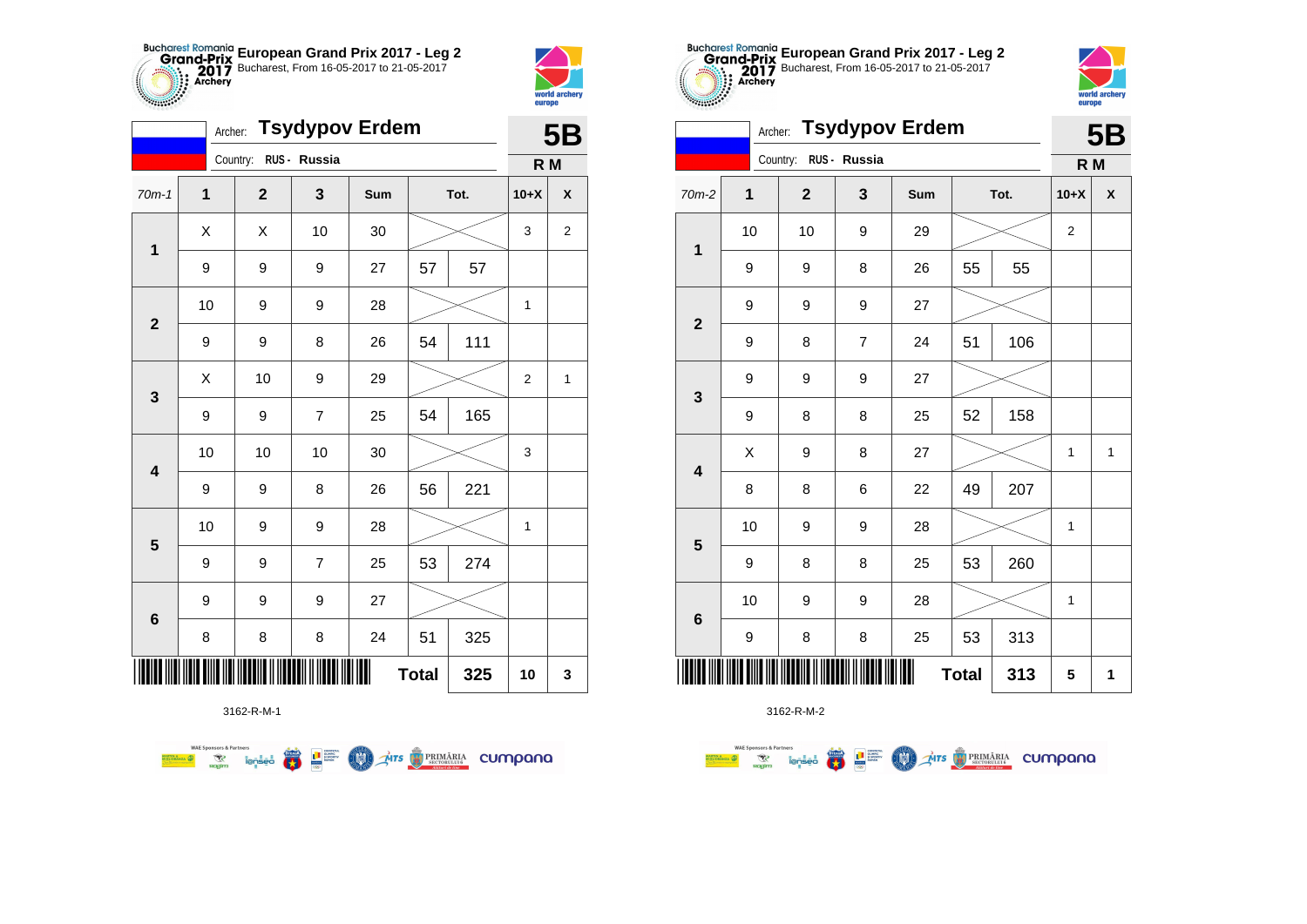



| Ivashko Markiyan<br>Archer: |                          |  |              |                      |     |    |      |        | 5C |  |
|-----------------------------|--------------------------|--|--------------|----------------------|-----|----|------|--------|----|--|
|                             |                          |  | Country:     | <b>UKR</b> - Ukraine |     |    |      | R M    |    |  |
| $70m-1$                     | $\mathbf 1$              |  | $\mathbf{2}$ | $\mathbf{3}$         | Sum |    | Tot. | $10+X$ | X  |  |
| 1                           | 10                       |  | 10           | 10                   | 30  |    |      | 3      |    |  |
|                             | 9                        |  | 9            | 8                    | 26  | 56 | 56   |        |    |  |
| $\mathbf{2}$                | 10                       |  | 9            | 9                    | 28  |    |      | 1      |    |  |
|                             | 9                        |  | 9            | 8                    | 26  | 54 | 110  |        |    |  |
| 3                           | 10                       |  | 10           | 10                   | 30  |    |      | 3      |    |  |
|                             | 9                        |  | 9            | 9                    | 27  | 57 | 167  |        |    |  |
| 4                           | X                        |  | 10           | 10                   | 30  |    |      | 3      | 1  |  |
|                             | 9                        |  | 9            | 8                    | 26  | 56 | 223  |        |    |  |
| 5                           | 10                       |  | 10           | 10                   | 30  |    |      | 3      |    |  |
|                             | 9                        |  | 9            | 8                    | 26  | 56 | 279  |        |    |  |
| $6\phantom{1}6$             | 10                       |  | 9            | 9                    | 28  |    |      | 1      |    |  |
|                             | 8                        |  | 8            | 8                    | 24  | 52 | 331  |        |    |  |
|                             | Ⅲ<br>331<br><b>Total</b> |  |              |                      |     |    |      | 14     | 1  |  |

**THE STRIMARIA CUMPANA** 



 $\left(\frac{\sinh\theta}{\cos\theta}\right)$ 

L B SUPPRE

**COO** 

**WAE Sponsors & Partners** 



583-R-M-2

| 10                 | 10 | 9              | 29     |              |     | $\overline{c}$          |                         |
|--------------------|----|----------------|--------|--------------|-----|-------------------------|-------------------------|
| 9                  | 9  | $\overline{7}$ | 25     | 54<br>54     |     |                         |                         |
| 9                  | 9  | 9              | 27     |              |     |                         |                         |
| 8                  | 8  | 8              | 24     | 51           | 105 |                         |                         |
| $\pmb{\mathsf{X}}$ | X  | 10             | $30\,$ |              |     | 3                       | $\overline{\mathbf{c}}$ |
| 9                  | 9  | 9              | 27     | 57           | 162 |                         |                         |
| $10$               | 10 | 9              | 29     |              |     | 2                       |                         |
| 9                  | 9  | 8              | 26     | 55           | 217 |                         |                         |
| Χ                  | 10 | 9              | 29     |              |     | $\overline{\mathbf{c}}$ | $\mathbf{1}$            |
| 8                  | 8  | 8              | 24     | 53           | 270 |                         |                         |
| 10                 | 10 | 10             | 30     |              |     | 3                       |                         |
| $10$               | 9  | 8              | 27     | 57           | 327 | 1                       |                         |
| ║║                 |    |                |        | <b>Total</b> | 327 | 13                      | 3                       |



|                         | <b>5C</b>   |                |                      |     |    |      |                  |                |
|-------------------------|-------------|----------------|----------------------|-----|----|------|------------------|----------------|
|                         |             | Country:       | <b>UKR</b> - Ukraine |     |    |      | R M              |                |
| 70m-2                   | $\mathbf 1$ | $\overline{2}$ | 3                    | Sum |    | Tot. | $10+X$           | χ              |
| $\mathbf 1$             | 10          | 10             | 9                    | 29  |    |      | $\boldsymbol{2}$ |                |
|                         | 9           | 9              | $\overline{7}$       | 25  | 54 | 54   |                  |                |
| $\boldsymbol{2}$        | 9           | 9              | 9                    | 27  |    |      |                  |                |
|                         | 8           | 8              | 8                    | 24  | 51 | 105  |                  |                |
| $\mathbf{3}$            | X           | Χ              | 10                   | 30  |    |      | 3                | $\overline{2}$ |
|                         | 9           | 9              | 9                    | 27  | 57 | 162  |                  |                |
| $\overline{\mathbf{4}}$ | 10          | 10             | 9                    | 29  |    |      | $\boldsymbol{2}$ |                |
|                         | 9           | 9              | 8                    | 26  | 55 | 217  |                  |                |
| $\overline{\mathbf{5}}$ | X           | 10             | 9                    | 29  |    |      | $\overline{2}$   | 1              |
|                         | 8           | 8              | 8                    | 24  | 53 | 270  |                  |                |
| $\bf 6$                 | 10          | 10             | 10                   | 30  |    |      | 3                |                |
|                         | 10          | 9              | 8                    | 27  | 57 | 327  | 1                |                |
| 327<br><b>Total</b>     |             |                |                      |     |    |      |                  | 3              |

**European Grand Prix 2017 - Leg 2** Bucharest, From 16-05-2017 to 21-05-2017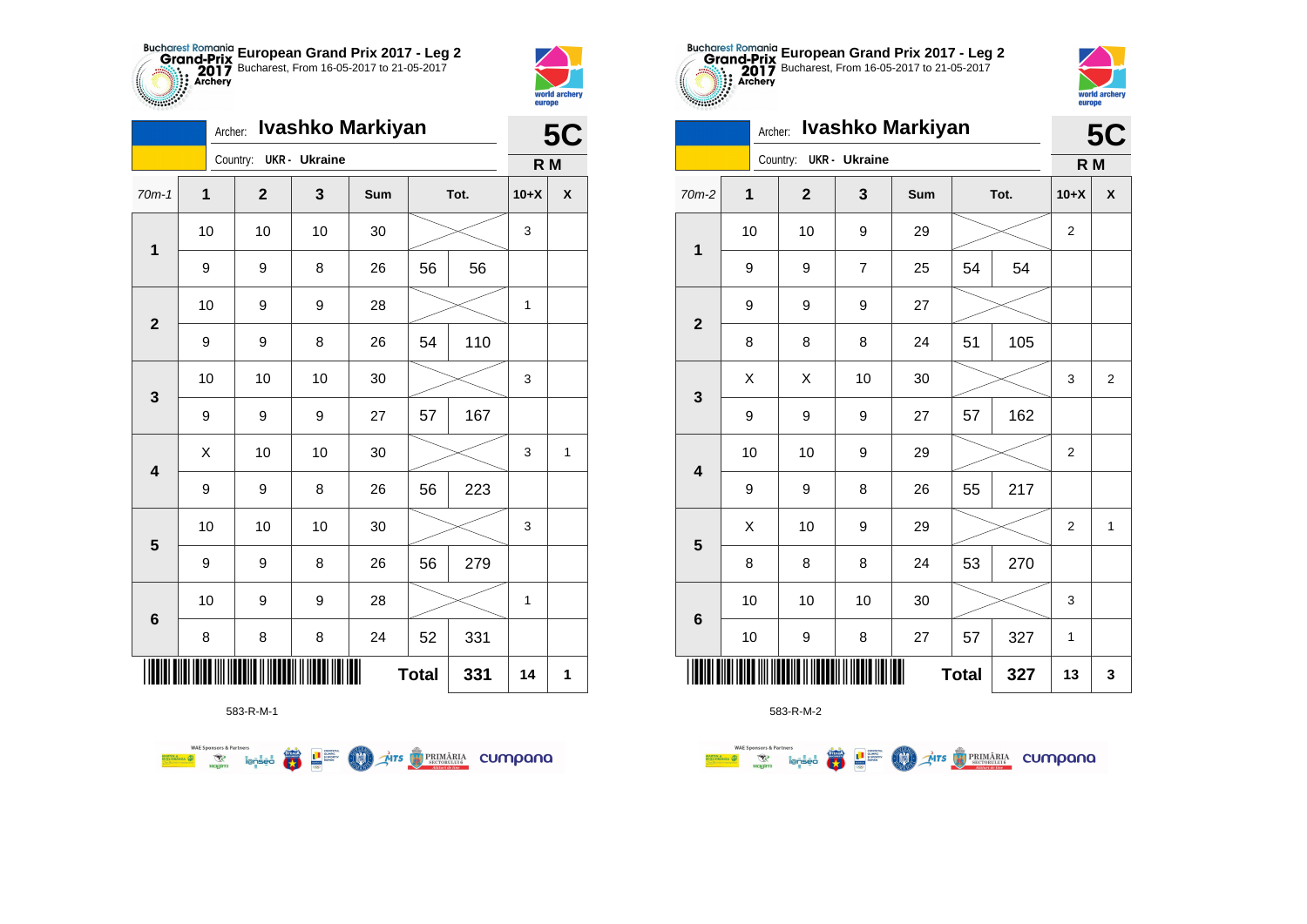



|                         | <b>Marzec Pawel</b><br>Archer: |                       |                |            |              |      |                |                |  |  |
|-------------------------|--------------------------------|-----------------------|----------------|------------|--------------|------|----------------|----------------|--|--|
|                         |                                | Country: POL - Poland |                |            |              |      | R M            |                |  |  |
| $70m-1$                 | 1                              | $\mathbf 2$           | 3              | <b>Sum</b> |              | Tot. | $10+X$         | X              |  |  |
| $\mathbf 1$             | 10                             | 10                    | 9              | 29         |              |      | 2              |                |  |  |
|                         | 9                              | 8                     | 8              | 25         | 54           | 54   |                |                |  |  |
| $\mathbf{2}$            | X                              | 10                    | 10             | 30         |              |      | 3              | 1              |  |  |
|                         | 9                              | 9                     | 8              | 26         | 56           | 110  |                |                |  |  |
| 3                       | 10                             | 9                     | 9              | 28         |              |      | 1              |                |  |  |
|                         | 9                              | 9                     | 8              | 26         | 54           | 164  |                |                |  |  |
| $\overline{\mathbf{4}}$ | 10                             | 10                    | 9              | 29         |              |      | $\overline{2}$ |                |  |  |
|                         | 8                              | 8                     | $\overline{7}$ | 23         | 52           | 216  |                |                |  |  |
| $\overline{\mathbf{5}}$ | X                              | X                     | 10             | 30         |              |      | 3              | $\overline{2}$ |  |  |
|                         | 9                              | 8                     | 8              | 25         | 55           | 271  |                |                |  |  |
| $\bf 6$                 | 10                             | 10                    | 9              | 29         |              |      | 2              |                |  |  |
|                         | 9                              | 8                     | $\mathbf 5$    | 22         | 51           | 322  |                |                |  |  |
| ∭                       |                                |                       |                |            | <b>Total</b> | 322  | 13             | 3              |  |  |

**THE STRIMARIA CUMPANA** 

11310-R-M-1

 $\overline{\mathbf{r}}$ 

L<sup>a</sup> Supply

**MAN** 

**WAE Sponsors & Partners** 



11310-R-M-2

| $-0.000000$             | europe                   |                |                     |     |    |      |        |              |
|-------------------------|--------------------------|----------------|---------------------|-----|----|------|--------|--------------|
|                         | Archer:                  |                | <b>Marzec Pawel</b> |     |    |      |        | <b>5D</b>    |
|                         |                          | Country:       | POL - Poland        |     |    |      | R M    |              |
| 70m-2                   | 1                        | $\mathbf{2}$   | 3                   | Sum |    | Tot. | $10+X$ | X            |
| $\mathbf 1$             | 10                       | 10             | 10                  | 30  |    |      | 3      |              |
|                         | 9                        | 9              | 8                   | 26  | 56 | 56   |        |              |
| $\overline{2}$          | X                        | 10             | 10                  | 30  |    |      | 3      | $\mathbf{1}$ |
|                         | 9                        | 9              | 9                   | 27  | 57 | 113  |        |              |
|                         | X                        | 10             | 9                   | 29  |    |      | 2      | 1            |
| 3                       | 8                        | 8              | $\overline{7}$      | 23  | 52 | 165  |        |              |
| $\overline{\mathbf{4}}$ | X                        | 9              | 8                   | 27  |    |      | 1      | $\mathbf{1}$ |
|                         | 8                        | 8              | 8                   | 24  | 51 | 216  |        |              |
| 5                       | 10                       | 10             | 9                   | 29  |    |      | 2      |              |
|                         | 9                        | 8              | 8                   | 25  | 54 | 270  |        |              |
| $6\phantom{1}6$         | 10                       | 9              | 8                   | 27  |    |      | 1      |              |
|                         | $\overline{\mathcal{I}}$ | $\overline{7}$ | 6                   | 20  | 47 | 317  |        |              |
|                         | 12                       | 3              |                     |     |    |      |        |              |

**European Grand Prix 2017 - Leg 2** Bucharest, From 16-05-2017 to 21-05-2017

world arche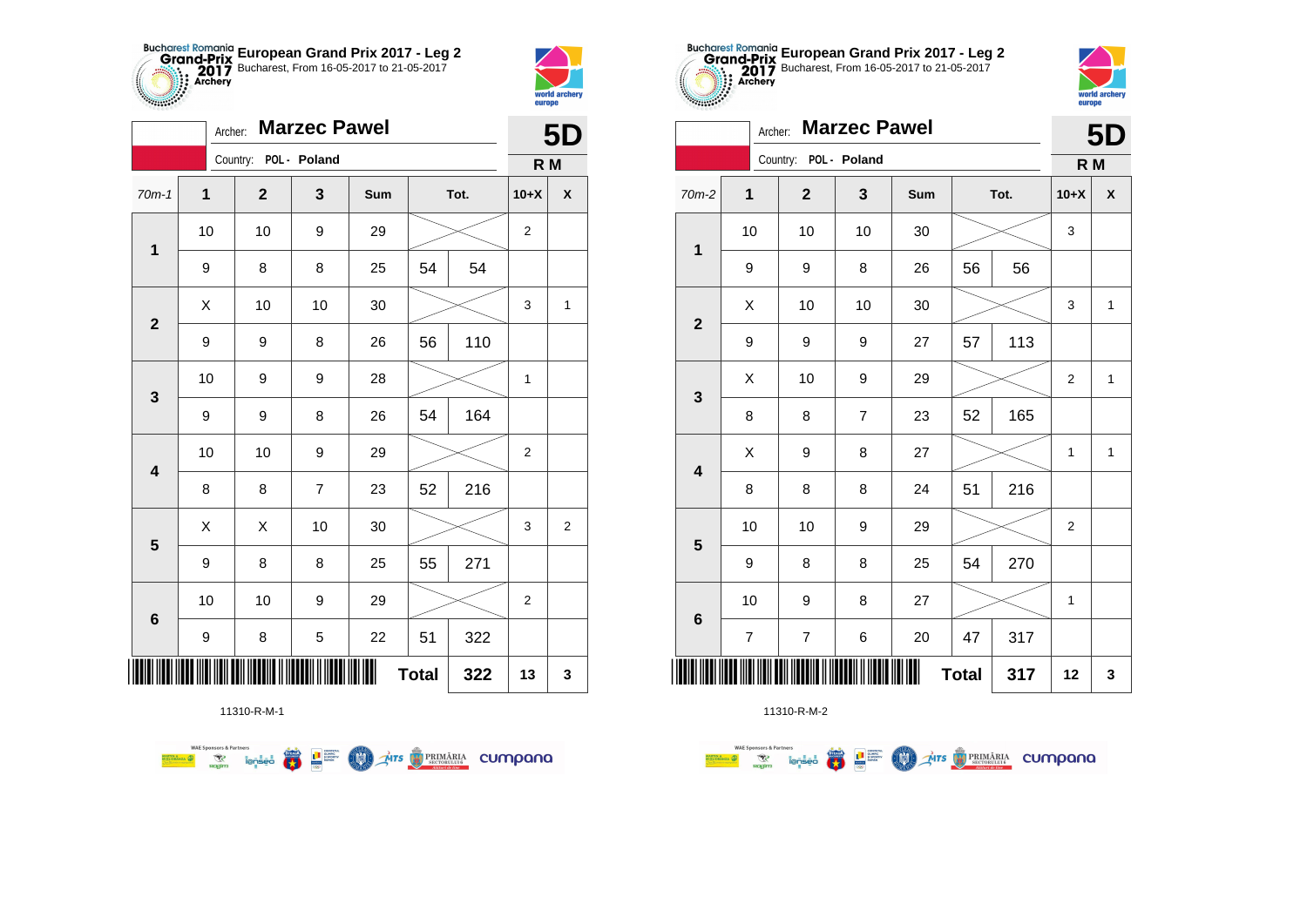



|                         | Archer: |              |                        | 6Α  |              |      |                |                    |
|-------------------------|---------|--------------|------------------------|-----|--------------|------|----------------|--------------------|
|                         |         |              | Country: ROU - Romania |     |              |      | R M            |                    |
| $70m-1$                 | 1       | $\mathbf{2}$ | 3                      | Sum |              | Tot. | $10+X$         | $\pmb{\mathsf{X}}$ |
| 1                       | 10      | 9            | 8                      | 27  |              |      | $\mathbf{1}$   |                    |
|                         | 8       | 7            | 6                      | 21  | 48           | 48   |                |                    |
| $\overline{2}$          | 10      | 9            | 9                      | 28  |              |      | 1              |                    |
|                         | 9       | 9            | $\overline{7}$         | 25  | 53           | 101  |                |                    |
| $\mathbf{3}$            | 10      | 9            | 9                      | 28  |              |      | 1              |                    |
|                         | 9       | 8            | $\overline{7}$         | 24  | 52           | 153  |                |                    |
| $\overline{\mathbf{4}}$ | 10      | 10           | 9                      | 29  |              |      | $\overline{2}$ |                    |
|                         | 9       | 8            | 8                      | 25  | 54           | 207  |                |                    |
| $\overline{\mathbf{5}}$ | 10      | 9            | 9                      | 28  |              |      | 1              |                    |
|                         | 9       | 9            | 8                      | 26  | 54           | 261  |                |                    |
| $6\phantom{1}6$         | 10      | 10           | 9                      | 29  |              |      | $\mathbf{2}$   |                    |
|                         | 9       | 9            | $\boldsymbol{7}$       | 25  | 54           | 315  |                |                    |
|                         |         |              |                        |     | <b>Total</b> | 315  | 8              | $\pmb{0}$          |

**THE STRIMARIA CUMPANA** 



**FRA** 

L B SUPPRE

**COO** 

**WAE Sponsors & Partners** 



5102-R-M-2

| <b><i>Property</i></b>  |         |                        |                     |     |              |      | world archery<br>europe |              |
|-------------------------|---------|------------------------|---------------------|-----|--------------|------|-------------------------|--------------|
|                         | Archer: |                        | <b>Marcu Razvan</b> |     |              |      |                         | 6A           |
|                         |         | Country: ROU - Romania |                     |     |              |      | R <sub>M</sub>          |              |
| 70m-2                   | 1       | $\overline{2}$         | 3                   | Sum |              | Tot. | $10+X$                  | X            |
| $\mathbf 1$             | X       | 9                      | 8                   | 27  |              |      | $\mathbf{1}$            | $\mathbf{1}$ |
|                         | 8       | $\overline{7}$         | 6                   | 21  | 48           | 48   |                         |              |
| $\mathbf{2}$            | 10      | 9                      | 9                   | 28  |              |      | $\mathbf{1}$            |              |
|                         | 8       | $\overline{7}$         | $\overline{7}$      | 22  | 50           | 98   |                         |              |
| $\mathbf 3$             | 9       | 9                      | 9                   | 27  |              |      |                         |              |
|                         | 9       | 9                      | $\overline{7}$      | 25  | 52           | 150  |                         |              |
| $\overline{\mathbf{4}}$ | 9       | 8                      | 8                   | 25  |              |      |                         |              |
|                         | 8       | $\overline{7}$         | $\overline{7}$      | 22  | 47           | 197  |                         |              |
| $5\phantom{1}$          | 10      | 9                      | 9                   | 28  |              |      | 1                       |              |
|                         | 9       | $\overline{7}$         | 6                   | 22  | 50           | 247  |                         |              |
|                         | 10      | 9                      | 9                   | 28  |              |      | $\mathbf{1}$            |              |
| $6\phantom{1}6$         | 8       | $\overline{7}$         | 5                   | 20  | 48           | 295  |                         |              |
|                         |         |                        |                     |     | <b>Total</b> | 295  | 4                       | 1            |



|                         |             | Country:<br>ROU - Romania |                  |     |      |     |        |              |
|-------------------------|-------------|---------------------------|------------------|-----|------|-----|--------|--------------|
| $70m-2$                 | $\mathbf 1$ | $\mathbf{2}$              | 3                | Sum | Tot. |     | $10+X$ | X            |
| $\mathbf 1$             | X           | 9                         | 8                | 27  |      |     | 1      | $\mathbf{1}$ |
|                         | 8           | $\overline{\mathbf{7}}$   | 6                | 21  | 48   | 48  |        |              |
| $\overline{\mathbf{2}}$ | 10          | 9                         | 9                | 28  |      |     | 1      |              |
|                         | 8           | $\overline{\mathbf{7}}$   | $\overline{7}$   | 22  | 50   | 98  |        |              |
| $\mathbf 3$             | 9           | 9                         | $\boldsymbol{9}$ | 27  |      |     |        |              |
|                         | 9           | 9                         | $\overline{7}$   | 25  | 52   | 150 |        |              |
| $\overline{\mathbf{4}}$ | 9           | 8                         | 8                | 25  |      |     |        |              |
|                         | 8           | $\overline{7}$            | 7                | 22  | 47   | 197 |        |              |
| $\overline{\mathbf{5}}$ | 10          | 9                         | 9                | 28  |      |     | 1      |              |
|                         | 9           | $\overline{\mathbf{7}}$   | 6                | 22  | 50   | 247 |        |              |
| $6\phantom{1}$          | 10          | 9                         | 9                | 28  |      |     | 1      |              |
|                         | 8           | $\boldsymbol{7}$          | 5                | 20  | 48   | 295 |        |              |
| <b>Total</b><br>295     |             |                           |                  |     |      |     |        | 1            |

**European Grand Prix 2017 - Leg 2** Bucharest, From 16-05-2017 to 21-05-2017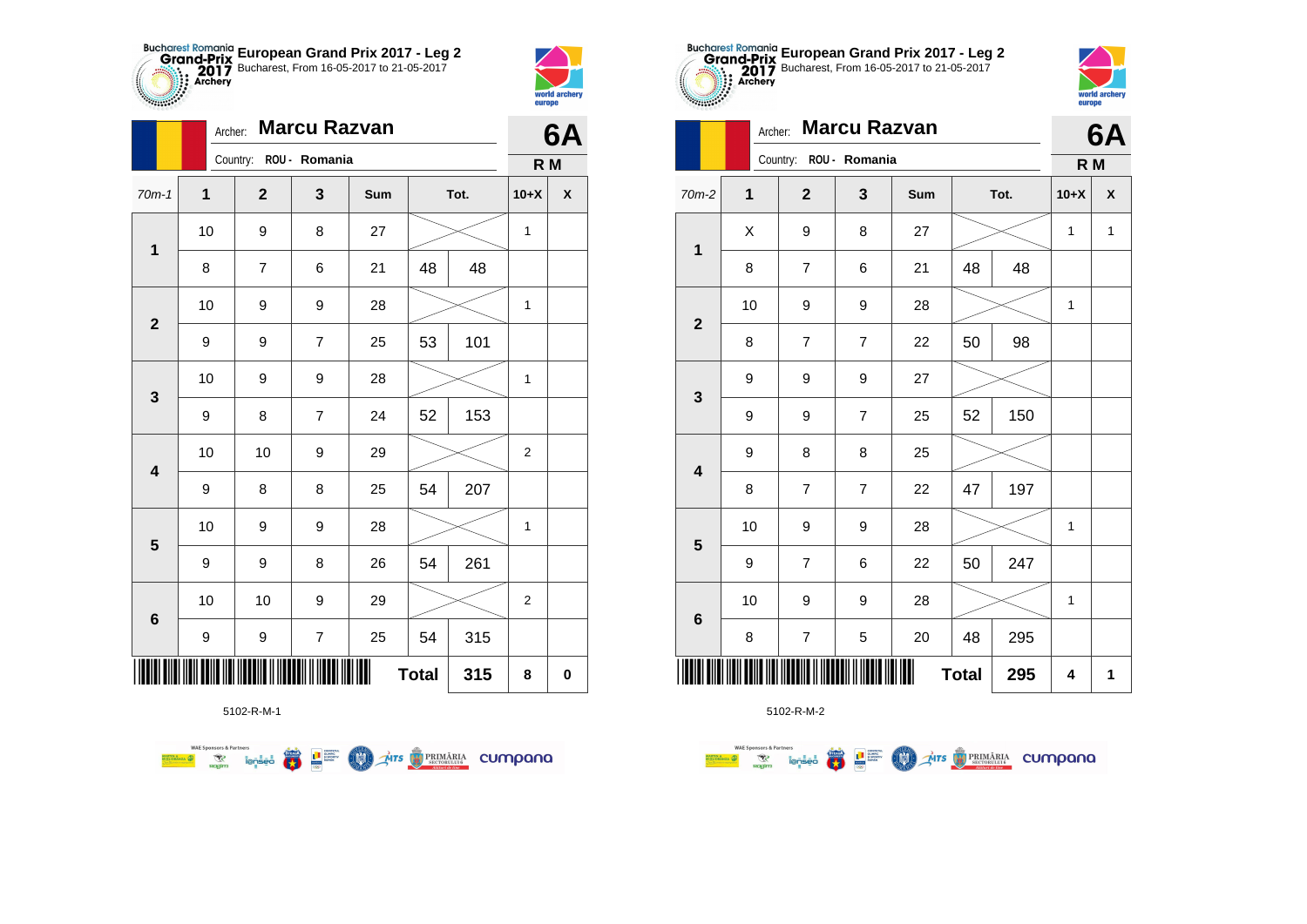



|                         | 6B |                       |                |     |              |      |                |                |
|-------------------------|----|-----------------------|----------------|-----|--------------|------|----------------|----------------|
|                         |    | Country: RUS - Russia |                |     |              |      | R M            |                |
| $70m-1$                 | 1  | $\mathbf{2}$          | 3              | Sum |              | Tot. | $10+X$         | X              |
| $\mathbf 1$             | 9  | 9                     | 9              | 27  |              |      |                |                |
|                         | 8  | 8                     | $\overline{7}$ | 23  | 50           | 50   |                |                |
| $\mathbf{2}$            | X  | X                     | 9              | 29  |              |      | $\overline{2}$ | $\overline{2}$ |
|                         | 8  | 7                     | $\overline{7}$ | 22  | 51           | 101  |                |                |
| 3                       | 10 | 9                     | 9              | 28  |              |      | 1              |                |
|                         | 9  | 8                     | 8              | 25  | 53           | 154  |                |                |
| $\overline{\mathbf{4}}$ | 10 | 10                    | 9              | 29  |              |      | $\overline{2}$ |                |
|                         | 9  | 9                     | 8              | 26  | 55           | 209  |                |                |
| $\overline{\mathbf{5}}$ | 10 | 10                    | 10             | 30  |              |      | 3              |                |
|                         | 10 | 9                     | 9              | 28  | 58           | 267  | 1              |                |
| $\bf 6$                 | 10 | 9                     | 8              | 27  |              |      | 1              |                |
|                         | 8  | 8                     | 8              | 24  | 51           | 318  |                |                |
|                         |    |                       |                |     | <b>Total</b> | 318  | 10             | $\mathbf 2$    |

**AITS REMARIA CUMPONO** 



8777-R-M-2

| $70m-2$                 | $\mathbf 1$ | $\mathbf{2}$ | 3   | Sum    | Tot. |     | $10+X$                  | X            |
|-------------------------|-------------|--------------|-----|--------|------|-----|-------------------------|--------------|
| $\overline{\mathbf{1}}$ | 9           | 9            | 9   | 27     |      |     |                         |              |
|                         | 9           | 8            | 8   | 25     | 52   | 52  |                         |              |
| $\boldsymbol{2}$        | Χ           | 10           | 10  | 30     |      |     | 3                       | $\mathbf{1}$ |
|                         | 10          | 9            | 8   | 27     | 57   | 109 | $\mathbf 1$             |              |
| 3                       | 10          | 9            | 9   | 28     |      |     | 1                       |              |
|                         | 9           | 9            | 8   | 26     | 54   | 163 |                         |              |
| $\overline{\mathbf{4}}$ | 10          | 10           | 10  | 30     |      |     | $\mathsf 3$             |              |
|                         | $10$        | 8            | 8   | 26     | 56   | 219 | 1                       |              |
| $5\phantom{1}$          | 10          | 10           | 10  | $30\,$ |      |     | 3                       |              |
|                         | 9           | 8            | 8   | 25     | 55   | 274 |                         |              |
| $\bf 6$                 | 10          | 10           | 9   | 29     |      |     | $\overline{\mathbf{c}}$ |              |
|                         | 9           | 9            | 9   | 27     | 56   | 330 |                         |              |
|                         |             | <b>Total</b> | 330 | 14     | 1    |     |                         |              |

**European Grand Prix 2017 - Leg 2** Bucharest, From 16-05-2017 to 21-05-2017

**6B**

world archer

eurone

**R M**

Archer: **Tsybzhitov Bolot**

Country: **RUS - Russia**

**THE** 

8777-R-M-1

 $rac{3\pi}{2\pi}$ **THE SUPPRE**  (M)

**WAE Sponsors & Partners**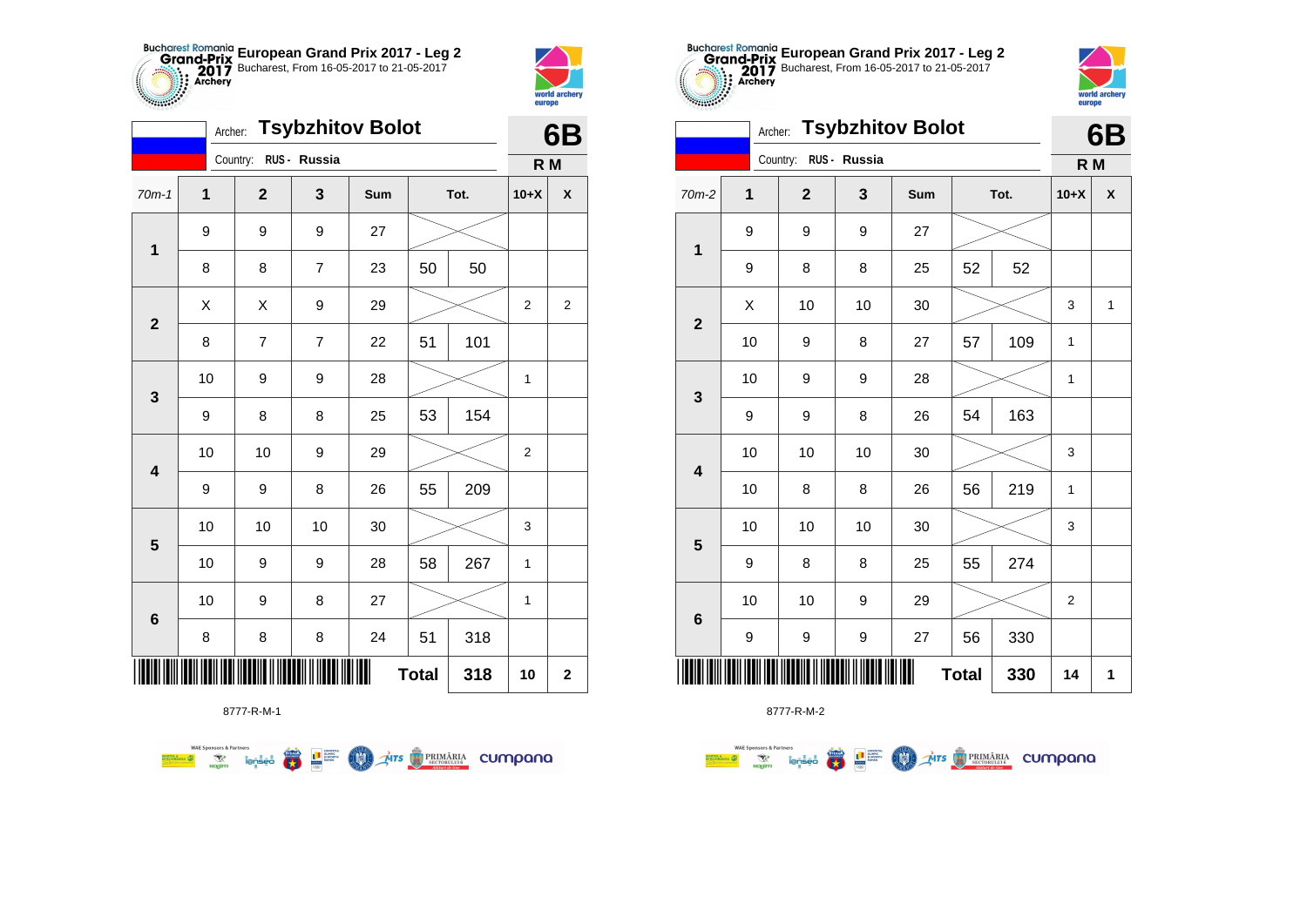



 $\overline{a}$ 

**THE** 

|              | 6C          |                |                      |     |              |      |             |   |
|--------------|-------------|----------------|----------------------|-----|--------------|------|-------------|---|
|              |             | Country:       | <b>UKR</b> - Ukraine |     |              |      | R M         |   |
| $70m-1$      | $\mathbf 1$ | $\overline{2}$ | 3                    | Sum |              | Tot. | $10+X$      | X |
| $\mathbf 1$  | 10          | 10             | 9                    | 29  |              |      | 2           |   |
|              | 9           | 9              | 8                    | 26  | 55           | 55   |             |   |
| $\mathbf{2}$ | Χ           | 10             | 9                    | 29  |              |      | $\mathbf 2$ | 1 |
|              | 9           | 8              | 8                    | 25  | 54           | 109  |             |   |
| 3            | Χ           | 10             | 10                   | 30  |              |      | 3           | 1 |
|              | 9           | 9              | 8                    | 26  | 56           | 165  |             |   |
| 4            | X           | 10             | 9                    | 29  |              |      | 2           | 1 |
|              | 9           | 9              | 8                    | 26  | 55           | 220  |             |   |
| 5            | Χ           | 10             | 9                    | 29  |              |      | 2           | 1 |
|              | 9           | 8              | 8                    | 25  | 54           | 274  |             |   |
| 6            | 9           | 9              | 8                    | 26  |              |      |             |   |
|              | 8           | 8              | $\overline{7}$       | 23  | 49           | 323  |             |   |
|              |             |                |                      |     | <b>Total</b> | 323  | 11          | 4 |



12477-R-M-2

|                         |              |                         |                        |                |     |    |      |                | UV             |
|-------------------------|--------------|-------------------------|------------------------|----------------|-----|----|------|----------------|----------------|
|                         |              |                         | Country: UKR - Ukraine |                |     |    |      | R M            |                |
| $70m-2$                 | $\mathbf{1}$ |                         | $\mathbf{2}$           | 3              | Sum |    | Tot. | $10+X$         | X              |
| $\mathbf{1}$            | 10           |                         | 10                     | 9              | 29  |    |      | $\mathbf{2}$   |                |
|                         | 9            |                         | $\overline{7}$         | 6              | 22  | 51 | 51   |                |                |
| $\overline{\mathbf{2}}$ | X            |                         | 10                     | 9              | 29  |    |      | $\overline{2}$ | $\mathbf{1}$   |
|                         | 9            |                         | 8                      | 8              | 25  | 54 | 105  |                |                |
| $\mathbf 3$             |              | 10                      | 10                     | 10             | 30  |    |      | 3              |                |
|                         | 9            |                         | 8                      | 8              | 25  | 55 | 160  |                |                |
| $\overline{\mathbf{4}}$ | 9            |                         | $\boldsymbol{9}$       | 8              | 26  |    |      |                |                |
|                         |              | $\overline{\mathbf{7}}$ | $\boldsymbol{7}$       | $\overline{7}$ | 21  | 47 | 207  |                |                |
| $\overline{\mathbf{5}}$ |              | Χ                       | 10                     | 10             | 30  |    |      | 3              | $\mathbf{1}$   |
|                         | 9            |                         | 9                      | $\overline{7}$ | 25  | 55 | 262  |                |                |
|                         |              | X                       | X                      | 10             | 30  |    |      | 3              | $\overline{2}$ |
| $\bf 6$                 |              | 9                       | 8                      | M              | 17  | 47 | 309  |                |                |
| <b>Total</b><br>309     |              |                         |                        |                |     |    |      |                | 4              |

**European Grand Prix 2017 - Leg 2** Bucharest, From 16-05-2017 to 21-05-2017

Archer: **Makarevych Sergii**



**6C**

|                         |             |                        |                          | - - - ອ |              |      | ひし             |                    |  |
|-------------------------|-------------|------------------------|--------------------------|---------|--------------|------|----------------|--------------------|--|
|                         |             | Country: UKR - Ukraine |                          |         |              |      | R M            |                    |  |
| $70m-2$                 | $\mathbf 1$ | $\mathbf{2}$           | 3                        | Sum     |              | Tot. | $10+X$         | $\pmb{\mathsf{X}}$ |  |
|                         | 10          | 10                     | 9                        | 29      |              |      |                |                    |  |
| $\mathbf{1}$            | 9           | $\overline{7}$         | 6                        | 22      | 51           | 51   |                |                    |  |
|                         | X           | 10                     | 9                        | 29      |              |      | $\overline{2}$ | $\mathbf{1}$       |  |
| $\mathbf 2$             | 9           | 8                      | 8                        | 25      | 54           | 105  |                |                    |  |
|                         | 10          | 10                     | 10                       | 30      |              |      | 3              |                    |  |
| 3                       | 9           | 8                      | 8                        | 25      | 55           | 160  |                |                    |  |
| 4                       | 9           | 9                      | 8                        | 26      |              |      |                |                    |  |
|                         | 7           | $\overline{7}$         | 7                        | 21      | 47           | 207  |                |                    |  |
|                         | Χ           | 10                     | 10                       | $30\,$  |              |      | 3              | $\mathbf{1}$       |  |
| $\overline{\mathbf{5}}$ | 9           | 9                      | $\overline{\mathcal{I}}$ | 25      | 55           | 262  |                |                    |  |
|                         | X           | Χ                      | 10                       | 30      |              |      | 3              | $\overline{2}$     |  |
| 6                       | 9           | 8                      | M                        | 17      | 47           | 309  |                |                    |  |
|                         |             |                        |                          |         | <b>Total</b> | 309  | 13             | 4                  |  |

12477-R-M-1

**WAE Sponsors & Partners AITS REMARIA CUMPONO**  $\overline{\mathbf{r}}$ **THE SECRETS** (M)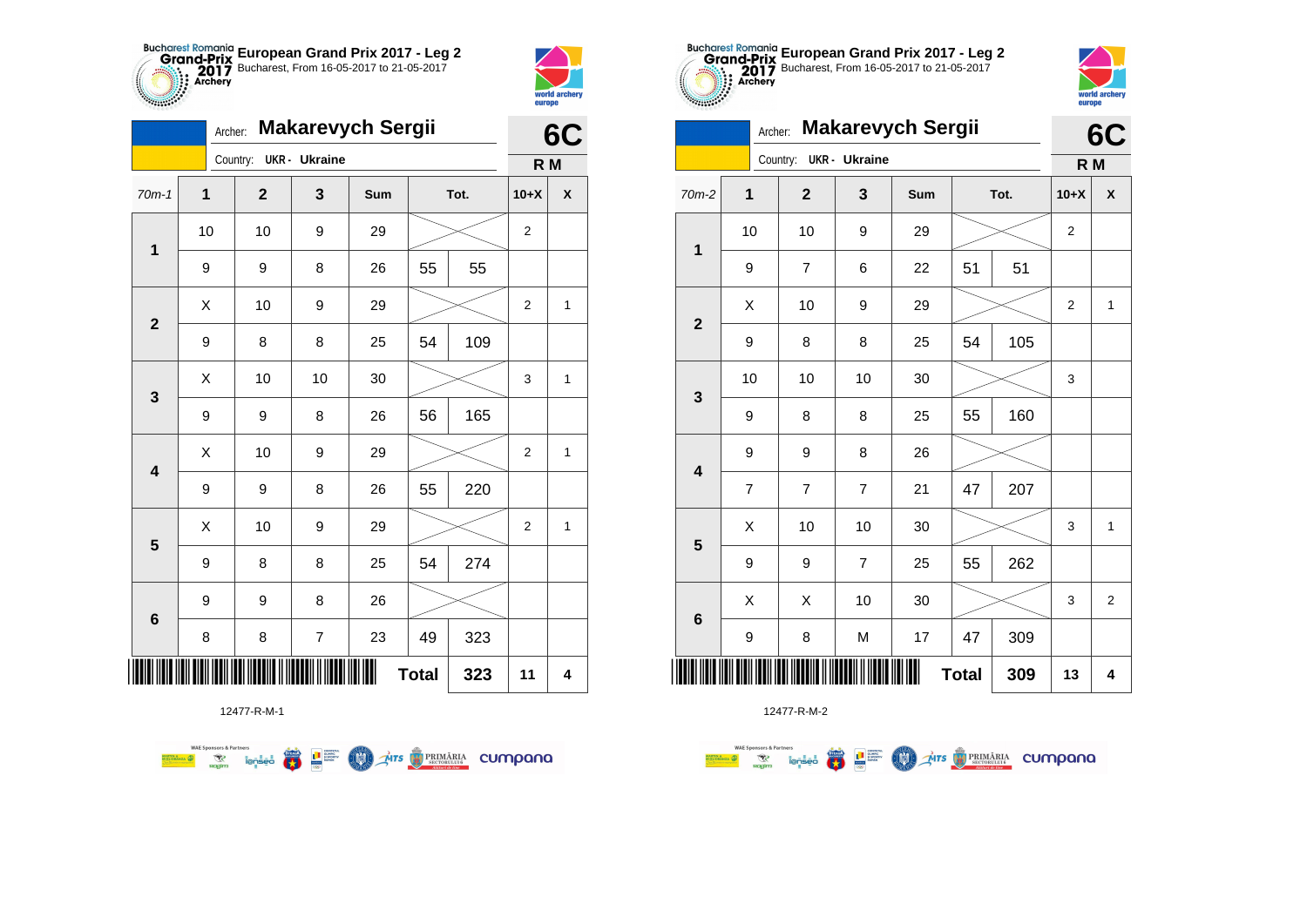



| <b>Michalak Slawomir</b><br>Archer: |    |                       |                  |     |              |      |                | 6D                 |  |  |
|-------------------------------------|----|-----------------------|------------------|-----|--------------|------|----------------|--------------------|--|--|
|                                     |    | Country: POL - Poland |                  |     |              |      | R M            |                    |  |  |
| $70m-1$                             | 1  | $\mathbf{2}$          | 3                | Sum |              | Tot. | $10+X$         | $\pmb{\mathsf{X}}$ |  |  |
|                                     | 10 | 10                    | 9                | 29  |              |      | $\overline{2}$ |                    |  |  |
| $\mathbf 1$                         | 9  | 8                     | 6                | 23  | 52           | 52   |                |                    |  |  |
| $\mathbf 2$                         | 10 | 10                    | 9                | 29  |              |      | 2              |                    |  |  |
|                                     | 9  | 8                     | 5                | 22  | 51           | 103  |                |                    |  |  |
| 3                                   | 10 | 10                    | 10               | 30  |              |      | 3              |                    |  |  |
|                                     | 10 | 8                     | $\overline{7}$   | 25  | 55           | 158  | 1              |                    |  |  |
| $\overline{\mathbf{4}}$             | 9  | 9                     | 9                | 27  |              |      |                |                    |  |  |
|                                     | 9  | 8                     | 6                | 23  | 50           | 208  |                |                    |  |  |
| $\overline{\mathbf{5}}$             | 10 | 10                    | 10               | 30  |              |      | 3              |                    |  |  |
|                                     | X  | 9                     | 8                | 27  | 57           | 265  | $\mathbf{1}$   | 1                  |  |  |
|                                     | X  | X                     | X                | 30  |              |      | 3              | 3                  |  |  |
| $\bf 6$                             | 9  | 9                     | $\boldsymbol{7}$ | 25  | 55           | 320  |                |                    |  |  |
| ║║║                                 |    |                       |                  |     | <b>Total</b> | 320  | 15             | 4                  |  |  |





| <b>Michalak Slawomir</b><br>Archer: |                     |                       |                  |     |    |      |                | 6D           |  |
|-------------------------------------|---------------------|-----------------------|------------------|-----|----|------|----------------|--------------|--|
|                                     |                     | Country: POL - Poland |                  |     |    |      | R M            |              |  |
| $70m-2$                             | 1                   | $\mathbf{2}$          | 3                | Sum |    | Tot. | $10+X$         | χ            |  |
| $\mathbf 1$                         | 10                  | 9                     | $\boldsymbol{9}$ | 28  |    |      |                |              |  |
|                                     | 8                   | 8                     | 5                | 21  | 49 | 49   |                |              |  |
| $\mathbf{2}$                        | X                   | 9                     | 9                | 28  |    |      | 1              | 1            |  |
|                                     | 8                   | 8                     | 6                | 22  | 50 | 99   |                |              |  |
| $\mathbf{3}$                        | X                   | 10                    | 10               | 30  |    |      | 3              | 1            |  |
|                                     | 9                   | 9                     | $\overline{7}$   | 25  | 55 | 154  |                |              |  |
| $\overline{\mathbf{4}}$             | 10                  | 10                    | 9                | 29  |    |      | 2              |              |  |
|                                     | 9                   | 8                     | 8                | 25  | 54 | 208  |                |              |  |
| 5                                   | 10                  | 9                     | $\boldsymbol{9}$ | 28  |    |      | 1              |              |  |
|                                     | 8                   | 8                     | 8                | 24  | 52 | 260  |                |              |  |
| $\bf 6$                             | X                   | 10                    | $\boldsymbol{9}$ | 29  |    |      | $\overline{2}$ | $\mathbf{1}$ |  |
|                                     | 8                   | 8                     | 5                | 21  | 50 | 310  |                |              |  |
| ║║║                                 | <b>Total</b><br>310 |                       |                  |     |    |      |                |              |  |

20189-R-M-2

**Exposition Service**<br>Regime lensed

**WAE Sponsors & Partners** 

MARTIN ANZA

**THE SUPPRE DESCRIPTION**  $\mathcal{A}$ irs  $\bigcirc$  PRIMĂRIA CUMPONO **COND** 

20189-R-M-1

**WAE Sponsors & Partners Example 19 and 1975 COLORED PRIMARIA CUMPANA**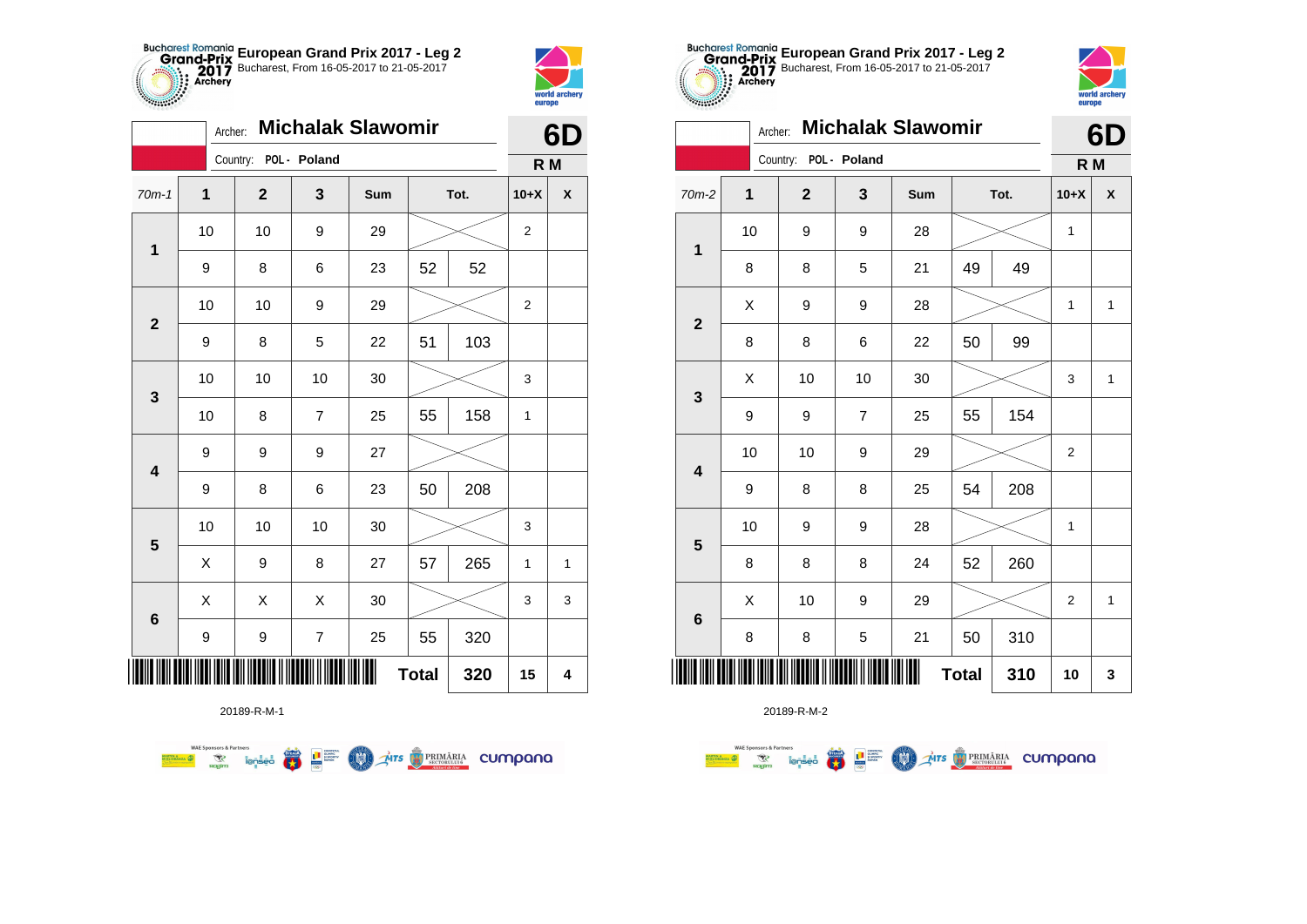



|                         | Archer:                  |                        |                | <b>7A</b> |              |      |                |                    |
|-------------------------|--------------------------|------------------------|----------------|-----------|--------------|------|----------------|--------------------|
|                         |                          | Country: ROU - Romania |                |           |              |      | R M            |                    |
| $70m-1$                 | 1                        | $\mathbf{2}$           | 3              | Sum       |              | Tot. | $10+X$         | $\pmb{\mathsf{X}}$ |
| $\mathbf 1$             | 10                       | 9                      | 8              | 27        |              |      | 1              |                    |
|                         | 8                        | $\overline{7}$         | 5              | 20        | 47           | 47   |                |                    |
| $\overline{2}$          | 9                        | 8                      | 8              | 25        |              |      |                |                    |
|                         | $\overline{7}$           | 7                      | $\overline{7}$ | 21        | 46           | 93   |                |                    |
| $\mathbf{3}$            | 10                       | 9                      | 8              | 27        |              |      | 1              |                    |
|                         | $\overline{\mathcal{I}}$ | 6                      | 6              | 19        | 46           | 139  |                |                    |
| $\overline{\mathbf{4}}$ | 10                       | 10                     | 9              | 29        |              |      | $\overline{2}$ |                    |
|                         | 9                        | $\overline{7}$         | 6              | 22        | 51           | 190  |                |                    |
| 5                       | 9                        | 8                      | 8              | 25        |              |      |                |                    |
|                         | 8                        | 8                      | 7              | 23        | 48           | 238  |                |                    |
|                         | 10                       | 10                     | 9              | 29        |              |      | 2              |                    |
| $\bf 6$                 | $\boldsymbol{9}$         | $\bf 8$                | $\overline{7}$ | 24        | 53           | 291  |                |                    |
|                         |                          |                        |                |           | <b>Total</b> | 291  | 6              | $\pmb{0}$          |

**THE STRIMARIA CUMPANA** 



● ■

**COND** 

**WAE Sponsors & Partners** 



3296-R-M-2

|                         | <b>Frai Cosmin</b><br>Archer: |  |                         |                         |     |              |      |        | <b>7A</b>    |  |
|-------------------------|-------------------------------|--|-------------------------|-------------------------|-----|--------------|------|--------|--------------|--|
|                         |                               |  | Country:                | ROU - Romania           |     |              |      | R M    |              |  |
| 70m-2                   | $\mathbf{1}$                  |  | $\overline{\mathbf{2}}$ | 3                       | Sum |              | Tot. | $10+X$ | $\mathbf{x}$ |  |
| $\mathbf 1$             | 9                             |  | 9                       | 8                       | 26  |              |      |        |              |  |
|                         | 8                             |  | 8                       | $\overline{7}$          | 23  | 49           | 49   |        |              |  |
| $\overline{\mathbf{2}}$ | 9                             |  | 8                       | 8                       | 25  |              |      |        |              |  |
|                         | 8                             |  | 8                       | $\overline{7}$          | 23  | 48           | 97   |        |              |  |
| 3                       | 9                             |  | 9                       | 9                       | 27  |              |      |        |              |  |
|                         | $\overline{7}$                |  | 6                       | 5                       | 18  | 45           | 142  |        |              |  |
| $\overline{\mathbf{4}}$ | 9                             |  | 9                       | 8                       | 26  |              |      |        |              |  |
|                         | 8                             |  | 8                       | 5                       | 21  | 47           | 189  |        |              |  |
| ${\bf 5}$               | 9                             |  | 9                       | 8                       | 26  |              |      |        |              |  |
|                         | 8                             |  | 8                       | $\overline{\mathbf{4}}$ | 20  | 46           | 235  |        |              |  |
| $\bf 6$                 | 10                            |  | 9                       | 8                       | 27  |              |      | 1      |              |  |
|                         | 8                             |  | $\boldsymbol{7}$        | $\overline{\mathbf{7}}$ | 22  | 49           | 284  |        |              |  |
| IIIII                   |                               |  |                         |                         |     | <b>Total</b> | 284  | 1      | 0            |  |

**European Grand Prix 2017 - Leg 2** Bucharest, From 16-05-2017 to 21-05-2017



| $\mathbf{3}$            | 9                        | 9              | 9                       | 27 |              |     |   |
|-------------------------|--------------------------|----------------|-------------------------|----|--------------|-----|---|
|                         | $\overline{\mathcal{I}}$ | 6              | 5                       | 18 | 45           | 142 |   |
| $\overline{\mathbf{4}}$ | 9                        | 9              | 8                       | 26 |              |     |   |
|                         | 8                        | 8              | 5                       | 21 | 47           | 189 |   |
| 5                       | 9                        | 9              | 8                       | 26 |              |     |   |
|                         | 8                        | 8              | 4                       | 20 | 46           | 235 |   |
| $6\phantom{1}6$         | 10                       | 9              | 8                       | 27 |              |     | 1 |
|                         | 8                        | $\overline{7}$ | $\overline{\mathbf{7}}$ | 22 | 49           | 284 |   |
|                         |                          |                | <b>HEILIN HIMLER</b>    |    | <b>Total</b> | 284 | 1 |
|                         |                          | 3296-R-M-2     |                         |    |              |     |   |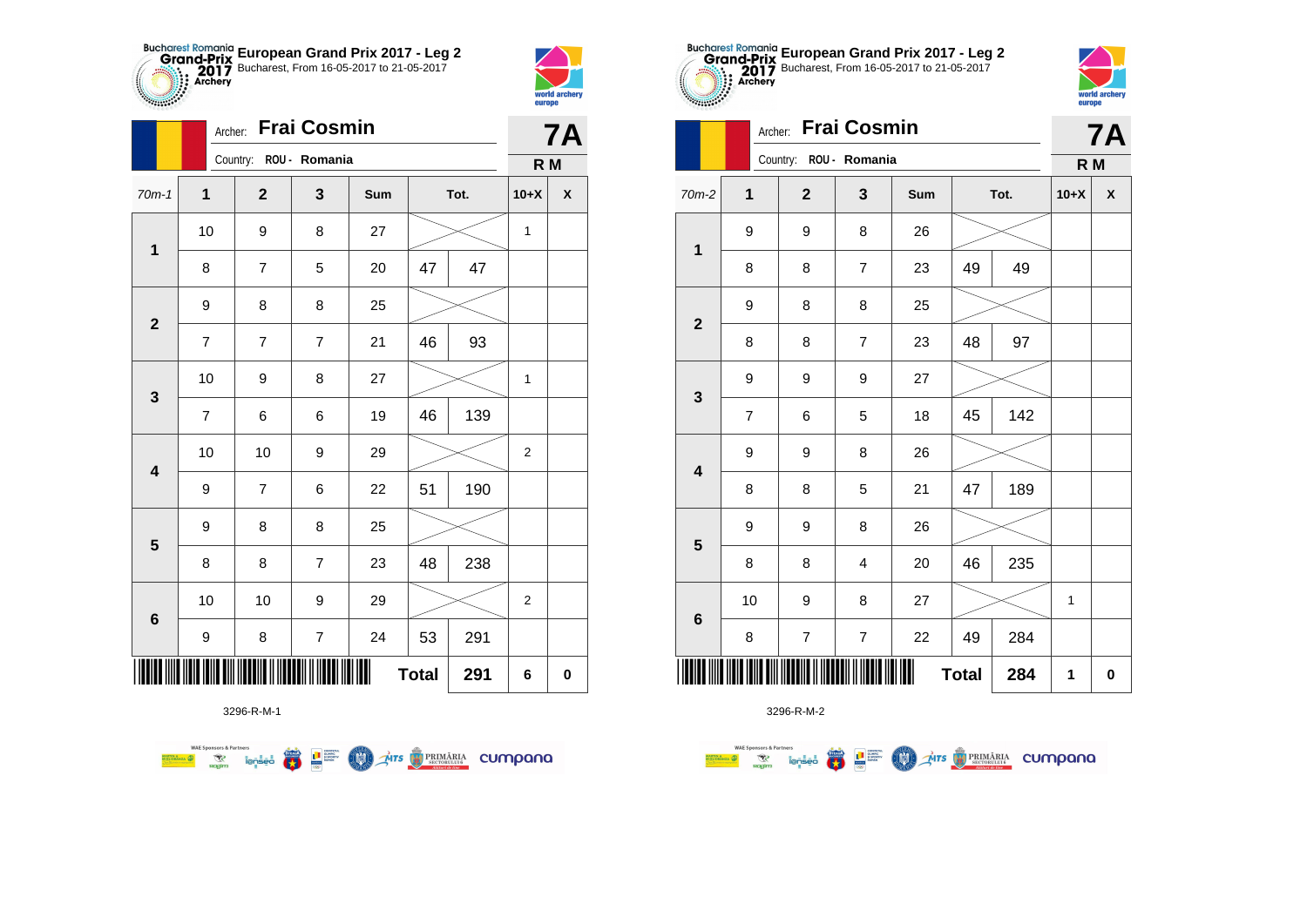



|                         | <b>Bazarzhapov Galsan</b><br>Archer: |             |                |     |              |      |                |                  |  |  |
|-------------------------|--------------------------------------|-------------|----------------|-----|--------------|------|----------------|------------------|--|--|
|                         |                                      | Country:    | RUS - Russia   |     |              |      | R M            |                  |  |  |
| $70m-1$                 | 1                                    | $\mathbf 2$ | 3              | Sum |              | Tot. | $10+X$         | X                |  |  |
|                         | 10                                   | 9           | 9              | 28  |              |      | $\mathbf{1}$   |                  |  |  |
| $\mathbf 1$             | 9                                    | 8           | $\overline{7}$ | 24  | 52           | 52   |                |                  |  |  |
| $\mathbf 2$             | 10                                   | 10          | 9              | 29  |              |      | 2              |                  |  |  |
|                         | 9                                    | 8           | $\overline{7}$ | 24  | 53           | 105  |                |                  |  |  |
| 3                       | 10                                   | 9           | 8              | 27  |              |      | $\mathbf{1}$   |                  |  |  |
|                         | 8                                    | 8           | 8              | 24  | 51           | 156  |                |                  |  |  |
| $\overline{\mathbf{4}}$ | X                                    | 10          | 10             | 30  |              |      | 3              | 1                |  |  |
|                         | 10                                   | 10          | 9              | 29  | 59           | 215  | $\overline{2}$ |                  |  |  |
| $\overline{\mathbf{5}}$ | Χ                                    | X           | 9              | 29  |              |      | 2              | $\boldsymbol{2}$ |  |  |
|                         | 8                                    | 8           | $\overline{7}$ | 23  | 52           | 267  |                |                  |  |  |
| $6\phantom{1}$          | 10                                   | 10          | $10$           | 30  |              |      | 3              |                  |  |  |
|                         | 9                                    | 9           | 8              | 26  | 56           | 323  |                |                  |  |  |
| ∭                       |                                      |             |                |     | <b>Total</b> | 323  | 14             | 3                |  |  |

**COLORES DE PRIMÁRIA CUMPONO** 



13789-R-M-2

| <b><i>CONSIGNATION</i></b> |                     | europe         |              |                           |    |      |                |              |  |  |
|----------------------------|---------------------|----------------|--------------|---------------------------|----|------|----------------|--------------|--|--|
|                            | Archer:             |                |              | <b>Bazarzhapov Galsan</b> |    |      |                | <b>7B</b>    |  |  |
|                            | Country:            |                | RUS - Russia |                           |    |      | R <sub>M</sub> |              |  |  |
| 70m-2                      | 1                   | $\overline{2}$ | 3            | Sum                       |    | Tot. | $10+X$         | X            |  |  |
| 1                          | 10                  | 9              | 9            | 28                        |    |      | 1              |              |  |  |
|                            | 9                   | 8              | 8            | 25                        | 53 | 53   |                |              |  |  |
| $\overline{2}$             | 10                  | 10             | 9            | 29                        |    |      | $\overline{2}$ |              |  |  |
|                            | 9                   | 8              | 8            | 25                        | 54 | 107  |                |              |  |  |
| 3                          | 10                  | 10             | 9            | 29                        |    |      | $\overline{c}$ |              |  |  |
|                            | 9                   | 9              | 9            | 27                        | 56 | 163  |                |              |  |  |
| $\overline{\mathbf{4}}$    | Χ                   | 10             | 10           | 30                        |    |      | 3              | $\mathbf{1}$ |  |  |
|                            | 9                   | 9              | 8            | 26                        | 56 | 219  |                |              |  |  |
| 5                          | 10                  | 9              | 9            | 28                        |    |      | 1              |              |  |  |
|                            | 9                   | 9              | 8            | 26                        | 54 | 273  |                |              |  |  |
| $6\phantom{1}6$            | X                   | 10             | 9            | 29                        |    |      | $\overline{2}$ | 1            |  |  |
|                            | 9                   | 9              | 9            | 27                        | 56 | 329  |                |              |  |  |
|                            | <b>Total</b><br>329 |                |              |                           |    |      |                |              |  |  |

**European Grand Prix 2017 - Leg 2** Bucharest, From 16-05-2017 to 21-05-2017

13789-R-M-1

WAE Sponsors & Partners<br>Misionaliza (2) The Temperature of the Context of the Context of Temperature of the Context of Temperature of<br>Mision of Temperature of Temperature of Temperature of Temperature of Temperature of Tem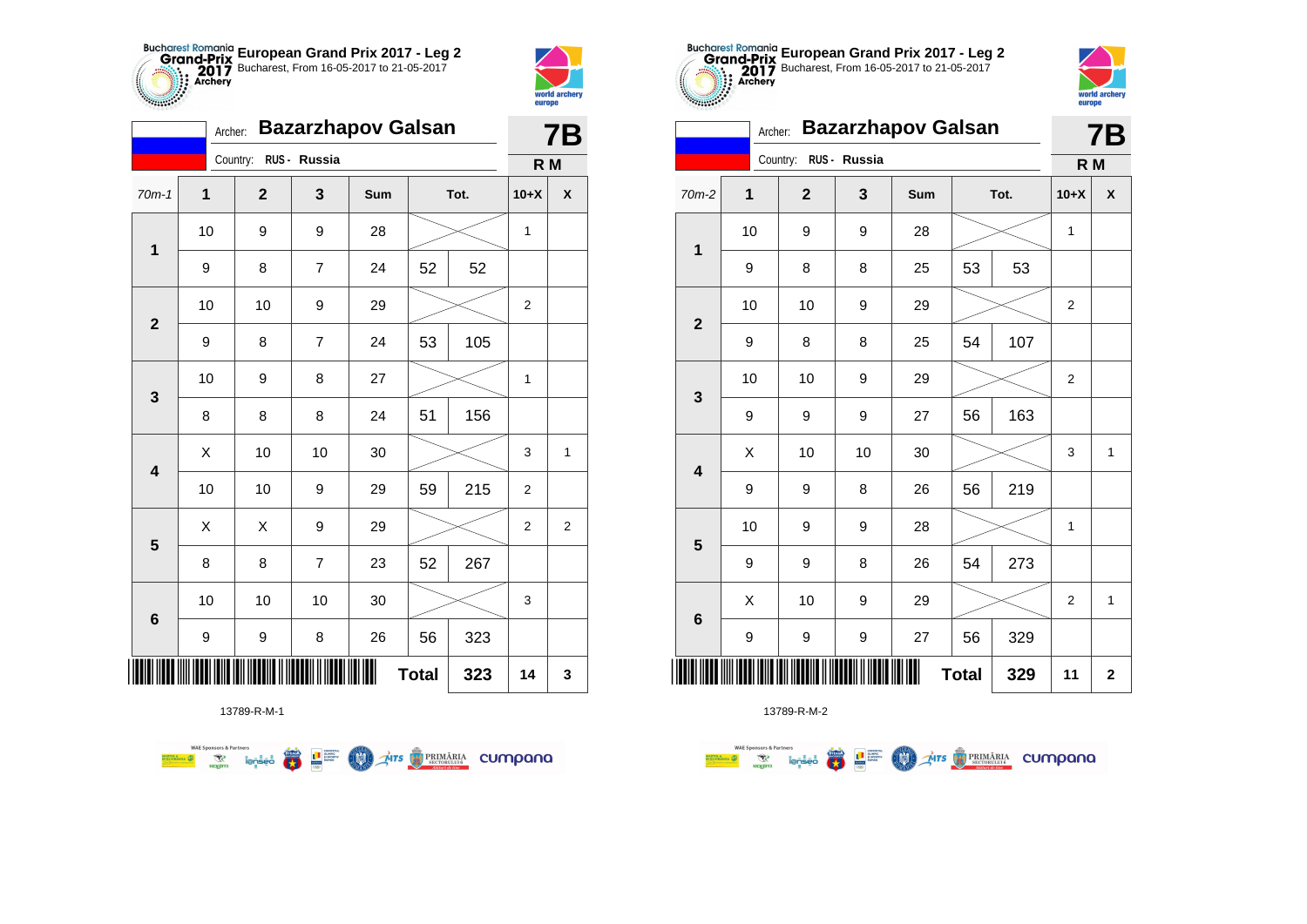



|                         | <b>Havelko Yuriy</b><br>Archer: |                        |                |     |              |      |                |                         |
|-------------------------|---------------------------------|------------------------|----------------|-----|--------------|------|----------------|-------------------------|
|                         |                                 | Country: UKR - Ukraine |                |     |              |      | R M            |                         |
| $70m-1$                 | $\mathbf{1}$                    | $\mathbf{2}$           | 3              | Sum |              | Tot. | $10+X$         | X                       |
| 1                       | 10                              | 9                      | 9              | 28  |              |      | 1              |                         |
|                         | 8                               | 8                      | 8              | 24  | 52           | 52   |                |                         |
| $\overline{2}$          | 10                              | 10                     | 10             | 30  |              |      | 3              |                         |
|                         | 10                              | 9                      | 8              | 27  | 57           | 109  | 1              |                         |
| 3                       | Χ                               | 9                      | 9              | 28  |              |      | 1              | 1                       |
|                         | 8                               | 7                      | $\overline{7}$ | 22  | 50           | 159  |                |                         |
| $\overline{\mathbf{4}}$ | 10                              | 10                     | 9              | 29  |              |      | $\overline{c}$ |                         |
|                         | 9                               | 8                      | 8              | 25  | 54           | 213  |                |                         |
| 5                       | 10                              | 10                     | 10             | 30  |              |      | 3              |                         |
|                         | 9                               | 9                      | 9              | 27  | 57           | 270  |                |                         |
| $6\phantom{1}6$         | X                               | 10                     | 9              | 29  |              |      | $\overline{2}$ | 1                       |
|                         | 9                               | 9                      | 8              | 26  | 55           | 325  |                |                         |
|                         |                                 |                        |                |     | <b>Total</b> | 325  | 13             | $\overline{\mathbf{2}}$ |

**THE STRIMARIA CUMPANA** 



4629-R-M-2

| 0.00000                 | Archer: Havelko Yuriy |  |                        |                |     |              |      |        |              |  |
|-------------------------|-----------------------|--|------------------------|----------------|-----|--------------|------|--------|--------------|--|
|                         |                       |  | Country: UKR - Ukraine |                |     |              |      | R M    | <b>7C</b>    |  |
| 70m-2                   | $\mathbf 1$           |  | $\overline{2}$         | 3              | Sum |              | Tot. | $10+X$ | X            |  |
| $\overline{\mathbf{1}}$ | 10                    |  | 9                      | 9              | 28  |              |      | 1      |              |  |
|                         | 9                     |  | 9                      | 8              | 26  | 54           | 54   |        |              |  |
| $\overline{\mathbf{2}}$ | 10                    |  | 9                      | 9              | 28  |              |      | 1      |              |  |
|                         | 9                     |  | 9                      | 8              | 26  | 54           | 108  |        |              |  |
| $\mathbf{3}$            | 10                    |  | 9                      | 9              | 28  |              |      | 1      |              |  |
|                         | 9                     |  | 8                      | 8              | 25  | 53           | 161  |        |              |  |
| $\overline{\mathbf{4}}$ | 9                     |  | 9                      | 9              | 27  |              |      |        |              |  |
|                         | 8                     |  | 6                      | 6              | 20  | 47           | 208  |        |              |  |
| $\overline{\mathbf{5}}$ | X                     |  | 9                      | 8              | 27  |              |      | 1      | $\mathbf{1}$ |  |
|                         | $\overline{7}$        |  | $\overline{7}$         | $\overline{7}$ | 21  | 48           | 256  |        |              |  |
| $6\phantom{1}6$         | 9                     |  | 9                      | 9              | 27  |              |      |        |              |  |
|                         | 9                     |  | 9                      | 4              | 22  | 49           | 305  |        |              |  |
|                         |                       |  |                        |                |     | <b>Total</b> | 305  | 4      | 1            |  |

**European Grand Prix 2017 - Leg 2** Bucharest, From 16-05-2017 to 21-05-2017

world archer

**Alliana** 

4629-R-M-1

 $\left(\frac{\sinh\theta}{\cos\theta}\right)$ 

**L** B SPORTER

**COO** 

**WAE Sponsors & Partners**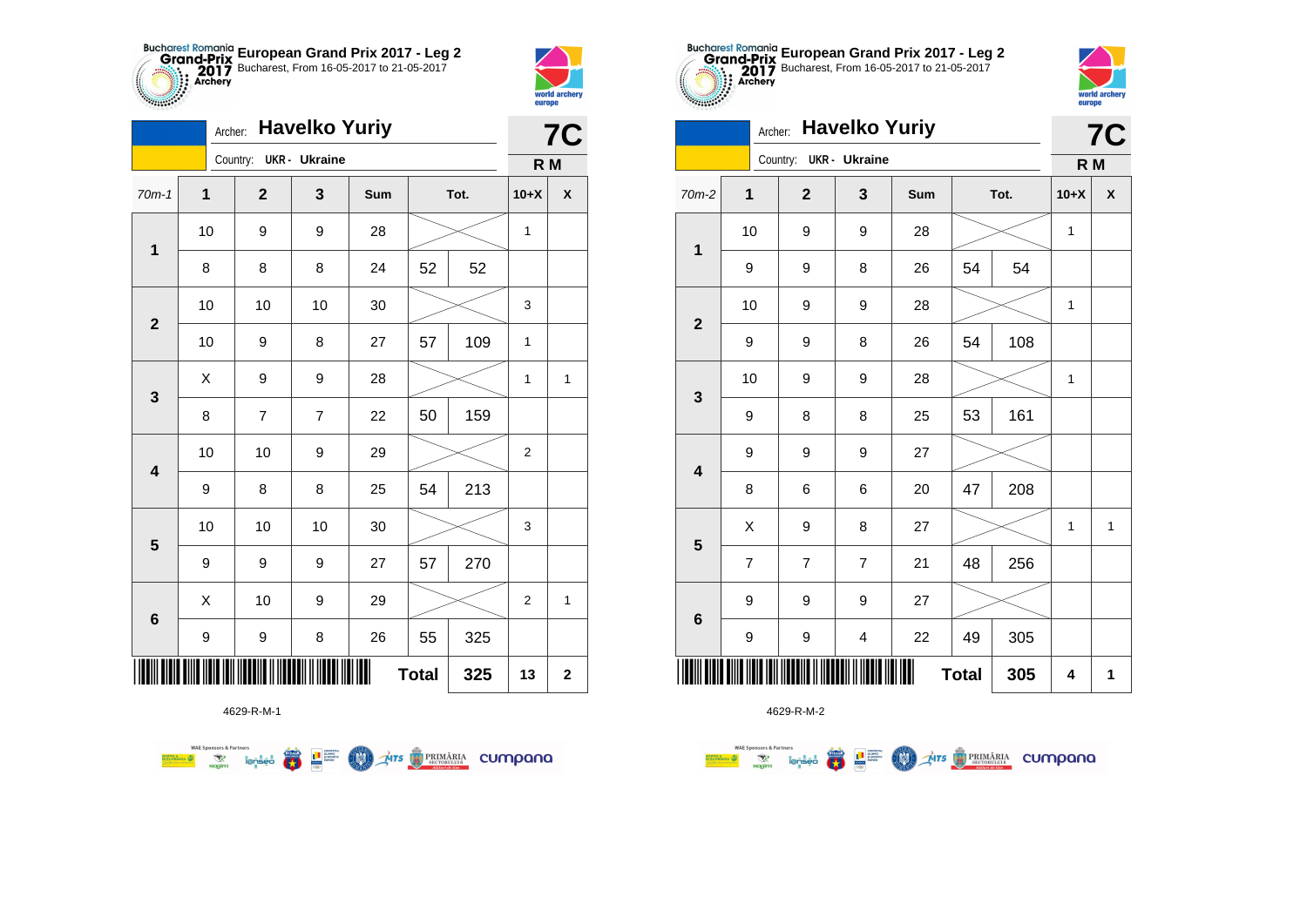



**THE** 

|                         | Faldzinski Maciej<br>Archer: |                          |                |     |              |      |                |                    |
|-------------------------|------------------------------|--------------------------|----------------|-----|--------------|------|----------------|--------------------|
|                         |                              | Country: POL - Poland    |                |     |              |      | R M            |                    |
| $70m-1$                 | 1                            | $\mathbf{2}$             | 3              | Sum |              | Tot. | $10+X$         | $\pmb{\mathsf{X}}$ |
| $\mathbf 1$             | 9                            | 9                        | 9              | 27  |              |      |                |                    |
|                         | 9                            | 9                        | 8              | 26  | 53           | 53   |                |                    |
|                         | Χ                            | 9                        | 9              | 28  |              |      | 1              | 1                  |
| $\mathbf{2}$            | 9                            | 8                        | $\overline{7}$ | 24  | 52           | 105  |                |                    |
|                         | X                            | 10                       | 10             | 30  |              |      | 3              | $\mathbf{1}$       |
| $\mathbf 3$             | 9                            | 9                        | 8              | 26  | 56           | 161  |                |                    |
| $\overline{\mathbf{4}}$ | 10                           | 10                       | 9              | 29  |              |      | $\overline{2}$ |                    |
|                         | 9                            | 9                        | 8              | 26  | 55           | 216  |                |                    |
|                         | Χ                            | 10                       | 10             | 30  |              |      | 3              | 1                  |
| $\overline{\mathbf{5}}$ | 8                            | 8                        | $\overline{7}$ | 23  | 53           | 269  |                |                    |
|                         | 9                            | 9                        | 8              | 26  |              |      |                |                    |
| $\bf 6$                 | $\overline{\mathcal{I}}$     | $\overline{\mathcal{I}}$ | 6              | 20  | 46           | 315  |                |                    |
|                         |                              |                          |                | Ш   | <b>Total</b> | 315  | 9              | 3                  |







7323-R-M-2

|                         | Archer: Faldzinski Maciej |                       |    |             |    |      |              |                |  |
|-------------------------|---------------------------|-----------------------|----|-------------|----|------|--------------|----------------|--|
|                         |                           | Country: POL - Poland |    |             |    |      | R M          |                |  |
| $70m-2$                 | 1                         | $\overline{2}$        | 3  | Sum         |    | Tot. | $10+X$       | χ              |  |
| $\mathbf{1}$            | 10                        | 10                    | 8  | 28          |    |      | 2            |                |  |
|                         | $\overline{7}$            | $\overline{7}$        | 4  | 18          | 46 | 46   |              |                |  |
| $\overline{2}$          | 10                        | 9                     | 9  | 28          |    |      | 1            |                |  |
|                         | 8                         | 8                     | 6  | 22          | 50 | 96   |              |                |  |
| $\mathbf{3}$            | 10                        | 9                     | 9  | 28          |    |      | $\mathbf{1}$ |                |  |
|                         | 8                         | $\overline{7}$        | 6  | 21          | 49 | 145  |              |                |  |
| $\overline{\mathbf{4}}$ | X                         | Χ                     | 10 | 30          |    |      | 3            | $\overline{2}$ |  |
|                         | 9                         | 9                     | 9  | 27          | 57 | 202  |              |                |  |
| 5                       | 9                         | 9                     | 9  | 27          |    |      |              |                |  |
|                         | 9                         | 8                     | 5  | 22          | 49 | 251  |              |                |  |
| $\bf 6$                 | 10                        | 9                     | 9  | 28          |    |      | 1            |                |  |
|                         | 9                         | 9                     | 8  | 26          | 54 | 305  |              |                |  |
|                         |                           | 305                   | 8  | $\mathbf 2$ |    |      |              |                |  |



|                          | Faldzinski Maciej<br>Archer: |                       |    |     |    |      |        |                    |  |  |
|--------------------------|------------------------------|-----------------------|----|-----|----|------|--------|--------------------|--|--|
|                          |                              | Country: POL - Poland |    |     |    |      | R M    |                    |  |  |
| 70m-2                    | $\mathbf{1}$                 | $\mathbf{2}$          | 3  | Sum |    | Tot. | $10+X$ | $\pmb{\mathsf{X}}$ |  |  |
| $\overline{\mathbf{1}}$  | 10                           | 10                    | 8  | 28  |    |      |        |                    |  |  |
|                          | 7                            | $\overline{7}$        | 4  | 18  | 46 | 46   |        |                    |  |  |
| $\overline{\mathbf{2}}$  | 10                           | 9                     | 9  | 28  |    |      | 1      |                    |  |  |
|                          | 8                            | 8                     | 6  | 22  | 50 | 96   |        |                    |  |  |
|                          | 10                           | 9                     | 9  | 28  |    |      | 1      |                    |  |  |
| 3                        | 8                            | $\overline{7}$        | 6  | 21  | 49 | 145  |        |                    |  |  |
| $\overline{\mathbf{4}}$  | X                            | Χ                     | 10 | 30  |    |      | 3      | $\overline{2}$     |  |  |
|                          | 9                            | 9                     | 9  | 27  | 57 | 202  |        |                    |  |  |
| $\overline{\mathbf{5}}$  | 9                            | 9                     | 9  | 27  |    |      |        |                    |  |  |
|                          | 9                            | 8                     | 5  | 22  | 49 | 251  |        |                    |  |  |
| $\bf 6$                  | 10                           | 9                     | 9  | 28  |    |      | 1      |                    |  |  |
|                          | 9                            | 9                     | 8  | 26  | 54 | 305  |        |                    |  |  |
| Ш<br>305<br><b>Total</b> |                              |                       |    |     |    |      | 8      | $\mathbf 2$        |  |  |

**European Grand Prix 2017 - Leg 2** Bucharest, From 16-05-2017 to 21-05-2017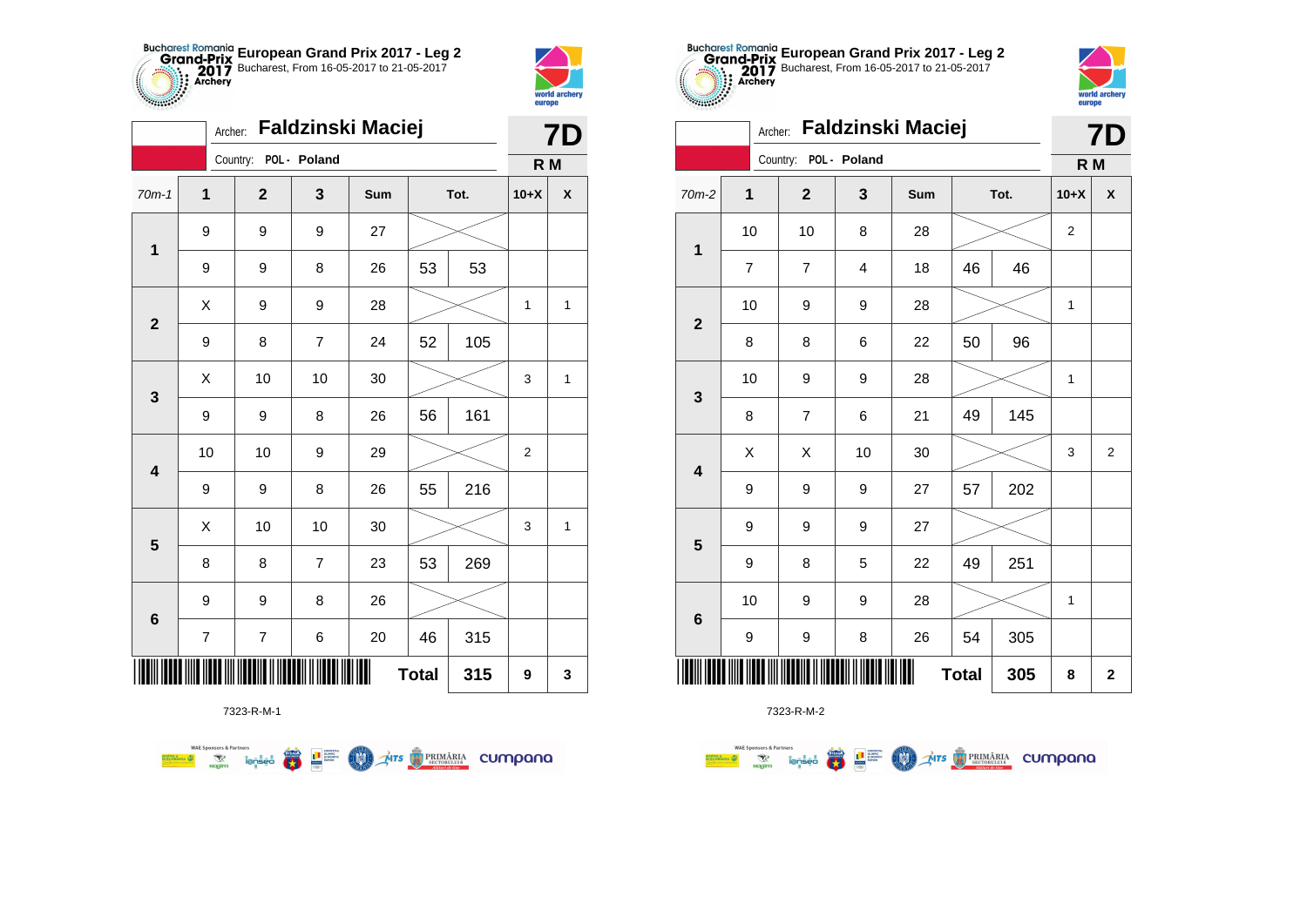



**TABLE** 

|                         |                | <b>Sbiera Cosmin Valentin</b><br>Archer: |                         |     |              |      |        |                    |  |  |
|-------------------------|----------------|------------------------------------------|-------------------------|-----|--------------|------|--------|--------------------|--|--|
|                         |                | Country: ROU - Romania                   |                         |     |              |      | R M    |                    |  |  |
| $70m-1$                 | $\mathbf{1}$   | $\mathbf{2}$                             | $\mathbf{3}$            | Sum |              | Tot. | $10+X$ | $\pmb{\mathsf{X}}$ |  |  |
| $\mathbf{1}$            | 9              | 8                                        | 8                       | 25  |              |      |        |                    |  |  |
|                         | $\overline{7}$ | 6                                        | 4                       | 17  | 42           | 42   |        |                    |  |  |
| $\mathbf{2}$            | 8              | 8                                        | 8                       | 24  |              |      |        |                    |  |  |
|                         | $\overline{7}$ | 4                                        | $\overline{\mathbf{4}}$ | 15  | 39           | 81   |        |                    |  |  |
| $\mathbf 3$             | 10             | 9                                        | 8                       | 27  |              |      | 1      |                    |  |  |
|                         | $\overline{7}$ | 6                                        | 6                       | 19  | 46           | 127  |        |                    |  |  |
| $\overline{\mathbf{4}}$ | 9              | 8                                        | $\overline{7}$          | 24  |              |      |        |                    |  |  |
|                         | $\overline{7}$ | 6                                        | 5                       | 18  | 42           | 169  |        |                    |  |  |
| $\overline{\mathbf{5}}$ | 9              | 8                                        | 8                       | 25  |              |      |        |                    |  |  |
|                         | $\overline{7}$ | 6                                        | 5                       | 18  | 43           | 212  |        |                    |  |  |
| 6                       | 9              | 9                                        | 8                       | 26  |              |      |        |                    |  |  |
|                         | $\overline{7}$ | $\boldsymbol{7}$                         | $\overline{\mathbf{4}}$ | 18  | 44           | 256  |        |                    |  |  |
| ∭∭                      |                |                                          |                         |     | <b>Total</b> | 256  | 1      | $\pmb{0}$          |  |  |

**COLORES DE PRIMÁRIA CUMPONO** 



20013-R-M-2

| .00000          | Archer:        | <b>Sbiera Cosmin Valentin</b> | 8Α             |     |              |      |                |                |
|-----------------|----------------|-------------------------------|----------------|-----|--------------|------|----------------|----------------|
|                 |                | Country:                      | ROU - Romania  |     |              |      | R M            |                |
| $70m-2$         | $\overline{1}$ | $\overline{2}$                | 3              | Sum |              | Tot. | $10+X$         | X              |
| $\mathbf 1$     | 9              | 9                             | 8              | 26  |              |      |                |                |
|                 | $\overline{7}$ | $\overline{7}$                | 4              | 18  | 44           | 44   |                |                |
| $\mathbf{2}$    | 9              | 9                             | 8              | 26  |              |      |                |                |
|                 | $\overline{7}$ | $\overline{7}$                | $\overline{7}$ | 21  | 47           | 91   |                |                |
| 3               | 8              | 8                             | $\overline{7}$ | 23  |              |      |                |                |
|                 | $\overline{7}$ | 6                             | 5              | 18  | 41           | 132  |                |                |
| 4               | X              | X                             | 9              | 29  |              |      | $\overline{2}$ | $\overline{2}$ |
|                 | 8              | $\overline{7}$                | 5              | 20  | 49           | 181  |                |                |
| 5               | 10             | 9                             | 8              | 27  |              |      | 1              |                |
|                 | $\overline{7}$ | $\overline{7}$                | 6              | 20  | 47           | 228  |                |                |
| $6\phantom{1}6$ | 10             | 10                            | 9              | 29  |              |      | $\overline{2}$ |                |
|                 | 8              | 5                             | 5              | 18  | 47           | 275  |                |                |
| ║║║             |                |                               |                |     | <b>Total</b> | 275  | 5              | $\mathbf 2$    |

**European Grand Prix 2017 - Leg 2** Bucharest, From 16-05-2017 to 21-05-2017

world archer

europe

20013-R-M-1

**Excession of the Second Contract of the Contract of Second Contract of the Contract of Second Contract of Second Contract of Second Contract of Second Contract of Second Contract of Second Contract of Second Contract of S**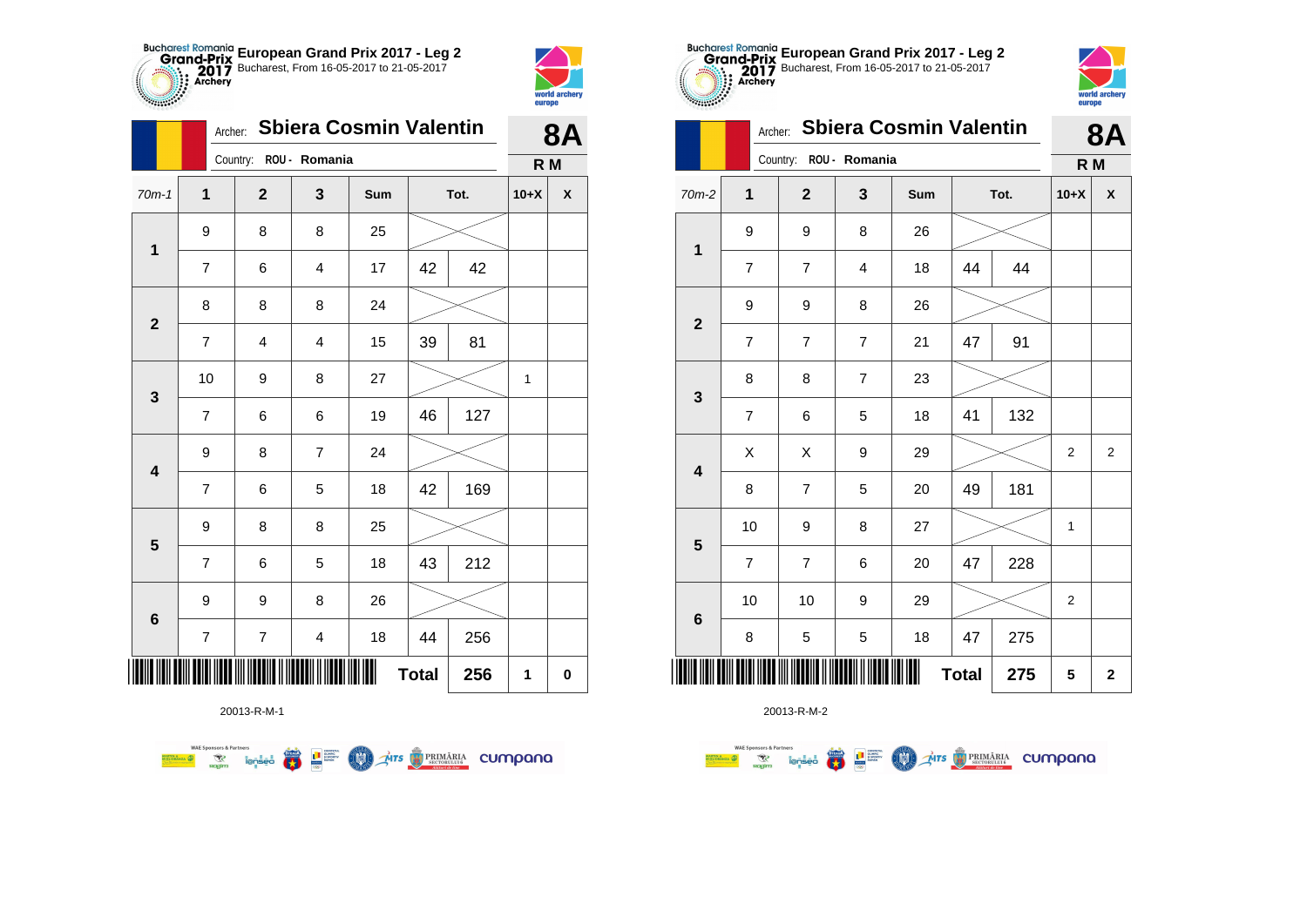



**8B**

|                         | <b>Krivolap Alexey</b><br>Archer: |             |             |                  |     |              |      |              |              |  |
|-------------------------|-----------------------------------|-------------|-------------|------------------|-----|--------------|------|--------------|--------------|--|
|                         |                                   |             | Country:    | RUS - Russia     |     |              |      | R M          |              |  |
| $70m-1$                 |                                   | $\mathbf 1$ | $\mathbf 2$ | 3                | Sum |              | Tot. | $10+X$       | χ            |  |
| $\mathbf 1$             |                                   | X           | 9           | 8                | 27  |              |      | 1            | 1            |  |
|                         |                                   | 8           | 8           | 8                | 24  | 51           | 51   |              |              |  |
| $\mathbf{2}$            |                                   | 10          | 9           | 9                | 28  |              |      | 1            |              |  |
|                         |                                   | 9           | 8           | 8                | 25  | 53           | 104  |              |              |  |
| 3                       |                                   | 10          | 9           | 9                | 28  |              |      | $\mathbf{1}$ |              |  |
|                         |                                   | 9           | 9           | 9                | 27  | 55           | 159  |              |              |  |
| 4                       |                                   | Χ           | 9           | 9                | 28  |              |      | $\mathbf{1}$ | $\mathbf{1}$ |  |
|                         |                                   | 8           | 8           | $\overline{7}$   | 23  | 51           | 210  |              |              |  |
| $\overline{\mathbf{5}}$ |                                   | X           | 10          | 10               | 30  |              |      | 3            | $\mathbf{1}$ |  |
|                         |                                   | 9           | 9           | 9                | 27  | 57           | 267  |              |              |  |
| $6\phantom{1}6$         |                                   | X           | 10          | 9                | 29  |              |      | 2            | 1            |  |
|                         |                                   | 9           | 8           | $\boldsymbol{7}$ | 24  | 53           | 320  |              |              |  |
| Ⅲ                       |                                   |             |             |                  |     | <b>Total</b> | 320  | 9            | 4            |  |



19716-R-M-2

| $\sim$ , and $\sim$     | <b>Krivolap Alexey</b><br>Archer: |                |                |     |              |      |                |                    |  |
|-------------------------|-----------------------------------|----------------|----------------|-----|--------------|------|----------------|--------------------|--|
|                         |                                   | Country:       | RUS - Russia   |     |              |      | R M            | <b>8B</b>          |  |
| 70m-2                   | 1                                 | $\overline{2}$ | 3              | Sum |              | Tot. | $10+X$         | $\pmb{\mathsf{X}}$ |  |
|                         | 10                                | 9              | 9              | 28  |              |      | 1              |                    |  |
| 1                       | 9                                 | 8              | $\overline{7}$ | 24  | 52           | 52   |                |                    |  |
| $\overline{\mathbf{2}}$ | 10                                | 10             | 9              | 29  |              |      | $\overline{c}$ |                    |  |
|                         | 9                                 | 9              | 8              | 26  | 55           | 107  |                |                    |  |
| $\mathbf{3}$            | X                                 | 10             | 9              | 29  |              |      | $\overline{2}$ | $\mathbf{1}$       |  |
|                         | 9                                 | 8              | 8              | 25  | 54           | 161  |                |                    |  |
| $\overline{\mathbf{4}}$ | X                                 | 9              | 9              | 28  |              |      | 1              | $\mathbf{1}$       |  |
|                         | 9                                 | 9              | $\overline{7}$ | 25  | 53           | 214  |                |                    |  |
| $\overline{\mathbf{5}}$ | 10                                | 10             | 9              | 29  |              |      | $\overline{2}$ |                    |  |
|                         | 8                                 | 8              | 8              | 24  | 53           | 267  |                |                    |  |
| $\bf 6$                 | 9                                 | 9              | 9              | 27  |              |      |                |                    |  |
|                         | 9                                 | 8              | 8              | 25  | 52           | 319  |                |                    |  |
|                         |                                   |                |                |     | <b>Total</b> | 319  | 8              | $\mathbf{2}$       |  |

**European Grand Prix 2017 - Leg 2** Bucharest, From 16-05-2017 to 21-05-2017



19716-R-M-1

**WAE Sponsors & Partners AITS** PRIMARIA CUMPONO  $\overline{\mathbf{r}}$ L<sup>a</sup> Supply M.

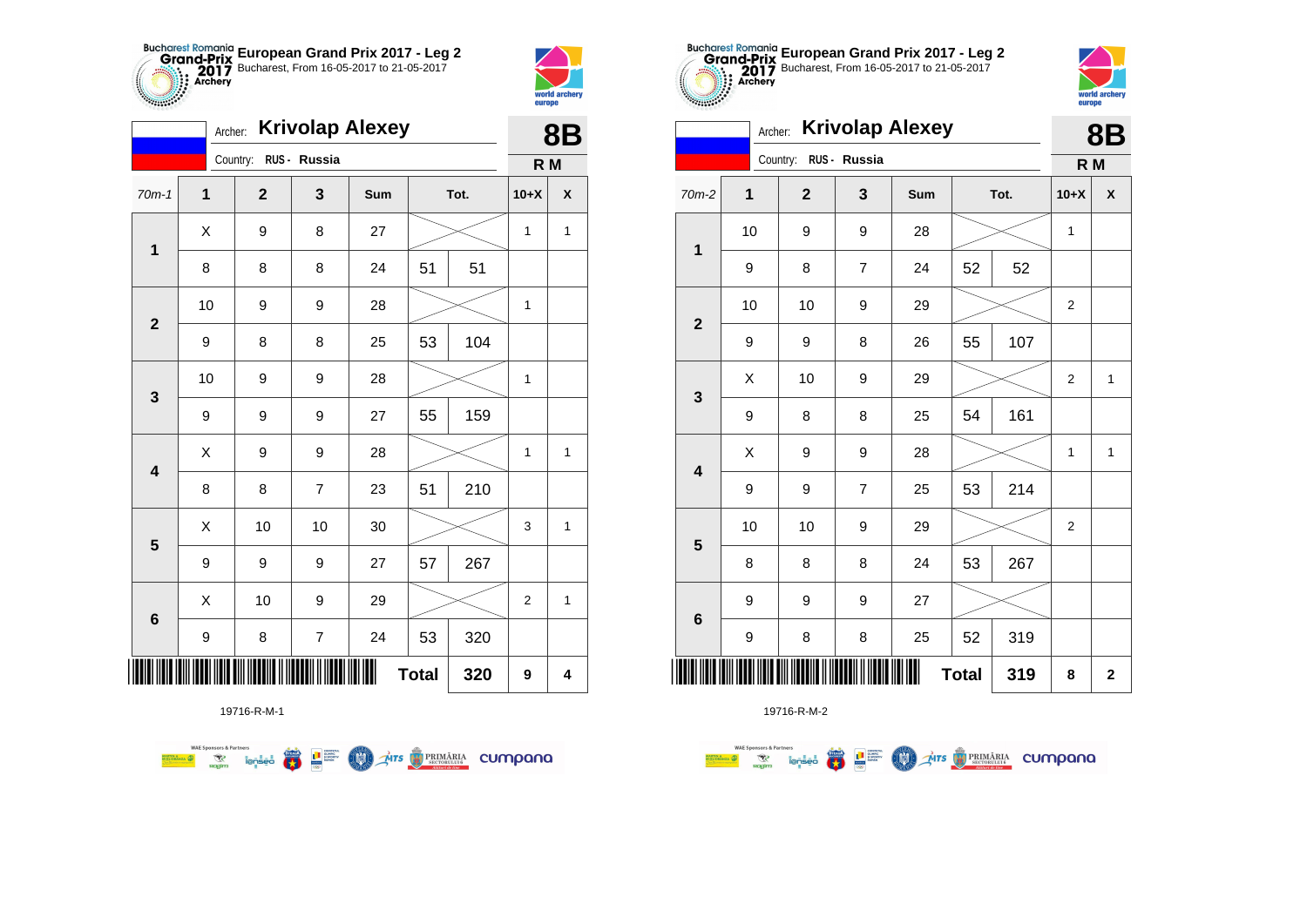



**Branch** 

|                         | <b>Ivanytskyy Heorhiy</b><br>Archer: |  |                |               |            |      |     |                | 8C                 |  |
|-------------------------|--------------------------------------|--|----------------|---------------|------------|------|-----|----------------|--------------------|--|
|                         |                                      |  | Country:       | UKR - Ukraine |            |      |     | R M            |                    |  |
| $70m-1$                 | $\overline{1}$                       |  | $\overline{2}$ | 3             | <b>Sum</b> | Tot. |     | $10+X$         | $\pmb{\mathsf{X}}$ |  |
| 1                       | 10                                   |  | 9              | 9             | 28         |      |     | $\mathbf{1}$   |                    |  |
|                         | 9                                    |  | 8              | 8             | 25         | 53   | 53  |                |                    |  |
| $\mathbf{2}$            | X                                    |  | 10             | 10            | 30         |      |     | 3              | 1                  |  |
|                         | 10                                   |  | 9              | 9             | 28         | 58   | 111 | $\mathbf{1}$   |                    |  |
| $\mathbf{3}$            | X                                    |  | 10             | 10            | 30         |      |     | 3              | 1                  |  |
|                         | 9                                    |  | 9              | 9             | 27         | 57   | 168 |                |                    |  |
| $\overline{\mathbf{4}}$ | Χ                                    |  | 10             | 9             | 29         |      |     | $\overline{2}$ | $\mathbf{1}$       |  |
|                         | 9                                    |  | 9              | 6             | 24         | 53   | 221 |                |                    |  |
| 5                       | X                                    |  | 10             | 9             | 29         |      |     | 2              | 1                  |  |
|                         | 9                                    |  | 9              | 9             | 27         | 56   | 277 |                |                    |  |
| $\bf 6$                 | 10                                   |  | 9              | 9             | 28         |      |     | $\mathbf 1$    |                    |  |
|                         | 9                                    |  | 9              | 9             | 27         | 55   | 332 |                |                    |  |
|                         | Ш<br>332<br><b>Total</b>             |  |                |               |            |      |     | 13             | 4                  |  |

**COND** 

**THE STRIMARIA CUMPANA** 



**Excession of the Contract of Contract of Contract of Contract of Contract of Contract of Contract of Contract o** 

**WAE Sponsors & Partners** 



7652-R-M-2

| ∼ |                                                          | ▴                       | ◡                | uuu         |    |     | <b>1 טד</b> י  | " |
|---|----------------------------------------------------------|-------------------------|------------------|-------------|----|-----|----------------|---|
|   | X                                                        | 10                      | 10               | $30\,$      |    |     | 3              | 1 |
|   | 9                                                        | $\boldsymbol{7}$        | $\boldsymbol{7}$ | 23          | 53 | 53  |                |   |
|   | 10                                                       | 10                      | $10$             | $30\,$      |    |     | 3              |   |
|   | 10                                                       | 9                       | 8                | 27          | 57 | 110 | $\mathbf{1}$   |   |
|   | $10\,$                                                   | 10                      | 9                | 29          |    |     | $\overline{c}$ |   |
|   | 9                                                        | 9                       | 9                | 27          | 56 | 166 |                |   |
|   | 10                                                       | 9                       | 8                | 27          |    |     | $\mathbf 1$    |   |
|   | 8                                                        | 8                       | 8                | 24          | 51 | 217 |                |   |
|   | 9                                                        | 9                       | 9                | 27          |    |     |                |   |
|   | 9                                                        | $\overline{\mathbf{7}}$ | $\overline{7}$   | 23          | 50 | 267 |                |   |
|   | X                                                        | 9                       | 9                | 28          |    |     | 1              | 1 |
|   | 9                                                        | 8                       | 8                | 25          | 53 | 320 |                |   |
|   | <u>DIN BINI BINI NIN NOBINI N NOBINI N NOBIN NIN NON</u> | 320                     | 11               | $\mathbf 2$ |    |     |                |   |



 $\Omega$ 

|                                 |             | 0U                     |                  |        |    |      |                  |                    |
|---------------------------------|-------------|------------------------|------------------|--------|----|------|------------------|--------------------|
|                                 |             | Country: UKR - Ukraine |                  |        |    |      | R M              |                    |
| $70m-2$                         | $\mathbf 1$ | $\mathbf{2}$           | 3                | Sum    |    | Tot. | $10+X$           | $\pmb{\mathsf{X}}$ |
| $\mathbf 1$                     | X           | 10                     | 10               | $30\,$ |    |      | 3                | $\mathbf{1}$       |
|                                 | 9           | $\overline{7}$         | $\boldsymbol{7}$ | 23     | 53 | 53   |                  |                    |
| $\mathbf{2}$                    | 10          | 10                     | 10               | $30\,$ |    |      | 3                |                    |
|                                 | 10          | 9                      | 8                | 27     | 57 | 110  | $\mathbf{1}$     |                    |
| $\mathbf 3$                     | 10          | 10                     | 9                | 29     |    |      | $\boldsymbol{2}$ |                    |
|                                 | 9           | 9                      | 9                | 27     | 56 | 166  |                  |                    |
| $\overline{\mathbf{4}}$         | 10          | 9                      | 8                | 27     |    |      | $\mathbf{1}$     |                    |
|                                 | 8           | 8                      | 8                | 24     | 51 | 217  |                  |                    |
| $5\phantom{1}$                  | 9           | 9                      | 9                | 27     |    |      |                  |                    |
|                                 | 9           | $\overline{7}$         | $\boldsymbol{7}$ | 23     | 50 | 267  |                  |                    |
| $\bf 6$                         | X           | 9                      | 9                | 28     |    |      | $\mathbf{1}$     | $\mathbf{1}$       |
|                                 | 9           | 8                      | 8                | 25     | 53 | 320  |                  |                    |
| III<br>Ш<br><b>Total</b><br>320 |             |                        |                  |        |    |      | 11               | $\mathbf 2$        |

**European Grand Prix 2017 - Leg 2** Bucharest, From 16-05-2017 to 21-05-2017

Archer: **Ivanytskyy Heorhiy**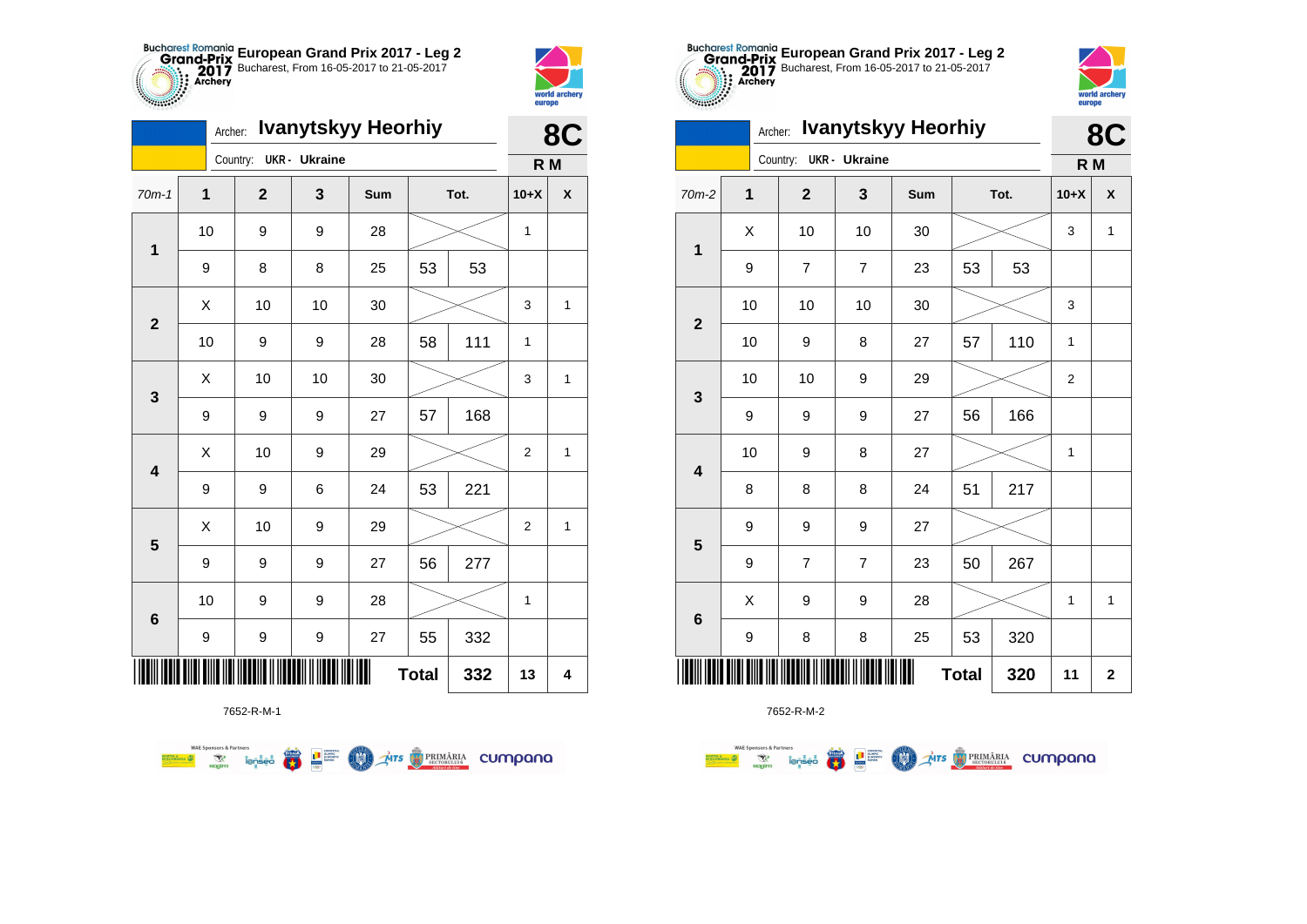



*<b>PARTICIPS* 

|                         | Kasprowski Oskar<br>Archer: |                |                |     |              |      |                |                    |  |
|-------------------------|-----------------------------|----------------|----------------|-----|--------------|------|----------------|--------------------|--|
|                         |                             | Country:       | POL - Poland   |     |              |      | R M            |                    |  |
| $70m-1$                 | $\mathbf 1$                 | $\mathbf 2$    | 3              | Sum |              | Tot. |                | $\pmb{\mathsf{X}}$ |  |
| 1                       | 10                          | 10             | 9              | 29  |              |      | $\overline{2}$ |                    |  |
|                         | 9                           | 9              | 8              | 26  | 55           | 55   |                |                    |  |
| $\overline{\mathbf{2}}$ | Χ                           | X              | Χ              | 30  |              |      | 3              | 3                  |  |
|                         | 10                          | 8              | 8              | 26  | 56           | 111  | 1              |                    |  |
| 3                       | 10                          | 9              | 8              | 27  |              |      | 1              |                    |  |
|                         | 8                           | 8              | $\overline{7}$ | 23  | 50           | 161  |                |                    |  |
| $\overline{\mathbf{4}}$ | 10                          | 9              | 9              | 28  |              |      | 1              |                    |  |
|                         | 8                           | 8              | 8              | 24  | 52           | 213  |                |                    |  |
| $\overline{\mathbf{5}}$ | 9                           | 9              | 8              | 26  |              |      |                |                    |  |
|                         | 7                           | $\overline{7}$ | 4              | 18  | 44           | 257  |                |                    |  |
| 6                       | 9                           | 9              | 9              | 27  |              |      |                |                    |  |
|                         | 9                           | 9              | 9              | 27  | 54           | 311  |                |                    |  |
| Ш                       |                             |                |                |     | <b>Total</b> | 311  | 8              | 3                  |  |

**COLORED PRIMARIA CUMPANA** 



17416-R-M-2

|                            | Kasprowski Oskar<br>Archer: |  |                |                         |     |      |     |                         |              |
|----------------------------|-----------------------------|--|----------------|-------------------------|-----|------|-----|-------------------------|--------------|
|                            |                             |  | Country:       | POL - Poland            |     |      |     | R M                     |              |
| 70m-2                      | 1                           |  | $\mathbf{2}$   | 3                       | Sum | Tot. |     | $10+X$                  | X            |
| $\mathbf{1}$               | 9                           |  | 9              | 9                       | 27  |      |     |                         |              |
|                            | $\overline{7}$              |  | 6              | 5                       | 18  | 45   | 45  |                         |              |
| $\overline{2}$             | 9                           |  | 9              | 8                       | 26  |      |     |                         |              |
|                            | 8                           |  | $\,6$          | 6                       | 20  | 46   | 91  |                         |              |
| 3                          | X                           |  | 9              | 9                       | 28  |      |     |                         | $\mathbf{1}$ |
|                            | 8                           |  | 8              | $\overline{\mathbf{4}}$ | 20  | 48   | 139 |                         |              |
| $\overline{\mathbf{4}}$    | 9                           |  | 9              | 9                       | 27  |      |     |                         |              |
|                            | 9                           |  | 9              | 4                       | 22  | 49   | 188 |                         |              |
| 5                          | 10                          |  | 9              | 9                       | 28  |      |     | 1                       |              |
|                            | 6                           |  | 6              | 5                       | 17  | 45   | 233 |                         |              |
|                            | 9                           |  | 9              | 8                       | 26  |      |     |                         |              |
| $6\phantom{1}6$            | $\overline{7}$              |  | $\overline{7}$ | $\overline{\mathbf{4}}$ | 18  | 44   | 277 |                         |              |
| <b>Total</b><br>277<br>║║║ |                             |  |                |                         |     |      |     | $\overline{\mathbf{2}}$ | 1            |

**European Grand Prix 2017 - Leg 2** Bucharest, From 16-05-2017 to 21-05-2017

world arche

europe

17416-R-M-1

**Example 19 and 1975**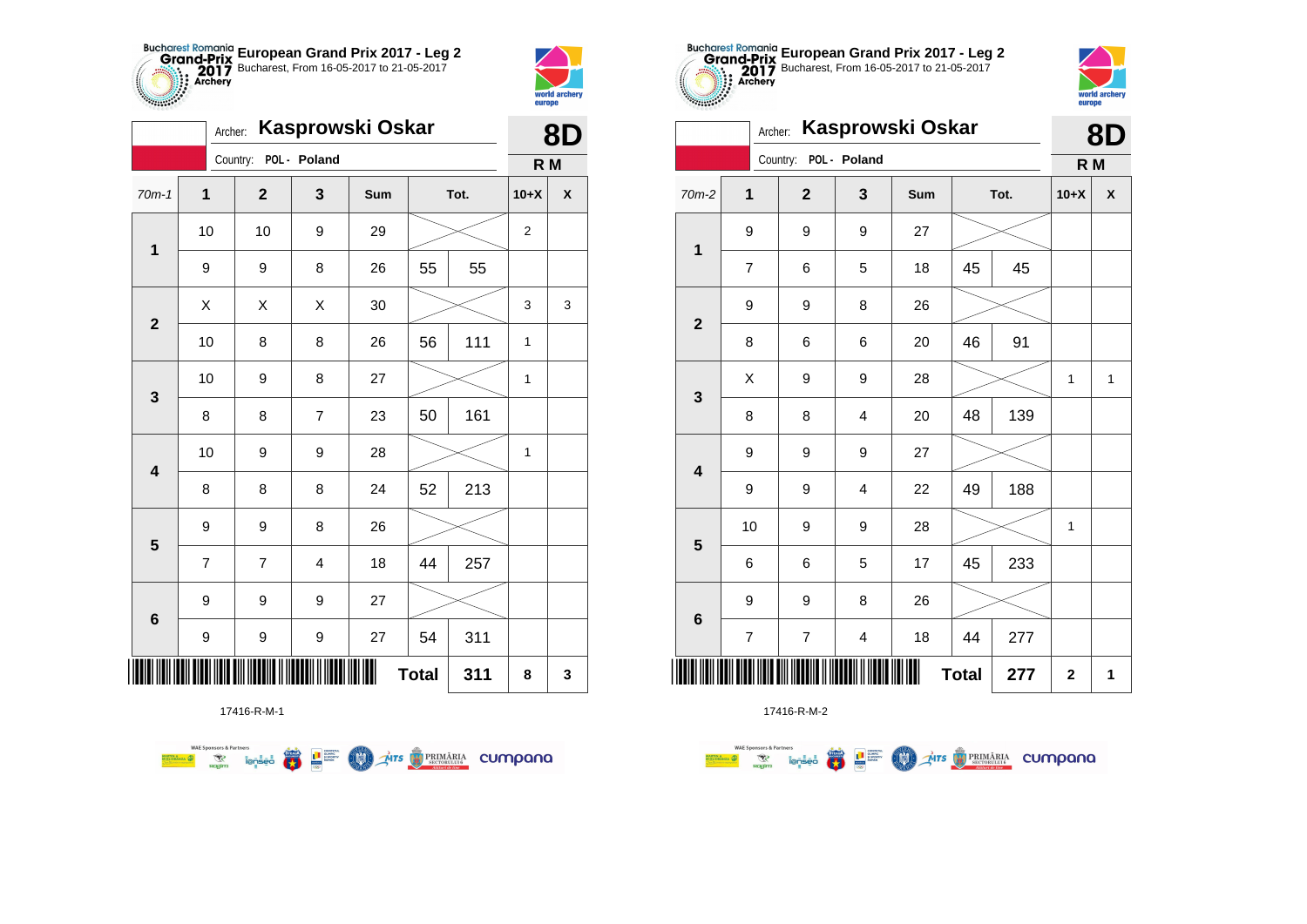



|              | Archer:     |                |                | 9Α  |              |      |                |                         |
|--------------|-------------|----------------|----------------|-----|--------------|------|----------------|-------------------------|
|              |             | Country:       | ROU - Romania  |     |              |      | R M            |                         |
| $70m-1$      | $\mathbf 1$ | $\overline{2}$ | 3              | Sum |              | Tot. | $10+X$         | X                       |
| $\mathbf 1$  | 10          | 10             | 9              | 29  |              |      | 2              |                         |
|              | 9           | 9              | 6              | 24  | 53           | 53   |                |                         |
| $\mathbf{2}$ | 10          | 10             | 9              | 29  |              |      | $\overline{2}$ |                         |
|              | 8           | 8              | 8              | 24  | 53           | 106  |                |                         |
| 3            | 10          | 10             | 10             | 30  |              |      | 3              |                         |
|              | 9           | 8              | 8              | 25  | 55           | 161  |                |                         |
| 4            | X           | 10             | 9              | 29  |              |      | 2              | 1                       |
|              | 9           | 9              | 8              | 26  | 55           | 216  |                |                         |
| 5            | 10          | 10             | 10             | 30  |              |      | 3              |                         |
|              | 9           | 9              | 8              | 26  | 56           | 272  |                |                         |
| 6            | X           | X              | 9              | 29  |              |      | 2              | $\overline{\mathbf{c}}$ |
|              | 9           | 8              | $\overline{7}$ | 24  | 53           | 325  |                |                         |
|              |             |                |                |     | <b>Total</b> | 325  | 14             | 3                       |

**THE STRIMARIA CUMPANA** 



17618-R-M-2

|                         |             | lepuri Ghenadi<br>Archer: |                         |     |              |      |                |                |  |  |
|-------------------------|-------------|---------------------------|-------------------------|-----|--------------|------|----------------|----------------|--|--|
|                         |             | Country:                  | ROU - Romania           |     |              |      | R M            |                |  |  |
| $70m-2$                 | $\mathbf 1$ | $\overline{2}$            | 3                       | Sum |              | Tot. | $10+X$         | X              |  |  |
| $\mathbf 1$             | 10          | 9                         | 9                       | 28  |              |      | 1              |                |  |  |
|                         | 9           | 9                         | 8                       | 26  | 54           | 54   |                |                |  |  |
| $\overline{2}$          | 10          | 9                         | 9                       | 28  |              |      | 1              |                |  |  |
|                         | 8           | $\overline{7}$            | 6                       | 21  | 49           | 103  |                |                |  |  |
| $\mathbf{3}$            | 10          | 10                        | 9                       | 29  |              |      | $\overline{c}$ |                |  |  |
|                         | 9           | $\boldsymbol{9}$          | 8                       | 26  | 55           | 158  |                |                |  |  |
| $\overline{\mathbf{4}}$ | X           | Χ                         | 10                      | 30  |              |      | 3              | $\overline{2}$ |  |  |
|                         | 9           | 8                         | $\overline{7}$          | 24  | 54           | 212  |                |                |  |  |
| 5                       | X           | 10                        | 9                       | 29  |              |      | $\overline{2}$ | $\mathbf{1}$   |  |  |
|                         | 9           | 8                         | $\overline{7}$          | 24  | 53           | 265  |                |                |  |  |
|                         | 10          | 9                         | 9                       | 28  |              |      | 1              |                |  |  |
| $6\phantom{1}6$         | 9           | 8                         | $\overline{\mathbf{7}}$ | 24  | 52           | 317  |                |                |  |  |
| IIII                    |             |                           |                         |     | <b>Total</b> | 317  | 10             | 3              |  |  |

**European Grand Prix 2017 - Leg 2** Bucharest, From 16-05-2017 to 21-05-2017

world archer

europe

Archer: **Iepuri Ghenadi**

第 9章

**COO** 

17618-R-M-1

**WAE Sponsors & Partners**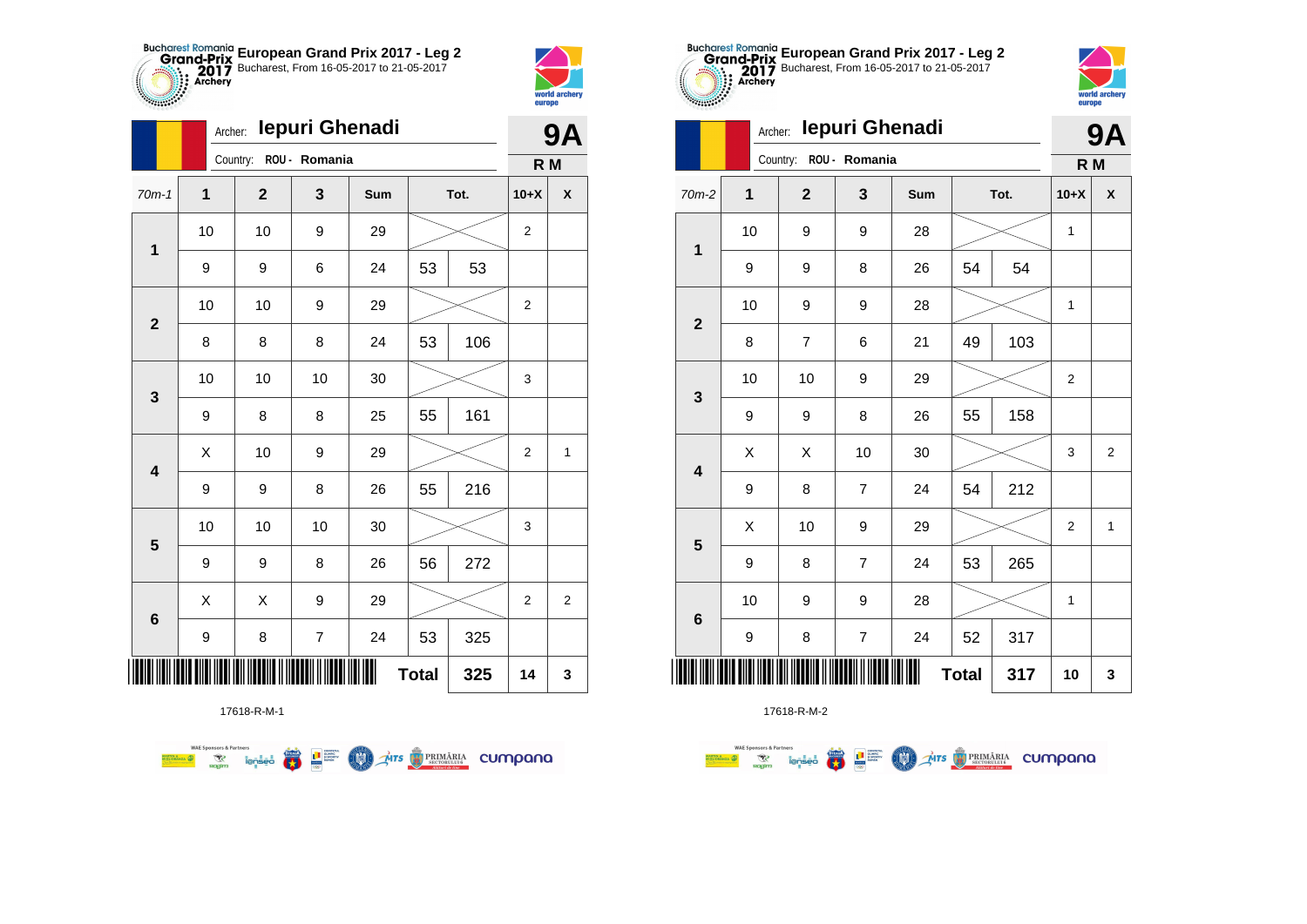



|                         | <b>Polovinko Roman</b><br>Archer: |                       |                  |     |              |      |                |             |  |  |  |
|-------------------------|-----------------------------------|-----------------------|------------------|-----|--------------|------|----------------|-------------|--|--|--|
|                         |                                   | Country: RUS - Russia |                  |     |              |      | R M            |             |  |  |  |
| $70m-1$                 | $\mathbf 1$                       | $\mathbf 2$           | 3                | Sum |              | Tot. | $10+X$         | X           |  |  |  |
| $\mathbf{1}$            | 9                                 | 9                     | 8                | 26  |              |      |                |             |  |  |  |
|                         | 8                                 | 8                     | $\overline{7}$   | 23  | 49           | 49   |                |             |  |  |  |
| $\mathbf{2}$            | 10                                | 10                    | 9                | 29  |              |      | $\overline{2}$ |             |  |  |  |
|                         | 9                                 | 8                     | 8                | 25  | 54           | 103  |                |             |  |  |  |
| 3                       | 9                                 | 8                     | $\overline{7}$   | 24  |              |      |                |             |  |  |  |
|                         | $\overline{7}$                    | $\overline{7}$        | $\overline{7}$   | 21  | 45           | 148  |                |             |  |  |  |
| 4                       | 10                                | 10                    | 9                | 29  |              |      | $\overline{2}$ |             |  |  |  |
|                         | 8                                 | $\overline{7}$        | $\boldsymbol{2}$ | 17  | 46           | 194  |                |             |  |  |  |
| $\overline{\mathbf{5}}$ | 10                                | 9                     | 9                | 28  |              |      | $\mathbf{1}$   |             |  |  |  |
|                         | 8                                 | 7                     | 6                | 21  | 49           | 243  |                |             |  |  |  |
| $6\phantom{1}6$         | Χ                                 | 10                    | 9                | 29  |              |      | $\overline{2}$ | $\mathbf 1$ |  |  |  |
|                         | 9                                 | 8                     | 6                | 23  | 52           | 295  |                |             |  |  |  |
| ║║║                     |                                   |                       |                  |     | <b>Total</b> | 295  | 7              | 1           |  |  |  |



20376-R-M-2

| cococo.                 | <b>Polovinko Roman</b><br>Archer: |                         |                |     |              |      |        |                    |  |  |  |
|-------------------------|-----------------------------------|-------------------------|----------------|-----|--------------|------|--------|--------------------|--|--|--|
|                         |                                   | Country: RUS - Russia   |                |     |              |      | R M    |                    |  |  |  |
| $70m-2$                 | 1                                 | $\overline{2}$          | 3              | Sum |              | Tot. | $10+X$ | $\pmb{\mathsf{X}}$ |  |  |  |
| $\mathbf 1$             | 9                                 | 9                       | 8              | 26  |              |      |        |                    |  |  |  |
|                         | 8                                 | 8                       | 6              | 22  | 48           | 48   |        |                    |  |  |  |
| $\overline{\mathbf{2}}$ | 9                                 | 9                       | 9              | 27  |              |      |        |                    |  |  |  |
|                         | 9                                 | 9                       | 8              | 26  | 101<br>53    |      |        |                    |  |  |  |
| 3                       | 9                                 | 8                       | 8              | 25  |              |      |        |                    |  |  |  |
|                         | $\overline{7}$                    | 6                       | 6              | 19  | 44           | 145  |        |                    |  |  |  |
| $\overline{\mathbf{4}}$ | 10                                | 9                       | 8              | 27  |              |      | 1      |                    |  |  |  |
|                         | 8                                 | 8                       | $\overline{7}$ | 23  | 50           | 195  |        |                    |  |  |  |
| 5                       | 9                                 | 9                       | 9              | 27  |              |      |        |                    |  |  |  |
|                         | 9                                 | $\overline{7}$          | $\overline{7}$ | 23  | 50           | 245  |        |                    |  |  |  |
| $6\phantom{1}6$         | 9                                 | 9                       | 9              | 27  |              |      |        |                    |  |  |  |
|                         | 8                                 | $\overline{\mathbf{7}}$ | 7              | 22  | 49           | 294  |        |                    |  |  |  |
|                         |                                   |                         |                |     | <b>Total</b> | 294  | 1      | $\bf{0}$           |  |  |  |

**European Grand Prix 2017 - Leg 2** Bucharest, From 16-05-2017 to 21-05-2017



|                         | Archer:<br>POIOVINKO KOMAN |                       |                  |                  |     |              |      |        | 9Β                 |  |  |
|-------------------------|----------------------------|-----------------------|------------------|------------------|-----|--------------|------|--------|--------------------|--|--|
|                         |                            | Country: RUS - Russia |                  |                  |     |              |      | R M    |                    |  |  |
| 1<br>70m-2              |                            |                       | $\overline{2}$   | 3                | Sum |              | Tot. | $10+X$ | $\pmb{\mathsf{X}}$ |  |  |
| $\mathbf{1}$            | 9                          |                       | 9                | 8                | 26  |              |      |        |                    |  |  |
|                         | 8                          |                       | 8                | 6                | 22  | 48           | 48   |        |                    |  |  |
| $\mathbf{2}$            | 9                          |                       | 9                | 9                | 27  |              |      |        |                    |  |  |
|                         | 9                          |                       | 9                | 8                | 26  | 53           | 101  |        |                    |  |  |
| $\mathbf{3}$            | 9                          |                       | 8                | 8                | 25  |              |      |        |                    |  |  |
|                         | $\overline{7}$             |                       | 6                | 6                | 19  | 44           | 145  |        |                    |  |  |
| $\overline{\mathbf{4}}$ | 10                         |                       | 9                | 8                | 27  |              |      | 1      |                    |  |  |
|                         | 8                          |                       | 8                | $\overline{7}$   | 23  | 50           | 195  |        |                    |  |  |
| $\overline{\mathbf{5}}$ | 9                          |                       | 9                | 9                | 27  |              |      |        |                    |  |  |
|                         | 9                          |                       | $\overline{7}$   | 7                | 23  | 50           | 245  |        |                    |  |  |
|                         | 9                          |                       | 9                | 9                | 27  |              |      |        |                    |  |  |
| $\bf 6$                 | 8                          |                       | $\boldsymbol{7}$ | $\boldsymbol{7}$ | 22  | 49           | 294  |        |                    |  |  |
| <b>TILL</b>             |                            |                       |                  |                  | Ш   | <b>Total</b> | 294  | 1      | $\mathbf 0$        |  |  |

20376-R-M-1

**WAE Sponsors & Partners AITS** PRIMARIA CUMPONO  $\overline{\mathbf{r}}$ L<sup>a</sup> Supply LON)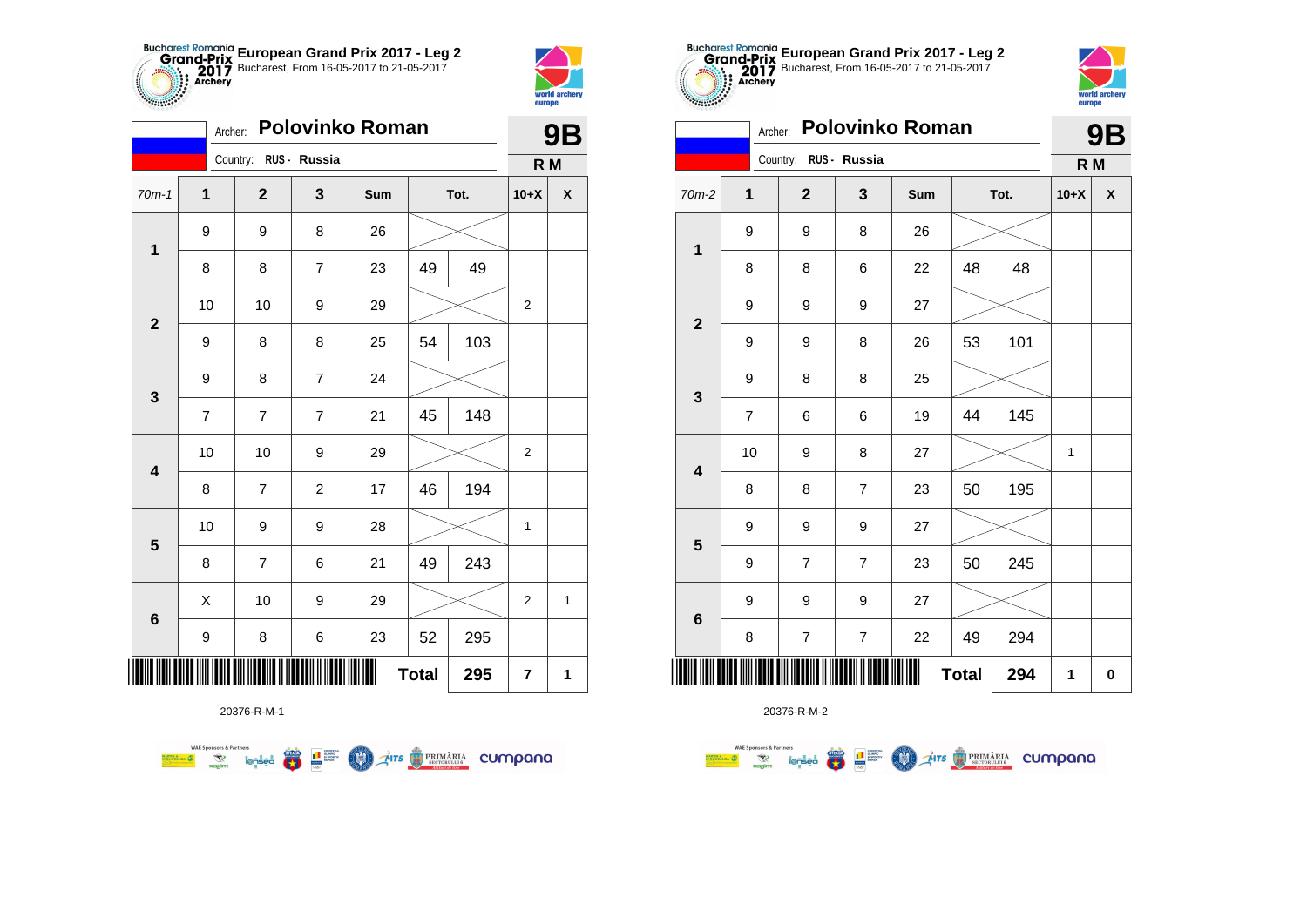



|                                | <b>Ruban Viktor</b><br>Archer: |                        |    |     |      |     |                |                |  |  |
|--------------------------------|--------------------------------|------------------------|----|-----|------|-----|----------------|----------------|--|--|
|                                |                                | Country: UKR - Ukraine |    |     |      |     | R M            |                |  |  |
| $70m-1$                        | $\mathbf 1$                    | $\mathbf{2}$           | 3  | Sum | Tot. |     | $10+X$         | X              |  |  |
| 1                              | 10                             | 9                      | 9  | 28  |      |     | 1              |                |  |  |
|                                | 9                              | 9                      | 8  | 26  | 54   | 54  |                |                |  |  |
| $\mathbf{2}$                   | X                              | Χ                      | 10 | 30  |      |     | 3              | $\overline{2}$ |  |  |
|                                | 9                              | 8                      | 8  | 25  | 55   | 109 |                |                |  |  |
| 3                              | Χ                              | 10                     | 9  | 29  |      |     | $\overline{2}$ | 1              |  |  |
|                                | 9                              | 9                      | 8  | 26  | 55   | 164 |                |                |  |  |
| $\overline{\mathbf{4}}$        | 10                             | 10                     | 10 | 30  |      |     | 3              |                |  |  |
|                                | 9                              | 9                      | 8  | 26  | 56   | 220 |                |                |  |  |
| 5                              | Χ                              | 10                     | 10 | 30  |      |     | 3              | 1              |  |  |
|                                | 9                              | 8                      | 8  | 25  | 55   | 275 |                |                |  |  |
| $\bf 6$                        | 10                             | 9                      | 9  | 28  |      |     | 1              |                |  |  |
|                                | 9                              | 8                      | 8  | 25  | 53   | 328 |                |                |  |  |
| Ⅲ<br><b>Total</b><br>328<br>13 |                                |                        |    |     |      |     |                |                |  |  |

**COLORED PRIMÄRIA CUMPANA** 

613-R-M-1

**WAE Sponsors & Partners** 



| 70m-2                                     | 1  | $\boldsymbol{2}$        | 3                | Sum    | Tot. |     | $10+X$       | $\pmb{\mathsf{x}}$ |  |
|-------------------------------------------|----|-------------------------|------------------|--------|------|-----|--------------|--------------------|--|
| $\mathbf{1}$                              | 10 | 9                       | 9                | 28     |      |     | 1            |                    |  |
|                                           | 8  | $\overline{\mathbf{7}}$ | $\boldsymbol{7}$ | 22     | 50   | 50  |              |                    |  |
| $\overline{\mathbf{2}}$                   | Χ  | 10                      | 9                | 29     |      |     | 2            | $\mathbf{1}$       |  |
|                                           | 9  | 8                       | $\boldsymbol{7}$ | 24     | 53   | 103 |              |                    |  |
| $\mathbf{3}$                              | 9  | 9                       | 9                | 27     |      |     |              |                    |  |
|                                           | 8  | 8                       | $\overline{7}$   | 23     | 50   | 153 |              |                    |  |
| $\overline{\mathbf{4}}$                   | 9  | 9                       | 9                | 27     |      |     |              |                    |  |
|                                           | 9  | 9                       | $\boldsymbol{7}$ | 25     | 52   | 205 |              |                    |  |
| $\overline{\mathbf{5}}$                   | X  | 9                       | 9                | 28     |      |     | $\mathbf{1}$ | $\mathbf{1}$       |  |
|                                           | 9  | 9                       | $\boldsymbol{7}$ | 25     | 53   | 258 |              |                    |  |
| $\bf 6$                                   | X  | X                       | 10               | $30\,$ |      |     | 3            | $\overline{2}$     |  |
| 10<br>9<br>8<br>27                        |    |                         |                  |        | 57   | 315 | 1            |                    |  |
| Ⅲ<br>║║║<br><b>Total</b><br>315<br>8<br>4 |    |                         |                  |        |      |     |              |                    |  |

**European Grand Prix 2017 - Leg 2** Bucharest, From 16-05-2017 to 21-05-2017

Archer: **Ruban Viktor**

Country: **UKR - Ukraine**

**STATISTICS** 



**9C**

**R M**

|                         | 9           | 9         | 9                       | 27 |              |     |
|-------------------------|-------------|-----------|-------------------------|----|--------------|-----|
| $\mathbf{3}$            | 8           | 8         | $\overline{7}$          | 23 | 50           | 153 |
| $\overline{\mathbf{4}}$ | $\mathsf g$ | 9         | 9                       | 27 |              |     |
|                         | 9           | 9         | $\boldsymbol{7}$        | 25 | 52           | 205 |
| ${\bf 5}$               | $\sf X$     | 9         | 9                       | 28 |              |     |
|                         | 9           | 9         | $\overline{\mathbf{7}}$ | 25 | 53           | 258 |
| 6                       | X           | X         | $10$                    | 30 |              |     |
|                         | 10          | 9         | 8                       | 27 | 57           | 315 |
|                         |             |           | $\  \cdot \ $           |    | <b>Total</b> | 315 |
|                         |             | 613-R-M-2 |                         |    |              |     |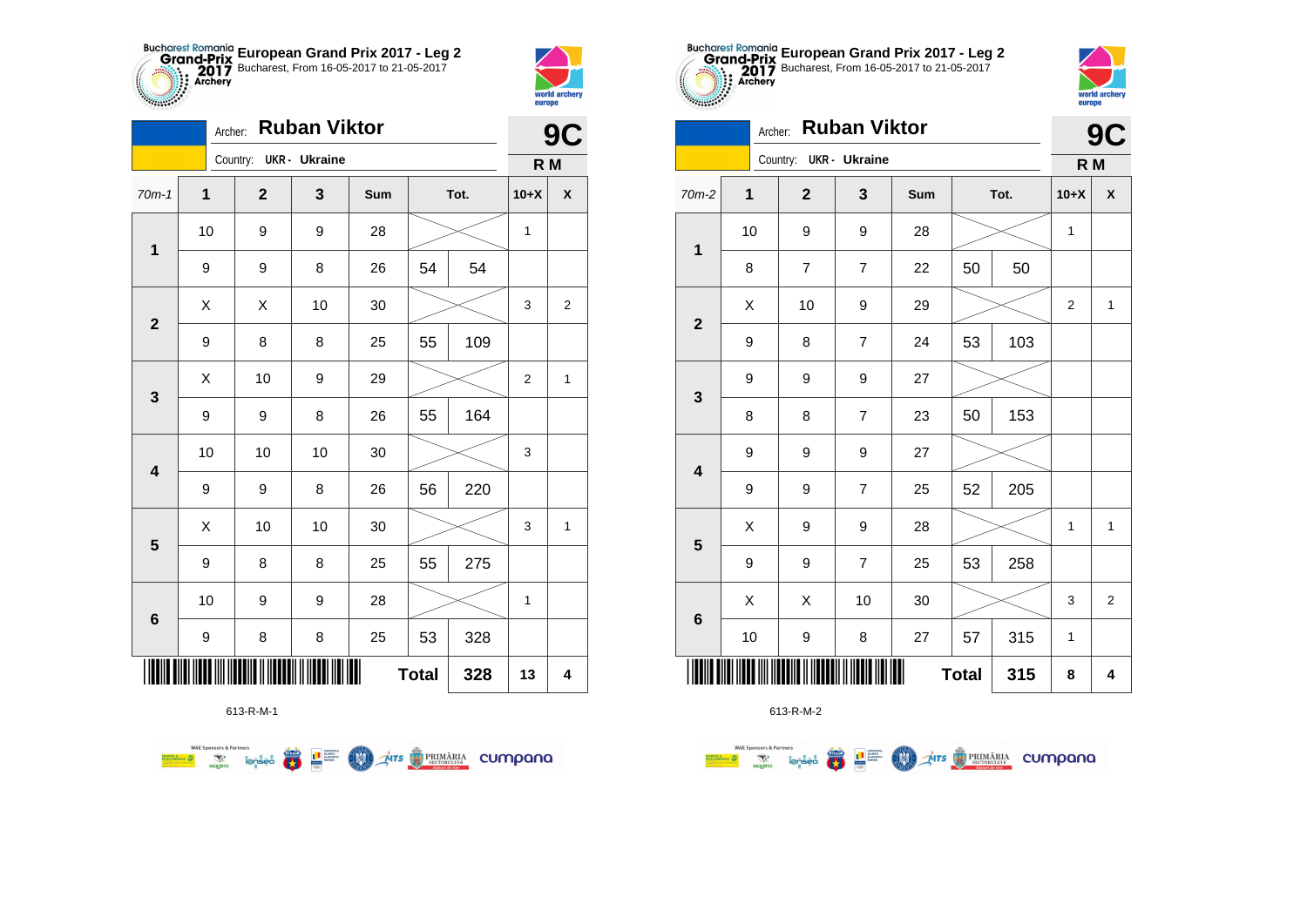



**9D**

|                | van Tongeren Jan<br>Archer: |                |                   |     |              |      |                |   |
|----------------|-----------------------------|----------------|-------------------|-----|--------------|------|----------------|---|
|                |                             | Country:       | NED - Netherlands |     |              |      | R M            |   |
| $70m-1$        | $\mathbf{1}$                | $\overline{2}$ | 3                 | Sum |              | Tot. | $10+X$         | X |
| $\mathbf 1$    | 10                          | 10             | 9                 | 29  |              |      | 2              |   |
|                | 9                           | 9              | $\overline{7}$    | 25  | 54           | 54   |                |   |
| $\mathbf{2}$   | 10                          | 10             | 10                | 30  |              |      | 3              |   |
|                | 9                           | 9              | 8                 | 26  | 56           | 110  |                |   |
| 3              | Χ                           | 10             | 9                 | 29  |              |      | 2              | 1 |
|                | $\boldsymbol{9}$            | 9              | 9                 | 27  | 56           | 166  |                |   |
| 4              | $\sf X$                     | 10             | 10                | 30  |              |      | 3              | 1 |
|                | 10                          | 10             | 9                 | 29  | 59           | 225  | $\overline{2}$ |   |
|                | 10                          | 9              | 9                 | 28  |              |      | $\mathbf{1}$   |   |
| 5              | 8                           | 8              | M                 | 16  | 44           | 269  |                |   |
|                | X                           | 10             | 9                 | 29  |              |      | 2              | 1 |
| $6\phantom{1}$ | 9                           | 8              | 8                 | 25  | 54           | 323  |                |   |
| Ш              |                             |                |                   |     | <b>Total</b> | 323  | 15             | 3 |



14182-R-M-2

| van Tongeren Jan<br>Archer: |                |    |              |                   |     |              |      | 9D             |                    |
|-----------------------------|----------------|----|--------------|-------------------|-----|--------------|------|----------------|--------------------|
|                             |                |    | Country:     | NED - Netherlands |     |              |      | R M            |                    |
| 70m-2                       | 1              |    | $\mathbf{2}$ | 3                 | Sum |              | Tot. | $10+X$         | $\pmb{\mathsf{X}}$ |
| $\overline{\mathbf{1}}$     | 9              |    | 9            | 9                 | 27  |              |      |                |                    |
|                             | 8              |    | 8            | 8                 | 24  | 51           | 51   |                |                    |
| $\mathbf{2}$                | 10             |    | 9            | 9                 | 28  |              |      | 1              |                    |
|                             | 8              |    | 8            | $\overline{7}$    | 23  | 51           | 102  |                |                    |
| $\mathbf{3}$                |                | 10 | 8            | 8                 | 26  |              |      | 1              |                    |
|                             | 8              |    | 8            | $\overline{7}$    | 23  | 49           | 151  |                |                    |
| $\overline{\mathbf{4}}$     |                | 10 | 10           | 10                | 30  |              |      | 3              |                    |
|                             | 10             |    | 9            | 9                 | 28  | 58           | 209  | 1              |                    |
| 5                           | Χ              |    | X            | 8                 | 28  |              |      | $\overline{2}$ | $\overline{2}$     |
|                             | $\overline{7}$ |    | 6            | 5                 | 18  | 46           | 255  |                |                    |
| $\bf 6$                     | 10             |    | 10           | 9                 | 29  |              |      | $\overline{2}$ |                    |
|                             | 9              |    | 9            | 8                 | 26  | 55           | 310  |                |                    |
|                             |                |    |              |                   |     | <b>Total</b> | 310  | 10             | $\mathbf 2$        |

**European Grand Prix 2017 - Leg 2** Bucharest, From 16-05-2017 to 21-05-2017

**WAE Sponsors & Partners**  $\overline{\mathbf{r}}$ L<sup>a</sup> Supply LON)

14182-R-M-1

**THE STRIMARIA CUMPANA** 

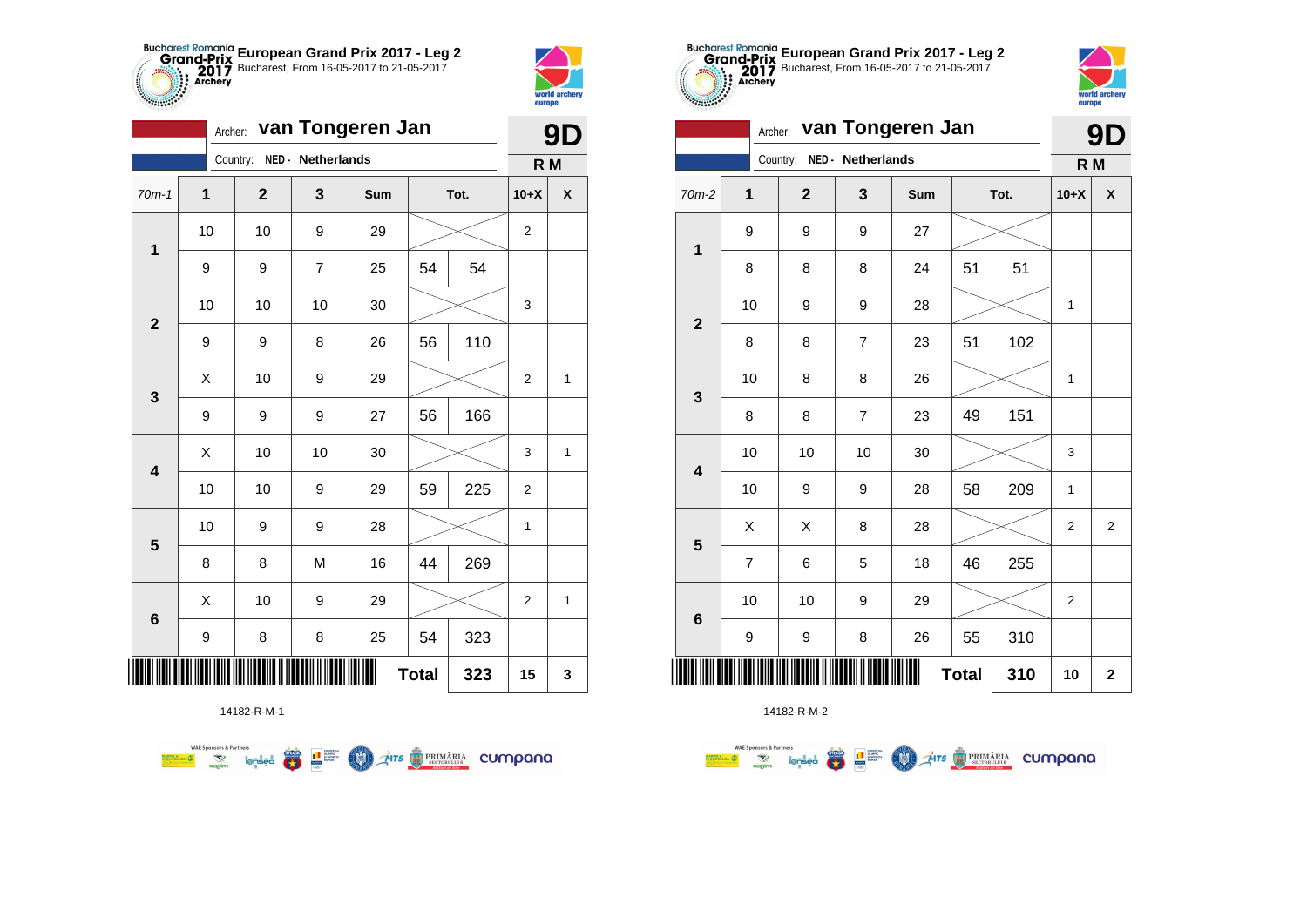



|                         |                  | <b>Rusu Mihai</b><br>Archer: |                |     |              |      |                |                    |  |  |  |  |
|-------------------------|------------------|------------------------------|----------------|-----|--------------|------|----------------|--------------------|--|--|--|--|
|                         |                  | Country: ROU - Romania       |                |     |              |      | R M            |                    |  |  |  |  |
| $70m-1$                 | $\mathbf{1}$     | $\boldsymbol{2}$             | 3              | Sum |              | Tot. | $10+X$         | $\pmb{\mathsf{X}}$ |  |  |  |  |
| $\mathbf 1$             | 8                | 8                            | 8              | 24  |              |      |                |                    |  |  |  |  |
|                         | $\overline{7}$   | 7                            | 6              | 20  | 44           | 44   |                |                    |  |  |  |  |
| $\mathbf{2}$            | $\boldsymbol{9}$ | 9                            | 8              | 26  |              |      |                |                    |  |  |  |  |
|                         | $\overline{7}$   | 7                            | 6              | 20  | 46           | 90   |                |                    |  |  |  |  |
| 3                       | 9                | 9                            | 9              | 27  |              |      |                |                    |  |  |  |  |
|                         | 8                | $\overline{\mathbf{7}}$      | $\overline{7}$ | 22  | 49           | 139  |                |                    |  |  |  |  |
| $\overline{\mathbf{4}}$ | 10               | 9                            | 9              | 28  |              |      | 1              |                    |  |  |  |  |
|                         | 8                | 7                            | 5              | 20  | 48           | 187  |                |                    |  |  |  |  |
| $\overline{\mathbf{5}}$ | X                | 10                           | 9              | 29  |              |      | $\overline{2}$ | $\mathbf{1}$       |  |  |  |  |
|                         | 9                | 8                            | $\overline{7}$ | 24  | 53           | 240  |                |                    |  |  |  |  |
| $\bf 6$                 | 9                | 8                            | $\overline{7}$ | 24  |              |      |                |                    |  |  |  |  |
|                         | 6                | 6                            | 5              | 17  | 41           | 281  |                |                    |  |  |  |  |
| ║║║                     |                  |                              |                | Ш   | <b>Total</b> | 281  | 3              | 1                  |  |  |  |  |

**COND** 

**AITS** PRIMÁRIA CUMPANO



17756-R-M-2

|                         |    | <b>Rusu Mihai</b><br>Archer: |                |     |              |      |                |                    |  |
|-------------------------|----|------------------------------|----------------|-----|--------------|------|----------------|--------------------|--|
|                         |    | Country:                     | ROU - Romania  |     |              |      | R M            |                    |  |
| 70m-2                   | 1  | $\mathbf{2}$                 | 3              | Sum |              | Tot. | $10+X$         | $\pmb{\mathsf{X}}$ |  |
| $\mathbf 1$             | 10 | 9                            | 9              | 28  |              |      | 1              |                    |  |
|                         | 8  | 8                            | $\overline{7}$ | 23  | 51           | 51   |                |                    |  |
| $\mathbf{2}$            | 8  | 8                            | 8              | 24  |              |      |                |                    |  |
|                         | 8  | 8                            | $\overline{7}$ | 23  | 47           | 98   |                |                    |  |
| $\mathbf 3$             | X  | 10                           | 9              | 29  |              |      | $\overline{2}$ | $\mathbf{1}$       |  |
|                         | 9  | 8                            | 6              | 23  | 52           | 150  |                |                    |  |
| $\overline{\mathbf{4}}$ | 9  | 8                            | 8              | 25  |              |      |                |                    |  |
|                         | 8  | $\overline{7}$               | 6              | 21  | 46           | 196  |                |                    |  |
| 5                       | 9  | 9                            | 8              | 26  |              |      |                |                    |  |
|                         | 8  | 8                            | 8              | 24  | 50           | 246  |                |                    |  |
| $\bf 6$                 | 9  | 9                            | 8              | 26  |              |      |                |                    |  |
|                         | 8  | 8                            | 6              | 22  | 48           | 294  |                |                    |  |
| ║║║                     |    |                              |                | Ш   | <b>Total</b> | 294  | 3              | 1                  |  |

**European Grand Prix 2017 - Leg 2** Bucharest, From 16-05-2017 to 21-05-2017

world archer

europe

Archer: **Rusu Mihai**

17756-R-M-1

**Example 19 address a large of the species of the species of the species of the species of the species of the species**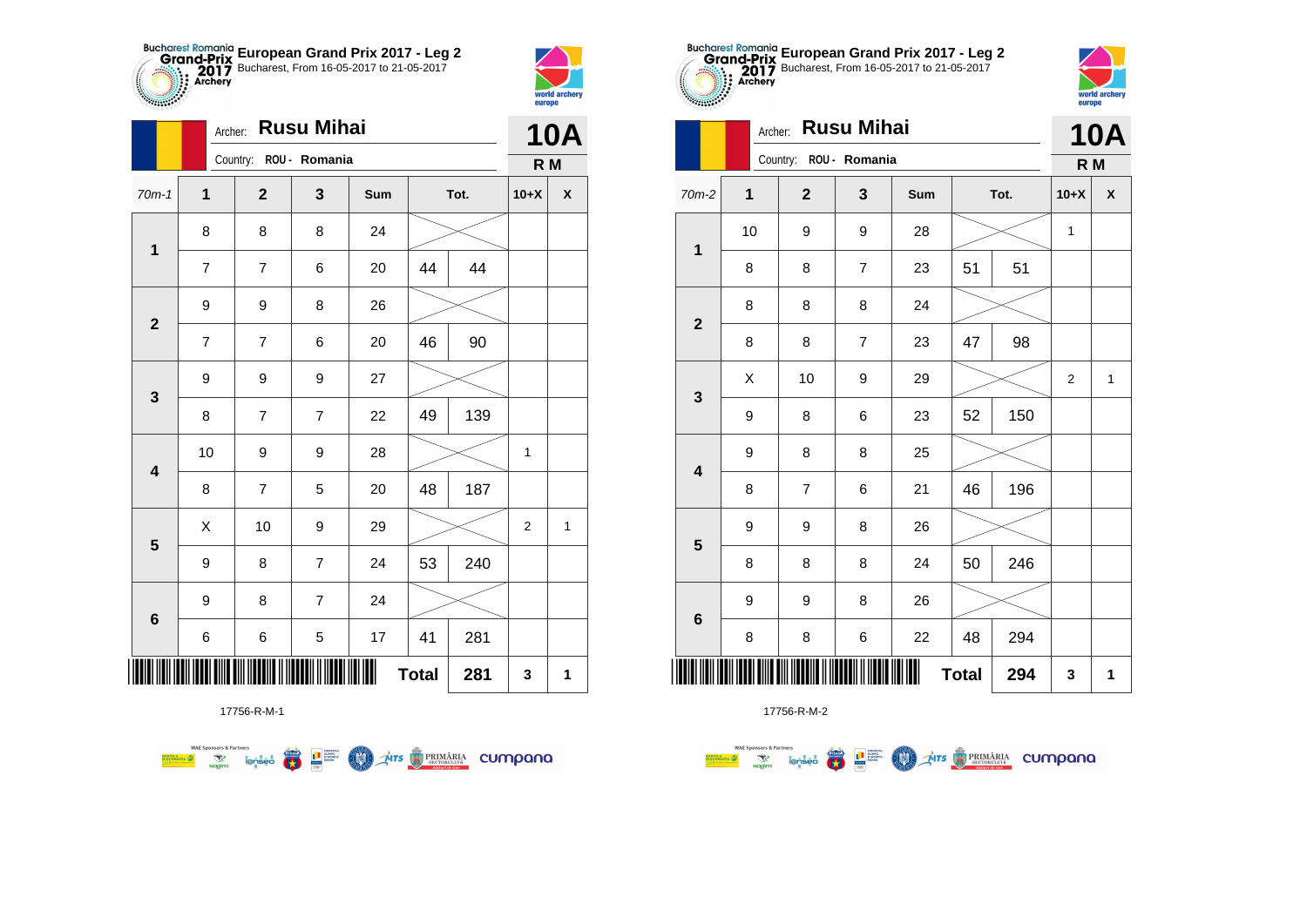



|                         |                  | <b>Daniel Lucas</b><br>Archer: |                |     |              |      |                |   |  |  |
|-------------------------|------------------|--------------------------------|----------------|-----|--------------|------|----------------|---|--|--|
|                         |                  | Country: FRA - France          |                |     |              |      | R M            |   |  |  |
| $70m-1$                 | $\mathbf{1}$     | $\mathbf{2}$                   | 3              | Sum |              | Tot. | $10+X$         | X |  |  |
| 1                       | 10               | 9                              | 9              | 28  |              |      | 1              |   |  |  |
|                         | 8                | 8                              | 8              | 24  | 52           | 52   |                |   |  |  |
| $\mathbf{2}$            | X                | 10                             | 9              | 29  |              |      | $\overline{2}$ | 1 |  |  |
|                         | $\boldsymbol{9}$ | 9                              | 8              | 26  | 55           | 107  |                |   |  |  |
| 3                       | Χ                | 10                             | 9              | 29  |              |      | $\overline{2}$ | 1 |  |  |
|                         | $\boldsymbol{9}$ | 9                              | $\overline{7}$ | 25  | 54           | 161  |                |   |  |  |
| $\overline{\mathbf{4}}$ | 10               | 9                              | 9              | 28  |              |      | 1              |   |  |  |
|                         | 9                | 8                              | $\overline{7}$ | 24  | 52           | 213  |                |   |  |  |
| $\overline{\mathbf{5}}$ | X                | 10                             | 9              | 29  |              |      | $\overline{2}$ | 1 |  |  |
|                         | 9                | 9                              | 9              | 27  | 56           | 269  |                |   |  |  |
| $6\phantom{1}6$         | 10               | 9                              | 9              | 28  |              |      | 1              |   |  |  |
|                         | 9                | 9                              | 8              | 26  | 54           | 323  |                |   |  |  |
|                         |                  |                                |                |     | <b>Total</b> | 323  | 9              | 3 |  |  |



8948-R-M-2

| $70m-2$                 | $\mathbf 1$ | $\mathbf{2}$            | $\mathbf{3}$             | Sum | Tot. |     | $10+X$                    | $\pmb{\mathsf{X}}$ |
|-------------------------|-------------|-------------------------|--------------------------|-----|------|-----|---------------------------|--------------------|
| $\mathbf{1}$            | 10          | $10$                    | 10                       | 30  |      |     | $\mathsf 3$               |                    |
|                         | 9           | 9                       | 9                        | 27  | 57   | 57  |                           |                    |
| $\mathbf{2}$            | 10          | 9                       | 9                        | 28  |      |     | 1                         |                    |
|                         | 9           | 8                       | 8                        | 25  | 53   | 110 |                           |                    |
| $\mathbf{3}$            | X           | 10                      | 9                        | 29  |      |     | $\mathbf 2$               | $\mathbf{1}$       |
|                         | 9           | 9                       | $\overline{7}$           | 25  | 54   | 164 |                           |                    |
| $\overline{\mathbf{4}}$ | 10          | 9                       | 9                        | 28  |      |     | 1                         |                    |
|                         | 9           | 8                       | $\overline{\mathcal{I}}$ | 24  | 52   | 216 |                           |                    |
| $\overline{\mathbf{5}}$ | 10          | 10                      | 10                       | 30  |      |     | $\ensuremath{\mathsf{3}}$ |                    |
|                         | 8           | $\overline{\mathbf{7}}$ | 6                        | 21  | 51   | 267 |                           |                    |
| $\bf 6$                 | 9           | 9                       | 9                        | 27  |      |     |                           |                    |
|                         | 9           | 8                       | 8                        | 25  | 52   | 319 |                           |                    |
|                         |             | 319                     | 10                       | 1   |      |     |                           |                    |

**European Grand Prix 2017 - Leg 2** Bucharest, From 16-05-2017 to 21-05-2017

> **10B R M**

world archery

europe

Archer: **Daniel Lucas**

Country: **FRA - France**

 $\overline{1}$ 

**THE** 

 $\overline{ }$ 

8948-R-M-1

■ □■

**COND** 

**THE STRIMARIA CUMPANA** 

**WAE Sponsors & Partners**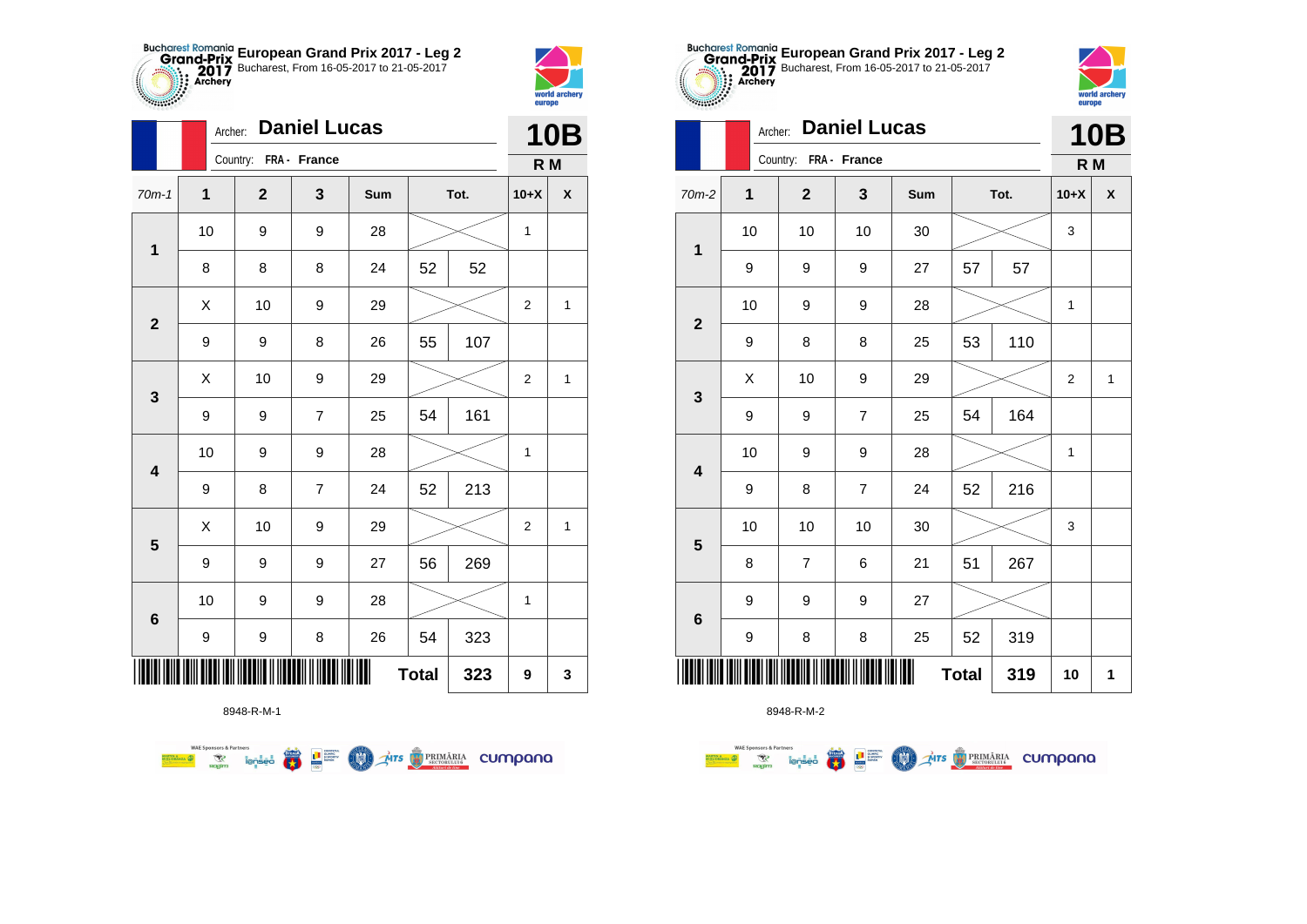



|                         | Archer:     |                        | <b>Hunbin Oleksii</b> |     |              |      |                | <b>10C</b>         |
|-------------------------|-------------|------------------------|-----------------------|-----|--------------|------|----------------|--------------------|
|                         |             | Country: UKR - Ukraine |                       |     |              |      | R M            |                    |
| $70m-1$                 | $\mathbf 1$ | $\mathbf 2$            | 3                     | Sum |              | Tot. | $10+X$         | $\pmb{\mathsf{X}}$ |
| $\mathbf 1$             | 10          | 10                     | 9                     | 29  |              |      | 2              |                    |
|                         | 9           | 9                      | $\overline{7}$        | 25  | 54           | 54   |                |                    |
| $\mathbf{2}$            | X           | X                      | 10                    | 30  |              |      | 3              | 2                  |
|                         | 10          | 9                      | 8                     | 27  | 57           | 111  | $\mathbf{1}$   |                    |
| 3                       | X           | 10                     | 9                     | 29  |              |      | 2              | $\mathbf 1$        |
|                         | 9           | 9                      | 9                     | 27  | 56           | 167  |                |                    |
| $\overline{\mathbf{4}}$ | 10          | 10                     | 9                     | 29  |              |      | $\overline{2}$ |                    |
|                         | 9           | 9                      | 9                     | 27  | 56           | 223  |                |                    |
| 5                       | 9           | 9                      | 9                     | 27  |              |      |                |                    |
|                         | 9           | 9                      | 8                     | 26  | 53           | 276  |                |                    |
| $6\phantom{1}6$         | X           | 10                     | 9                     | 29  |              |      | $\overline{2}$ | $\mathbf{1}$       |
|                         | 9           | 8                      | 8                     | 25  | 54           | 330  |                |                    |
| ┉                       |             |                        |                       |     | <b>Total</b> | 330  | 12             | 4                  |





|                         | <b>Hunbin Oleksii</b><br>Archer: |              |                        |   |     |              |      | <b>10C</b>     |                    |
|-------------------------|----------------------------------|--------------|------------------------|---|-----|--------------|------|----------------|--------------------|
|                         |                                  |              | Country: UKR - Ukraine |   |     |              |      | R M            |                    |
| 70m-2                   |                                  | $\mathbf{1}$ | $\mathbf{2}$           | 3 | Sum |              | Tot. | $10+X$         | $\pmb{\mathsf{X}}$ |
| $\mathbf 1$             |                                  | Χ            | 9                      | 9 | 28  |              |      | 1              | $\mathbf{1}$       |
|                         |                                  | 9            | 8                      | 8 | 25  | 53           | 53   |                |                    |
| $\mathbf{2}$            |                                  | Χ            | Χ                      | Χ | 30  |              |      | 3              | 3                  |
|                         |                                  | 10           | 9                      | 9 | 28  | 58           | 111  | 1              |                    |
| 3                       |                                  | 10           | 10                     | 9 | 29  |              |      | $\overline{2}$ |                    |
|                         |                                  | 9            | 9                      | 9 | 27  | 56           | 167  |                |                    |
| $\overline{\mathbf{4}}$ |                                  | 10           | 9                      | 9 | 28  |              |      | $\mathbf{1}$   |                    |
|                         |                                  | 9            | 9                      | 8 | 26  | 54           | 221  |                |                    |
| 5                       |                                  | 10           | 9                      | 9 | 28  |              |      | 1              |                    |
|                         |                                  | 8            | 8                      | 8 | 24  | 52           | 273  |                |                    |
| $6\phantom{1}6$         |                                  | 10           | 10                     | 9 | 29  |              |      | $\overline{2}$ |                    |
|                         |                                  | 9            | 9                      | 8 | 26  | 55           | 328  |                |                    |
| IIII                    |                                  |              |                        |   |     | <b>Total</b> | 328  | 11             | 4                  |

16312-R-M-2

**WAE Sponsors & Partners** 

MARTIN ANZA

**AITS** PRIMARIA CUMPANO  $\begin{array}{c} \begin{array}{c} \text{cosatrix} \\ \text{cosine} \\ \text{sinor} \\ \text{coselse} \end{array} \end{array}$ **Respirations** m **TEND** 

**WAE Sponsors & Partners FRA THE SUPPRE COMO** 

16312-R-M-1

Mrs PRIMÁRIA CUMpana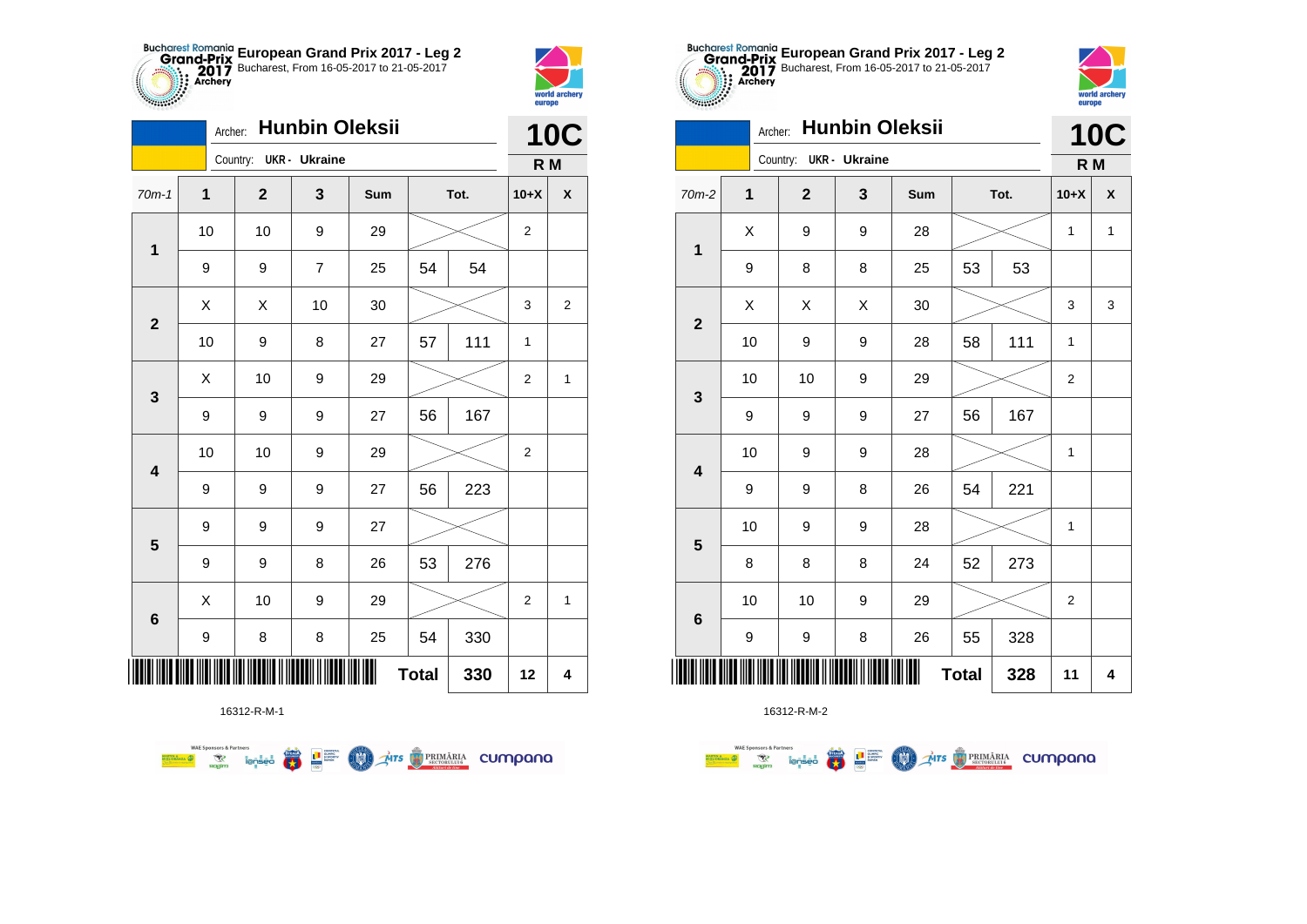



**THE** 

|                         | Archer:     |              | <b>10D</b>        |     |              |      |                |   |
|-------------------------|-------------|--------------|-------------------|-----|--------------|------|----------------|---|
|                         |             | Country:     | NED - Netherlands |     |              |      | R M            |   |
| $70m-1$                 | $\mathbf 1$ | $\mathbf{2}$ | 3                 | Sum |              | Tot. | $10+X$         | X |
| 1                       | 9           | 9            | 9                 | 27  |              |      |                |   |
|                         | 9           | 9            | 8                 | 26  | 53           | 53   |                |   |
| $\overline{\mathbf{2}}$ | X           | 10           | 9                 | 29  |              |      | $\overline{2}$ | 1 |
|                         | 8           | 8            | $\overline{7}$    | 23  | 52           | 105  |                |   |
| 3                       | Χ           | 9            | 9                 | 28  |              |      | $\mathbf{1}$   | 1 |
|                         | 9           | 9            | 8                 | 26  | 54           | 159  |                |   |
| $\overline{\mathbf{4}}$ | 10          | 10           | 10                | 30  |              |      | 3              |   |
|                         | 9           | 8            | 8                 | 25  | 55           | 214  |                |   |
| 5                       | X           | 10           | 10                | 30  |              |      | 3              | 1 |
|                         | 9           | 7            | $\overline{7}$    | 23  | 53           | 267  |                |   |
|                         | 10          | 9            | 8                 | 27  |              |      | $\mathbf 1$    |   |
| $6\phantom{1}6$         | 8           | 7            | $\overline{7}$    | 22  | 49           | 316  |                |   |
| Ш                       |             |              |                   |     | <b>Total</b> | 316  | 10             | 3 |

**THE STRIMARIA CUMPANA** 



17367-R-M-2

|                 | <b>Broeksma Gijs</b><br>Archer: |                               |                   |     |              |      |                |              |  |  |
|-----------------|---------------------------------|-------------------------------|-------------------|-----|--------------|------|----------------|--------------|--|--|
|                 |                                 | Country:                      | NED - Netherlands |     |              |      | R M            |              |  |  |
| $70m-2$         | 1                               | $\mathbf{2}$                  | 3                 | Sum |              | Tot. | $10+X$         | X            |  |  |
| 1               | 10                              | 10                            | 9                 | 29  |              |      | $\overline{2}$ |              |  |  |
|                 | 8                               | 8                             | $\overline{7}$    | 23  | 52           | 52   |                |              |  |  |
| $\mathbf{2}$    | Χ                               | Χ                             | Χ                 | 30  |              |      | 3              | 3            |  |  |
|                 | 10                              | 10                            | $\overline{7}$    | 27  | 57           | 109  | $\overline{2}$ |              |  |  |
| 3               | X                               | 9                             | 9                 | 28  |              |      | 1              | 1            |  |  |
|                 | 9                               | 9                             | 9                 | 27  | 55           | 164  |                |              |  |  |
| 4               | 10                              | 9                             | 9                 | 28  |              |      | 1              |              |  |  |
|                 | 8                               | 8                             | 8                 | 24  | 52           | 216  |                |              |  |  |
| 5               | 9                               | 9                             | 9                 | 27  |              |      |                |              |  |  |
|                 | $\overline{\mathbf{7}}$         | 6                             | 6                 | 19  | 46           | 262  |                |              |  |  |
| $6\phantom{1}6$ | X                               | 10                            | 9                 | 29  |              |      | $\overline{2}$ | $\mathbf{1}$ |  |  |
|                 | 9                               | 9                             | 8                 | 26  | 55           | 317  |                |              |  |  |
| ║║║             |                                 | <u> IIII DIIII DIIII DIII</u> |                   | ║║║ | <b>Total</b> | 317  | 11             | 5            |  |  |

**European Grand Prix 2017 - Leg 2** Bucharest, From 16-05-2017 to 21-05-2017

world arche

europe

17367-R-M-1

 $\left(\frac{\sinh\theta}{\cos\theta}\right)$ 

**THE SUPPRO** 

**COO** 

**WAE Sponsors & Partners**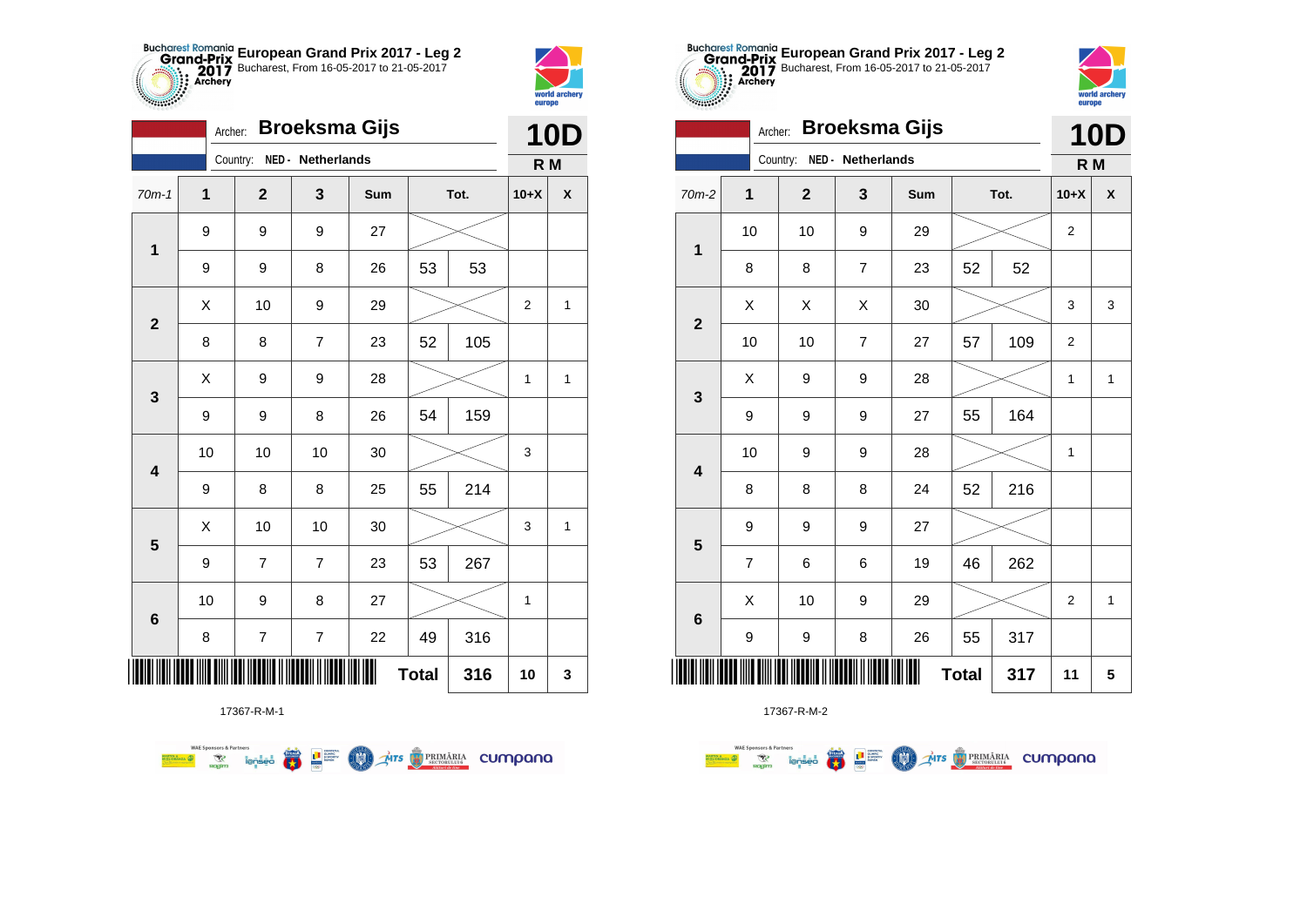



**THE** 

|                         |                         | Danila Andrei<br>Archer: |                        |     |              |      |                |                    |  |  |
|-------------------------|-------------------------|--------------------------|------------------------|-----|--------------|------|----------------|--------------------|--|--|
|                         |                         |                          | Country: ROU - Romania |     |              |      | R M            |                    |  |  |
| $70m-1$                 | $\overline{\mathbf{1}}$ | $\mathbf{2}$             | 3                      | Sum |              | Tot. | $10+X$         | $\pmb{\mathsf{X}}$ |  |  |
| $\mathbf 1$             | Χ                       | 9                        | 9                      | 28  |              |      | 1              | $\mathbf{1}$       |  |  |
|                         | 9                       | 9                        | 9                      | 27  | 55           | 55   |                |                    |  |  |
| $\mathbf{2}$            | X                       | X                        | 9                      | 29  |              |      | $\overline{2}$ | $\overline{2}$     |  |  |
|                         | 8                       | 7                        | 5                      | 20  | 49           | 104  |                |                    |  |  |
| 3                       | Χ                       | 10                       | 9                      | 29  |              |      | $\overline{2}$ | 1                  |  |  |
|                         | 9                       | 9                        | 9                      | 27  | 56           | 160  |                |                    |  |  |
| $\overline{\mathbf{4}}$ | 10                      | 9                        | 9                      | 28  |              |      | 1              |                    |  |  |
|                         | 9                       | 9                        | 8                      | 26  | 54           | 214  |                |                    |  |  |
| $\overline{\mathbf{5}}$ | 9                       | 9                        | 9                      | 27  |              |      |                |                    |  |  |
|                         | 9                       | 8                        | $\overline{7}$         | 24  | 51           | 265  |                |                    |  |  |
|                         | 9                       | 9                        | 9                      | 27  |              |      |                |                    |  |  |
| $\bf 6$                 | 9                       | 8                        | 8                      | 25  | 52           | 317  |                |                    |  |  |
| ∭                       |                         |                          |                        |     | <b>Total</b> | 317  | 6              | 4                  |  |  |



11846-R-M-1

**WAE Sponsors & Partners THE STRIMARIA CUMPANA** 篇 **LE SURPRE COO** 

11846-R-M-2

|                         |    | Danila Andrei<br>Archer:                    |                  |        |                    |     |                         |                |  |  |
|-------------------------|----|---------------------------------------------|------------------|--------|--------------------|-----|-------------------------|----------------|--|--|
|                         |    | Country:                                    | ROU - Romania    |        |                    |     | R M                     |                |  |  |
| 70m-2                   | 1  | $\overline{\mathbf{2}}$<br>3<br>Sum<br>Tot. |                  | $10+X$ | $\pmb{\mathsf{X}}$ |     |                         |                |  |  |
| $\mathbf 1$             | 10 | 9                                           | 9                | 28     |                    |     | 1                       |                |  |  |
|                         | 9  | 8                                           | $\overline{7}$   | 24     | 52                 | 52  |                         |                |  |  |
| $\overline{2}$          | 9  | 9                                           | 9                | 27     |                    |     |                         |                |  |  |
|                         | 8  | 8                                           | $\overline{7}$   | 23     | 50                 | 102 |                         |                |  |  |
| $\mathbf 3$             | 10 | 9                                           | 9                | 28     |                    |     | 1                       |                |  |  |
|                         | 9  | 9                                           | 8                | 26     | 54                 | 156 |                         |                |  |  |
| $\overline{\mathbf{4}}$ | 10 | 10                                          | 9                | 29     |                    |     | $\overline{2}$          |                |  |  |
|                         | 9  | 9                                           | 8                | 26     | 55                 | 211 |                         |                |  |  |
| $\overline{\mathbf{5}}$ | X  | X                                           | $\boldsymbol{9}$ | 29     |                    |     | $\overline{2}$          | $\overline{2}$ |  |  |
|                         | 9  | 8                                           | 8                | 25     | 54                 | 265 |                         |                |  |  |
| $6\phantom{1}6$         | 10 | 9                                           | 9                | 28     |                    |     | 1                       |                |  |  |
|                         | 9  | 8                                           | 8                | 25     | 53                 | 318 |                         |                |  |  |
|                         |    |                                             |                  |        | <b>Total</b>       | 318 | $\overline{\mathbf{r}}$ | $\mathbf{2}$   |  |  |

**European Grand Prix 2017 - Leg 2** Bucharest, From 16-05-2017 to 21-05-2017

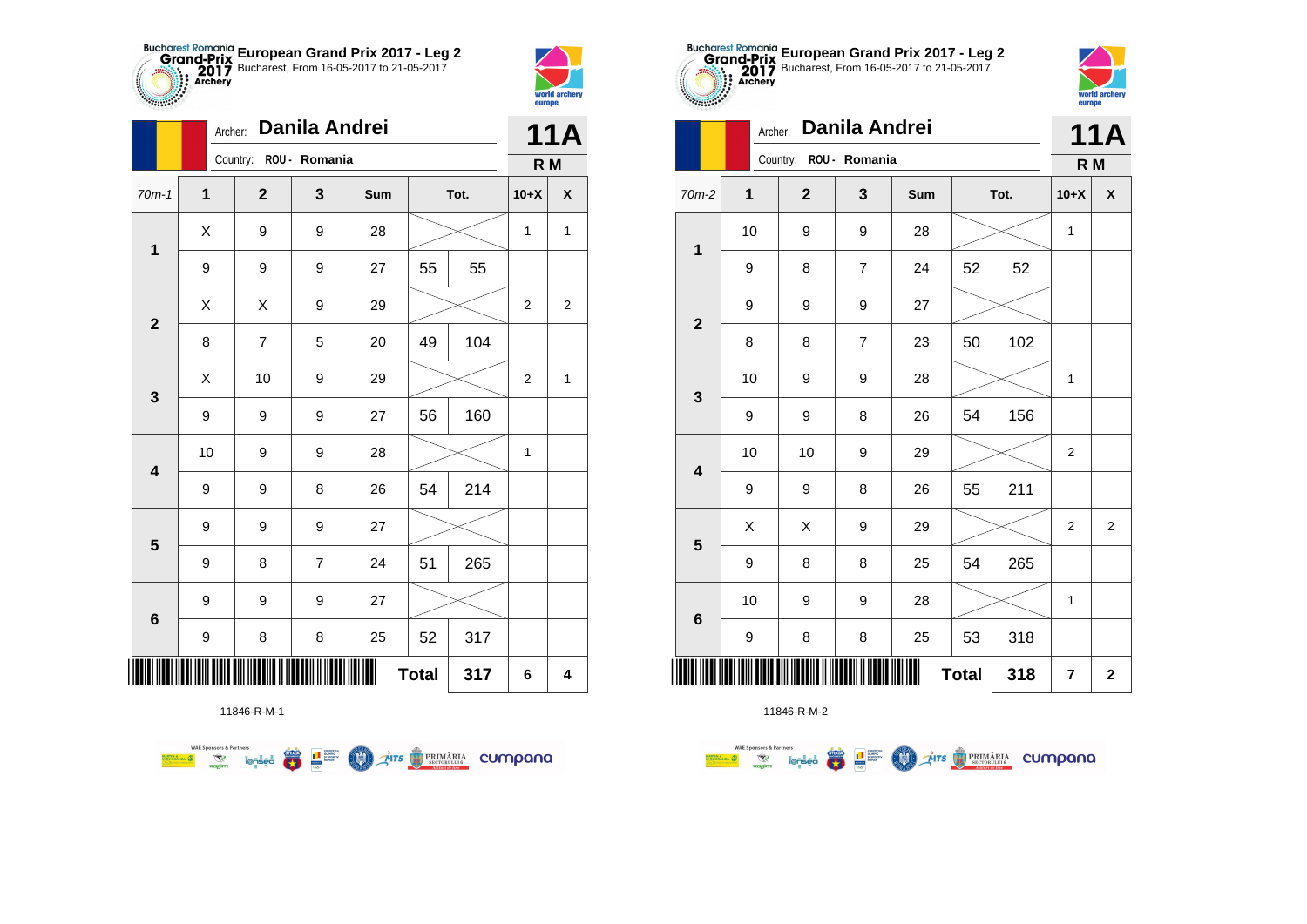



|                         | Archer:          | <b>Kardacz Ivan</b>   |                         |     | <b>11B</b>   |      |                |                    |
|-------------------------|------------------|-----------------------|-------------------------|-----|--------------|------|----------------|--------------------|
|                         |                  | Country: FRA - France |                         |     |              |      | R M            |                    |
| $70m-1$                 | $\mathbf{1}$     | $\mathbf{2}$          | 3                       | Sum |              | Tot. | $10+X$         | $\pmb{\mathsf{X}}$ |
| 1                       | X                | 10                    | 9                       | 29  |              |      | $\overline{2}$ | $\mathbf{1}$       |
|                         | 9                | 8                     | $\overline{7}$          | 24  | 53           | 53   |                |                    |
| $\mathbf{2}$            | X                | 10                    | 10                      | 30  |              |      | 3              | $\mathbf{1}$       |
|                         | 9                | 9                     | 8                       | 26  | 56           | 109  |                |                    |
| 3                       | Χ                | 9                     | 9                       | 28  |              |      | 1              | $\mathbf{1}$       |
|                         | $\boldsymbol{9}$ | 9                     | 9                       | 27  | 55           | 164  |                |                    |
| $\overline{\mathbf{4}}$ | 10               | 10                    | 9                       | 29  |              |      | $\overline{c}$ |                    |
|                         | 9                | 9                     | 8                       | 26  | 55           | 219  |                |                    |
| 5                       | 10               | 9                     | 9                       | 28  |              |      | $\mathbf{1}$   |                    |
|                         | $\boldsymbol{9}$ | 8                     | 8                       | 25  | 53           | 272  |                |                    |
| $\bf 6$                 | 9                | 9                     | 9                       | 27  |              |      |                |                    |
|                         | 8                | 8                     | $\overline{\mathbf{c}}$ | 18  | 45           | 317  |                |                    |
| Ⅲ                       |                  |                       |                         |     | <b>Total</b> | 317  | 9              | 3                  |

**THE STRIMARIA CUMPANA** 

18092-R-M-1

● ■

**COND** 

**WAE Sponsors & Partners** 



18092-R-M-2

|                         |    | Country:<br>FRA - France |                  | R M |              |      |                |                    |
|-------------------------|----|--------------------------|------------------|-----|--------------|------|----------------|--------------------|
| $70m-2$                 | 1  | $\mathbf 2$              | $\mathbf{3}$     | Sum |              | Tot. | $10+X$         | $\pmb{\mathsf{X}}$ |
|                         | 10 | 9                        | 9                | 28  |              |      | 1              |                    |
| $\mathbf 1$             | 8  | 8                        | $\boldsymbol{7}$ | 23  | 51           | 51   |                |                    |
|                         | X  | 9                        | 9                | 28  |              |      | 1              | $\mathbf{1}$       |
| $\mathbf{2}$            | 9  | 8                        | $\boldsymbol{7}$ | 24  | 52           | 103  |                |                    |
|                         | 10 | 10                       | 9                | 29  |              |      | $\overline{2}$ |                    |
| $\mathbf{3}$            | 9  | 8                        | 8                | 25  | 54           | 157  |                |                    |
|                         | 10 | 9                        | 9                | 28  |              |      | $\mathbf 1$    |                    |
| $\overline{\mathbf{4}}$ | 9  | 9                        | 6                | 24  | 52           | 209  |                |                    |
|                         | 10 | 10                       | 9                | 29  |              |      | 2              |                    |
| ${\bf 5}$               | 9  | 9                        | 9                | 27  | 56           | 265  |                |                    |
|                         | 10 | 9                        | 9                | 28  |              |      | 1              |                    |
| $\bf 6$                 | 8  | 8                        | 8                | 24  | 52           | 317  |                |                    |
| WW                      |    |                          |                  | Ш   | <b>Total</b> | 317  | 8              | 1                  |



|                         |             | <b>Kardacz Ivan</b><br>Archer: |                  |     |              |      |                |                    |  |
|-------------------------|-------------|--------------------------------|------------------|-----|--------------|------|----------------|--------------------|--|
|                         |             | Country: FRA - France          |                  |     |              |      | R M            |                    |  |
| $70m-2$                 | $\mathbf 1$ | $\mathbf{2}$                   | 3                | Sum |              | Tot. | $10+X$         | $\pmb{\mathsf{x}}$ |  |
| $\mathbf 1$             | 10          | 9                              | 9                | 28  |              |      |                |                    |  |
|                         | 8           | 8                              | $\boldsymbol{7}$ | 23  | 51           | 51   |                |                    |  |
| $\mathbf{2}$            | X           | 9                              | 9                | 28  |              |      | 1              | $\mathbf{1}$       |  |
|                         | 9           | 8                              | $\overline{7}$   | 24  | 52           | 103  |                |                    |  |
| $\mathbf{3}$            | 10          | 10                             | 9                | 29  |              |      | $\overline{c}$ |                    |  |
|                         | 9           | 8                              | 8                | 25  | 54           | 157  |                |                    |  |
| $\overline{\mathbf{4}}$ | 10          | 9                              | 9                | 28  |              |      | 1              |                    |  |
|                         | 9           | 9                              | 6                | 24  | 52           | 209  |                |                    |  |
| $\overline{\mathbf{5}}$ | 10          | 10                             | 9                | 29  |              |      | $\overline{2}$ |                    |  |
|                         | 9           | 9                              | 9                | 27  | 56           | 265  |                |                    |  |
| $\bf 6$                 | 10          | 9                              | 9                | 28  |              |      | 1              |                    |  |
|                         | 8           | 8                              | 8                | 24  | 52           | 317  |                |                    |  |
| ║║║                     |             |                                |                  |     | <b>Total</b> | 317  | 8              | 1                  |  |

**European Grand Prix 2017 - Leg 2** Bucharest, From 16-05-2017 to 21-05-2017

Archer: **Kardacz Ivan**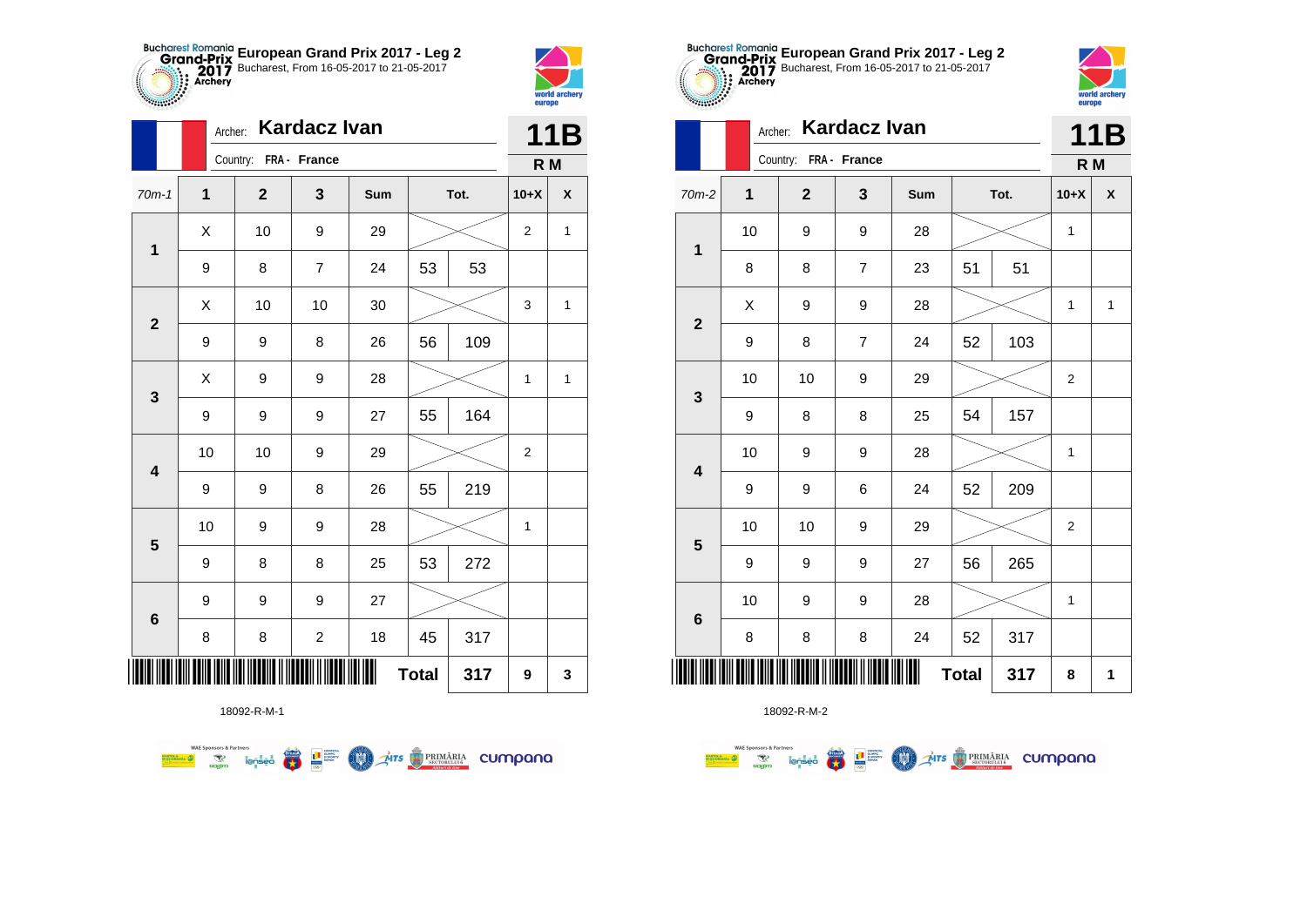



|                         | <b>Cherkez Vlad</b><br>Archer: |  |                |                                |     |              |      |        | <b>11C</b>         |
|-------------------------|--------------------------------|--|----------------|--------------------------------|-----|--------------|------|--------|--------------------|
|                         |                                |  |                | Country: UKR1 - Dinamo Ukraine |     |              |      | R M    |                    |
| $70m-1$                 | 1                              |  | $\mathbf{2}$   | 3                              | Sum |              | Tot. | $10+X$ | $\pmb{\mathsf{X}}$ |
| $\mathbf 1$             | 9                              |  | 9              | 8                              | 26  |              |      |        |                    |
|                         | 8                              |  | 8              | 6                              | 22  | 48           | 48   |        |                    |
| $\mathbf{2}$            | Χ                              |  | 10             | 10                             | 30  |              |      | 3      | 1                  |
|                         | 10                             |  | 9              | 8                              | 27  | 57           | 105  | 1      |                    |
| 3                       | 10                             |  | 9              | 9                              | 28  |              |      | 1      |                    |
|                         | 8                              |  | $\overline{7}$ | $\overline{7}$                 | 22  | 50           | 155  |        |                    |
| $\overline{\mathbf{4}}$ | 10                             |  | 9              | 9                              | 28  |              |      | 1      |                    |
|                         | 9                              |  | 9              | 8                              | 26  | 54           | 209  |        |                    |
|                         | 9                              |  | 9              | 9                              | 27  |              |      |        |                    |
| $\overline{\mathbf{5}}$ | 8                              |  | 6              | 6                              | 20  | 47           | 256  |        |                    |
|                         | 9                              |  | 9              | 8                              | 26  |              |      |        |                    |
| $\bf 6$                 | 8                              |  | 8              | 8                              | 24  | 50           | 306  |        |                    |
| ║║║                     |                                |  |                |                                |     | <b>Total</b> | 306  | 6      | 1                  |

**COLORED PRIMARIA CUMPANA** 



20237-R-M-2

| 0.00000                 | <b>Cherkez Vlad</b><br>Archer: |                                |                |            |              |      |        |                    |  |
|-------------------------|--------------------------------|--------------------------------|----------------|------------|--------------|------|--------|--------------------|--|
|                         |                                | Country: UKR1 - Dinamo Ukraine |                |            |              |      |        | R M                |  |
| $70m-2$                 | 1                              | $\overline{2}$                 | 3              | <b>Sum</b> |              | Tot. | $10+X$ | $\pmb{\mathsf{X}}$ |  |
| $\mathbf 1$             | 9                              | 8                              | 8              | 25         |              |      |        |                    |  |
|                         | 8                              | $\overline{7}$                 | $\overline{7}$ | 22         | 47           | 47   |        |                    |  |
| $\overline{\mathbf{2}}$ | 10                             | 9                              | 9              | 28         |              |      | 1      |                    |  |
|                         | 9                              | 8                              | $\overline{7}$ | 24         | 52           | 99   |        |                    |  |
| 3                       | 9                              | 9                              | 9              | 27         |              |      |        |                    |  |
|                         | 8                              | 8                              | 6              | 22         | 49           | 148  |        |                    |  |
| $\overline{\mathbf{4}}$ | X                              | X                              | 10             | 30         |              |      | 3      | $\overline{2}$     |  |
|                         | 9                              | 9                              | 5              | 23         | 53           | 201  |        |                    |  |
| 5                       | X                              | 8                              | 8              | 26         |              |      | 1      | 1                  |  |
|                         | 7                              | 6                              | 6              | 19         | 45           | 246  |        |                    |  |
| $6\phantom{1}6$         | 10                             | 9                              | 9              | 28         |              |      | 1      |                    |  |
|                         | 9                              | 9                              | $\overline{7}$ | 25         | 53           | 299  |        |                    |  |
|                         |                                |                                |                |            | <b>Total</b> | 299  | 6      | 3                  |  |

**European Grand Prix 2017 - Leg 2** Bucharest, From 16-05-2017 to 21-05-2017

> world arche **Alliana**

20237-R-M-1

**Example 19 and 1975**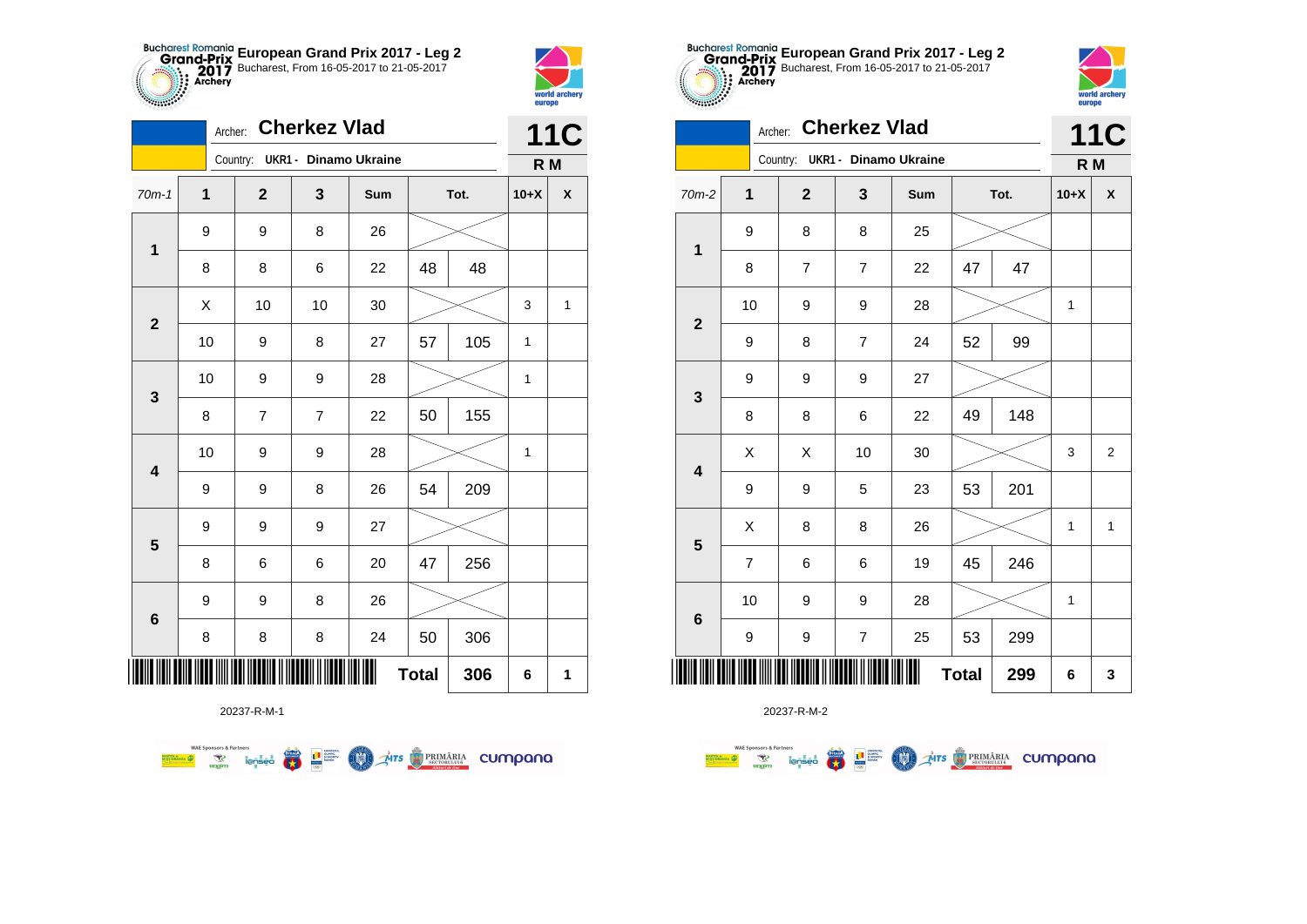



|                         | <b>De Bakker Mick</b><br>Archer: |             |                         |     |              |      |                |   |
|-------------------------|----------------------------------|-------------|-------------------------|-----|--------------|------|----------------|---|
|                         |                                  | Country:    | NED - Netherlands       |     |              |      | R M            |   |
| $70m-1$                 | 1                                | $\mathbf 2$ | 3                       | Sum |              | Tot. | $10+X$         | X |
| $\mathbf 1$             | 10                               | 10          | 10                      | 30  |              |      | 3              |   |
|                         | 10                               | 8           | 8                       | 26  | 56           | 56   | 1              |   |
| $\mathbf{2}$            | Χ                                | 10          | 9                       | 29  |              |      | $\overline{2}$ | 1 |
|                         | 9                                | 8           | 8                       | 25  | 54           | 110  |                |   |
| 3                       | 10                               | 9           | 9                       | 28  |              |      | 1              |   |
|                         | 9                                | 9           | 5                       | 23  | 51           | 161  |                |   |
| $\overline{\mathbf{4}}$ | X                                | 10          | 10                      | 30  |              |      | 3              | 1 |
|                         | 9                                | 9           | 8                       | 26  | 56           | 217  |                |   |
| $\overline{\mathbf{5}}$ | 10                               | 9           | 9                       | 28  |              |      | 1              |   |
|                         | 9                                | 8           | $\overline{7}$          | 24  | 52           | 269  |                |   |
|                         | X                                | 9           | 9                       | 28  |              |      | 1              | 1 |
| 6                       | 9                                | 9           | $\overline{\mathbf{7}}$ | 25  | 53           | 322  |                |   |
|                         |                                  |             |                         |     | <b>Total</b> | 322  | 12             | 3 |



6992-R-M-2

|                         |                | <b>De Bakker Mick</b><br>Archer: |             |                         |     |              |      |                | <b>11D</b>   |
|-------------------------|----------------|----------------------------------|-------------|-------------------------|-----|--------------|------|----------------|--------------|
|                         |                |                                  | Country:    | NED - Netherlands       |     |              |      | R <sub>M</sub> |              |
| $70m-2$                 | $\overline{1}$ |                                  | $\mathbf 2$ | 3                       | Sum |              | Tot. | $10+X$         | χ            |
| $\mathbf 1$             | 9              |                                  | 9           | 9                       | 27  |              |      |                |              |
|                         | 8              |                                  | 8           | $\overline{7}$          | 23  | 50           | 50   |                |              |
| $\mathbf{2}$            | 10             |                                  | 10          | 9                       | 29  |              |      | 2              |              |
|                         | 9              |                                  | 8           | 8                       | 25  | 54           | 104  |                |              |
| $\mathbf{3}$            | 10             |                                  | 9           | 9                       | 28  |              |      | 1              |              |
|                         | 9              |                                  | 9           | 8                       | 26  | 54           | 158  |                |              |
| $\overline{\mathbf{4}}$ | X              |                                  | 10          | 9                       | 29  |              |      | 2              | $\mathbf{1}$ |
|                         | 8              |                                  | 8           | $\overline{7}$          | 23  | 52           | 210  |                |              |
| $\overline{\mathbf{5}}$ | 9              |                                  | 9           | 9                       | 27  |              |      |                |              |
|                         | 8              |                                  | 8           | 8                       | 24  | 51           | 261  |                |              |
| $\bf 6$                 | 10             |                                  | 10          | 9                       | 29  |              |      | 2              |              |
|                         | 9              |                                  | 8           | $\overline{\mathbf{7}}$ | 24  | 53           | 314  |                |              |
|                         |                |                                  |             |                         | II  | <b>Total</b> | 314  | 7              | 1            |



|                         |             | Country:     | NED - Netherlands       |     |              |      | R M            |              |  |  |
|-------------------------|-------------|--------------|-------------------------|-----|--------------|------|----------------|--------------|--|--|
| $70m-2$                 | $\mathbf 1$ | $\mathbf{2}$ | 3                       | Sum |              | Tot. | $10+X$         | X            |  |  |
| $\mathbf 1$             | 9           | 9            | 9                       | 27  |              |      |                |              |  |  |
|                         | 8           | 8            | $\overline{\mathbf{7}}$ | 23  | 50<br>50     |      |                |              |  |  |
| $\mathbf{2}$            | 10          | 10           | 9                       | 29  |              |      | 2              |              |  |  |
|                         | 9           | 8            | 8                       | 25  | 54           | 104  |                |              |  |  |
|                         | 10          | 9            | 9                       | 28  |              |      | 1              |              |  |  |
| $\mathbf{3}$            | 9           | 9            | 8                       | 26  | 54           | 158  |                |              |  |  |
| $\overline{\mathbf{4}}$ | Χ           | 10           | 9                       | 29  |              |      | $\overline{c}$ | $\mathbf{1}$ |  |  |
|                         | 8           | 8            | $\overline{\mathbf{7}}$ | 23  | 52           | 210  |                |              |  |  |
| $\overline{\mathbf{5}}$ | 9           | 9            | 9                       | 27  |              |      |                |              |  |  |
|                         | 8           | 8            | 8                       | 24  | 51           | 261  |                |              |  |  |
| $\bf 6$                 | 10          | 10           | 9                       | 29  |              |      | 2              |              |  |  |
|                         | 9           | 8            | 7                       | 24  | 53           | 314  |                |              |  |  |
| ║║║║                    |             |              |                         |     | <b>Total</b> | 314  | 7              | 1            |  |  |

**European Grand Prix 2017 - Leg 2** Bucharest, From 16-05-2017 to 21-05-2017

6992-R-M-1

**WAE Sponsors & Partners THE STRIMARIA CUMPANA** ● ■ **COND**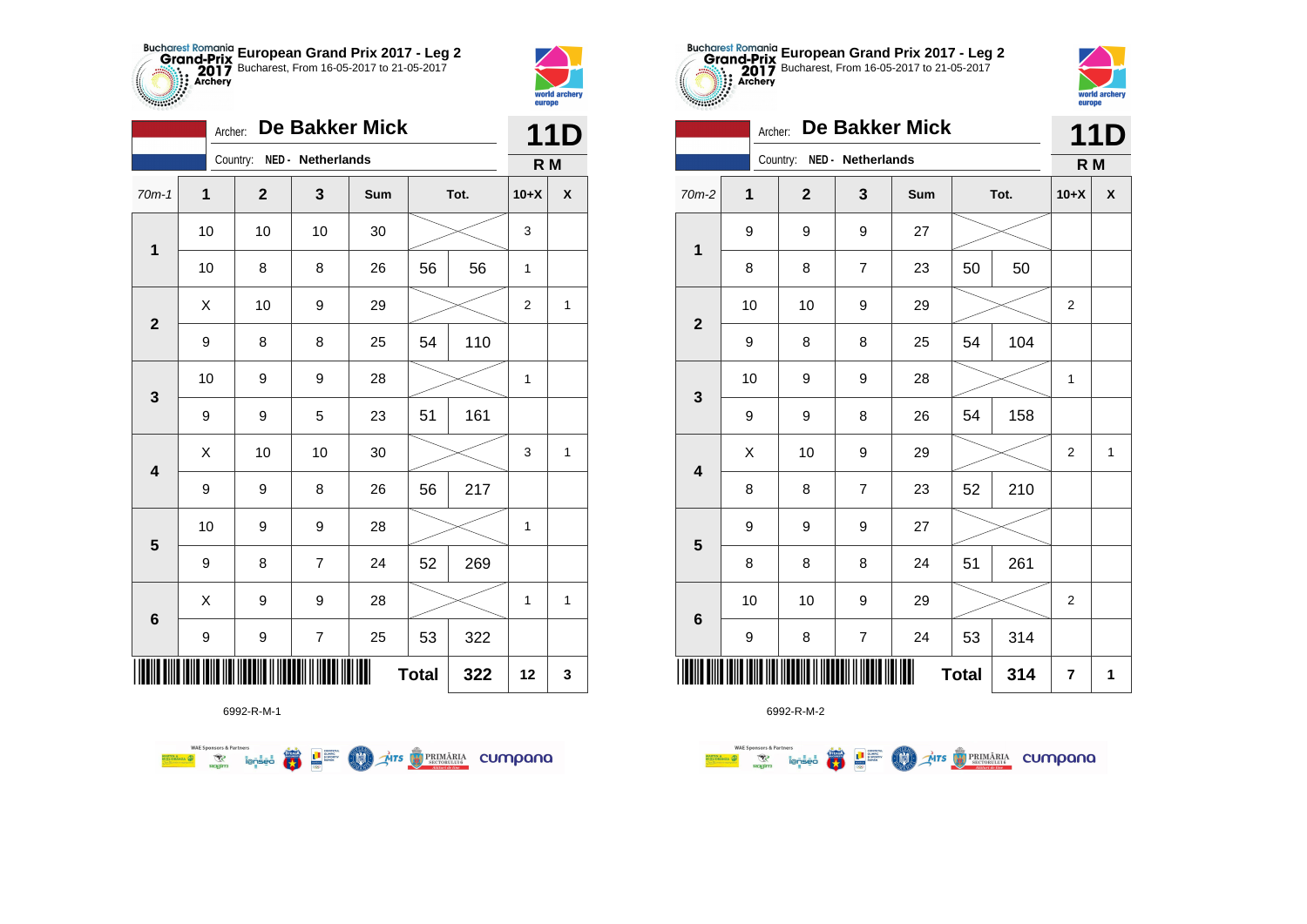



**THE** 

|                         |                | <b>Buzila Las Tudor</b><br>Archer: |                          |     |              |      |                         |              |  |
|-------------------------|----------------|------------------------------------|--------------------------|-----|--------------|------|-------------------------|--------------|--|
|                         |                | Country: ROU - Romania             |                          |     |              |      | R M                     |              |  |
| $70m-1$                 | 1              | $\mathbf 2$                        | 3                        | Sum |              | Tot. | $10+X$                  | X            |  |
| $\mathbf 1$             | 8              | 8                                  | 8                        | 24  |              |      |                         |              |  |
|                         | 6              | 6                                  | 5                        | 17  | 41           | 41   |                         |              |  |
|                         | 10             | 9                                  | 9                        | 28  |              |      | 1                       |              |  |
| $\mathbf{2}$            | 7              | 7                                  | $\overline{7}$           | 21  | 49           | 90   |                         |              |  |
| 3                       | 9              | 9                                  | 8                        | 26  |              |      |                         |              |  |
|                         | 8              | 8                                  | $\overline{7}$           | 23  | 49           | 139  |                         |              |  |
| $\overline{\mathbf{4}}$ | X              | 9                                  | 8                        | 27  |              |      | $\mathbf{1}$            | $\mathbf{1}$ |  |
|                         | $\overline{7}$ | $\overline{7}$                     | 6                        | 20  | 47           | 186  |                         |              |  |
| $\overline{\mathbf{5}}$ | 9              | 8                                  | 8                        | 25  |              |      |                         |              |  |
|                         | $\overline{7}$ | 7                                  | $\overline{7}$           | 21  | 46           | 232  |                         |              |  |
|                         | 9              | 9                                  | 8                        | 26  |              |      |                         |              |  |
| $\bf 6$                 | 8              | $\overline{7}$                     | $\overline{\mathcal{I}}$ | 22  | 48           | 280  |                         |              |  |
| ║║║                     |                |                                    |                          |     | <b>Total</b> | 280  | $\overline{\mathbf{2}}$ | 1            |  |

**THE STRIMARIA CUMPANA** 



20015-R-M-2

|              |             | $^{\prime}$ , $^{\prime}$ , $^{\prime}$ , $^{\prime}$ , $^{\prime}$ |                         |                         |     | IZA          |      |        |                    |
|--------------|-------------|---------------------------------------------------------------------|-------------------------|-------------------------|-----|--------------|------|--------|--------------------|
|              |             |                                                                     | Country: ROU - Romania  |                         |     |              |      | R M    |                    |
| $70m-2$      | $\mathbf 1$ |                                                                     | $\mathbf 2$             | $\mathbf{3}$            | Sum |              | Tot. | $10+X$ | $\pmb{\mathsf{X}}$ |
| $\mathbf 1$  |             | 10                                                                  | 8                       | 8                       | 26  |              |      | 1      |                    |
|              |             | 8                                                                   | $\overline{\mathbf{7}}$ | 6                       | 21  | 47           | 47   |        |                    |
|              |             | 10                                                                  | 8                       | $\boldsymbol{7}$        | 25  |              |      | 1      |                    |
| $\mathbf{2}$ |             | $\overline{\mathbf{7}}$                                             | $\boldsymbol{7}$        | $\boldsymbol{7}$        | 21  | 46           | 93   |        |                    |
|              |             | 10                                                                  | 10                      | 10                      | 30  |              |      | 3      |                    |
| $\mathbf 3$  |             | 8                                                                   | 8                       | 8                       | 24  | 54           | 147  |        |                    |
|              | 9           |                                                                     | 9                       | 8                       | 26  |              |      |        |                    |
| 4            |             | 8                                                                   | $\overline{7}$          | 4                       | 19  | 45           | 192  |        |                    |
|              |             | 9                                                                   | 9                       | 9                       | 27  |              |      |        |                    |
| ${\bf 5}$    | 9           |                                                                     | 8                       | $\overline{\mathbf{7}}$ | 24  | 51           | 243  |        |                    |
|              | 9           |                                                                     | 9                       | 9                       | 27  |              |      |        |                    |
| $\bf 6$      |             | 8                                                                   | 8                       | 6                       | 22  | 49           | 292  |        |                    |
|              |             |                                                                     |                         |                         | Ш   | <b>Total</b> | 292  | 5      | 0                  |



|                         | Archer: |                     | <b>12A</b>             |     |    |      |        |                    |
|-------------------------|---------|---------------------|------------------------|-----|----|------|--------|--------------------|
|                         |         |                     | Country: ROU - Romania |     |    |      | R M    |                    |
| 70m-2                   | 1       | $\overline{2}$      | 3                      | Sum |    | Tot. | $10+X$ | $\pmb{\mathsf{X}}$ |
|                         | 10      | 8                   | 8                      | 26  |    |      | 1      |                    |
| 1                       | 8       | $\overline{7}$      | 6                      | 21  | 47 | 47   |        |                    |
| $\overline{\mathbf{2}}$ | 10      | 8                   | $\overline{7}$         | 25  |    |      | 1      |                    |
|                         | 7       | $\overline{7}$      | $\overline{7}$         | 21  | 46 | 93   |        |                    |
| 3                       | 10      | 10                  | 10                     | 30  |    |      | 3      |                    |
|                         | 8       | 8                   | 8                      | 24  | 54 | 147  |        |                    |
| $\overline{\mathbf{4}}$ | 9       | 9                   | 8                      | 26  |    |      |        |                    |
|                         | 8       | $\overline{7}$      | 4                      | 19  | 45 | 192  |        |                    |
| 5                       | 9       | 9                   | 9                      | 27  |    |      |        |                    |
|                         | 9       | 8                   | $\overline{7}$         | 24  | 51 | 243  |        |                    |
| $6\phantom{1}6$         | 9       | 9                   | 9                      | 27  |    |      |        |                    |
|                         | 8       | $\bf8$              | 6                      | 22  | 49 | 292  |        |                    |
| ║║║                     |         | <b>Total</b><br>292 |                        |     |    |      |        |                    |

**European Grand Prix 2017 - Leg 2** Bucharest, From 16-05-2017 to 21-05-2017

20015-R-M-1

 $\left(\frac{\sinh\theta}{\cos\theta}\right)$ 

**LE SUPPRE** 

**COO** 

**WAE Sponsors & Partners**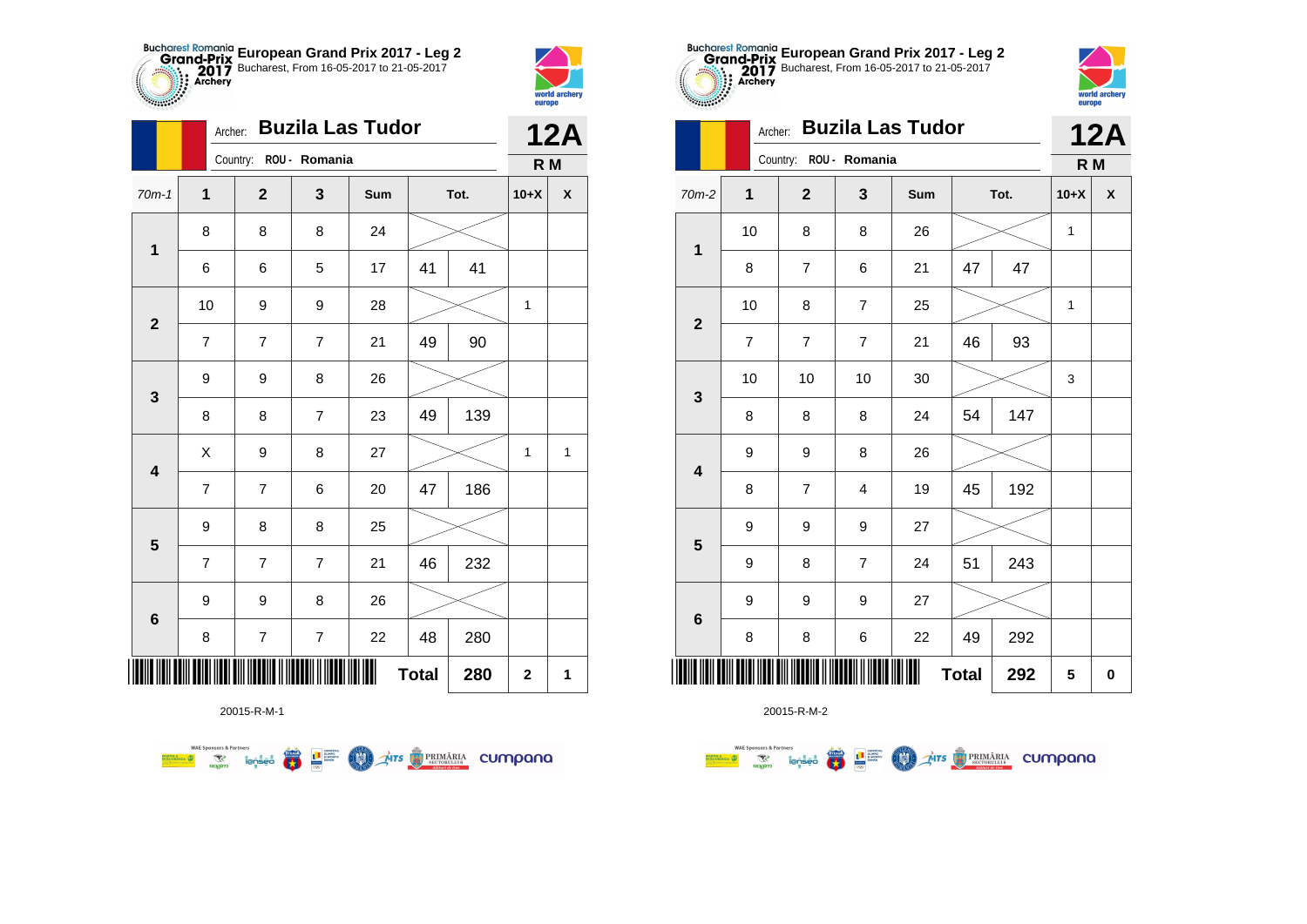



**STATISTICS** 

|                         | Archer: | <b>Delille Ferdinand</b> |                |     | <b>12B</b>   |      |                |                    |
|-------------------------|---------|--------------------------|----------------|-----|--------------|------|----------------|--------------------|
|                         |         | Country: FRA - France    |                |     |              |      | R <sub>M</sub> |                    |
| $70m-1$                 | 1       | $\mathbf 2$              | 3              | Sum |              | Tot. | $10+X$         | $\pmb{\mathsf{X}}$ |
| 1                       | 10      | 9                        | 9              | 28  |              |      | $\mathbf{1}$   |                    |
|                         | 9       | 8                        | 8              | 25  | 53           | 53   |                |                    |
| $\mathbf{2}$            | X       | 10                       | 9              | 29  |              |      | $\overline{2}$ | $\mathbf{1}$       |
|                         | 8       | 8                        | 8              | 24  | 53           | 106  |                |                    |
| 3                       | X       | 10                       | 9              | 29  |              |      | 2              | 1                  |
|                         | 9       | 9                        | 7              | 25  | 54           | 160  |                |                    |
| $\overline{\mathbf{4}}$ | 10      | 10                       | 9              | 29  |              |      | $\overline{2}$ |                    |
|                         | 9       | 8                        | $\overline{7}$ | 24  | 53           | 213  |                |                    |
| 5                       | Χ       | 10                       | 10             | 30  |              |      | 3              | $\mathbf{1}$       |
|                         | 8       | 8                        | 8              | 24  | 54           | 267  |                |                    |
| $\bf 6$                 | 10      | 9                        | 9              | 28  |              |      | 1              |                    |
|                         | 9       | 9                        | 8              | 26  | 54           | 321  |                |                    |
| Ⅲ                       |         |                          |                |     | <b>Total</b> | 321  | 11             | 3                  |



16250-R-M-2

|                         |    | AICHEL. |                       |                  | 12B |              |      |                  |                    |
|-------------------------|----|---------|-----------------------|------------------|-----|--------------|------|------------------|--------------------|
|                         |    |         | Country: FRA - France |                  |     |              |      | R M              |                    |
| 70m-2                   | 1  |         | $\mathbf{2}$          | 3                | Sum |              | Tot. | $10+X$           | $\pmb{\mathsf{X}}$ |
| $\mathbf 1$             | 10 |         | 10                    | 10               | 30  |              |      | 3                |                    |
|                         | 9  |         | 9                     | 8                | 26  | 56           | 56   |                  |                    |
| $\mathbf{2}$            | X  |         | 9                     | 9                | 28  |              |      | 1                | $\mathbf{1}$       |
|                         | 9  |         | 9                     | 8                | 26  | 54           | 110  |                  |                    |
| $\mathbf{3}$            | X  |         | 10                    | 9                | 29  |              |      | $\boldsymbol{2}$ | $\mathbf{1}$       |
|                         | 9  |         | 9                     | 8                | 26  | 55           | 165  |                  |                    |
| $\overline{\mathbf{4}}$ | 9  |         | 9                     | 9                | 27  |              |      |                  |                    |
|                         | 9  |         | 8                     | $\overline{7}$   | 24  | 51           | 216  |                  |                    |
| $\overline{\mathbf{5}}$ | Χ  |         | 10                    | 10               | 30  |              |      | 3                | $\mathbf{1}$       |
|                         | 10 |         | 9                     | 8                | 27  | 57           | 273  | 1                |                    |
| $\bf 6$                 | 10 |         | 9                     | 8                | 27  |              |      | 1                |                    |
|                         | 8  |         | 8                     | $\boldsymbol{7}$ | 23  | 50           | 323  |                  |                    |
|                         |    |         |                       |                  | Ⅲ   | <b>Total</b> | 323  | 11               | 3                  |

**European Grand Prix 2017 - Leg 2** Bucharest, From 16-05-2017 to 21-05-2017



|                         | Archer:     |                       |                | <b>12B</b> |              |      |                |                           |
|-------------------------|-------------|-----------------------|----------------|------------|--------------|------|----------------|---------------------------|
|                         |             | Country: FRA - France |                |            |              |      | R M            |                           |
| 70m-2                   | $\mathbf 1$ | $\mathbf{2}$          | 3              | Sum        |              | Tot. | $10+X$         | $\boldsymbol{\mathsf{x}}$ |
| $\mathbf 1$             | 10          | 10                    | 10             | 30         |              |      | 3              |                           |
|                         | 9           | 9                     | 8              | 26         | 56           | 56   |                |                           |
| $\mathbf{2}$            | Χ           | 9                     | 9              | 28         |              |      | $\mathbf{1}$   | $\mathbf{1}$              |
|                         | 9           | 9                     | 8              | 26         | 54           | 110  |                |                           |
| 3                       | X           | 10                    | 9              | 29         |              |      | $\overline{c}$ | $\mathbf{1}$              |
|                         | 9           | 9                     | 8              | 26         | 55           | 165  |                |                           |
| $\overline{\mathbf{4}}$ | 9           | 9                     | 9              | 27         |              |      |                |                           |
|                         | 9           | 8                     | $\overline{7}$ | 24         | 51           | 216  |                |                           |
| $\overline{\mathbf{5}}$ | Χ           | 10                    | 10             | 30         |              |      | 3              | 1                         |
|                         | 10          | 9                     | 8              | 27         | 57           | 273  | 1              |                           |
|                         | 10          | 9                     | 8              | 27         |              |      | 1              |                           |
| $\bf 6$                 | 8           | 8                     | 7              | 23         | 50           | 323  |                |                           |
|                         |             |                       |                |            | <b>Total</b> | 323  | 11             | 3                         |

16250-R-M-1

**WAE Sponsors & Partners THE STRIMARIA CUMPANA FRA THE SUPPRE COND**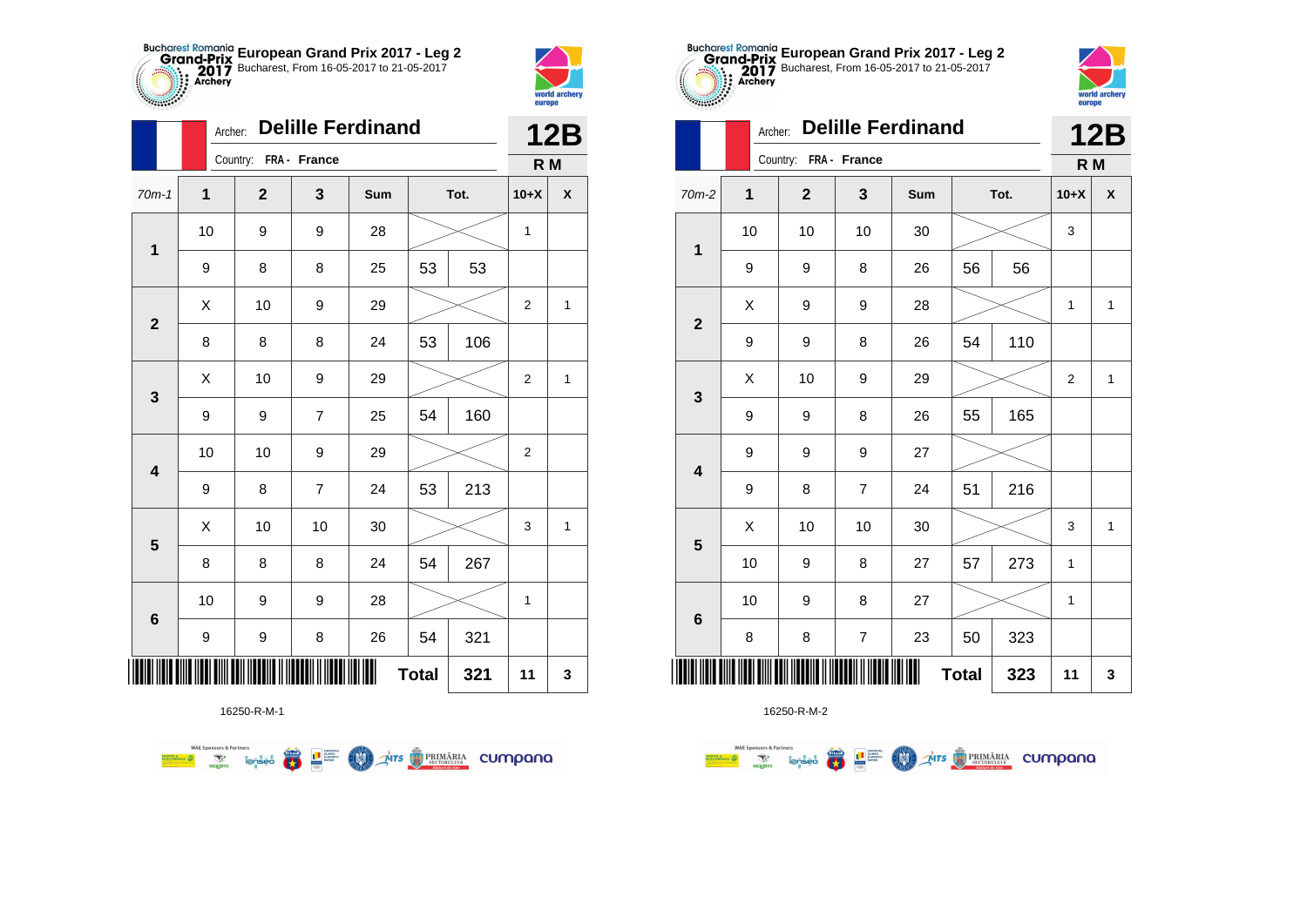



| Kozhokar Ivan<br>Archer: |    |  |                                |                |     |              |      | <b>12C</b>     |                |
|--------------------------|----|--|--------------------------------|----------------|-----|--------------|------|----------------|----------------|
|                          |    |  | Country: UKR1 - Dinamo Ukraine |                |     |              |      | R M            |                |
| $70m-1$                  | 1  |  | $\mathbf 2$                    | 3              | Sum |              | Tot. | $10+X$         | X              |
|                          | 9  |  | 9                              | 9              | 27  |              |      |                |                |
| $\mathbf 1$              | 8  |  | 8                              | 8              | 24  | 51           | 51   |                |                |
| $\mathbf 2$              | X  |  | 10                             | 9              | 29  |              |      | 2              | $\mathbf{1}$   |
|                          | 9  |  | 9                              | 9              | 27  | 56           | 107  |                |                |
| $\mathbf{3}$             | 10 |  | 10                             | 10             | 30  |              |      | 3              |                |
|                          | 10 |  | 9                              | 9              | 28  | 58           | 165  | 1              |                |
| $\overline{\mathbf{4}}$  | Χ  |  | 10                             | 9              | 29  |              |      | $\overline{2}$ | $\mathbf{1}$   |
|                          | 9  |  | $\overline{7}$                 | $\overline{7}$ | 23  | 52           | 217  |                |                |
| 5                        | X  |  | Χ                              | 10             | 30  |              |      | 3              | $\overline{c}$ |
|                          | 9  |  | 9                              | 9              | 27  | 57           | 274  |                |                |
| 6                        | 10 |  | 9                              | 9              | 28  |              |      | 1              |                |
|                          | 9  |  | 9                              | 8              | 26  | 54           | 328  |                |                |
| ║║║                      |    |  |                                |                | Ш   | <b>Total</b> | 328  | 12             | 4              |

**THITS EXPRIMARIA CUMPANA** 



15481-R-M-2

| $\sim$                  |         | <b>curepo</b> |                              |     |          |      |                |              |
|-------------------------|---------|---------------|------------------------------|-----|----------|------|----------------|--------------|
|                         | Archer: |               | Kozhokar Ivan                |     |          |      |                | <b>12C</b>   |
|                         |         | Country:      | <b>UKR1 - Dinamo Ukraine</b> |     |          |      | R M            |              |
| $70m-2$                 | 1       | $\mathbf{2}$  | 3                            | Sum |          | Tot. | $10+X$         | X            |
| 1                       | 10      | 10            | 10                           | 30  |          |      | 3              |              |
|                         | 9       | 9             | 8                            | 26  | 56<br>56 |      |                |              |
| $\mathbf{2}$            | 10      | 10            | 9                            | 29  |          |      | $\overline{2}$ |              |
|                         | 9       | 8             | 8                            | 25  | 54       | 110  |                |              |
| 3                       | 10      | 9             | 9                            | 28  |          |      | 1              |              |
|                         | 8       | 8             | 8                            | 24  | 52       | 162  |                |              |
| $\overline{\mathbf{4}}$ | 10      | 9             | 9                            | 28  |          |      | 1              |              |
|                         | 9       | 9             | 8                            | 26  | 54       | 216  |                |              |
| 5                       | 10      | 10            | 9                            | 29  |          |      | $\overline{2}$ |              |
|                         | 8       | 8             | 8                            | 24  | 53       | 269  |                |              |
| $\bf 6$                 | Χ       | 9             | 9                            | 28  |          |      | 1              | $\mathbf{1}$ |
|                         | 8       | 8             | 7                            | 23  | 51       | 320  |                |              |
|                         | 320     | 10            | 1                            |     |          |      |                |              |

**European Grand Prix 2017 - Leg 2** Bucharest, From 16-05-2017 to 21-05-2017

world arche



赢

**L** B SPORTER

**COO** 

**WAE Sponsors & Partners**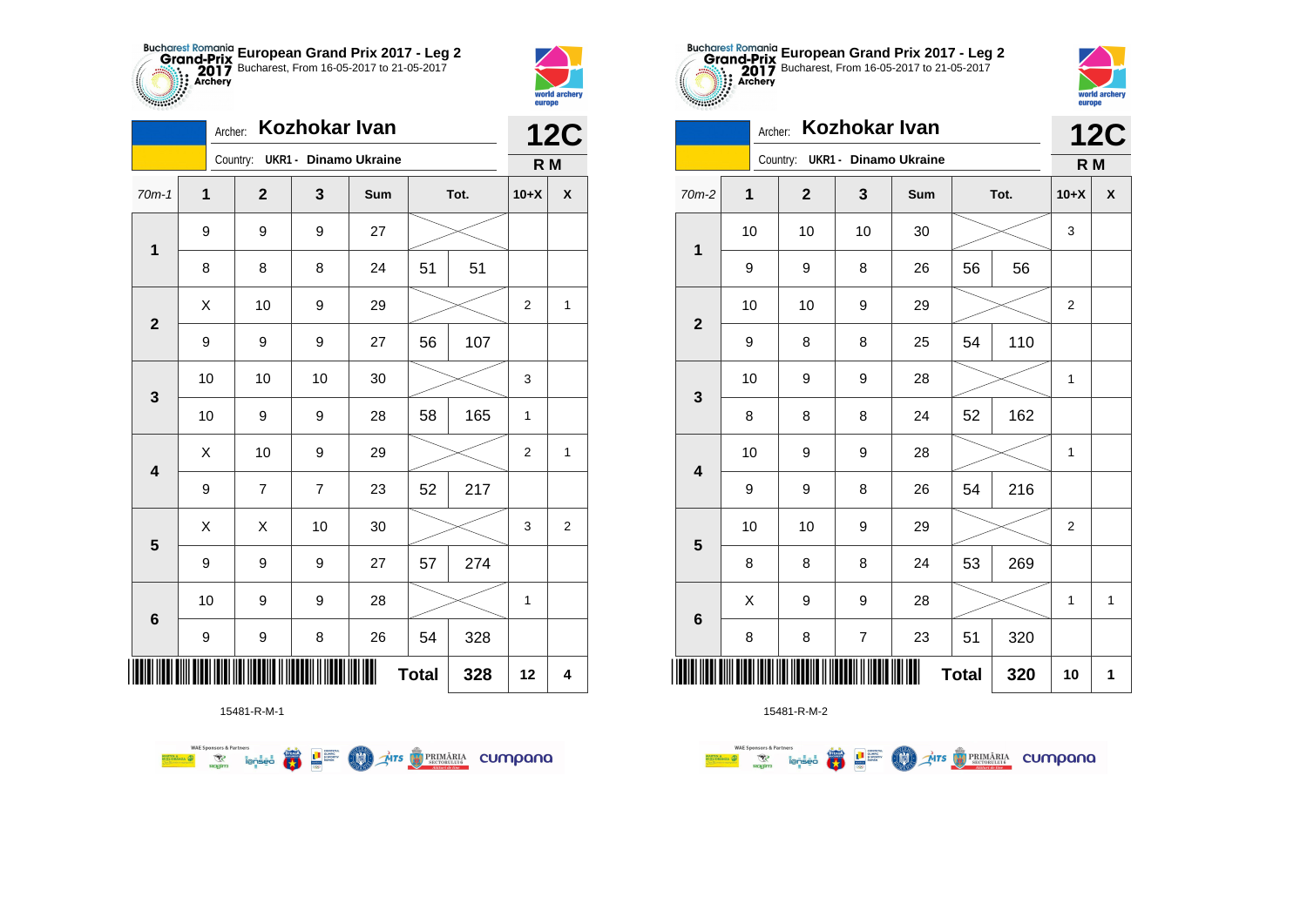



**TABLE** 

| Van Den Oever Rick<br>Archer: |    |                            |                |     |              |      |                  | <b>12D</b>         |
|-------------------------------|----|----------------------------|----------------|-----|--------------|------|------------------|--------------------|
|                               |    | Country: NED - Netherlands |                |     |              |      | R M              |                    |
| $70m-1$                       | 1  | $\mathbf{2}$               | 3              | Sum |              | Tot. | $10+X$           | $\pmb{\mathsf{X}}$ |
|                               | 10 | 10                         | 10             | 30  |              |      | 3                |                    |
| $\mathbf 1$                   | 9  | 9                          | 8              | 26  | 56           | 56   |                  |                    |
| $\mathbf{2}$                  | 10 | 9                          | 9              | 28  |              |      | 1                |                    |
|                               | 9  | 9                          | 9              | 27  | 55           | 111  |                  |                    |
| 3                             | 9  | 9                          | 9              | 27  |              |      |                  |                    |
|                               | 9  | 8                          | M              | 17  | 44           | 155  |                  |                    |
| $\overline{\mathbf{4}}$       | Χ  | $10$                       | 10             | 30  |              |      | 3                | $\mathbf{1}$       |
|                               | 9  | 9                          | $\overline{7}$ | 25  | 55           | 210  |                  |                    |
|                               | X  | 10                         | 10             | 30  |              |      | 3                | 1                  |
| 5                             | 9  | 8                          | 8              | 25  | 55           | 265  |                  |                    |
|                               | Χ  | 10                         | 9              | 29  |              |      | $\boldsymbol{2}$ | 1                  |
| 6                             | 9  | 9                          | $\overline{7}$ | 25  | 54           | 319  |                  |                    |
|                               |    |                            |                | Ш   | <b>Total</b> | 319  | 12               | 3                  |

**Exercise on the Second Parties of the Conservation Company of the Conservation Company of the Conservation Company** 



6994-R-M-2

| $-00000$                | Van Den Oever Rick | <b>12D</b>                 |    |     |              |      |              |   |
|-------------------------|--------------------|----------------------------|----|-----|--------------|------|--------------|---|
|                         |                    | Country: NED - Netherlands |    |     |              |      | R M          |   |
| $70m-2$                 | $\overline{1}$     | $\overline{2}$             | 3  | Sum |              | Tot. | $10+X$       | X |
| $\overline{\mathbf{1}}$ | 10                 | 9                          | 9  | 28  |              |      | $\mathbf{1}$ |   |
| 9                       |                    | 9                          | 8  | 26  | 54           | 54   |              |   |
| $\overline{2}$          | Χ                  | Χ                          | X  | 30  |              |      | 3            | 3 |
|                         | 10                 | 9                          | 8  | 27  | 57           | 111  | $\mathbf{1}$ |   |
| 3                       | X                  | X                          | 10 | 30  |              |      | 3            | 2 |
|                         | 9                  | 8                          | 5  | 22  | 52           | 163  |              |   |
| $\overline{\mathbf{4}}$ | 10                 | 10                         | 10 | 30  |              |      | 3            |   |
|                         | 9                  | 9                          | 9  | 27  | 57           | 220  |              |   |
| 5                       | 10                 | 10                         | 8  | 28  |              |      | 2            |   |
|                         | 8                  | 6                          | 6  | 20  | 48           | 268  |              |   |
| $6\phantom{1}$          | 10                 | 9                          | 9  | 28  |              |      | $\mathbf{1}$ |   |
|                         | 9                  | 8                          | 8  | 25  | 53           | 321  |              |   |
|                         |                    |                            |    |     | <b>Total</b> | 321  | 14           | 5 |

**European Grand Prix 2017 - Leg 2** Bucharest, From 16-05-2017 to 21-05-2017

> world archer europe

6994-R-M-1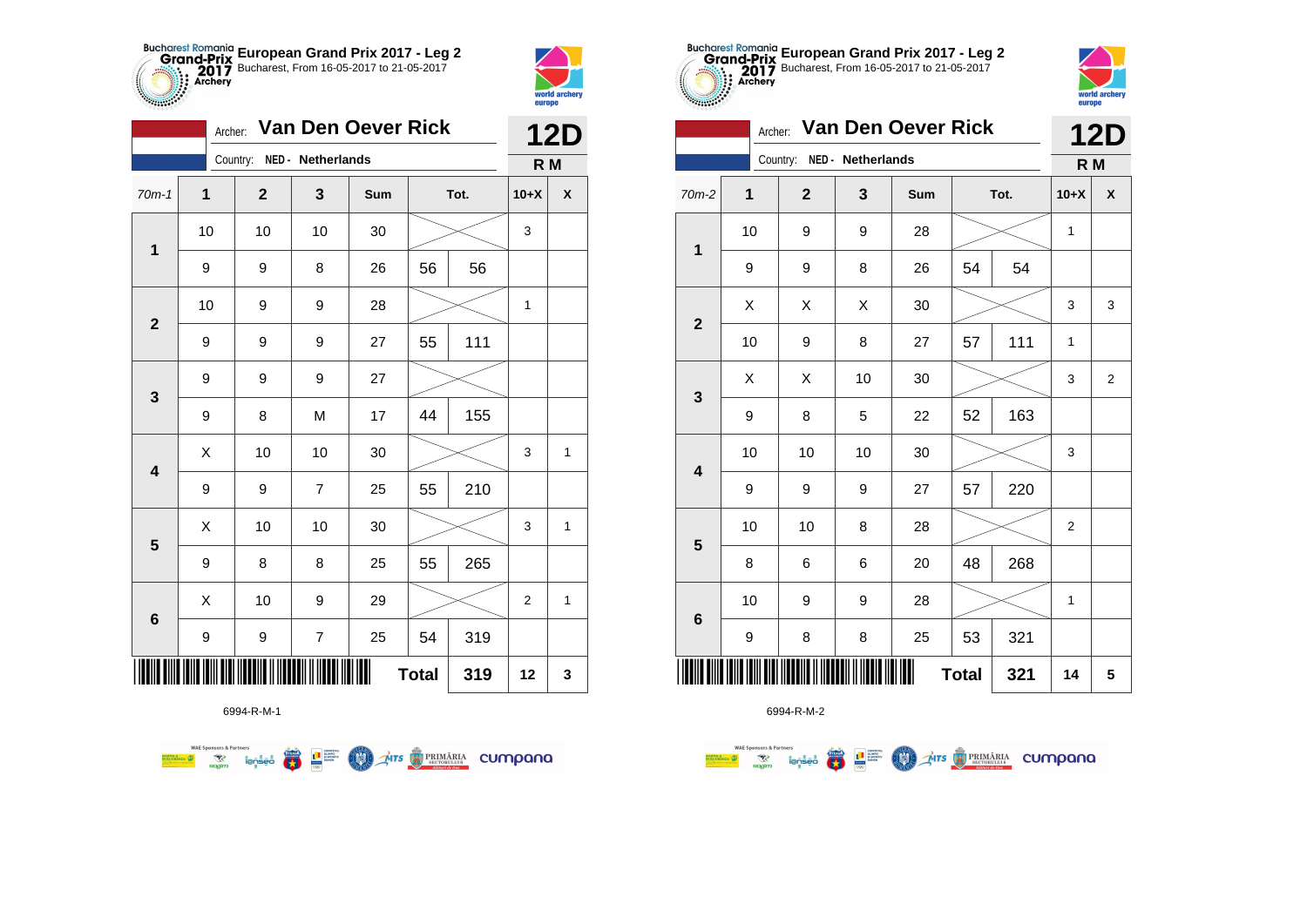



|                | Archer:     |                       |                | <b>13B</b> |              |      |                         |   |
|----------------|-------------|-----------------------|----------------|------------|--------------|------|-------------------------|---|
|                |             | Country: FRA - France |                |            |              |      | R M                     |   |
| $70m-1$        | $\mathbf 1$ | $\overline{2}$        | 3              | Sum        |              | Tot. | $10+X$                  | X |
| $\mathbf 1$    | 10          | 9                     | 9              | 28         |              |      | $\mathbf{1}$            |   |
|                | 9           | 8                     | 8              | 25         | 53           | 53   |                         |   |
| $\mathbf{2}$   | 10          | 9                     | 9              | 28         |              |      | $\mathbf{1}$            |   |
|                | 9           | 9                     | 8              | 26         | 54           | 107  |                         |   |
| 3              | 9           | 9                     | 9              | 27         |              |      |                         |   |
|                | 9           | 8                     | $\overline{7}$ | 24         | 51           | 158  |                         |   |
| 4              | 10          | 10                    | 10             | 30         |              |      | 3                       |   |
|                | 10          | 9                     | 9              | 28         | 58           | 216  | $\mathbf{1}$            |   |
| 5              | 9           | 9                     | 8              | 26         |              |      |                         |   |
|                | 8           | 8                     | 8              | 24         | 50           | 266  |                         |   |
| $6\phantom{1}$ | 10          | 9                     | 9              | 28         |              |      | 1                       |   |
|                | 8           | 8                     | $\overline{7}$ | 23         | 51           | 317  |                         |   |
| ┉              |             |                       |                |            | <b>Total</b> | 317  | $\overline{\mathbf{r}}$ | 0 |



16925-R-M-2

|                         |    | Country: FRA - France                              |                  |        |              |     |                  |                    |
|-------------------------|----|----------------------------------------------------|------------------|--------|--------------|-----|------------------|--------------------|
| $70m-2$                 | 1  | $\mathbf{2}$                                       | $\mathbf{3}$     | Sum    | Tot.         |     | $10+X$           | $\pmb{\mathsf{X}}$ |
| $\mathbf 1$             | 9  | 9                                                  | 9                | $27\,$ |              |     |                  |                    |
|                         | 9  | 9                                                  | 9                | 27     | 54           | 54  |                  |                    |
| $\overline{\mathbf{2}}$ | 9  | 9                                                  | 9                | 27     |              |     |                  |                    |
|                         | 9  | 9                                                  | 6                | 24     | 51           | 105 |                  |                    |
| $\mathbf{3}$            | Χ  | 10                                                 | 9                | 29     |              |     | $\boldsymbol{2}$ | $\mathbf{1}$       |
|                         | 9  | 8                                                  | $\boldsymbol{7}$ | 24     | 53           | 158 |                  |                    |
| $\overline{\mathbf{4}}$ | 10 | 10                                                 | 9                | 29     |              |     | $\boldsymbol{2}$ |                    |
|                         | 8  | 8                                                  | $\overline{7}$   | 23     | 52           | 210 |                  |                    |
| $5\phantom{1}$          | 10 | 9                                                  | 8                | 27     |              |     | 1                |                    |
|                         | 8  | 8                                                  | $\boldsymbol{7}$ | 23     | 50           | 260 |                  |                    |
| $\bf 6$                 | 9  | 9                                                  | 9                | 27     |              |     |                  |                    |
|                         | 9  | 9                                                  | 8                | 26     | 53           | 313 |                  |                    |
|                         |    | <u> IIIII IIII IIII IIII IIII II IIIIII III II</u> |                  | Ш      | <b>Total</b> | 313 | 5                | 1                  |

**European Grand Prix 2017 - Leg 2** Bucharest, From 16-05-2017 to 21-05-2017

**13B**

world archer wuriu al<br>europe

Archer: **Billoue Florian**

16925-R-M-1

**WAE Sponsors & Partners 第1**章  $\mathcal{A}$ irs  $\bigcirc$  PRIMĂRIA CUMPONO **COND**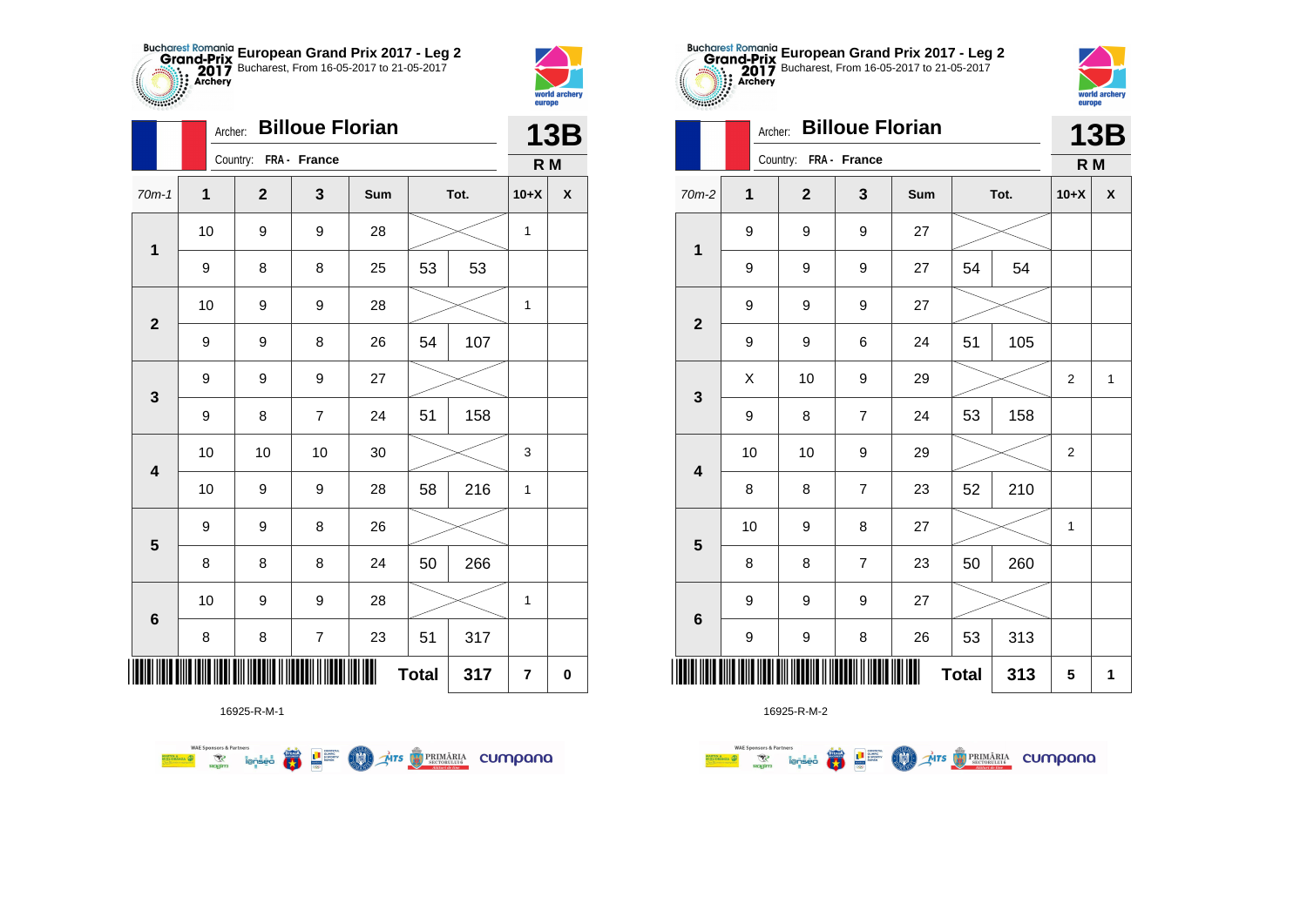



|                         | Archer:      |                                |                         | <b>13C</b> |              |      |                |                    |
|-------------------------|--------------|--------------------------------|-------------------------|------------|--------------|------|----------------|--------------------|
|                         |              | Country: UKR1 - Dinamo Ukraine |                         |            |              |      | R M            |                    |
| $70m-1$                 | $\mathbf{1}$ | $\mathbf 2$                    | 3                       | Sum        |              | Tot. | $10+X$         | $\pmb{\mathsf{X}}$ |
| 1                       | X            | 10                             | 10                      | 30         |              |      | 3              | $\mathbf{1}$       |
|                         | 9            | 9                              | 8                       | 26         | 56           | 56   |                |                    |
| $\mathbf{2}$            | X            | 10                             | 9                       | 29         |              |      | $\overline{2}$ | 1                  |
|                         | 9            | 9                              | 6                       | 24         | 53           | 109  |                |                    |
| 3                       | 9            | 9                              | 8                       | 26         |              |      |                |                    |
|                         | 8            | $\overline{7}$                 | $\overline{7}$          | 22         | 48           | 157  |                |                    |
| $\overline{\mathbf{4}}$ | 10           | 9                              | 9                       | 28         |              |      | $\mathbf{1}$   |                    |
|                         | 9            | 8                              | $\overline{7}$          | 24         | 52           | 209  |                |                    |
| $\overline{\mathbf{5}}$ | 10           | 10                             | 9                       | 29         |              |      | $\mathbf{2}$   |                    |
|                         | 9            | 9                              | 5                       | 23         | 52           | 261  |                |                    |
| $\bf 6$                 | 9            | 9                              | 9                       | 27         |              |      |                |                    |
|                         | 9            | $\boldsymbol{7}$               | $\overline{\mathbf{7}}$ | 23         | 50           | 311  |                |                    |
| ║║║                     |              |                                |                         |            | <b>Total</b> | 311  | 8              | $\mathbf 2$        |

**COND** 

**THE STRIMARIA CUMPANA** 



13568-R-M-2

|                         | <b>UKR1 - Dinamo Ukraine</b><br>Country: |                  |                |     |    |      | R M            |                    |
|-------------------------|------------------------------------------|------------------|----------------|-----|----|------|----------------|--------------------|
| $70m-2$                 | 1                                        | $\mathbf{2}$     | 3              | Sum |    | Tot. | $10+X$         | $\pmb{\mathsf{X}}$ |
| $\mathbf 1$             | 9                                        | 9                | 8              | 26  |    |      |                |                    |
|                         | 7                                        | 7                | $\overline{7}$ | 21  | 47 | 47   |                |                    |
|                         | 10                                       | 10               | 9              | 29  |    |      | 2              |                    |
| $\mathbf{2}$            | 9                                        | 9                | 8              | 26  | 55 | 102  |                |                    |
| $\mathbf 3$             | 9                                        | 9                | 9              | 27  |    |      |                |                    |
|                         | 8                                        | 8                | 8              | 24  | 51 | 153  |                |                    |
| $\overline{\mathbf{4}}$ | 10                                       | 10               | 9              | 29  |    |      | 2              |                    |
|                         | 8                                        | $\boldsymbol{7}$ | 6              | 21  | 50 | 203  |                |                    |
| $\overline{\mathbf{5}}$ | 9                                        | 8                | 8              | 25  |    |      |                |                    |
|                         | 7                                        | $\overline{7}$   | 5              | 19  | 44 | 247  |                |                    |
| $\bf 6$                 | X                                        | 10               | 9              | 29  |    |      | $\overline{2}$ | $\mathbf{1}$       |
|                         | 9                                        | 8                | 8              | 25  | 54 | 301  |                |                    |
| ║║║                     | <b>Total</b><br>301                      |                  |                |     |    |      | 6              | 1                  |

**European Grand Prix 2017 - Leg 2** Bucharest, From 16-05-2017 to 21-05-2017

**13C**

world archery<br>europe

Archer: **Komar Anton**

13568-R-M-1

**Examples and Second Second Second Second Second Second Second Second Second Second Second Second Second Second Second Second Second Second Second Second Second Second Second Second Second Second Second Second Second Secon**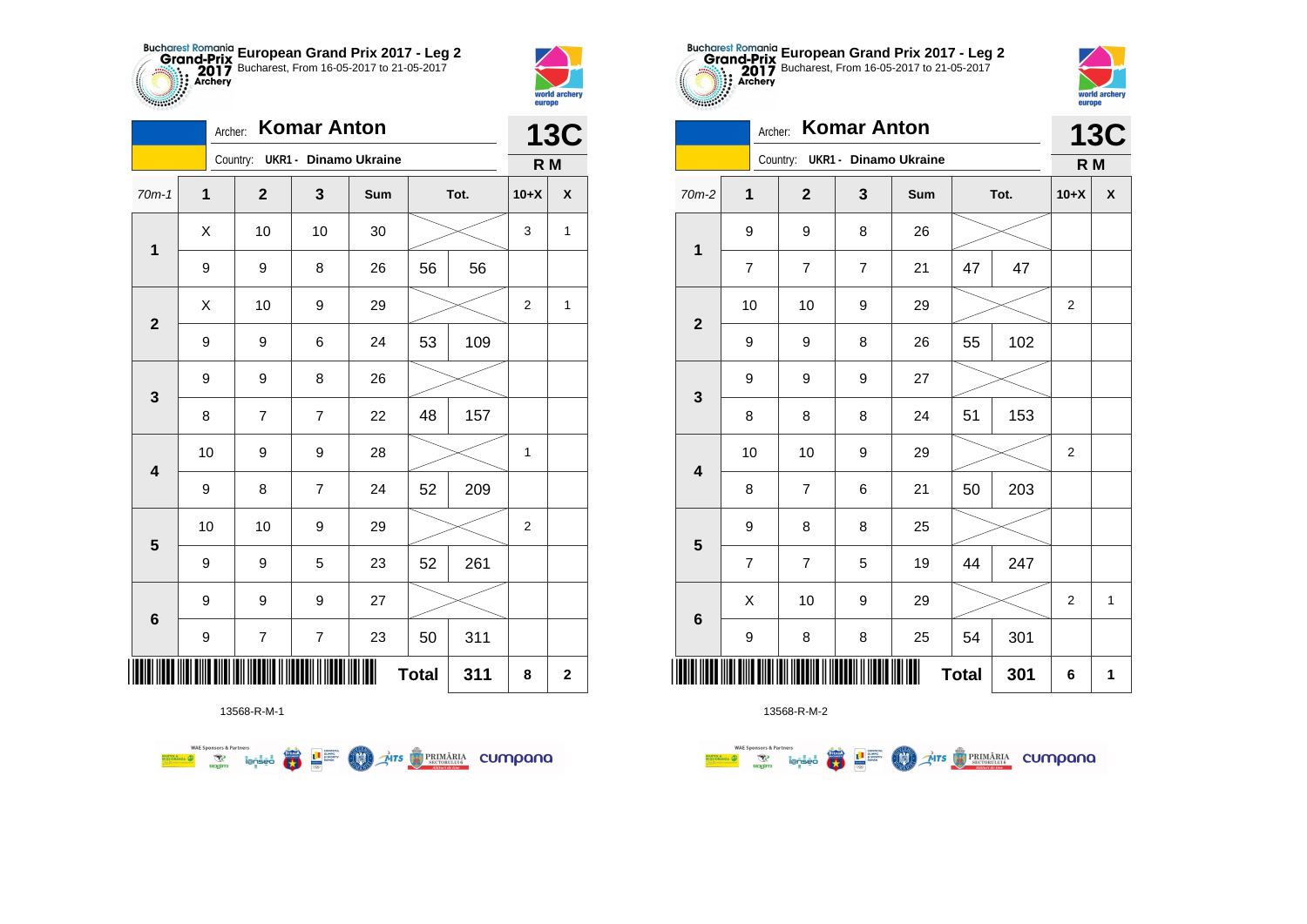



|                         |    | <b>Tonelli Amedeo</b><br>Archer: |                  |     |              |      |                |                    |  |
|-------------------------|----|----------------------------------|------------------|-----|--------------|------|----------------|--------------------|--|
|                         |    | Country: ITA - Italy             |                  |     |              |      | R M            |                    |  |
| $70m-1$                 | 1  | $\mathbf 2$                      | 3                | Sum |              | Tot. | $10+X$         | $\pmb{\mathsf{X}}$ |  |
| 1                       | 9  | 9                                | 9                | 27  |              |      |                |                    |  |
|                         | 9  | 9                                | 9                | 27  | 54           | 54   |                |                    |  |
| $\mathbf{2}$            | 10 | 10                               | 10               | 30  |              |      | 3              |                    |  |
|                         | 9  | 9                                | 9                | 27  | 57           | 111  |                |                    |  |
| $\mathbf{3}$            | 10 | 10                               | 9                | 29  |              |      | $\overline{c}$ |                    |  |
|                         | 8  | 8                                | 8                | 24  | 53           | 164  |                |                    |  |
| $\overline{\mathbf{4}}$ | 10 | 9                                | 9                | 28  |              |      | 1              |                    |  |
|                         | 9  | 8                                | 8                | 25  | 53           | 217  |                |                    |  |
| $\overline{\mathbf{5}}$ | 10 | 9                                | 9                | 28  |              |      | $\mathbf{1}$   |                    |  |
|                         | 9  | 9                                | 9                | 27  | 55           | 272  |                |                    |  |
| $6\phantom{1}6$         | 10 | 10                               | 9                | 29  |              |      | $\overline{2}$ |                    |  |
|                         | 9  | 9                                | $\boldsymbol{7}$ | 25  | 54           | 326  |                |                    |  |
|                         |    |                                  |                  |     | <b>Total</b> | 326  | 9              | $\pmb{0}$          |  |



3800-R-M-2

|                         |              |                                    |                | europe                |              |     |                |              |
|-------------------------|--------------|------------------------------------|----------------|-----------------------|--------------|-----|----------------|--------------|
|                         | Archer:      |                                    |                | <b>Tonelli Amedeo</b> |              |     |                | <b>13D</b>   |
|                         |              | Country:<br>ITA - Italy            |                |                       |              |     | R M            |              |
| $70m-2$                 | $\mathbf{1}$ | $\overline{2}$<br>Tot.<br>3<br>Sum |                |                       | $10+X$       | X   |                |              |
| 1                       | Χ            | X                                  | 10             | 30                    |              |     | 3              | 2            |
|                         | 9            | 9                                  | 9              | 27                    | 57           | 57  |                |              |
| $\mathbf{2}$            | Χ            | 10                                 | 9              | 29                    |              |     | $\overline{2}$ | $\mathbf{1}$ |
|                         | 9            | 9                                  | 8              | 26                    | 55           | 112 |                |              |
| $\mathbf{3}$            | 10           | 10                                 | 10             | 30                    |              |     | 3              |              |
|                         | 9            | 9                                  | 9              | 27                    | 57           | 169 |                |              |
| $\overline{\mathbf{4}}$ | 10           | 10                                 | 9              | 29                    |              |     | 2              |              |
|                         | 9            | 8                                  | $\overline{7}$ | 24                    | 53           | 222 |                |              |
|                         | X            | 10                                 | 9              | 29                    |              |     | $\overline{2}$ | $\mathbf{1}$ |
| $5\phantom{1}$          | 9            | 8                                  | 8              | 25                    | 54           | 276 |                |              |
| $6\phantom{1}$          | Χ            | 10                                 | 9              | 29                    |              |     | $\overline{2}$ | $\mathbf{1}$ |
|                         | 9            | 9                                  | 9              | 27                    | 56           | 332 |                |              |
|                         |              |                                    |                |                       | <b>Total</b> | 332 | 14             | 5            |

**European Grand Prix 2017 - Leg 2** Bucharest, From 16-05-2017 to 21-05-2017



|                           | <b>Tonelli Amedeo</b><br>Archer: |     |              |                |     |      |     |                | <b>13D</b>     |  |
|---------------------------|----------------------------------|-----|--------------|----------------|-----|------|-----|----------------|----------------|--|
|                           |                                  | R M |              |                |     |      |     |                |                |  |
| $m-2$                     | 1                                |     | $\mathbf{2}$ | 3              | Sum | Tot. |     | $10+X$         | X              |  |
|                           | Χ                                |     | X            | 10             | 30  |      |     | 3              | $\overline{2}$ |  |
| 1                         | 9                                |     | 9            | 9              | 27  | 57   | 57  |                |                |  |
| $\overline{\mathbf{2}}$   | X                                |     | 10           | 9              | 29  |      |     | $\overline{c}$ | $\mathbf{1}$   |  |
|                           | 9                                |     | 9            | 8              | 26  | 55   | 112 |                |                |  |
| 3                         | 10                               |     | 10           | 10             | 30  |      |     | 3              |                |  |
|                           | 9                                |     | 9            | 9              | 27  | 57   | 169 |                |                |  |
| 4                         | 10                               |     | 10           | 9              | 29  |      |     | 2              |                |  |
|                           | 9                                |     | 8            | $\overline{7}$ | 24  | 53   | 222 |                |                |  |
| 5                         | X                                |     | 10           | 9              | 29  |      |     | $\overline{2}$ | $\mathbf{1}$   |  |
|                           | 9                                |     | 8            | 8              | 25  | 54   | 276 |                |                |  |
| 6                         | X                                |     | 10           | 9              | 29  |      |     | $\overline{2}$ | $\mathbf{1}$   |  |
|                           | 9                                |     | 9            | 9              | 27  | 56   | 332 |                |                |  |
| ║║<br><b>Total</b><br>332 |                                  |     |              |                |     | 14   | 5   |                |                |  |



**WAE Sponsors & Partners Example 19 and 1975 THE STRIMARIA CUMPANA COND**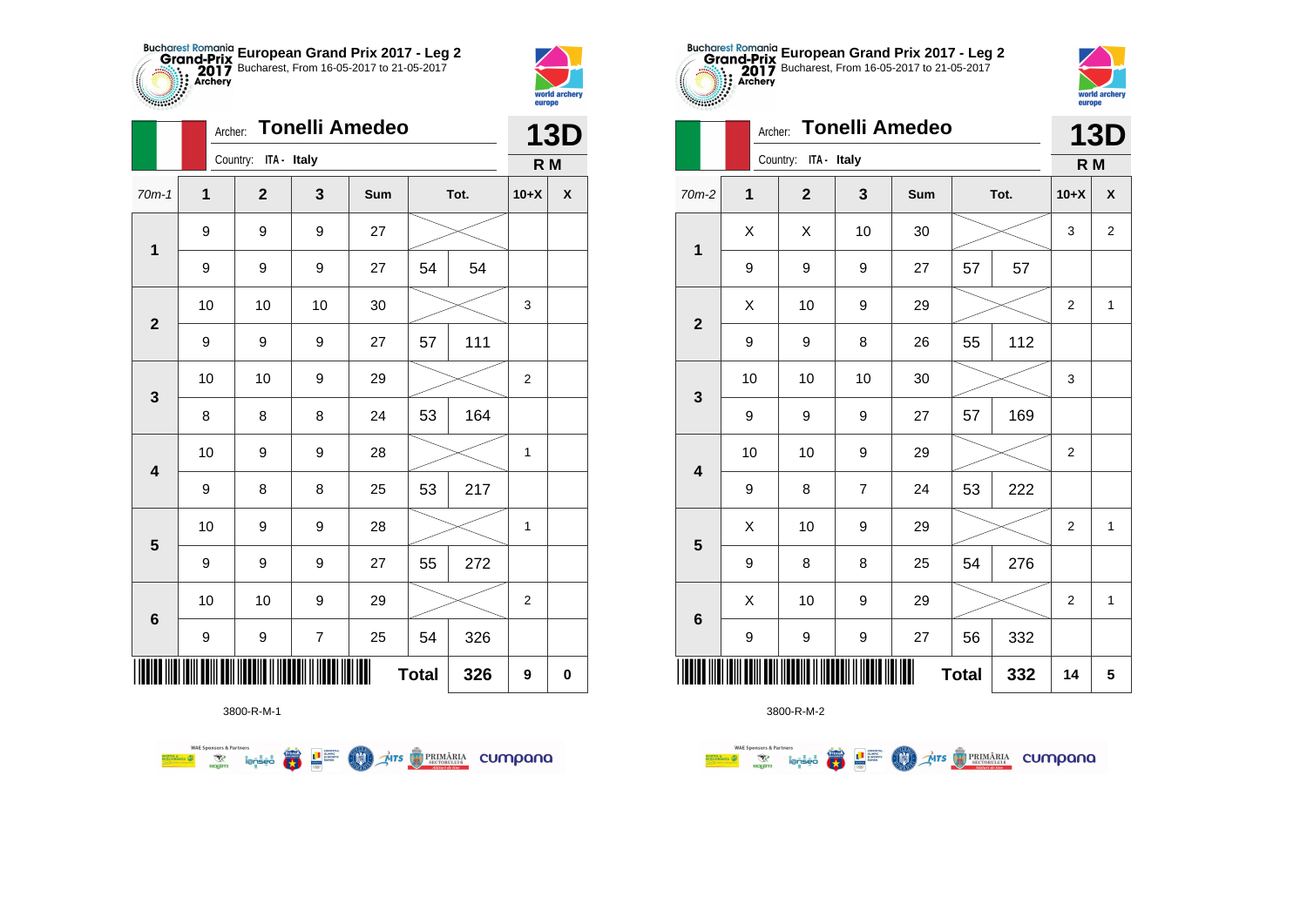



**THE** 

|                                                                        | Archer:        |                        | Gudjonsson Gudmundur Orn |     |              |     |                | 14A |  |  |
|------------------------------------------------------------------------|----------------|------------------------|--------------------------|-----|--------------|-----|----------------|-----|--|--|
|                                                                        |                | Country: ISL - Iceland |                          |     |              |     |                | R M |  |  |
| $70m-1$                                                                | 1              | $\mathbf{2}$           | 3                        | Sum | Tot.         |     | $10+X$         | X   |  |  |
|                                                                        | Χ              | 10                     | 10                       | 30  |              |     | 3              | 1   |  |  |
| $\mathbf{1}$<br>$\mathbf{2}$<br>3<br>4<br>$\overline{\mathbf{5}}$<br>6 | 8              | 8                      | $\overline{7}$           | 23  | 53           | 53  |                |     |  |  |
|                                                                        | 9              | 8                      | 8                        | 25  |              |     |                |     |  |  |
|                                                                        | $\overline{7}$ | $\overline{7}$         | 6                        | 20  | 45           | 98  |                |     |  |  |
|                                                                        | 8              | 8                      | 8                        | 24  |              |     |                |     |  |  |
|                                                                        | $\overline{7}$ | $\overline{7}$         | 6                        | 20  | 44           | 142 |                |     |  |  |
|                                                                        | 8              | 8                      | 8                        | 24  |              |     |                |     |  |  |
|                                                                        | 8              | $\overline{7}$         | $\overline{7}$           | 22  | 46           | 188 |                |     |  |  |
|                                                                        | 10             | 10                     | 8                        | 28  |              |     | $\overline{2}$ |     |  |  |
|                                                                        | 8              | $\overline{7}$         | 6                        | 21  | 49           | 237 |                |     |  |  |
|                                                                        | $10$           | 9                      | 9                        | 28  |              |     | $\mathbf{1}$   |     |  |  |
|                                                                        | 9              | 8                      | 8                        | 25  | 53           | 290 |                |     |  |  |
|                                                                        |                |                        |                          |     | <b>Total</b> | 290 | 6              | 1   |  |  |

**COL** Ars **TRIMÁRIA** CUMpana



14413-R-M-2

|                          | <b>Gudjonsson Gudmundur Orn</b><br>Archer: |                          |                |     |      |     | <b>14A</b>     |   |  |
|--------------------------|--------------------------------------------|--------------------------|----------------|-----|------|-----|----------------|---|--|
|                          |                                            | ISL- Iceland<br>Country: |                |     |      |     | R <sub>M</sub> |   |  |
| 70m-2                    | 1                                          | $\overline{2}$           | 3              | Sum | Tot. |     | $10+X$         | X |  |
| $\mathbf{1}$             | 9                                          | 9                        | 8              | 26  |      |     |                |   |  |
|                          | 8                                          | $\overline{7}$           | 4              | 19  | 45   | 45  |                |   |  |
| $\overline{2}$           | 10                                         | 10                       | 9              | 29  |      |     | $\overline{2}$ |   |  |
|                          | 9                                          | $\overline{7}$           | $\overline{7}$ | 23  | 52   | 97  |                |   |  |
| 3                        | X                                          | 10                       | 10             | 30  |      |     | 3              | 1 |  |
|                          | 8                                          | 8                        | 8              | 24  | 54   | 151 |                |   |  |
| $\overline{\mathbf{4}}$  | 10                                         | 8                        | $\overline{7}$ | 25  |      |     | 1              |   |  |
|                          | $\overline{7}$                             | $\overline{7}$           | $\overline{4}$ | 18  | 43   | 194 |                |   |  |
| 5                        | 10                                         | 9                        | 9              | 28  |      |     | 1              |   |  |
|                          | 9                                          | 8                        | 8              | 25  | 53   | 247 |                |   |  |
| $6\phantom{1}6$          | X                                          | 10                       | 10             | 30  |      |     | 3              | 1 |  |
|                          | 8                                          | $\overline{\mathcal{I}}$ | 6              | 21  | 51   | 298 |                |   |  |
| Ш<br><b>Total</b><br>298 |                                            |                          |                |     |      | 10  | $\mathbf{2}$   |   |  |

**European Grand Prix 2017 - Leg 2** Bucharest, From 16-05-2017 to 21-05-2017

> world archer europe

14413-R-M-1

**Excession of the Second Contract of the Contract of Second Contract of the Contract of Second Contract of Second Contract of Second Contract of Second Contract of Second Contract of Second Contract of Second Contract of S**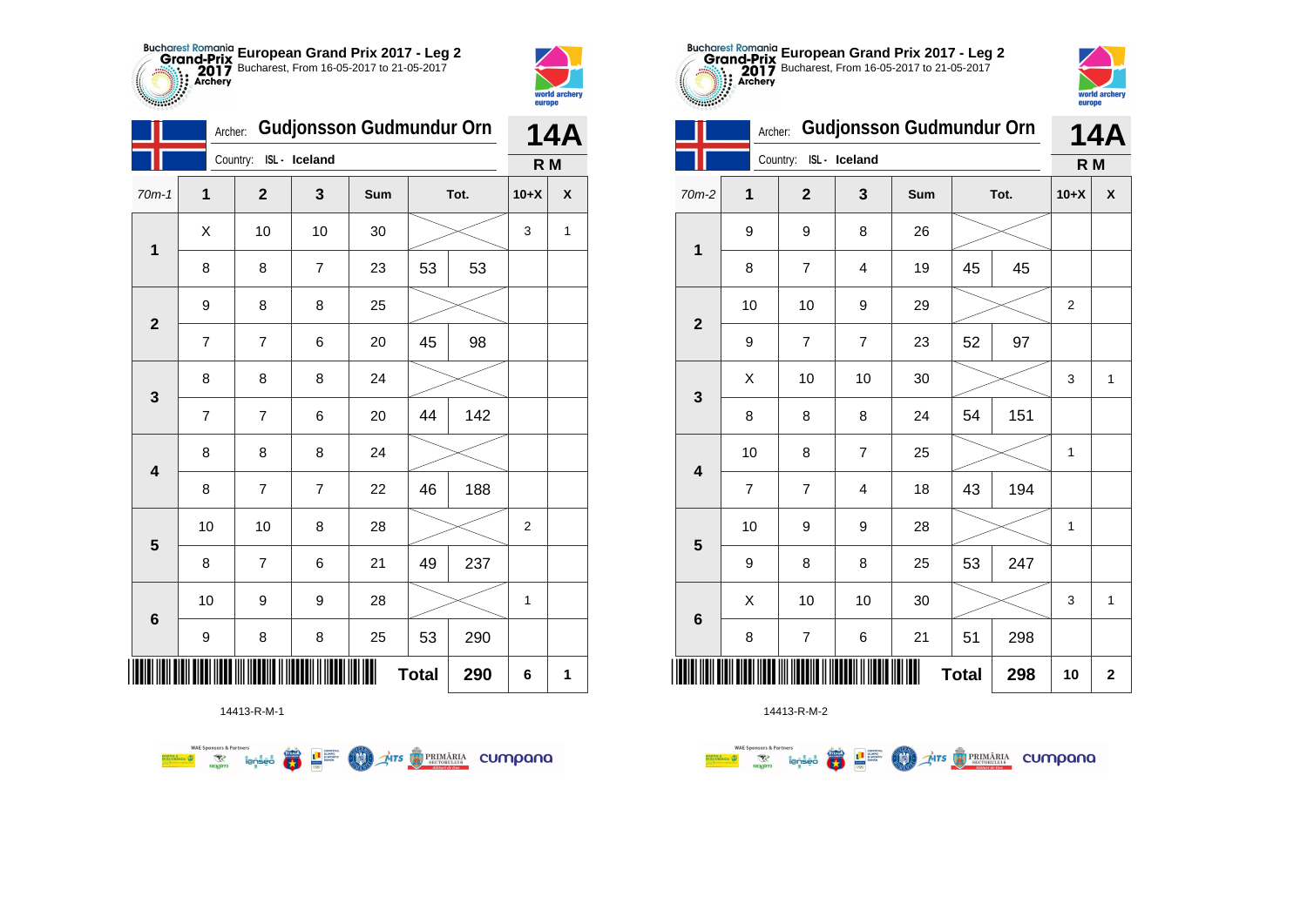



|                         | Archer:        |                         | <b>Pendov Todor</b> |     |              |      | <b>14B</b>     |              |  |
|-------------------------|----------------|-------------------------|---------------------|-----|--------------|------|----------------|--------------|--|
|                         |                | Country: BUL - Bulgaria |                     |     |              |      | R M            |              |  |
| $70m-1$                 | $\mathbf{1}$   | $\mathbf{2}$            | 3                   | Sum |              | Tot. | $10+X$         | X            |  |
| $\mathbf 1$             | X              | 10                      | 9                   | 29  |              |      | 2              | $\mathbf{1}$ |  |
|                         | 9              | 9                       | 8                   | 26  | 55           | 55   |                |              |  |
| $\overline{\mathbf{2}}$ | 10             | 10                      | $\overline{7}$      | 27  |              |      | 2              |              |  |
|                         | $\overline{7}$ | 6                       | 5                   | 18  | 45           | 100  |                |              |  |
| 3                       | 10             | 10                      | 9                   | 29  |              |      | $\overline{2}$ |              |  |
|                         | 9              | 8                       | 8                   | 25  | 54           | 154  |                |              |  |
| $\overline{\mathbf{4}}$ | 10             | 10                      | 10                  | 30  |              |      | 3              |              |  |
|                         | 9              | 8                       | 8                   | 25  | 55           | 209  |                |              |  |
| $\overline{\mathbf{5}}$ | 10             | 9                       | 9                   | 28  |              |      | $\mathbf{1}$   |              |  |
|                         | 9              | 8                       | 8                   | 25  | 53           | 262  |                |              |  |
| $6\phantom{1}6$         | 9              | 9                       | 9                   | 27  |              |      |                |              |  |
|                         | 8              | 8                       | 8                   | 24  | 51           | 313  |                |              |  |
| Ш                       |                |                         |                     |     | <b>Total</b> | 313  | 10             | 1            |  |

**THE STRIMARIA CUMPANA** 



16255-R-M-2

| cococo.                 | Archer:             |              | <b>Pendov Todor</b>     |     |      |     |        | <b>14B</b> |  |
|-------------------------|---------------------|--------------|-------------------------|-----|------|-----|--------|------------|--|
|                         |                     |              | Country: BUL - Bulgaria |     |      |     | R M    |            |  |
| 70m-2                   | 1                   | $\mathbf{2}$ | 3                       | Sum | Tot. |     | $10+X$ | X          |  |
| 1                       | 10                  | 10           | 9                       | 29  |      |     | 2      |            |  |
|                         | 9                   | 8            | 8                       | 25  | 54   | 54  |        |            |  |
| $\overline{\mathbf{2}}$ | 10                  | 10           | 9                       | 29  |      |     | 2      |            |  |
|                         | 9                   | 8            | $\overline{7}$          | 24  | 53   | 107 |        |            |  |
| $\mathbf 3$             | 10                  | 10           | 10                      | 30  |      |     | 3      |            |  |
|                         | 10                  | 9            | 5                       | 24  | 54   | 161 | 1      |            |  |
| $\overline{\mathbf{4}}$ | 10                  | 9            | 8                       | 27  |      |     | 1      |            |  |
|                         | 8                   | 8            | $\overline{7}$          | 23  | 50   | 211 |        |            |  |
| 5                       | 9                   | 9            | $\boldsymbol{9}$        | 27  |      |     |        |            |  |
|                         | 9                   | 8            | 8                       | 25  | 52   | 263 |        |            |  |
| $6\phantom{1}6$         | 10                  | 9            | 9                       | 28  |      |     | 1      |            |  |
|                         | 9                   | 8            | 8                       | 25  | 53   | 316 |        |            |  |
|                         | <b>Total</b><br>316 |              |                         |     |      |     |        |            |  |

**European Grand Prix 2017 - Leg 2** Bucharest, From 16-05-2017 to 21-05-2017

world archer

**Alliana** 

16255-R-M-1

**FRA** 

**L** B SPORTER

**COO** 

**WAE Sponsors & Partners**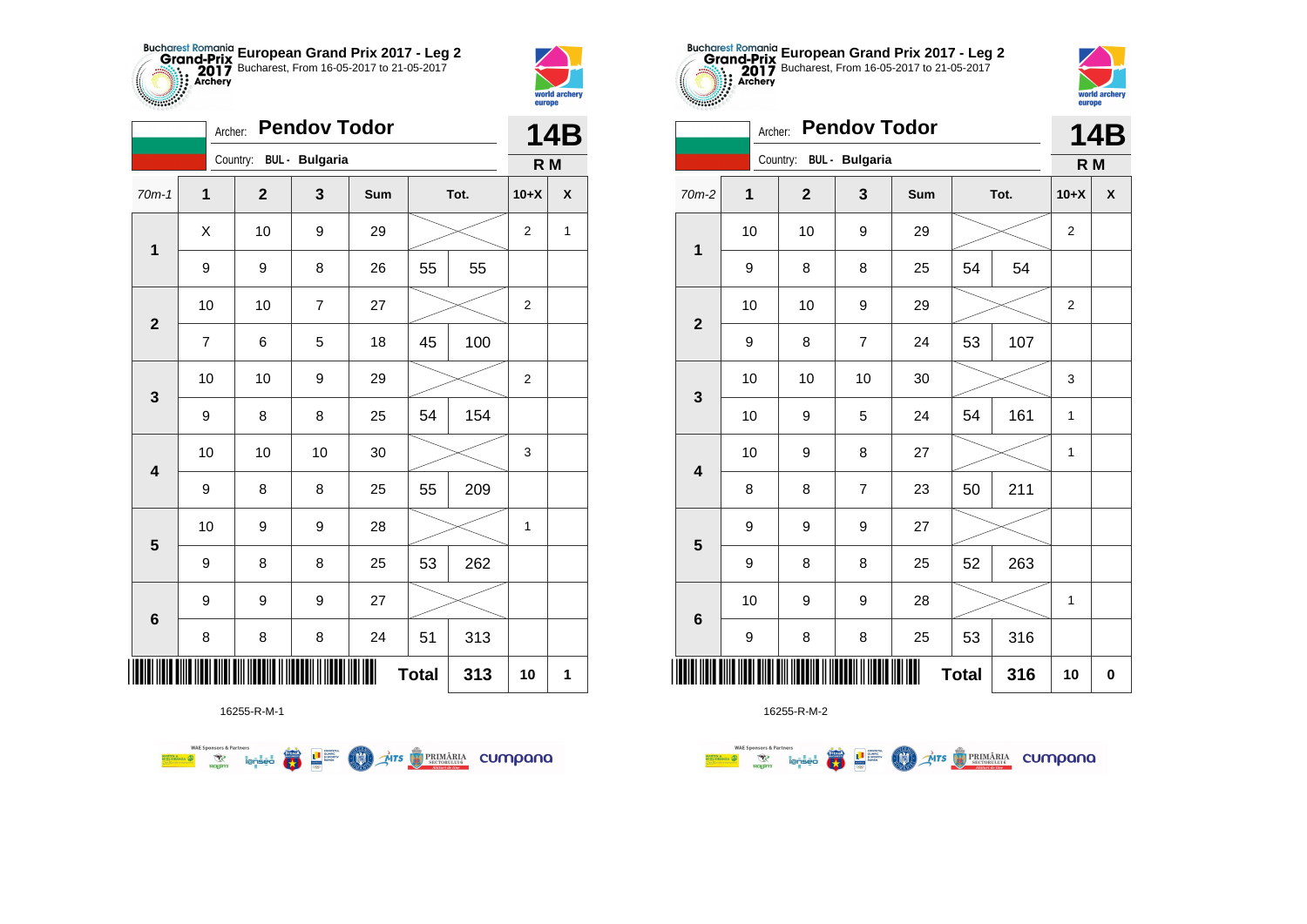



|                         | Archer:             |                |                          | Rozkydnyi Serhii |    |      | <b>14C</b>   |   |  |
|-------------------------|---------------------|----------------|--------------------------|------------------|----|------|--------------|---|--|
|                         |                     | Country:       | UKR1 - Dinamo Ukraine    |                  |    |      | R M          |   |  |
| $70m-1$                 | $\mathbf{1}$        | $\mathbf{2}$   | 3                        | Sum              |    | Tot. | $10+X$       | X |  |
| $\mathbf{1}$            | Χ                   | 10             | 10                       | 30               |    |      | 3            | 1 |  |
|                         | 10                  | 9              | 8                        | 27               | 57 | 57   | 1            |   |  |
|                         | X                   | 10             | 10                       | 30               |    |      | 3            | 1 |  |
| $\mathbf{2}$            | 9                   | 8              | $\overline{7}$           | 24               | 54 | 111  |              |   |  |
| 3                       | Χ                   | Χ              | 10                       | 30               |    |      | 3            | 2 |  |
|                         | 9                   | 9              | 6                        | 24               | 54 | 165  |              |   |  |
| $\overline{\mathbf{4}}$ | 10                  | 10             | 9                        | 29               |    |      | 2            |   |  |
|                         | 8                   | 8              | 6                        | 22               | 51 | 216  |              |   |  |
| 5                       | 10                  | 9              | 9                        | 28               |    |      | $\mathbf{1}$ |   |  |
|                         | 8                   | $\overline{7}$ | $\overline{7}$           | 22               | 50 | 266  |              |   |  |
| 6                       | 10                  | 9              | 8                        | 27               |    |      | 1            |   |  |
|                         | 8                   | 7              | $\overline{\mathcal{I}}$ | 22               | 49 | 315  |              |   |  |
| ║║║                     | <b>Total</b><br>315 |                |                          |                  |    |      |              |   |  |

**COLORES DE PRIMÁRIA CUMPONO** 



19783-R-M-2

|                         | Archer: |                |                              | Rozkydnyi Serhii |              |      |        | <b>14C</b> |  |
|-------------------------|---------|----------------|------------------------------|------------------|--------------|------|--------|------------|--|
|                         |         | Country:       | <b>UKR1 - Dinamo Ukraine</b> |                  |              |      | R M    |            |  |
| $70m-2$                 | 1       | $\mathbf{2}$   | 3                            | Sum              |              | Tot. | $10+X$ | X          |  |
| 1                       | 9       | 8              | 8                            | 25               |              |      |        |            |  |
|                         | 8       | 7              | $\overline{7}$               | 22               | 47           | 47   |        |            |  |
| $\mathbf{2}$            | 10      | 9              | 9                            | 28               |              |      | 1      |            |  |
|                         | 9       | 9              | 9                            | 27               | 55           | 102  |        |            |  |
| 3                       | X       | 10             | 9                            | 29               |              |      | 2      | 1          |  |
|                         | 7       | $\overline{7}$ | M                            | 14               | 43           | 145  |        |            |  |
| $\overline{\mathbf{4}}$ | 10      | 9              | 8                            | 27               |              |      | 1      |            |  |
|                         | 8       | 7              | 7                            | 22               | 49           | 194  |        |            |  |
|                         | 9       | 8              | $\overline{7}$               | 24               |              |      |        |            |  |
| 5                       | 6       | 6              | 5                            | 17               | 41           | 235  |        |            |  |
|                         | 9       | 9              | 9                            | 27               |              |      |        |            |  |
| $6\phantom{1}6$         | 8       | $\overline{7}$ | 6                            | 21               | 48           | 283  |        |            |  |
|                         |         |                |                              |                  | <b>Total</b> | 283  | 4      | 1          |  |

**European Grand Prix 2017 - Leg 2** Bucharest, From 16-05-2017 to 21-05-2017

world archa

19783-R-M-1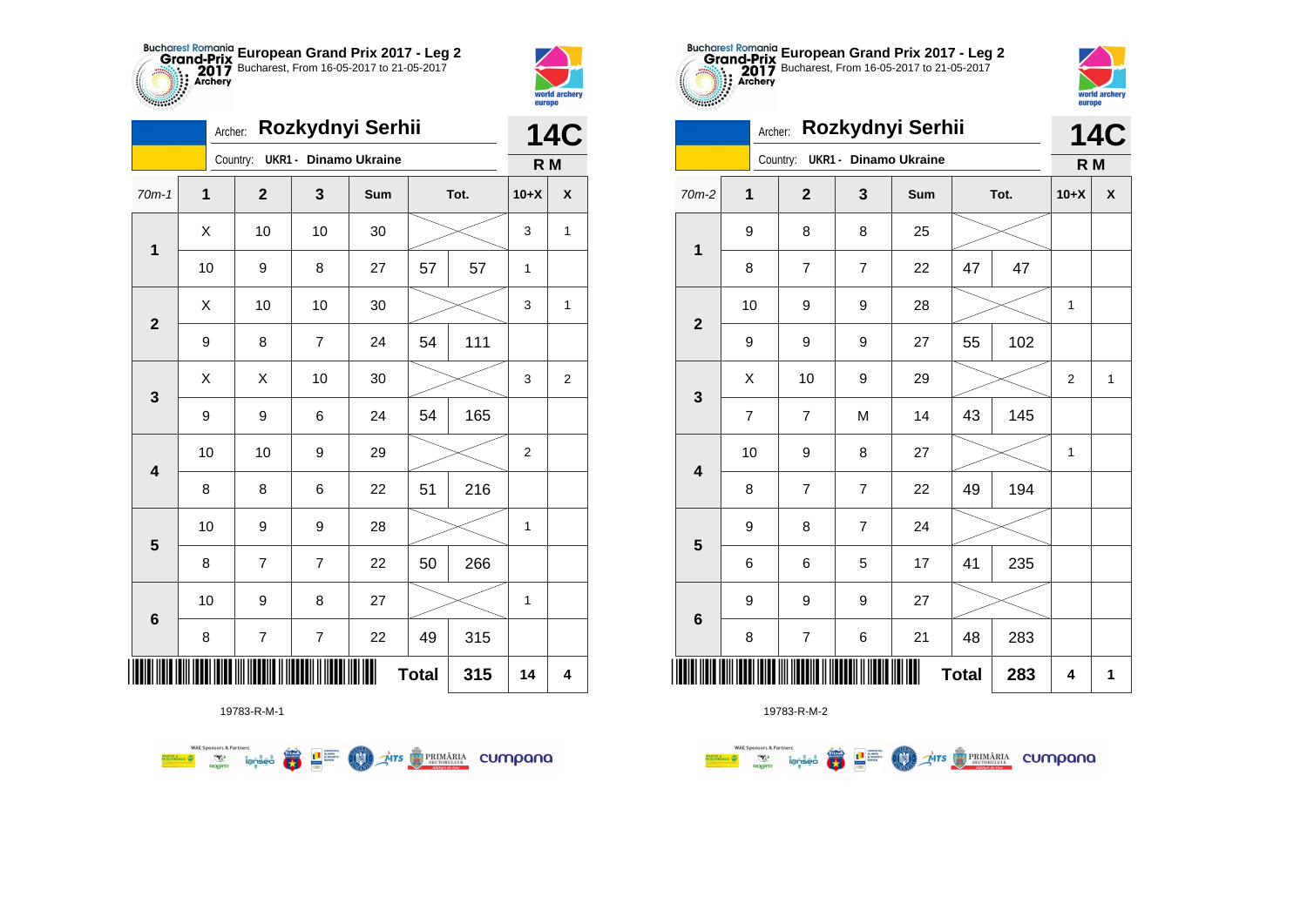



|                         | Archer:      |                      |                | <b>Magrini Emanuele</b> |              |      |                | <b>14D</b> |
|-------------------------|--------------|----------------------|----------------|-------------------------|--------------|------|----------------|------------|
|                         |              | Country: ITA - Italy |                |                         |              |      | R M            |            |
| $70m-1$                 | $\mathbf{1}$ | $\mathbf{2}$         | 3              | Sum                     |              | Tot. | $10+X$         | X          |
| $\mathbf{1}$            | X            | 10                   | 9              | 29                      |              |      | $\overline{2}$ | 1          |
|                         | 9            | 9                    | 8              | 26                      | 55           | 55   |                |            |
| $\overline{\mathbf{2}}$ | X            | 10                   | 10             | 30                      |              |      | 3              | 1          |
|                         | 9            | 9                    | 9              | 27                      | 57           | 112  |                |            |
| 3                       | X            | 9                    | 9              | 28                      |              |      | 1              | 1          |
|                         | 9            | 8                    | $\overline{7}$ | 24                      | 52           | 164  |                |            |
| $\overline{\mathbf{4}}$ | Χ            | 10                   | 9              | 29                      |              |      | $\mathbf 2$    | 1          |
|                         | 9            | 9                    | 8              | 26                      | 55           | 219  |                |            |
| 5                       | X            | 10                   | 10             | 30                      |              |      | 3              | 1          |
|                         | 9            | 9                    | 8              | 26                      | 56           | 275  |                |            |
| 6                       | 9            | 9                    | 9              | 27                      |              |      |                |            |
|                         | 9            | 9                    | 9              | 27                      | 54           | 329  |                |            |
| ∭                       |              |                      |                |                         | <b>Total</b> | 329  | 11             | 5          |



17655-R-M-2

| <b><i>PERSONAL PROPERTY AND RESPECT</i></b> |         |                         |                |                         |    |      |                | world archery<br>europe |
|---------------------------------------------|---------|-------------------------|----------------|-------------------------|----|------|----------------|-------------------------|
|                                             | Archer: |                         |                | <b>Magrini Emanuele</b> |    |      |                | <b>14D</b>              |
|                                             |         | ITA - Italy<br>Country: |                |                         |    |      | R <sub>M</sub> |                         |
| $70m-2$                                     | 1       | $\overline{2}$          | 3              | Sum                     |    | Tot. | $10+X$         | X                       |
| $\mathbf 1$                                 | X       | 9                       | 8              | 27                      |    |      | 1              | 1                       |
|                                             | 8       | $\overline{7}$          | $\overline{7}$ | 22                      | 49 | 49   |                |                         |
| $\overline{2}$                              | 10      | 10                      | 9              | 29                      |    |      | $\overline{2}$ |                         |
|                                             | 8       | 8                       | 6              | 22                      | 51 | 100  |                |                         |
| 3                                           | Χ       | 10                      | 10             | 30                      |    |      | 3              | $\mathbf{1}$            |
|                                             | 9       | 8                       | 8              | 25                      | 55 | 155  |                |                         |
| 4                                           | Χ       | Χ                       | 9              | 29                      |    |      | $\overline{2}$ | $\overline{2}$          |
|                                             | 9       | 9                       | 9              | 27                      | 56 | 211  |                |                         |
| 5                                           | X       | X                       | 9              | 29                      |    |      | $\overline{2}$ | $\overline{2}$          |
|                                             | 9       | 8                       | 6              | 23                      | 52 | 263  |                |                         |
| $6\phantom{1}6$                             | 10      | 9                       | 9              | 28                      |    |      | 1              |                         |
|                                             | 9       | 9                       | $\overline{7}$ | 25                      | 53 | 316  |                |                         |
|                                             |         |                         | 316            | 11                      | 6  |      |                |                         |

**European Grand Prix 2017 - Leg 2** Bucharest, From 16-05-2017 to 21-05-2017



17655-R-M-1

**WAE Sponsors & Partners THE STRIMARIA CUMPANA**  $\overline{\mathbf{r}}$ **LE SUPPRE** COO .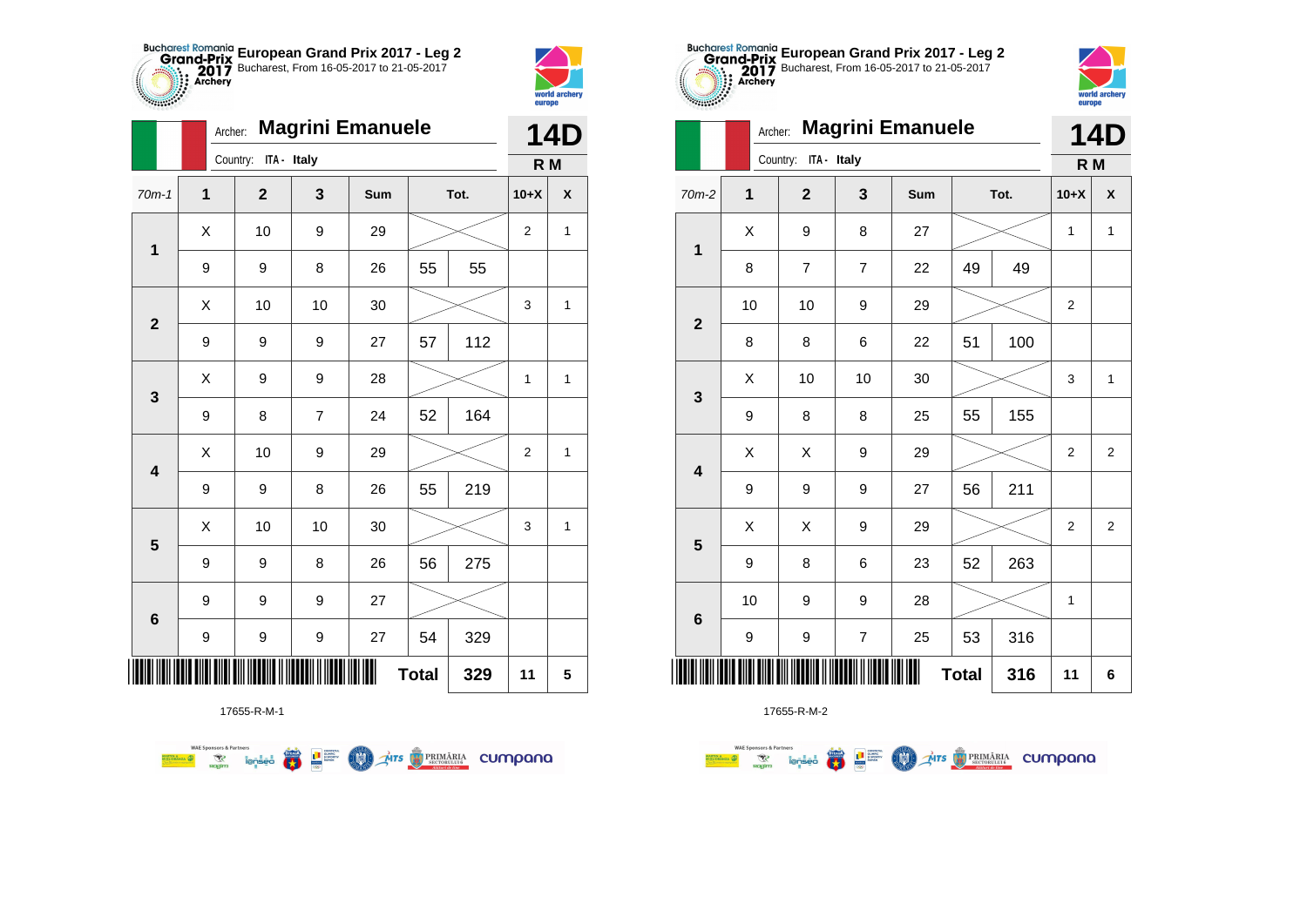

| <b>Santa</b>            |                |                        |                                 |            |              |      |                         | world archery<br>europe |
|-------------------------|----------------|------------------------|---------------------------------|------------|--------------|------|-------------------------|-------------------------|
|                         | Archer:        |                        | <b>Hafsteinsson Ragnar Thor</b> |            |              |      |                         | <b>15A</b>              |
|                         |                | Country: ISL - Iceland |                                 |            |              |      | R <sub>M</sub>          |                         |
| $70m-1$                 | 1              | $\overline{2}$         | 3                               | <b>Sum</b> |              | Tot. | $10+X$                  | X                       |
| 1                       | 10             | 9                      | 8                               | 27         |              |      | 1                       |                         |
|                         | 8              | $\overline{7}$         | 7                               | 22         | 49           | 49   |                         |                         |
| $\overline{2}$          | 9              | 9                      | 8                               | 26         |              |      |                         |                         |
|                         | 8              | 6                      | 5                               | 19         | 45           | 94   |                         |                         |
| 3                       | 10             | 9                      | 8                               | 27         |              |      | 1                       |                         |
|                         | 6              | 6                      | 6                               | 18         | 45           | 139  |                         |                         |
| $\overline{\mathbf{4}}$ | 9              | 8                      | 7                               | 24         |              |      |                         |                         |
|                         | 5              | 5                      | 4                               | 14         | 38           | 177  |                         |                         |
| 5                       | 9              | 8                      | 8                               | 25         |              |      |                         |                         |
|                         | 8              | 6                      | 5                               | 19         | 44           | 221  |                         |                         |
| $6\phantom{1}6$         | 9              | 9                      | 8                               | 26         |              |      |                         |                         |
|                         | $\overline{7}$ | 5                      | 4                               | 16         | 42           | 263  |                         |                         |
|                         |                |                        |                                 |            | <b>Total</b> | 263  | $\overline{\mathbf{2}}$ | 0                       |





|                         | 9                       | 8                       | 8                         | 25   |              |     |   |              |
|-------------------------|-------------------------|-------------------------|---------------------------|------|--------------|-----|---|--------------|
|                         | $\overline{\mathbf{7}}$ | 6                       | 6                         | 19   | 44           | 44  |   |              |
|                         | 9                       | 8                       | $\overline{7}$            | 24   |              |     |   |              |
| $\overline{\mathbf{r}}$ | $\overline{7}$          | $\boldsymbol{7}$        | 6                         | 20   | 44           | 88  |   |              |
| }                       | $10$                    | 8                       | 8                         | 26   |              |     | 1 |              |
|                         | 8                       | 6                       | 5                         | 19   | 45           | 133 |   |              |
| ļ                       | 10                      | 5                       | $\overline{\mathbf{4}}$   | 19   |              |     | 1 |              |
|                         | $\overline{\mathbf{4}}$ | $\overline{\mathbf{4}}$ | $\ensuremath{\mathsf{3}}$ | 11   | 30           | 163 |   |              |
| 5                       | X                       | 9                       | 9                         | 28   |              |     | 1 | $\mathbf{1}$ |
|                         | 8                       | 5                       | 5                         | 18   | 46           | 209 |   |              |
| ć                       | 9                       | $\boldsymbol{7}$        | $\overline{7}$            | 23   |              |     |   |              |
|                         | 5                       | 4                       | $\overline{\mathbf{c}}$   | 11   | 34           | 243 |   |              |
|                         |                         |                         |                           | <br> | <b>Total</b> | 243 | 3 | 1            |



|                         |                | Archer:                 |                         | <b>Hafsteinsson Ragnar Thor</b> |              |      |              | <b>15A</b> |
|-------------------------|----------------|-------------------------|-------------------------|---------------------------------|--------------|------|--------------|------------|
|                         |                | Country: ISL - Iceland  |                         |                                 |              |      | R M          |            |
| $70m-2$                 | 1              | $\overline{2}$          | 3                       | Sum                             |              | Tot. | $10+X$       | X          |
| $\mathbf{1}$            | 9              | 8                       | 8                       | 25                              |              |      |              |            |
|                         | $\overline{7}$ | 6                       | 6                       | 19                              | 44           | 44   |              |            |
| $\overline{\mathbf{2}}$ | 9              | 8                       | $\overline{7}$          | 24                              |              |      |              |            |
|                         | 7              | 7                       | 6                       | 20                              | 44           | 88   |              |            |
| $\mathbf{3}$            | 10             | 8                       | 8                       | 26                              |              |      | $\mathbf{1}$ |            |
|                         | 8              | 6                       | 5                       | 19                              | 45           | 133  |              |            |
| $\overline{\mathbf{4}}$ | 10             | 5                       | 4                       | 19                              |              |      | $\mathbf{1}$ |            |
|                         | $\overline{4}$ | 4                       | 3                       | 11                              | 30           | 163  |              |            |
| $5\phantom{1}$          | X              | 9                       | 9                       | 28                              |              |      | 1            | 1          |
|                         | 8              | 5                       | 5                       | 18                              | 46           | 209  |              |            |
| $6\phantom{1}$          | 9              | $\overline{7}$          | $\overline{7}$          | 23                              |              |      |              |            |
|                         | 5              | $\overline{\mathbf{4}}$ | $\overline{\mathbf{c}}$ | 11                              | 34           | 243  |              |            |
|                         |                |                         |                         |                                 | <b>Total</b> | 243  | 3            | 1          |

**European Grand Prix 2017 - Leg 2** Bucharest, From 16-05-2017 to 21-05-2017

Archer: **Hafsteinsson Ragnar Thor**

19789-R-M-1

**WAE Sponsors & Partners THE SUBJECT OF STREET THE STRIMARIA CUMPANA**  $\left(\frac{\sinh\theta}{\cos\theta}\right)$ **COND**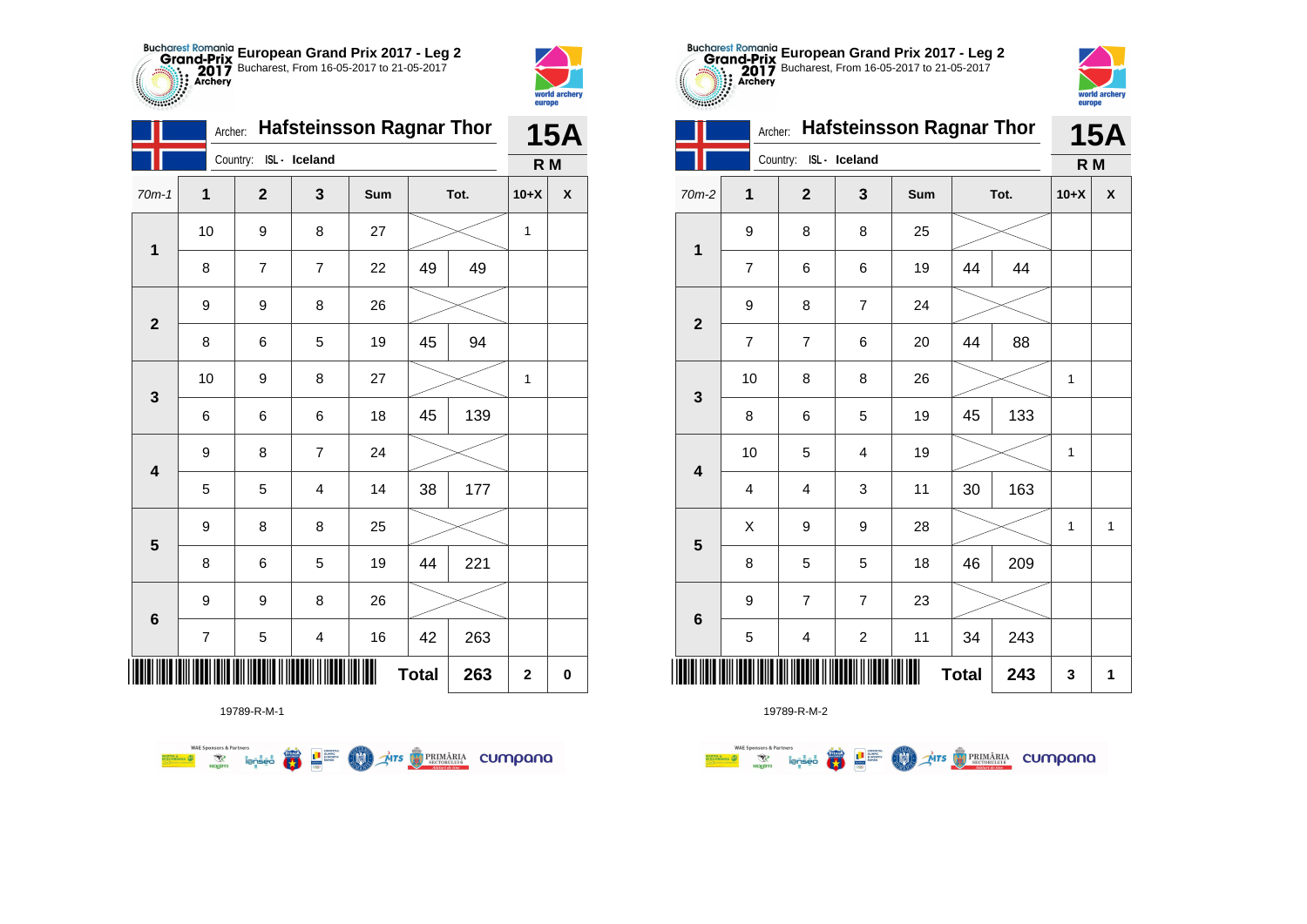



**THE** 

|                         | Archer:                  |                         |                | <b>Todorov Vasko</b> |              |      |              | <b>15B</b>         |
|-------------------------|--------------------------|-------------------------|----------------|----------------------|--------------|------|--------------|--------------------|
|                         |                          | Country: BUL - Bulgaria |                |                      |              |      | R M          |                    |
| $70m-1$                 | $\mathbf{1}$             | $\overline{2}$          | $\mathbf{3}$   | Sum                  |              | Tot. | $10+X$       | $\pmb{\mathsf{X}}$ |
| $\mathbf 1$             | Χ                        | 9                       | 9              | 28                   |              |      | 1            | $\mathbf{1}$       |
|                         | 9                        | 6                       | 6              | 21                   | 49           | 49   |              |                    |
| $\mathbf{2}$            | 10                       | 9                       | 9              | 28                   |              |      | 1            |                    |
|                         | 9                        | 8                       | 6              | 23                   | 51           | 100  |              |                    |
| 3                       | 9                        | 9                       | 8              | 26                   |              |      |              |                    |
|                         | 8                        | 8                       | 5              | 21                   | 47           | 147  |              |                    |
| $\overline{\mathbf{4}}$ | 10                       | 9                       | 9              | 28                   |              |      | $\mathbf{1}$ |                    |
|                         | 8                        | $\overline{7}$          | $\overline{7}$ | 22                   | 50           | 197  |              |                    |
| $\overline{\mathbf{5}}$ | 10                       | 9                       | 8              | 27                   |              |      | $\mathbf 1$  |                    |
|                         | 8                        | 8                       | 6              | 22                   | 49           | 246  |              |                    |
| $\bf 6$                 | 9                        | 8                       | 7              | 24                   |              |      |              |                    |
|                         | $\overline{\mathcal{I}}$ | 7                       | 6              | 20                   | 44           | 290  |              |                    |
| Ш                       |                          |                         |                |                      | <b>Total</b> | 290  | 4            | 1                  |



17675-R-M-2

|         |                          | Country:                 | <b>BUL</b> - Bulgaria   |     |              |      | R M    |              |
|---------|--------------------------|--------------------------|-------------------------|-----|--------------|------|--------|--------------|
| $2 - 2$ | 1                        | $\mathbf{2}$             | $\mathbf{3}$            | Sum |              | Tot. | $10+X$ | χ            |
|         | 9                        | 9                        | 9                       | 27  |              |      |        |              |
|         | $\overline{\mathcal{I}}$ | $\overline{\mathcal{I}}$ | 5                       | 19  | 46           | 46   |        |              |
|         | X                        | 9                        | 8                       | 27  |              |      | 1      | $\mathbf{1}$ |
|         | 8                        | $\overline{7}$           | 6                       | 21  | 48           | 94   |        |              |
|         | 10                       | 9                        | 8                       | 27  |              |      | 1      |              |
|         | 8                        | $\overline{7}$           | 6                       | 21  | 48           | 142  |        |              |
|         | X                        | 9                        | 9                       | 28  |              |      | 1      | 1            |
|         | 8                        | $\overline{\mathbf{7}}$  | $\boldsymbol{7}$        | 22  | 50           | 192  |        |              |
|         | 9                        | 9                        | 8                       | 26  |              |      |        |              |
|         | 8                        | 8                        | $\overline{7}$          | 23  | 49           | 241  |        |              |
|         | X                        | 8                        | 8                       | 26  |              |      | 1      | $\mathbf{1}$ |
|         | 8                        | $\overline{7}$           | $\overline{\mathbf{7}}$ | 22  | 48           | 289  |        |              |
|         |                          |                          |                         | Ⅲ   | <b>Total</b> | 289  | 4      | 3            |



**15B**

| $70m-2$                 | $\mathbf 1$    | $\mathbf{2}$             | $\mathbf 3$              | Sum    |              | Tot. | $10+X$      | $\boldsymbol{\mathsf{x}}$ |
|-------------------------|----------------|--------------------------|--------------------------|--------|--------------|------|-------------|---------------------------|
|                         | 9              | 9                        | 9                        | 27     |              |      |             |                           |
| $\mathbf 1$             | $\overline{7}$ | $\overline{\mathcal{I}}$ | 5                        | 19     | 46           | 46   |             |                           |
| $\mathbf 2$             | Χ              | 9                        | 8                        | $27\,$ |              |      | $\mathbf 1$ | $\mathbf{1}$              |
|                         | 8              | $\boldsymbol{7}$         | 6                        | 21     | 48           | 94   |             |                           |
|                         | 10             | 9                        | 8                        | $27\,$ |              |      | $\mathbf 1$ |                           |
| 3                       | 8              | $\boldsymbol{7}$         | 6                        | 21     | 48           | 142  |             |                           |
| $\overline{\mathbf{4}}$ | X              | 9                        | 9                        | 28     |              |      | $\mathbf 1$ | $\mathbf{1}$              |
|                         | 8              | $\overline{\mathcal{I}}$ | $\overline{\mathbf{7}}$  | 22     | 50           | 192  |             |                           |
| $\overline{\mathbf{5}}$ | 9              | 9                        | 8                        | 26     |              |      |             |                           |
|                         | 8              | 8                        | 7                        | 23     | 49           | 241  |             |                           |
|                         | Χ              | 8                        | 8                        | 26     |              |      | $\mathbf 1$ | $\mathbf{1}$              |
| $\bf 6$                 | $\bf 8$        | $\overline{\mathbf{7}}$  | $\overline{\mathcal{I}}$ | 22     | 48           | 289  |             |                           |
|                         |                |                          |                          | I      | <b>Total</b> | 289  | 4           | 3                         |

**European Grand Prix 2017 - Leg 2** Bucharest, From 16-05-2017 to 21-05-2017

Archer: **Todorov Vasko**

17675-R-M-1

**WAE Sponsors & Partners THE STRIMARIA CUMPANA** 赢 **THE SUPPRE MAN**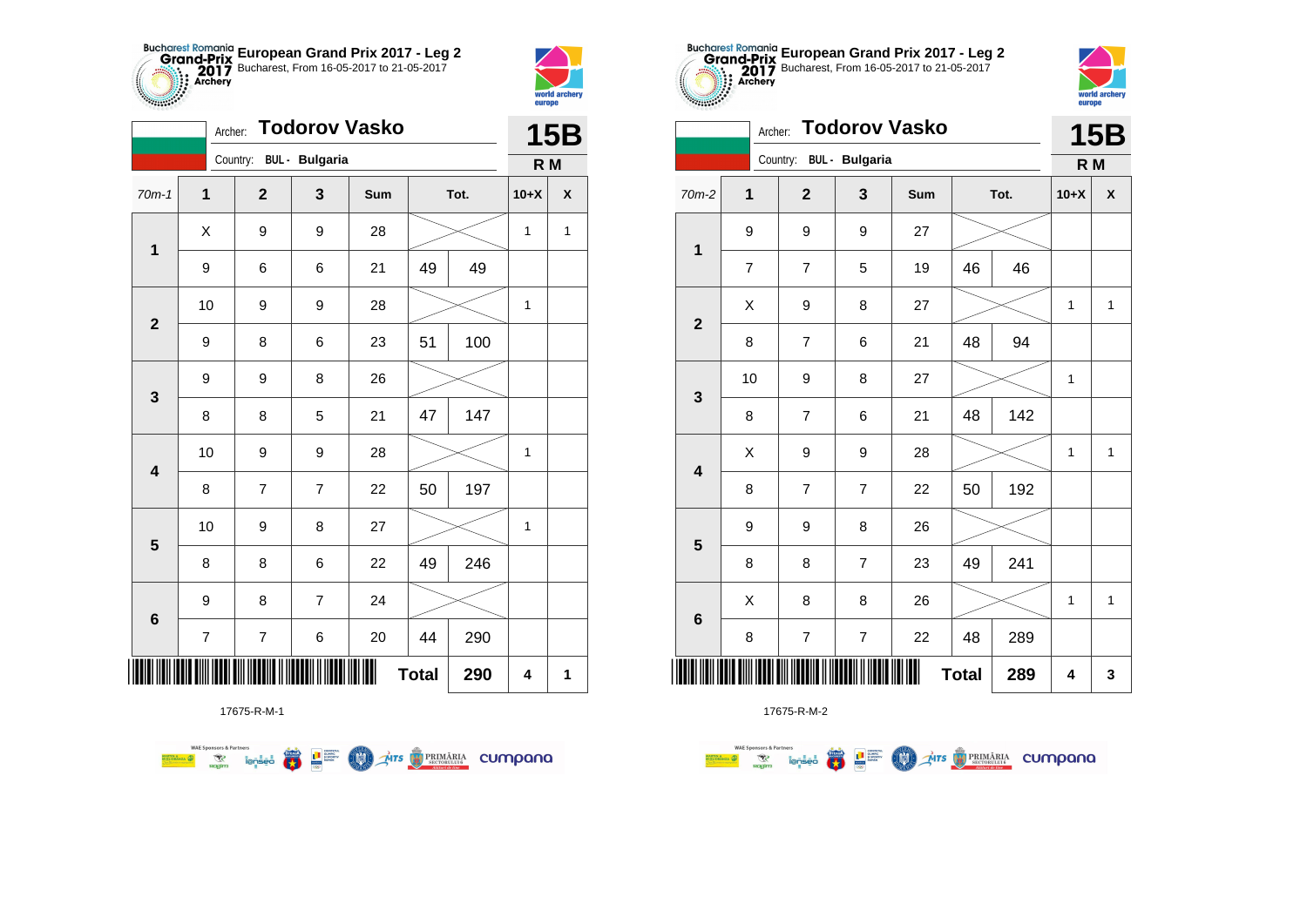



|                         |                  | Relea Alexandru<br>Archer: |                  |                                    |              |      |              |              |  |  |
|-------------------------|------------------|----------------------------|------------------|------------------------------------|--------------|------|--------------|--------------|--|--|
|                         |                  |                            |                  | Country: ROU5 - CS Aktiv Bucuresti |              |      | R M          |              |  |  |
| $70m-1$                 | $\mathbf{1}$     | $\overline{2}$             | 3                | Sum                                |              | Tot. | $10+X$       | X            |  |  |
| $\mathbf 1$             | 9                | 9                          | $\overline{7}$   | 25                                 |              |      |              |              |  |  |
|                         | $\overline{7}$   | 7                          | 6                | 20                                 | 45           | 45   |              |              |  |  |
| $\overline{\mathbf{2}}$ | 9                | 9                          | 8                | 26                                 |              |      |              |              |  |  |
|                         | 8                | 8                          | 7                | 23                                 | 49           | 94   |              |              |  |  |
| 3                       | Χ                | 9                          | 8                | 27                                 |              |      | $\mathbf 1$  | $\mathbf{1}$ |  |  |
|                         | 8                | 6                          | 6                | 20                                 | 47           | 141  |              |              |  |  |
| $\overline{\mathbf{4}}$ | 10               | 9                          | 9                | 28                                 |              |      | $\mathbf{1}$ |              |  |  |
|                         | 9                | $\overline{7}$             | 4                | 20                                 | 48           | 189  |              |              |  |  |
| $\overline{\mathbf{5}}$ | 9                | 8                          | $\overline{7}$   | 24                                 |              |      |              |              |  |  |
|                         | $\overline{7}$   | 6                          | 3                | 16                                 | 40           | 229  |              |              |  |  |
|                         | $\boldsymbol{9}$ | $\overline{7}$             | $\overline{7}$   | 23                                 |              |      |              |              |  |  |
| 6                       | $\boldsymbol{7}$ | $\overline{\mathcal{I}}$   | $\boldsymbol{7}$ | 21                                 | 44           | 273  |              |              |  |  |
| ║║║                     |                  |                            |                  | Ш                                  | <b>Total</b> | 273  | $\mathbf 2$  | 1            |  |  |

**THE STRIMARIA CUMPANA** 



20349-R-M-2

|                         |    | Relea Alexandru<br>Archer: |                  |                           |              |      |        |                    |  |  |
|-------------------------|----|----------------------------|------------------|---------------------------|--------------|------|--------|--------------------|--|--|
|                         |    | Country:                   |                  | ROU5 - CS Aktiv Bucuresti |              |      | R M    |                    |  |  |
| 70m-2                   | 1  | $\overline{\mathbf{2}}$    | 3                | Sum                       |              | Tot. | $10+X$ | $\pmb{\mathsf{X}}$ |  |  |
| $\mathbf 1$             | 9  | $\boldsymbol{9}$           | $\overline{7}$   | 25                        |              |      |        |                    |  |  |
|                         | 6  | 4                          | 4                | 14                        | 39           | 39   |        |                    |  |  |
| $\mathbf{2}$            | X  | 9                          | 8                | 27                        |              |      | 1      | 1                  |  |  |
|                         | 7  | $\overline{7}$             | $\overline{7}$   | 21                        | 48           | 87   |        |                    |  |  |
| $\mathbf{3}$            | 10 | 9                          | 9                | 28                        |              |      | 1      |                    |  |  |
|                         | 9  | $\overline{7}$             | 6                | 22                        | 50           | 137  |        |                    |  |  |
| $\overline{\mathbf{4}}$ | 9  | 9                          | $\overline{7}$   | 25                        |              |      |        |                    |  |  |
|                         | 6  | 5                          | 5                | 16                        | 41           | 178  |        |                    |  |  |
| 5                       | 8  | $\overline{7}$             | 6                | 21                        |              |      |        |                    |  |  |
|                         | 6  | 3                          | $\boldsymbol{2}$ | 11                        | 32           | 210  |        |                    |  |  |
| $6\phantom{1}6$         | X  | 9                          | 9                | 28                        |              |      | 1      | $\mathbf{1}$       |  |  |
|                         | 8  | $\boldsymbol{7}$           | 6                | 21                        | 49           | 259  |        |                    |  |  |
|                         |    |                            |                  | Ш                         | <b>Total</b> | 259  | 3      | $\boldsymbol{2}$   |  |  |

**European Grand Prix 2017 - Leg 2** Bucharest, From 16-05-2017 to 21-05-2017

world archery<br>europe

Archer: **Relea Alexandru**

20349-R-M-1

第 9章

**COND** 

**WAE Sponsors & Partners**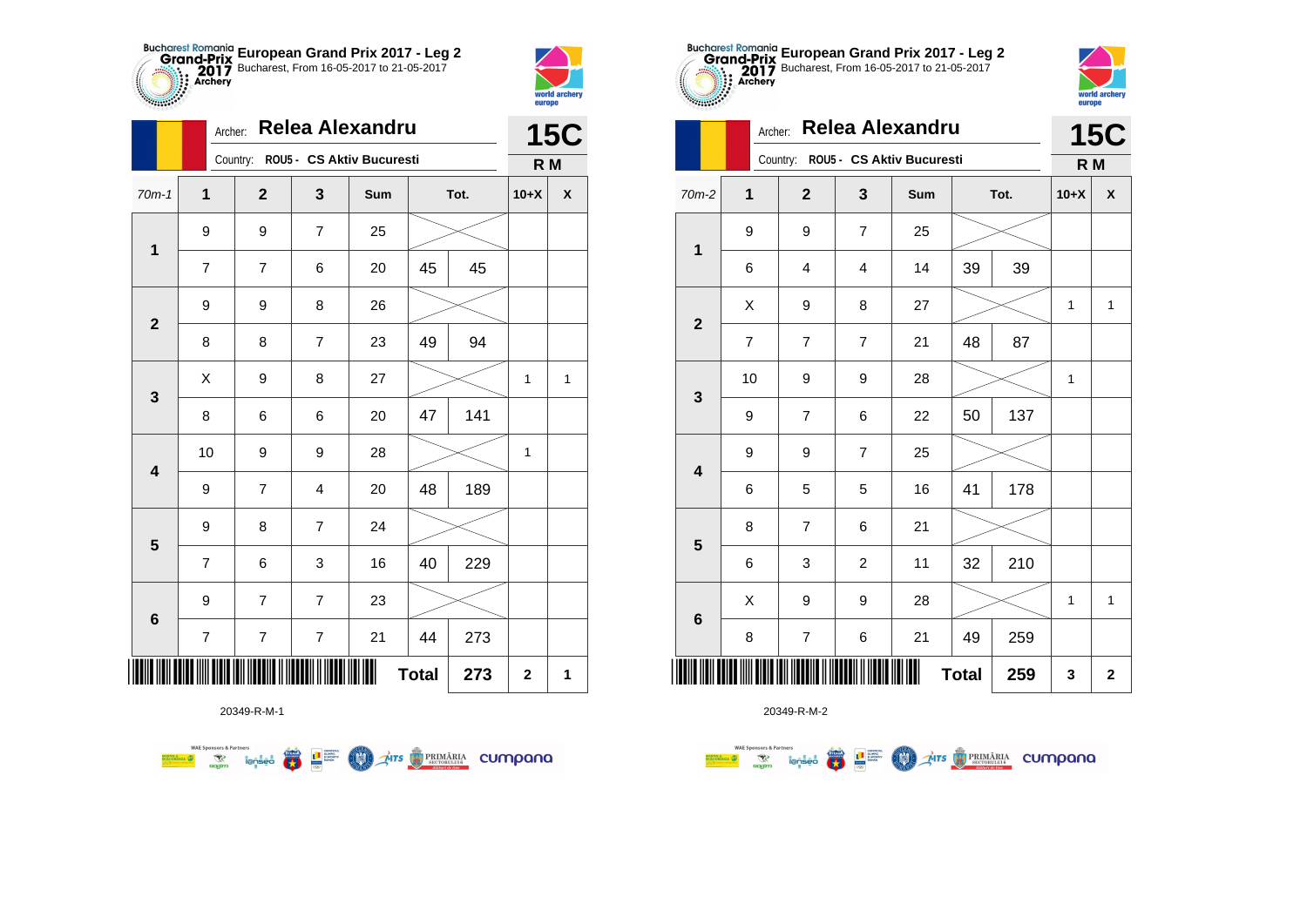



|                         | Archer:      | <b>Musolesi Federico</b> |                |     | <b>15D</b>   |      |                |                  |
|-------------------------|--------------|--------------------------|----------------|-----|--------------|------|----------------|------------------|
|                         |              | Country: ITA - Italy     |                |     |              |      | R M            |                  |
| $70m-1$                 | $\mathbf{1}$ | $\overline{\mathbf{2}}$  | 3              | Sum |              | Tot. | $10+X$         | X                |
| 1                       | 10           | 9                        | 9              | 28  |              |      | 1              |                  |
|                         | 9            | 9                        | 8              | 26  | 54           | 54   |                |                  |
| $\overline{2}$          | X            | 10                       | 9              | 29  |              |      | $\overline{2}$ | 1                |
|                         | 9            | 9                        | 8              | 26  | 55           | 109  |                |                  |
| 3                       | Χ            | 10                       | 10             | 30  |              |      | 3              | 1                |
|                         | 9            | 9                        | 9              | 27  | 57           | 166  |                |                  |
| 4                       | X            | 10                       | 8              | 28  |              |      | $\overline{2}$ | $\mathbf{1}$     |
|                         | 8            | 8                        | $\overline{7}$ | 23  | 51           | 217  |                |                  |
| $\overline{\mathbf{5}}$ | Χ            | 10                       | 9              | 29  |              |      | $\overline{2}$ | 1                |
|                         | 9            | 9                        | 9              | 27  | 56           | 273  |                |                  |
| $6\phantom{1}6$         | X            | X                        | 9              | 29  |              |      | $\overline{2}$ | $\boldsymbol{2}$ |
|                         | 9            | 8                        | 6              | 23  | 52           | 325  |                |                  |
| Ш                       |              |                          |                |     | <b>Total</b> | 325  | 12             | 6                |



17656-R-M-2

|                         |                |                         | ╹┙レ          |     |              |      |                |                    |
|-------------------------|----------------|-------------------------|--------------|-----|--------------|------|----------------|--------------------|
|                         |                | Country: ITA - Italy    |              |     |              |      | R M            |                    |
| 2                       | $\mathbf 1$    | $\mathbf{2}$            | $\mathbf{3}$ | Sum |              | Tot. |                | $\pmb{\mathsf{X}}$ |
| $\mathbf 1$             | 10             | 10                      | 9            | 29  |              |      | $\overline{c}$ |                    |
|                         | 8              | 8                       | 8            | 24  | 53           | 53   |                |                    |
| $\boldsymbol{2}$        | 10             | 10                      | 9            | 29  |              |      | 2              |                    |
|                         | 9              | 8                       | 8            | 25  | 54           | 107  |                |                    |
|                         | Χ              | 9                       | 9            | 28  |              |      | 1              | $\mathbf{1}$       |
| $\mathbf 3$             | 9              | 8                       | 5            | 22  | 50           | 157  |                |                    |
| $\overline{\mathbf{4}}$ | 10             | 9                       | 9            | 28  |              |      | 1              |                    |
|                         | $\overline{7}$ | $\overline{7}$          | 3            | 17  | 45           | 202  |                |                    |
| ${\bf 5}$               | 10             | 9                       | 9            | 28  |              |      | $\mathbf{1}$   |                    |
|                         | 8              | $\overline{7}$          | 6            | 21  | 49           | 251  |                |                    |
|                         | 9              | 9                       | 9            | 27  |              |      |                |                    |
| $\bf 6$                 | 8              | $\overline{\mathbf{7}}$ | 5            | 20  | 47           | 298  |                |                    |
|                         |                |                         |              | Ш   | <b>Total</b> | 298  | 7              | 1                  |
|                         |                |                         |              |     |              |      |                |                    |

**European Grand Prix 2017 - Leg 2** Bucharest, From 16-05-2017 to 21-05-2017

Archer: **Musolesi Federico**



eurone

|                         |                |                         |              |     | ╹┙┙          |      |                         |              |
|-------------------------|----------------|-------------------------|--------------|-----|--------------|------|-------------------------|--------------|
|                         |                | Country:<br>ITA - Italy |              |     |              |      | R M                     |              |
| 70m-2                   | $\mathbf 1$    | $\overline{2}$          | $\mathbf{3}$ | Sum |              | Tot. |                         | $\mathsf{X}$ |
| $\mathbf 1$             | 10             | 10                      | 9            | 29  |              |      | $\boldsymbol{2}$        |              |
|                         | 8              | 8                       | 8            | 24  | 53           | 53   |                         |              |
| $\mathbf{2}$            | 10             | 10                      | 9            | 29  |              |      | $\overline{2}$          |              |
|                         | 9              | 8                       | 8            | 25  | 54           | 107  |                         |              |
|                         | X              | 9                       | 9            | 28  |              |      | 1                       | $\mathbf{1}$ |
| $\mathbf{3}$            | 9              | 8                       | 5            | 22  | 50           | 157  |                         |              |
|                         | 10             | 9                       | 9            | 28  |              |      | 1                       |              |
| $\overline{\mathbf{4}}$ | $\overline{7}$ | $\overline{7}$          | 3            | 17  | 45           | 202  |                         |              |
|                         | 10             | 9                       | 9            | 28  |              |      | 1                       |              |
| $\overline{\mathbf{5}}$ | 8              | $\overline{7}$          | 6            | 21  | 49           | 251  |                         |              |
|                         | 9              | 9                       | 9            | 27  |              |      |                         |              |
| $6\phantom{1}6$         | 8              | $\overline{\mathbf{7}}$ | 5            | 20  | 47           | 298  |                         |              |
| ║║║                     |                |                         |              |     | <b>Total</b> | 298  | $\overline{\mathbf{r}}$ | 1            |

17656-R-M-1

**WAE Sponsors & Partners**  $\mathcal{A}$ irs  $\bigcirc$  PRIMĂRIA CUMPONO **E THE SUPPROPERTY COND**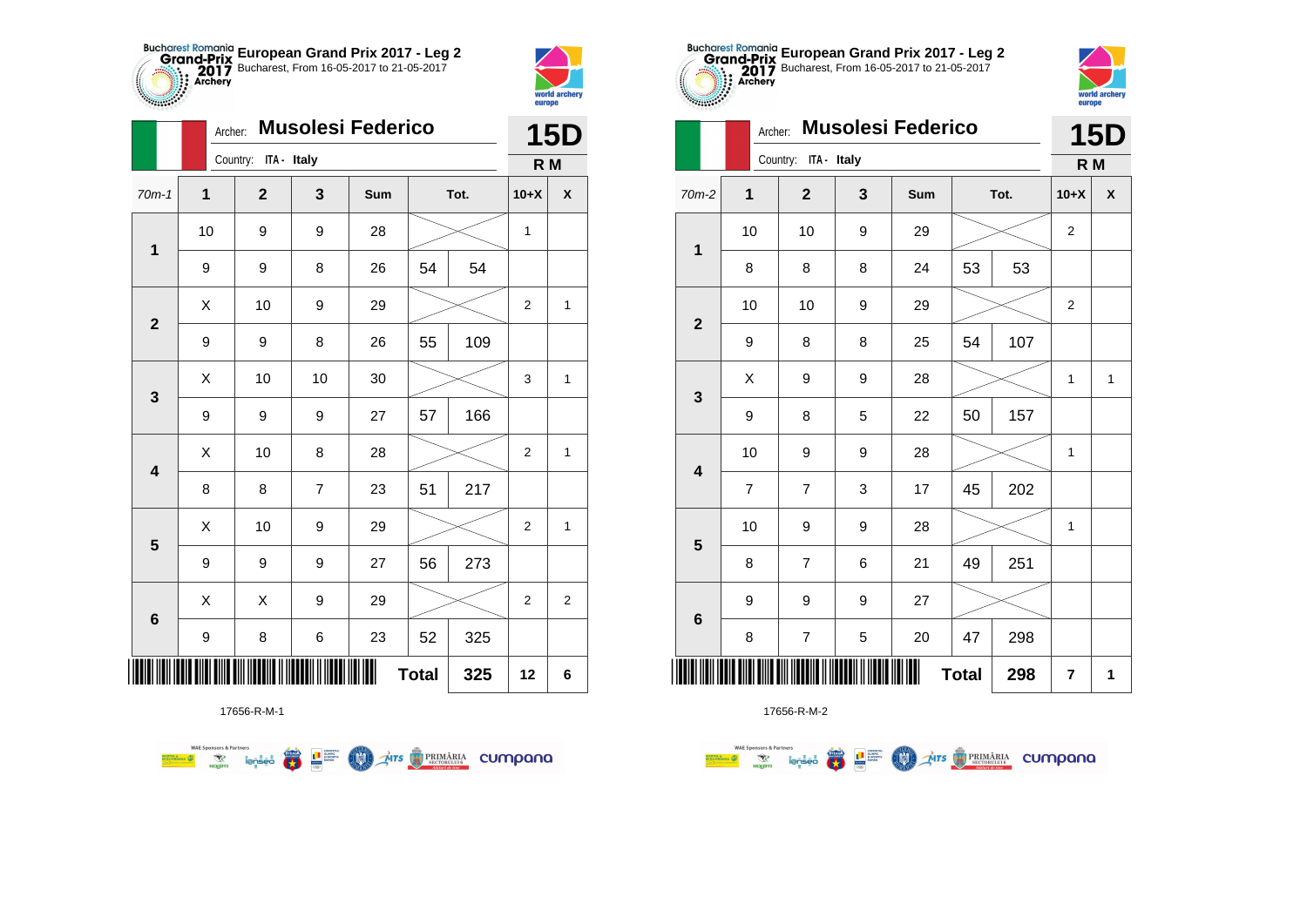



|                | Archer:        |                       |                | <b>16A</b> |              |     |                  |                |
|----------------|----------------|-----------------------|----------------|------------|--------------|-----|------------------|----------------|
|                |                | Country: NOR - Norway |                |            |              |     | R M              |                |
| $70m-1$        | $\overline{1}$ | $\mathbf{2}$          | 3              | Sum        | Tot.         |     | $10+X$           | χ              |
| $\mathbf{1}$   | X              | Χ                     | 9              | 29         |              |     | $\boldsymbol{2}$ | $\overline{c}$ |
|                | 9              | 9                     | 8              | 26         | 55           | 55  |                  |                |
| $\overline{2}$ | Χ              | 10                    | 9              | 29         |              |     | 2                | 1              |
|                | 9              | 9                     | $\overline{7}$ | 25         | 54           | 109 |                  |                |
| 3              | 10             | 10                    | 9              | 29         |              |     | $\overline{2}$   |                |
|                | 9              | 9                     | 8              | 26         | 55           | 164 |                  |                |
| 4              | 10             | 10                    | 10             | 30         |              |     | 3                |                |
|                | 9              | 9                     | 9              | 27         | 57           | 221 |                  |                |
| 5              | 10             | 9                     | 9              | 28         |              |     | 1                |                |
|                | 9              | 8                     | 8              | 25         | 53           | 274 |                  |                |
|                | 10             | 10                    | 9              | 29         |              |     | $\overline{c}$   |                |
| $\bf 6$        | 9              | 9                     | 9              | 27         | 56           | 330 |                  |                |
|                |                |                       |                |            | <b>Total</b> | 330 | 12               | 3              |

**COND** 

**THITS BETORIARIA CUMPANA** 



9218-R-M-2

|                         |              |                         |                         | Archer: Hagen Paul Andre |              |     |        | <b>16A</b>   |
|-------------------------|--------------|-------------------------|-------------------------|--------------------------|--------------|-----|--------|--------------|
|                         |              | Country:                | NOR - Norway            |                          |              |     | R M    |              |
| 70m-2                   | $\mathbf{1}$ | $\overline{\mathbf{2}}$ | 3                       | Sum                      | Tot.         |     | $10+X$ | X            |
| $\mathbf 1$             | X            | 9                       | 9                       | 28                       |              |     | 1      | $\mathbf{1}$ |
|                         | 8            | 8                       | 8                       | 24                       | 52           | 52  |        |              |
|                         | 10           | 9                       | 9                       | 28                       |              |     | 1      |              |
| $\overline{2}$          | 8            | 8                       | 8                       | 24                       | 52           | 104 |        |              |
|                         | 10           | 9                       | 9                       | 28                       |              |     | 1      |              |
| $\mathbf{3}$            | 8            | 8                       | $\overline{7}$          | 23                       | 51           | 155 |        |              |
| $\overline{\mathbf{4}}$ | 10           | 10                      | 10                      | 30                       |              |     | 3      |              |
|                         | 9            | 9                       | 7                       | 25                       | 55           | 210 |        |              |
| 5                       | 10           | 9                       | 8                       | 27                       |              |     | 1      |              |
|                         | 8            | 8                       | 8                       | 24                       | 51           | 261 |        |              |
| $\bf 6$                 | X            | 10                      | 9                       | 29                       |              |     | 2      | $\mathbf{1}$ |
|                         | 9            | 9                       | $\overline{\mathbf{7}}$ | 25                       | 54           | 315 |        |              |
|                         |              |                         |                         |                          | <b>Total</b> | 315 | 9      | $\mathbf{2}$ |

**European Grand Prix 2017 - Leg 2** Bucharest, From 16-05-2017 to 21-05-2017

world arche

**Allians** 

9218-R-M-1

**Excession of the special contract of the contract of the special contract of the special contract of the special contract of the special contract of the special contract of the special contract of the special contract of**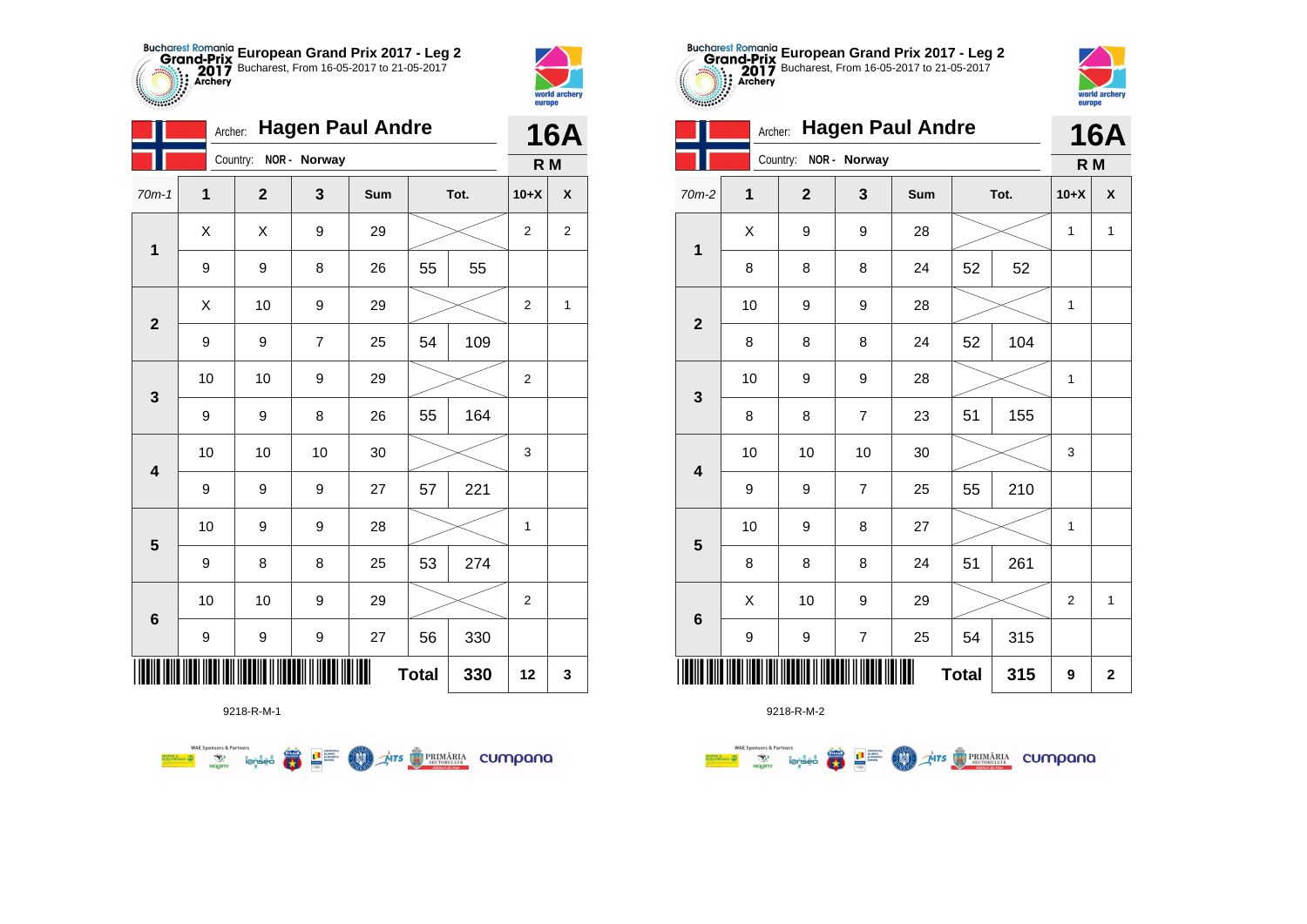



|                         | <b>Banchev Ivan</b><br>Archer: |              |                          |            |              |     |                |   |  |  |
|-------------------------|--------------------------------|--------------|--------------------------|------------|--------------|-----|----------------|---|--|--|
|                         |                                | Country:     | <b>BUL</b> - Bulgaria    |            |              |     | R M            |   |  |  |
| $70m-1$                 | $\mathbf{1}$                   | $\mathbf{2}$ | 3                        | <b>Sum</b> | Tot.         |     | $10+X$         | X |  |  |
| $\mathbf{1}$            | 10                             | 9            | 8                        | 27         |              |     | 1              |   |  |  |
|                         | 8                              | 7            | $\overline{7}$           | 22         | 49           | 49  |                |   |  |  |
| $\mathbf{2}$            | 10                             | 10           | 8                        | 28         |              |     | $\overline{2}$ |   |  |  |
|                         | $\overline{7}$                 | 6            | 6                        | 19         | 47           | 96  |                |   |  |  |
| 3                       | 10                             | 9            | 8                        | 27         |              |     | $\mathbf{1}$   |   |  |  |
|                         | 8                              | 7            | 5                        | 20         | 47           | 143 |                |   |  |  |
| $\overline{\mathbf{4}}$ | 10                             | 9            | 9                        | 28         |              |     | $\mathbf{1}$   |   |  |  |
|                         | 8                              | 8            | 8                        | 24         | 52           | 195 |                |   |  |  |
| 5                       | 10                             | 9            | 8                        | 27         |              |     | $\mathbf 1$    |   |  |  |
|                         | 8                              | 8            | $\overline{7}$           | 23         | 50           | 245 |                |   |  |  |
|                         | 9                              | 9            | 9                        | 27         |              |     |                |   |  |  |
| $6\phantom{1}6$         | 9                              | 9            | $\overline{\mathcal{I}}$ | 25         | 52           | 297 |                |   |  |  |
| Ⅲ                       |                                |              |                          |            | <b>Total</b> | 297 | 6              | 0 |  |  |

**THE STRIMARIA CUMPANA** 



18132-R-M-2

| coppe <sub>c</sub>      | <b>Banchev Ivan</b><br>Archer: |                |                         |     |              |      |                |              |  |  |
|-------------------------|--------------------------------|----------------|-------------------------|-----|--------------|------|----------------|--------------|--|--|
|                         |                                |                | Country: BUL - Bulgaria |     |              |      | R <sub>M</sub> | <b>16B</b>   |  |  |
| $70m-2$                 | $\overline{1}$                 | $\overline{2}$ | 3                       | Sum |              | Tot. | $10+X$         | X            |  |  |
| $\mathbf 1$             | X                              | 9              | 9                       | 28  |              |      | $\mathbf{1}$   | 1            |  |  |
|                         | 9                              | 8              | 8                       | 25  | 53           | 53   |                |              |  |  |
| $\overline{2}$          | 9                              | 9              | 9                       | 27  |              |      |                |              |  |  |
|                         | 8                              | $\overline{7}$ | $\overline{7}$          | 22  | 49           | 102  |                |              |  |  |
| 3                       | 10                             | 10             | 8                       | 28  |              |      | $\overline{2}$ |              |  |  |
|                         | 8                              | 7              | $\overline{7}$          | 22  | 50           | 152  |                |              |  |  |
| $\overline{\mathbf{4}}$ | X                              | 10             | 9                       | 29  |              |      | $\overline{2}$ | $\mathbf{1}$ |  |  |
|                         | 9                              | $\overline{7}$ | $\overline{7}$          | 23  | 52           | 204  |                |              |  |  |
| 5                       | X                              | 9              | 8                       | 27  |              |      | 1              | 1            |  |  |
|                         | $\overline{7}$                 | $\overline{7}$ | $\overline{7}$          | 21  | 48           | 252  |                |              |  |  |
| $6\phantom{1}6$         | 9                              | 9              | 9                       | 27  |              |      |                |              |  |  |
|                         | 8                              | $\overline{7}$ | $\,6$                   | 21  | 48           | 300  |                |              |  |  |
|                         |                                |                |                         |     | <b>Total</b> | 300  | 6              | 3            |  |  |

**European Grand Prix 2017 - Leg 2** Bucharest, From 16-05-2017 to 21-05-2017

world arche

**Allians** 

18132-R-M-1

 $\left(\frac{\sinh\theta}{\cos\theta}\right)$ 

L<sup>a</sup> super

**COO** 

**WAE Sponsors & Partners**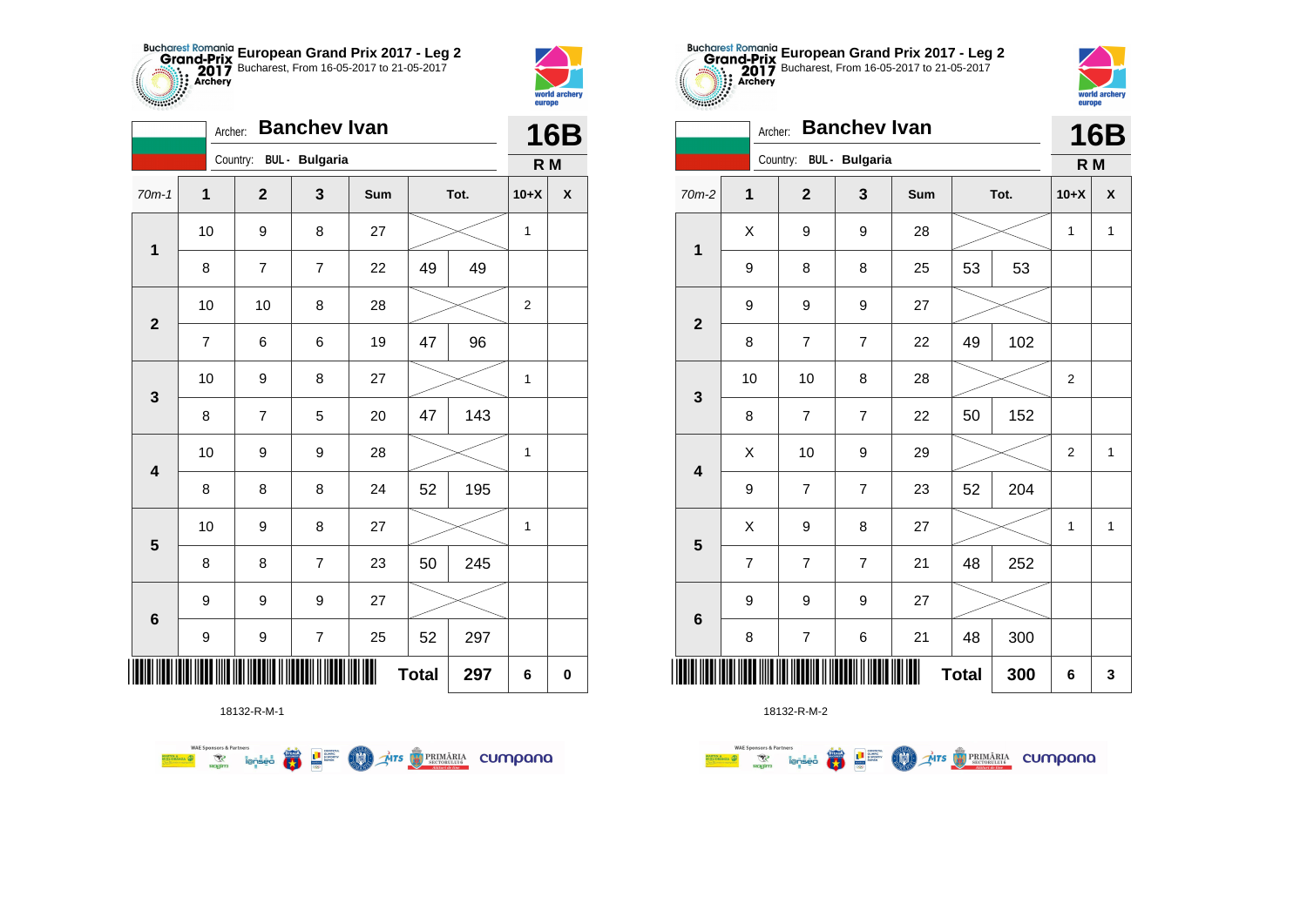



| 喇                       | Archer:      |                |                        | <b>16D</b> |              |      |                |                    |
|-------------------------|--------------|----------------|------------------------|------------|--------------|------|----------------|--------------------|
|                         |              |                | Country: MDA - Moldova |            |              |      | R M            |                    |
| $70m-1$                 | $\mathbf{1}$ | $\overline{2}$ | $\mathbf{3}$           | Sum        |              | Tot. | $10+X$         | $\pmb{\mathsf{X}}$ |
| $\mathbf 1$             | 10           | 10             | 10                     | 30         |              |      | 3              |                    |
|                         | 9            | 9              | $\overline{7}$         | 25         | 55           | 55   |                |                    |
| $\mathbf{2}$            | Χ            | 10             | 10                     | 30         |              |      | 3              | 1                  |
|                         | 9            | 9              | 9                      | 27         | 57           | 112  |                |                    |
| 3                       | 10           | 10             | 9                      | 29         |              |      | 2              |                    |
|                         | 9            | 9              | 8                      | 26         | 55           | 167  |                |                    |
| $\overline{\mathbf{4}}$ | X            | 10             | 9                      | 29         |              |      | $\overline{2}$ | 1                  |
|                         | 8            | 8              | 8                      | 24         | 53           | 220  |                |                    |
| $\overline{\mathbf{5}}$ | Χ            | 9              | 9                      | 28         |              |      | 1              | $\mathbf{1}$       |
|                         | 9            | 9              | 8                      | 26         | 54           | 274  |                |                    |
| $\bf 6$                 | 10           | 9              | 9                      | 28         |              |      | 1              |                    |
|                         | 9            | 8              | $\overline{7}$         | 24         | 52           | 326  |                |                    |
| ∭                       |              |                |                        |            | <b>Total</b> | 326  | 12             | 3                  |



 $\overline{\mathbf{r}}$ **THE SUBBRETON BURGARY**  **COND** 

**WAE Sponsors & Partners** 



11406-R-M-2

| <b>SAMPLE</b>   |         | europe                   |                  |     |              |      |                  |            |
|-----------------|---------|--------------------------|------------------|-----|--------------|------|------------------|------------|
| 喇               | Archer: |                          | <b>Olaru Dan</b> |     |              |      |                  | <b>16D</b> |
|                 |         | Country:                 | MDA - Moldova    |     |              |      | R M              |            |
| 70m-2           | 1       | $\mathbf{2}$             | 3                | Sum |              | Tot. | $10+X$           | X          |
| 1               | 10      | 9                        | 9                | 28  |              |      | 1                |            |
|                 | 8       | 8                        | 6                | 22  | 50           | 50   |                  |            |
| $\overline{2}$  | 10      | 10                       | 9                | 29  |              |      | $\boldsymbol{2}$ |            |
|                 | 9       | 9                        | 8                | 26  | 55           | 105  |                  |            |
| $\mathbf{3}$    | 10      | 9                        | 9                | 28  |              |      | 1                |            |
|                 | 9       | 8                        | 8                | 25  | 53           | 158  |                  |            |
| 4               | 9       | 9                        | 8                | 26  |              |      |                  |            |
|                 | 8       | $\overline{7}$           | 6                | 21  | 47           | 205  |                  |            |
| 5               | 9       | 9                        | 9                | 27  |              |      |                  |            |
|                 | 8       | 8                        | 8                | 24  | 51           | 256  |                  |            |
| $6\phantom{1}6$ | 9       | 8                        | 8                | 25  |              |      |                  |            |
|                 | 8       | $\overline{\mathcal{I}}$ | 7                | 22  | 47           | 303  |                  |            |
|                 |         |                          |                  |     | <b>Total</b> | 303  | 4                | $\bf{0}$   |

**European Grand Prix 2017 - Leg 2** Bucharest, From 16-05-2017 to 21-05-2017



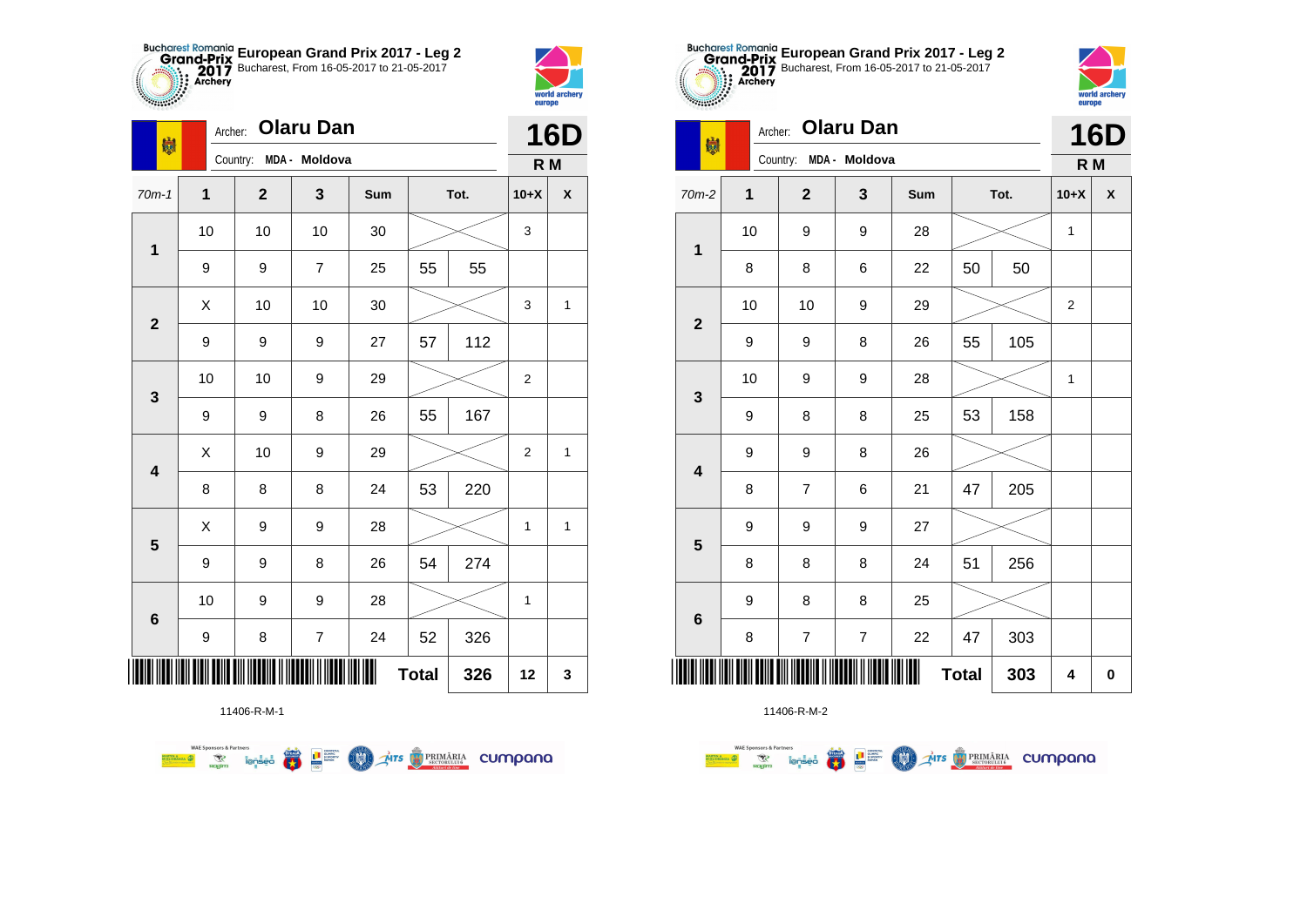



2783

|                         |    | <b>Burhol Simen</b><br>Archer: |                |     |              |     |                |              |  |  |
|-------------------------|----|--------------------------------|----------------|-----|--------------|-----|----------------|--------------|--|--|
|                         |    | Country: NOR - Norway          |                |     |              |     | R M            | <b>17A</b>   |  |  |
| $70m-1$                 | 1  | $\mathbf{2}$                   | 3              | Sum | Tot.         |     | $10+X$         | X            |  |  |
| $\mathbf 1$             | X  | 8                              | $\overline{7}$ | 25  |              |     | 1              | $\mathbf{1}$ |  |  |
|                         | 6  | 5                              | 5              | 16  | 41           | 41  |                |              |  |  |
| $\overline{2}$          | Χ  | 10                             | 10             | 30  |              |     | 3              | 1            |  |  |
|                         | 8  | 8                              | 5              | 21  | 51           | 92  |                |              |  |  |
| $\mathbf{3}$            | 10 | 10                             | 9              | 29  |              |     | $\overline{2}$ |              |  |  |
|                         | 8  | 8                              | $\overline{7}$ | 23  | 52           | 144 |                |              |  |  |
| $\overline{\mathbf{4}}$ | 10 | 10                             | 8              | 28  |              |     | $\overline{2}$ |              |  |  |
|                         | 8  | 8                              | $\overline{7}$ | 23  | 51           | 195 |                |              |  |  |
| 5                       | 10 | 9                              | 9              | 28  |              |     | 1              |              |  |  |
|                         | 9  | 8                              | 6              | 23  | 51           | 246 |                |              |  |  |
| $6\phantom{1}6$         | Χ  | 10                             | 10             | 30  |              |     | 3              | $\mathbf{1}$ |  |  |
|                         | 10 | 9                              | $\overline{7}$ | 26  | 56           | 302 | $\mathbf{1}$   |              |  |  |
|                         |    |                                |                |     | <b>Total</b> | 302 | 13             | 3            |  |  |



**WAE Sponsors & Partners** 





7535-R-M-2

| <b>Burhol Simen</b><br>Archer: |    |                |                |     |    |      |                | <b>17A</b>   |  |
|--------------------------------|----|----------------|----------------|-----|----|------|----------------|--------------|--|
|                                |    | Country:       | NOR - Norway   |     |    |      | R <sub>M</sub> |              |  |
| 70m-2                          | 1  | $\overline{2}$ | 3              | Sum |    | Tot. | $10+X$         | X            |  |
| $\mathbf 1$                    | 9  | 9              | 9              | 27  |    |      |                |              |  |
|                                | 6  | 6              | 6              | 18  | 45 | 45   |                |              |  |
| $\overline{2}$                 | 10 | 10             | 9              | 29  |    |      | 2              |              |  |
|                                | 8  | 8              | 6              | 22  | 51 | 96   |                |              |  |
| $\mathbf{3}$                   | 8  | 8              | 8              | 24  |    |      |                |              |  |
|                                | 8  | 8              | $\overline{7}$ | 23  | 47 | 143  |                |              |  |
| $\overline{\mathbf{4}}$        | 10 | 9              | 9              | 28  |    |      | $\mathbf{1}$   |              |  |
|                                | 9  | 8              | 6              | 23  | 51 | 194  |                |              |  |
| 5                              | Χ  | 9              | 9              | 28  |    |      | 1              | $\mathbf{1}$ |  |
|                                | 9  | 8              | 6              | 23  | 51 | 245  |                |              |  |
| $6\phantom{1}6$                | 9  | 9              | 8              | 26  |    |      |                |              |  |
|                                | 8  | $\overline{7}$ | 5              | 20  | 46 | 291  |                |              |  |
| 291<br><b>Total</b>            |    |                |                |     |    |      | 4              | 1            |  |

**European Grand Prix 2017 - Leg 2** Bucharest, From 16-05-2017 to 21-05-2017



|                         | O  | O              | O                | 10 | 40           | 40  |                          |
|-------------------------|----|----------------|------------------|----|--------------|-----|--------------------------|
| $\overline{2}$          | 10 | 10             | 9                | 29 |              |     | $\overline{\phantom{a}}$ |
|                         | 8  | 8              | 6                | 22 | 51           | 96  |                          |
| $\mathbf{3}$            | 8  | 8              | 8                | 24 |              |     |                          |
|                         | 8  | 8              | $\boldsymbol{7}$ | 23 | 47           | 143 |                          |
| $\overline{\mathbf{4}}$ | 10 | 9              | 9                | 28 |              |     | $\cdot$                  |
|                         | 9  | 8              | 6                | 23 | 51           | 194 |                          |
| 5                       | X  | 9              | 9                | 28 |              |     |                          |
|                         | 9  | 8              | 6                | 23 | 51           | 245 |                          |
| $6\phantom{a}$          | 9  | 9              | 8                | 26 |              |     |                          |
|                         | 8  | $\overline{7}$ | 5                | 20 | 46           | 291 |                          |
|                         |    |                |                  |    | <b>Total</b> | 291 | é                        |
|                         |    | 7535-R-M-2     |                  |    |              |     |                          |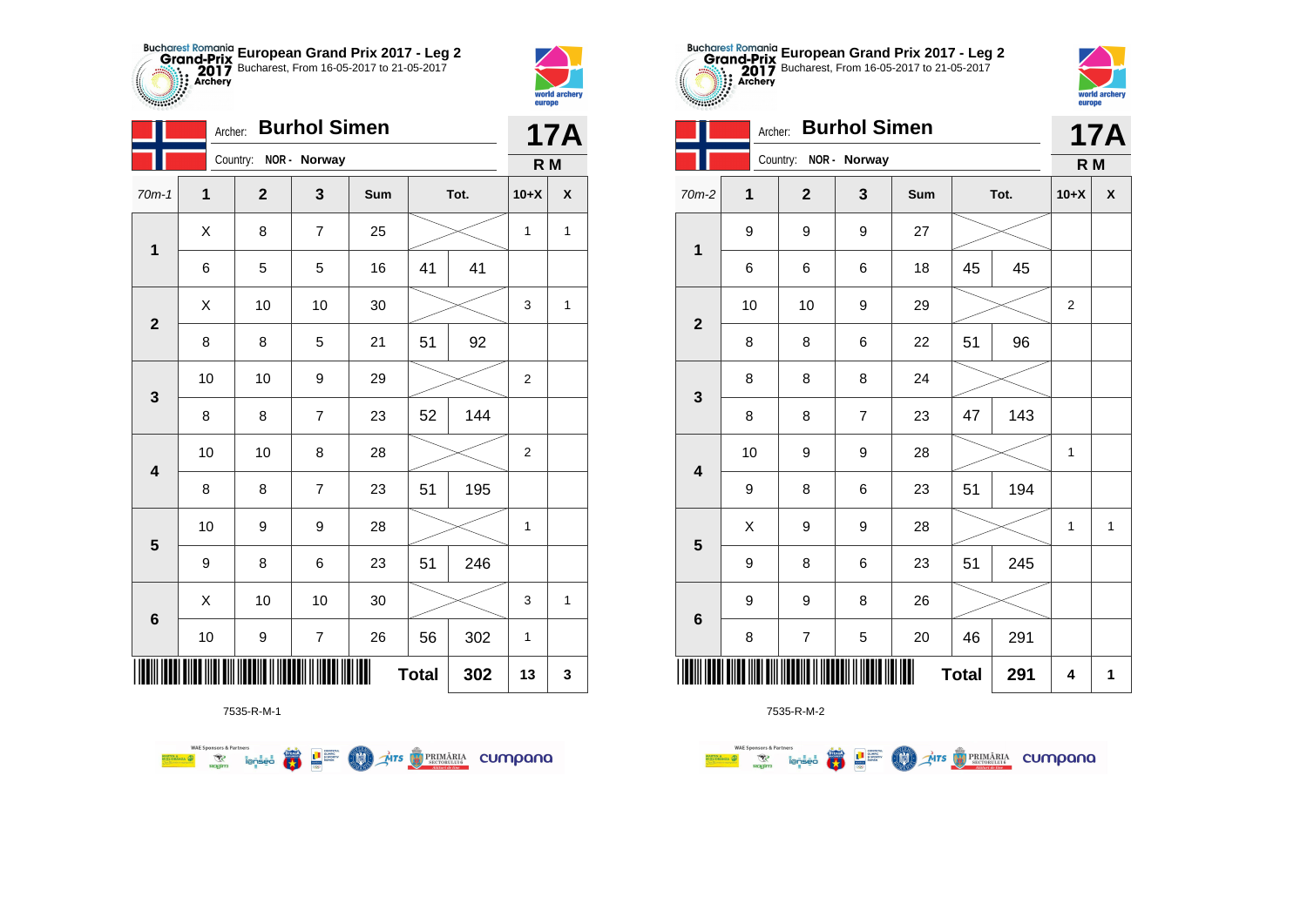



**TABLE** 

|              | Archer:        | <b>Malliaroudakis Nikolaos</b> | <b>17B</b>     |                                              |              |      |                |                    |
|--------------|----------------|--------------------------------|----------------|----------------------------------------------|--------------|------|----------------|--------------------|
|              |                |                                |                | Country: ROU8 - CS Citadel Artemis Bucuresti |              |      | R <sub>M</sub> |                    |
| $70m-1$      | 1              | $\mathbf 2$                    | 3              | Sum                                          |              | Tot. | $10+X$         | $\pmb{\mathsf{X}}$ |
| $\mathbf 1$  | 9              | 7                              | 6              | 22                                           |              |      |                |                    |
|              | 4              | 1                              | 1              | 6                                            | 28           | 28   |                |                    |
| $\mathbf{2}$ | $\overline{7}$ | 5                              | 5              | 17                                           |              |      |                |                    |
|              | 5              | 4                              | M              | 9                                            | 26           | 54   |                |                    |
| 3            | 9              | 8                              | 6              | 23                                           |              |      |                |                    |
|              | 6              | 3                              | 2              | 11                                           | 34           | 88   |                |                    |
| 4            | $\overline{7}$ | 6                              | 5              | 18                                           |              |      |                |                    |
|              | 3              | $\overline{c}$                 | M              | 5                                            | 23           | 111  |                |                    |
| 5            | 8              | 5                              | 4              | 17                                           |              |      |                |                    |
|              | 1              | M                              | M              | $\mathbf 1$                                  | 18           | 129  |                |                    |
| 6            | 9              | 6                              | $\overline{4}$ | 19                                           |              |      |                |                    |
|              | 3              | M                              | M              | 3                                            | 22           | 151  |                |                    |
| ║║║          |                |                                |                |                                              | <b>Total</b> | 151  | $\mathbf 0$    | $\pmb{0}$          |

**THE STRIMARIA CUMPANA** 



20354-R-M-2

| $-0.0000$               | Archer:                 | <b>Malliaroudakis Nikolaos</b> | 17B            |                                     |    |      |        |   |
|-------------------------|-------------------------|--------------------------------|----------------|-------------------------------------|----|------|--------|---|
|                         |                         | Country:                       |                | ROU8 - CS Citadel Artemis Bucuresti |    |      | R M    |   |
| $70m-2$                 | 1                       | $\overline{2}$                 | 3              | Sum                                 |    | Tot. | $10+X$ | X |
| $\mathbf 1$             | 8                       | 8                              | 3              | 19                                  |    |      |        |   |
|                         | $\mathbf{1}$            | M                              | M              | 1                                   | 20 | 20   |        |   |
| $\mathbf{2}$            | $\overline{7}$          | 5                              | 3              | 15                                  |    |      |        |   |
|                         | $\overline{c}$          | M                              | M              | $\overline{c}$                      | 17 | 37   |        |   |
| 3                       | 9                       | 8                              | $\overline{7}$ | 24                                  |    |      |        |   |
|                         | $\overline{4}$          | 4                              | 4              | 12                                  | 36 | 73   |        |   |
| $\overline{\mathbf{4}}$ | $\overline{7}$          | 6                              | 5              | 18                                  |    |      |        |   |
|                         | $\overline{c}$          | 1                              | M              | 3                                   | 21 | 94   |        |   |
| 5                       | 9                       | 6                              | 3              | 18                                  |    |      |        |   |
|                         | 3                       | M                              | M              | 3                                   | 21 | 115  |        |   |
|                         | 10                      | 5                              | 4              | 19                                  |    |      | 1      |   |
| $6\phantom{1}6$         | $\overline{\mathbf{4}}$ | $\overline{\mathbf{4}}$        | M              | 8                                   | 27 | 142  |        |   |
|                         |                         | 142                            | 1              | $\bf{0}$                            |    |      |        |   |

**European Grand Prix 2017 - Leg 2** Bucharest, From 16-05-2017 to 21-05-2017

world arche

europe

20354-R-M-1

**FRA** 

**THE SUPPRE** 

**COND** 

**WAE Sponsors & Partners**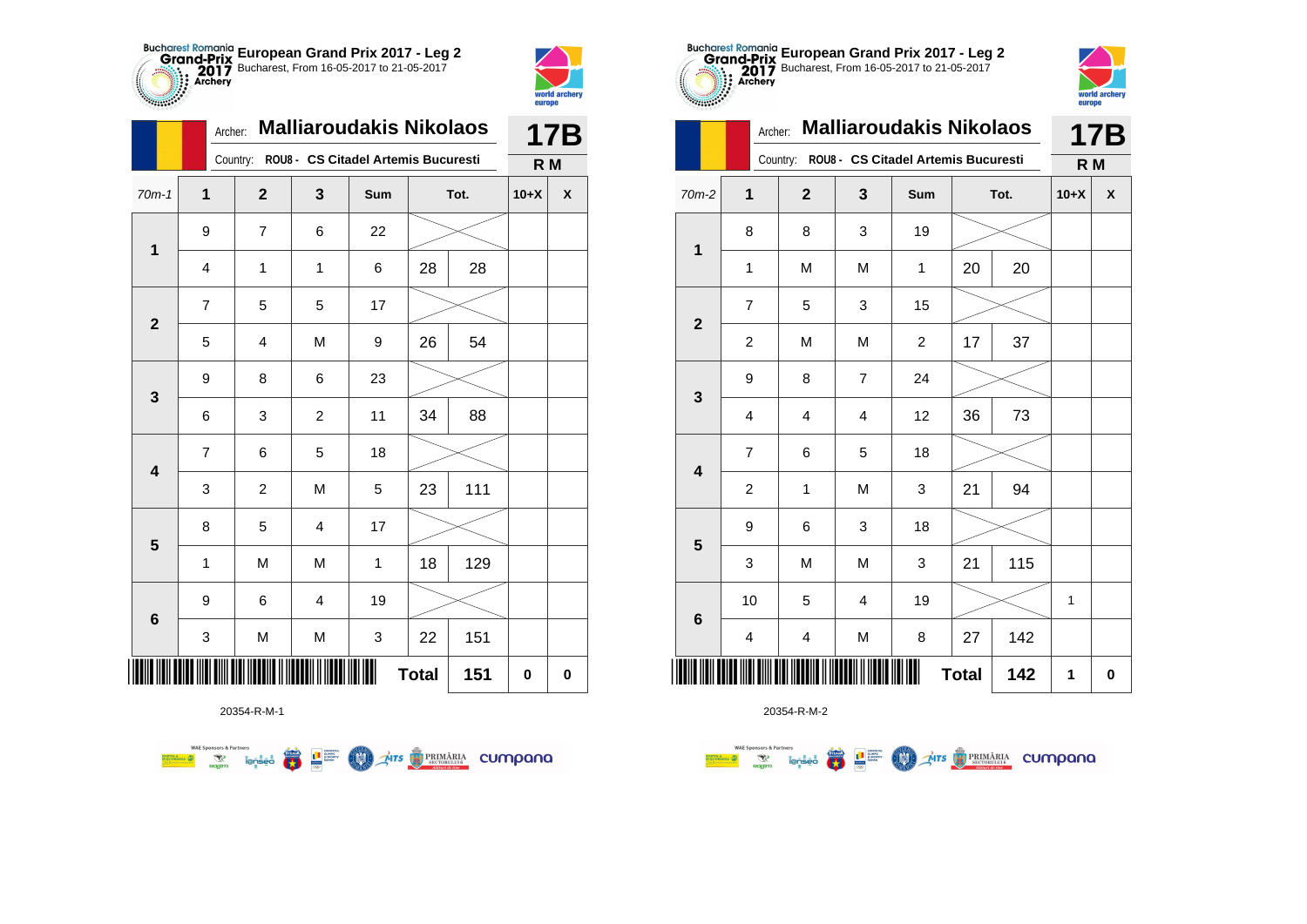



|                         |                | <b>Kacso Sandor</b><br>Archer: |                         |                                    |              |      |           |            |  |  |
|-------------------------|----------------|--------------------------------|-------------------------|------------------------------------|--------------|------|-----------|------------|--|--|
|                         |                |                                |                         | Country: ROU5 - CS Aktiv Bucuresti |              |      | R M       | <b>17C</b> |  |  |
| $70m-1$                 | 1              | $\mathbf{2}$                   | 3                       | Sum                                |              | Tot. | $10+X$    | X          |  |  |
| $\mathbf{1}$            | 9              | 8                              | 8                       | 25                                 |              |      |           |            |  |  |
|                         | 7              | 6                              | 4                       | 17                                 | 42           | 42   |           |            |  |  |
| $\mathbf{2}$            | 9              | 8                              | $\overline{7}$          | 24                                 |              |      |           |            |  |  |
|                         | $\overline{7}$ | 7                              | 5                       | 19                                 | 43           | 85   |           |            |  |  |
| 3                       | 9              | 8                              | $\overline{7}$          | 24                                 |              |      |           |            |  |  |
|                         | 6              | 6                              | 1                       | 13                                 | 37           | 122  |           |            |  |  |
| $\overline{\mathbf{4}}$ | 9              | 8                              | 8                       | 25                                 |              |      |           |            |  |  |
|                         | $\overline{7}$ | 7                              | $\overline{7}$          | 21                                 | 46           | 168  |           |            |  |  |
| $\overline{\mathbf{5}}$ | 9              | 9                              | 8                       | 26                                 |              |      |           |            |  |  |
|                         | 8              | 8                              | 6                       | 22                                 | 48           | 216  |           |            |  |  |
| 6                       | 9              | 8                              | 6                       | 23                                 |              |      |           |            |  |  |
|                         | 5              | 5                              | $\overline{\mathbf{4}}$ | 14                                 | 37           | 253  |           |            |  |  |
| ║║║                     |                |                                |                         |                                    | <b>Total</b> | 253  | $\pmb{0}$ | 0          |  |  |

**THE STRIMARIA CUMPANA** 

20350-R-M-1

第 9章

**COND** 

**WAE Sponsors & Partners** 



20350-R-M-2

|                         | Archer:                 | <b>Kacso Sandor</b>     |                         | <b>17C</b>                         |              |      |                |              |
|-------------------------|-------------------------|-------------------------|-------------------------|------------------------------------|--------------|------|----------------|--------------|
|                         |                         |                         |                         | Country: ROU5 - CS Aktiv Bucuresti |              |      | R <sub>M</sub> |              |
| 70m-2                   | 1                       | $\mathbf{2}$            | 3                       | Sum                                |              | Tot. | $10+X$         | χ            |
| $\mathbf{1}$            | 10                      | 9                       | 8                       | 27                                 |              |      | 1              |              |
|                         | 8                       | $\overline{7}$          | 6                       | 21                                 | 48           | 48   |                |              |
| $\overline{2}$          | 10                      | 9                       | 8                       | 27                                 |              |      | 1              |              |
|                         | 8                       | 6                       | 4                       | 18                                 | 45           | 93   |                |              |
|                         | Χ                       | 8                       | $\overline{7}$          | 25                                 |              |      | $\mathbf{1}$   | $\mathbf{1}$ |
| 3                       | 5                       | $\overline{\mathbf{4}}$ | 3                       | 12                                 | 37           | 130  |                |              |
| $\overline{\mathbf{4}}$ | 9                       | 9                       | 8                       | 26                                 |              |      |                |              |
|                         | 8                       | 5                       | $\overline{c}$          | 15                                 | 41           | 171  |                |              |
| 5                       | X                       | 8                       | 8                       | 26                                 |              |      | 1              | 1            |
|                         | 8                       | $\overline{7}$          | 6                       | 21                                 | 47           | 218  |                |              |
|                         | X                       | 10                      | 9                       | 29                                 |              |      | 2              | $\mathbf{1}$ |
| $6\phantom{1}6$         | $\overline{\mathbf{7}}$ | 6                       | $\overline{\mathbf{4}}$ | 17                                 | 46           | 264  |                |              |
| ║║║                     |                         |                         |                         |                                    | <b>Total</b> | 264  | 6              | 3            |

**European Grand Prix 2017 - Leg 2** Bucharest, From 16-05-2017 to 21-05-2017

world archer

europe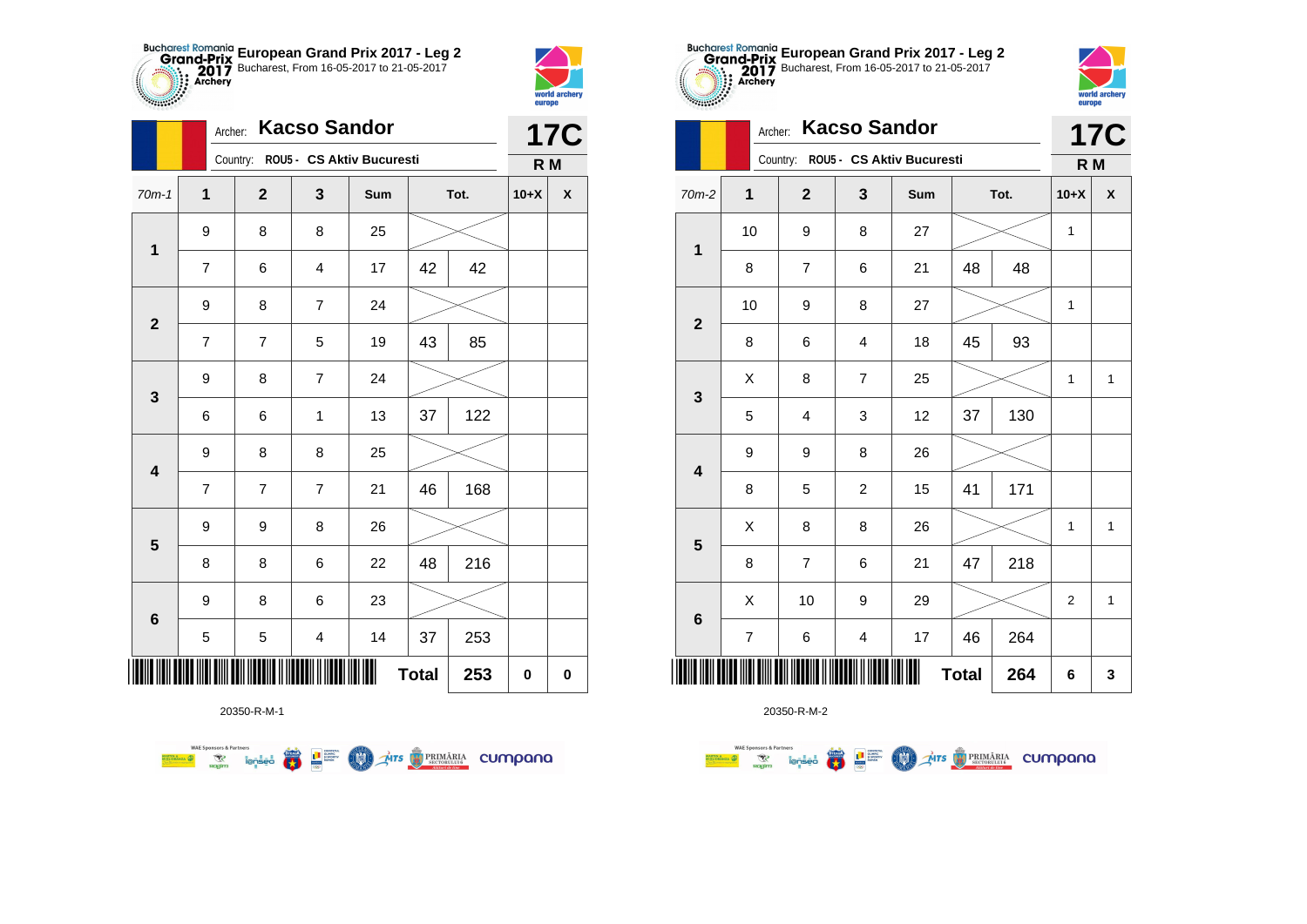



**Branch** 

| 喇                       | Archer:      |                | <b>17D</b>       |     |              |      |                  |              |
|-------------------------|--------------|----------------|------------------|-----|--------------|------|------------------|--------------|
|                         |              | Country:       | MDA - Moldova    |     |              |      | R M              |              |
| $70m-1$                 | $\mathbf{1}$ | $\mathbf{2}$   | 3                | Sum |              | Tot. | $10+X$           | X            |
|                         | 10           | 9              | 9                | 28  |              |      | $\mathbf{1}$     |              |
| $\mathbf 1$             | 9            | 7              | 7                | 23  | 51           | 51   |                  |              |
| $\mathbf 2$             | 10           | 10             | 9                | 29  |              |      | $\overline{2}$   |              |
|                         | 9            | 8              | 8                | 25  | 54           | 105  |                  |              |
| 3                       | 10           | 9              | 9                | 28  |              |      | $\mathbf{1}$     |              |
|                         | 9            | $\overline{7}$ | $\overline{7}$   | 23  | 51           | 156  |                  |              |
| $\overline{\mathbf{4}}$ | Χ            | 9              | 8                | 27  |              |      | $\mathbf{1}$     | $\mathbf{1}$ |
|                         | 8            | 8              | $\overline{7}$   | 23  | 50           | 206  |                  |              |
| 5                       | 9            | 9              | 9                | 27  |              |      |                  |              |
|                         | 8            | 8              | $\overline{7}$   | 23  | 50           | 256  |                  |              |
| 6                       | Χ            | 10             | 9                | 29  |              |      | $\boldsymbol{2}$ | $\mathbf{1}$ |
|                         | 8            | 8              | $\boldsymbol{7}$ | 23  | 52           | 308  |                  |              |
|                         |              |                |                  |     | <b>Total</b> | 308  | 7                | $\mathbf 2$  |

**COL** Ars **TRIMÁRIA** CUMpana



3570-R-M-2

|                         | <b>Trostenetchi Alexei</b><br>Archer:<br>喇 |                |                |     |              |      |                | <b>17D</b>     |
|-------------------------|--------------------------------------------|----------------|----------------|-----|--------------|------|----------------|----------------|
|                         |                                            | Country:       | MDA - Moldova  |     |              |      | R <sub>M</sub> |                |
| 70m-2                   | $\overline{\mathbf{1}}$                    | $\mathbf{2}$   | 3              | Sum |              | Tot. | $10+X$         | X              |
| $\mathbf 1$             | 10                                         | 9              | 9              | 28  |              |      | 1              |                |
|                         | 8                                          | 8              | 5              | 21  | 49           | 49   |                |                |
| $\overline{2}$          | 10                                         | 10             | 9              | 29  |              |      | 2              |                |
|                         | 8                                          | 8              | 6              | 22  | 51           | 100  |                |                |
| 3                       | 9                                          | 8              | $\overline{7}$ | 24  |              |      |                |                |
|                         | $\overline{7}$                             | $\overline{7}$ | 7              | 21  | 45           | 145  |                |                |
| $\overline{\mathbf{4}}$ | 9                                          | 9              | 8              | 26  |              |      |                |                |
|                         | 8                                          | 6              | 6              | 20  | 46           | 191  |                |                |
| 5                       | 10                                         | 10             | 10             | 30  |              |      | 3              |                |
|                         | 9                                          | 9              | 9              | 27  | 57           | 248  |                |                |
| $\bf 6$                 | X                                          | X              | 9              | 29  |              |      | $\overline{2}$ | $\overline{2}$ |
|                         | 9                                          | 9              | 8              | 26  | 55           | 303  |                |                |
| <br>                    |                                            |                |                | Ш   | <b>Total</b> | 303  | 8              | $\mathbf 2$    |

**European Grand Prix 2017 - Leg 2** Bucharest, From 16-05-2017 to 21-05-2017

world arche

europe

3570-R-M-1

**Excession of the Second Contract of the Contract of Second Contract of the Contract of Second Contract of Second Contract of Second Contract of Second Contract of Second Contract of Second Contract of Second Contract of S**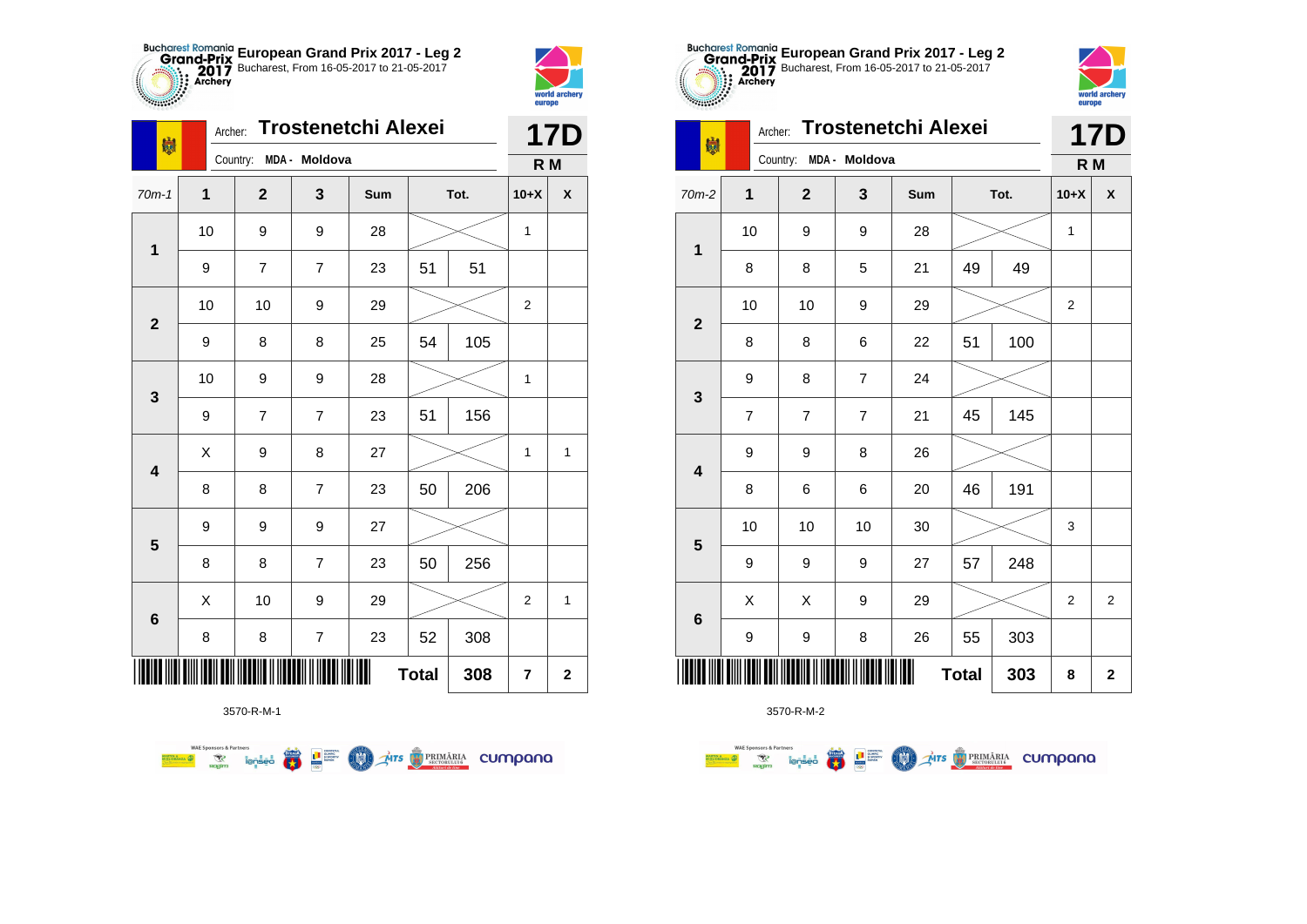



**THE** a ma

|                         |                     | Hasthi Sander Thorbjoernsen<br>Archer: |                          |     |      |     |                  |                    |
|-------------------------|---------------------|----------------------------------------|--------------------------|-----|------|-----|------------------|--------------------|
|                         |                     | Country:                               | NOR - Norway             |     |      |     | R M              |                    |
| $70m-1$                 | 1                   | $\mathbf{2}$                           | 3                        | Sum | Tot. |     | $10+X$           | $\pmb{\mathsf{X}}$ |
| 1                       | 10                  | 10                                     | 9                        | 29  |      |     | $\boldsymbol{2}$ |                    |
|                         | 8                   | 7                                      | 6                        | 21  | 50   | 50  |                  |                    |
| $\mathbf{2}$            | 9                   | 9                                      | 9                        | 27  |      |     |                  |                    |
|                         | 9                   | 9                                      | 6                        | 24  | 51   | 101 |                  |                    |
| $\mathbf{3}$            | X                   | 8                                      | 8                        | 26  |      |     | 1                | 1                  |
|                         | 8                   | 8                                      | $\overline{7}$           | 23  | 49   | 150 |                  |                    |
| $\overline{\mathbf{4}}$ | 9                   | 8                                      | 8                        | 25  |      |     |                  |                    |
|                         | $\overline{7}$      | 6                                      | 3                        | 16  | 41   | 191 |                  |                    |
| $5\phantom{1}$          | 10                  | 10                                     | 9                        | 29  |      |     | $\boldsymbol{2}$ |                    |
|                         | 8                   | 8                                      | 8                        | 24  | 53   | 244 |                  |                    |
|                         | Χ                   | 8                                      | 8                        | 26  |      |     | 1                | $\mathbf{1}$       |
| $\bf 6$                 | 8                   | 8                                      | $\overline{\mathcal{I}}$ | 23  | 49   | 293 |                  |                    |
|                         | <b>Total</b><br>293 |                                        |                          |     |      |     |                  | $\mathbf 2$        |



17565-R-M-2

| Ш<br>Country:<br>NOR - Norway |                         |                          |                |     |              |      | R M          |              |
|-------------------------------|-------------------------|--------------------------|----------------|-----|--------------|------|--------------|--------------|
| n-2                           | $\overline{\mathbf{1}}$ | $\overline{\mathbf{2}}$  | 3              | Sum |              | Tot. | $10+X$       | X            |
|                               | 10                      | 8                        | $\overline{7}$ | 25  |              |      | $\mathbf{1}$ |              |
|                               | $\overline{7}$          | 7                        | 7              | 21  | 46           | 46   |              |              |
| $\overline{\mathbf{r}}$       | Χ                       | 9                        | 9              | 28  |              |      | $\mathbf{1}$ | $\mathbf{1}$ |
|                               | 8                       | $\overline{\mathbf{7}}$  | 6              | 21  | 49           | 95   |              |              |
| 3                             | 9                       | 9                        | 9              | 27  |              |      |              |              |
|                               | 8                       | 6                        | 6              | 20  | 47           | 142  |              |              |
| ļ                             | 10                      | 9                        | 9              | 28  |              |      | $\mathbf{1}$ |              |
|                               | 8                       | $\overline{\mathcal{I}}$ | 6              | 21  | 49           | 191  |              |              |
| 5                             | Χ                       | 10                       | 9              | 29  |              |      | $\mathbf 2$  | $\mathbf{1}$ |
|                               | 9                       | 8                        | 8              | 25  | 54           | 245  |              |              |
| ć                             | 10                      | 9                        | 9              | 28  |              |      | $\mathbf{1}$ |              |
|                               | 8                       | $\overline{\mathbf{7}}$  | $\overline{7}$ | 22  | 50           | 295  |              |              |
|                               |                         |                          |                | Ш   | <b>Total</b> | 295  | 6            | $\mathbf 2$  |
|                               |                         |                          |                |     |              |      |              |              |



|                         |    | Hasthi Sander Thorbjoernsen<br>Archer: |                |     |              |     |                | <b>18A</b>   |
|-------------------------|----|----------------------------------------|----------------|-----|--------------|-----|----------------|--------------|
|                         |    | Country:                               | NOR - Norway   |     |              |     | R M            |              |
| $70m-2$                 | 1  | $\mathbf{2}$                           | 3              | Sum | Tot.         |     | $10+X$         | X            |
| $\mathbf 1$             | 10 | 8                                      | $\overline{7}$ | 25  |              |     | $\mathbf{1}$   |              |
|                         | 7  | 7                                      | 7              | 21  | 46           | 46  |                |              |
| $\overline{2}$          | Χ  | 9                                      | 9              | 28  |              |     | 1              | 1            |
|                         | 8  | $\overline{7}$                         | 6              | 21  | 49           | 95  |                |              |
| 3                       | 9  | 9                                      | 9              | 27  |              |     |                |              |
|                         | 8  | 6                                      | 6              | 20  | 47           | 142 |                |              |
| $\overline{\mathbf{4}}$ | 10 | 9                                      | 9              | 28  |              |     | 1              |              |
|                         | 8  | $\overline{7}$                         | 6              | 21  | 49           | 191 |                |              |
| 5                       | X  | 10                                     | 9              | 29  |              |     | $\overline{2}$ | $\mathbf{1}$ |
|                         | 9  | 8                                      | 8              | 25  | 54           | 245 |                |              |
| $6\phantom{1}6$         | 10 | 9                                      | 9              | 28  |              |     | 1              |              |
|                         | 8  | $\overline{7}$                         | $\overline{7}$ | 22  | 50           | 295 |                |              |
| ║║║                     |    |                                        |                | Ш   | <b>Total</b> | 295 | 6              | $\mathbf 2$  |

**European Grand Prix 2017 - Leg 2** Bucharest, From 16-05-2017 to 21-05-2017

17565-R-M-1

**WAE Sponsors & Partners THE STRIMARIA CUMPANA**  $\left(\frac{\sinh\theta}{\cos\theta}\right)$ **LE SUPPRE COO**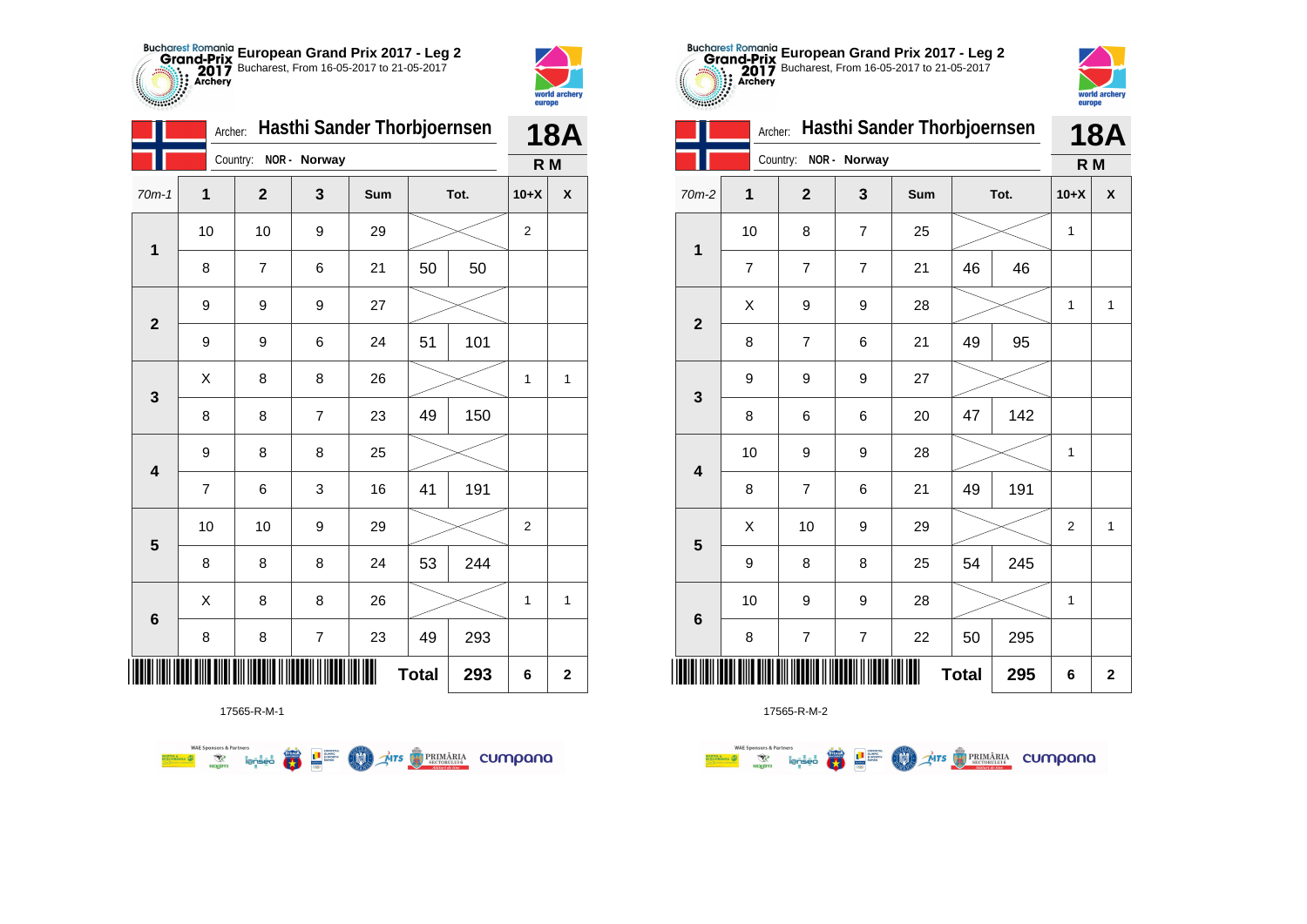



|                         |                  | <b>Popescu Dan</b><br>Archer: |                         |                                     |              |      |              |            |  |  |
|-------------------------|------------------|-------------------------------|-------------------------|-------------------------------------|--------------|------|--------------|------------|--|--|
|                         |                  | Country:                      |                         | ROU8 - CS Citadel Artemis Bucuresti |              |      | R M          | <b>18B</b> |  |  |
| $70m-1$                 | 1                | $\mathbf{2}$                  | 3                       | Sum                                 |              | Tot. | $10+X$       | X          |  |  |
| $\mathbf 1$             | 8                | 8                             | $\overline{\mathbf{7}}$ | 23                                  |              |      |              |            |  |  |
|                         | 6                | 5                             | 4                       | 15                                  | 38<br>38     |      |              |            |  |  |
| $\mathbf{2}$            | 9                | 8                             | 8                       | 25                                  |              |      |              |            |  |  |
|                         | 8                | 6                             | 4                       | 18                                  | 43           | 81   |              |            |  |  |
| 3                       | Χ                | 9                             | 9                       | 28                                  |              |      | $\mathbf{1}$ | 1          |  |  |
|                         | $\boldsymbol{9}$ | $\overline{7}$                | 6                       | 22                                  | 50           | 131  |              |            |  |  |
| 4                       | 10               | 9                             | 9                       | 28                                  |              |      | $\mathbf{1}$ |            |  |  |
|                         | 8                | $\overline{7}$                | 6                       | 21                                  | 49           | 180  |              |            |  |  |
| $\overline{\mathbf{5}}$ | Χ                | 10                            | 9                       | 29                                  |              |      | 2            | 1          |  |  |
|                         | 8                | 6                             | 5                       | 19                                  | 48           | 228  |              |            |  |  |
| 6                       | Χ                | 8                             | $\overline{7}$          | 25                                  |              |      | $\mathbf{1}$ | 1          |  |  |
|                         | 6                | 6                             | $\overline{\mathbf{c}}$ | 14                                  | 39           | 267  |              |            |  |  |
| ║║║                     |                  |                               |                         |                                     | <b>Total</b> | 267  | 5            | 3          |  |  |

**THE STRIMARIA CUMPANA** 



● ■

**COO** 

**WAE Sponsors & Partners** 



15667-R-M-2

| $m-2$                   | 1  | $\mathbf{2}$             | 3                       | Sum            | Tot.         |     | $10+X$           | $\pmb{\mathsf{X}}$ |
|-------------------------|----|--------------------------|-------------------------|----------------|--------------|-----|------------------|--------------------|
| $\mathbf 1$             | 9  | 9                        | $\boldsymbol{9}$        | 27             |              |     |                  |                    |
|                         | 6  | 6                        | 5                       | 17             | 44           | 44  |                  |                    |
| $\overline{\mathbf{2}}$ | Χ  | 9                        | 9                       | 28             |              |     | 1                | $\mathbf{1}$       |
|                         | 8  | $\mathbf 5$              | $\overline{\mathbf{4}}$ | 17             | 45           | 89  |                  |                    |
| 3                       | 9  | 8                        | 8                       | 25             |              |     |                  |                    |
|                         | 8  | $\overline{\mathcal{I}}$ | 6                       | 21             | 46           | 135 |                  |                    |
| $\overline{\mathbf{4}}$ | 10 | 9                        | 9                       | 28             |              |     | 1                |                    |
|                         | 9  | $\overline{\mathcal{I}}$ | $\overline{\mathbf{4}}$ | 20             | 48           | 183 |                  |                    |
| 5                       | 9  | 9                        | 8                       | 26             |              |     |                  |                    |
|                         | 8  | 6                        | 3                       | 17             | 43           | 226 |                  |                    |
| 6                       | 10 | 10                       | $\boldsymbol{9}$        | 29             |              |     | $\boldsymbol{2}$ |                    |
|                         | 9  | 8                        | 8                       | 25             | 54           | 280 |                  |                    |
|                         |    |                          |                         | $\blacksquare$ | <b>Total</b> | 280 | 4                | 1                  |



**18B R M**

| $70m-2$                 | 1      | $\mathbf 2$             | 3                       | Sum |              | Tot. | $10+X$         | X            |
|-------------------------|--------|-------------------------|-------------------------|-----|--------------|------|----------------|--------------|
|                         | 9      | 9                       | 9                       | 27  |              |      |                |              |
| $\mathbf 1$             | 6      | 6                       | 5                       | 17  | 44           | 44   |                |              |
| $\mathbf{2}$            | Χ      | 9                       | 9                       | 28  |              |      | $\mathbf{1}$   | $\mathbf{1}$ |
|                         | 8      | 5                       | $\overline{\mathbf{4}}$ | 17  | 45           | 89   |                |              |
| $\mathbf{3}$            | 9      | 8                       | 8                       | 25  |              |      |                |              |
|                         | 8      | $\overline{\mathbf{7}}$ | 6                       | 21  | 46           | 135  |                |              |
| $\overline{\mathbf{4}}$ | $10\,$ | 9                       | 9                       | 28  |              |      | $\mathbf{1}$   |              |
|                         | 9      | $\overline{\mathbf{7}}$ | 4                       | 20  | 48           | 183  |                |              |
| 5                       | 9      | 9                       | 8                       | 26  |              |      |                |              |
|                         | 8      | 6                       | 3                       | 17  | 43           | 226  |                |              |
| $\bf 6$                 | $10$   | $10$                    | 9                       | 29  |              |      | $\overline{c}$ |              |
|                         | 9      | 8                       | 8                       | 25  | 54           | 280  |                |              |
|                         |        |                         |                         | Ш   | <b>Total</b> | 280  | 4              | $\mathbf{1}$ |

**European Grand Prix 2017 - Leg 2** Bucharest, From 16-05-2017 to 21-05-2017

Country: **ROU8 - CS Citadel Artemis Bucuresti**

Archer: **Popescu Dan**

**TABLE**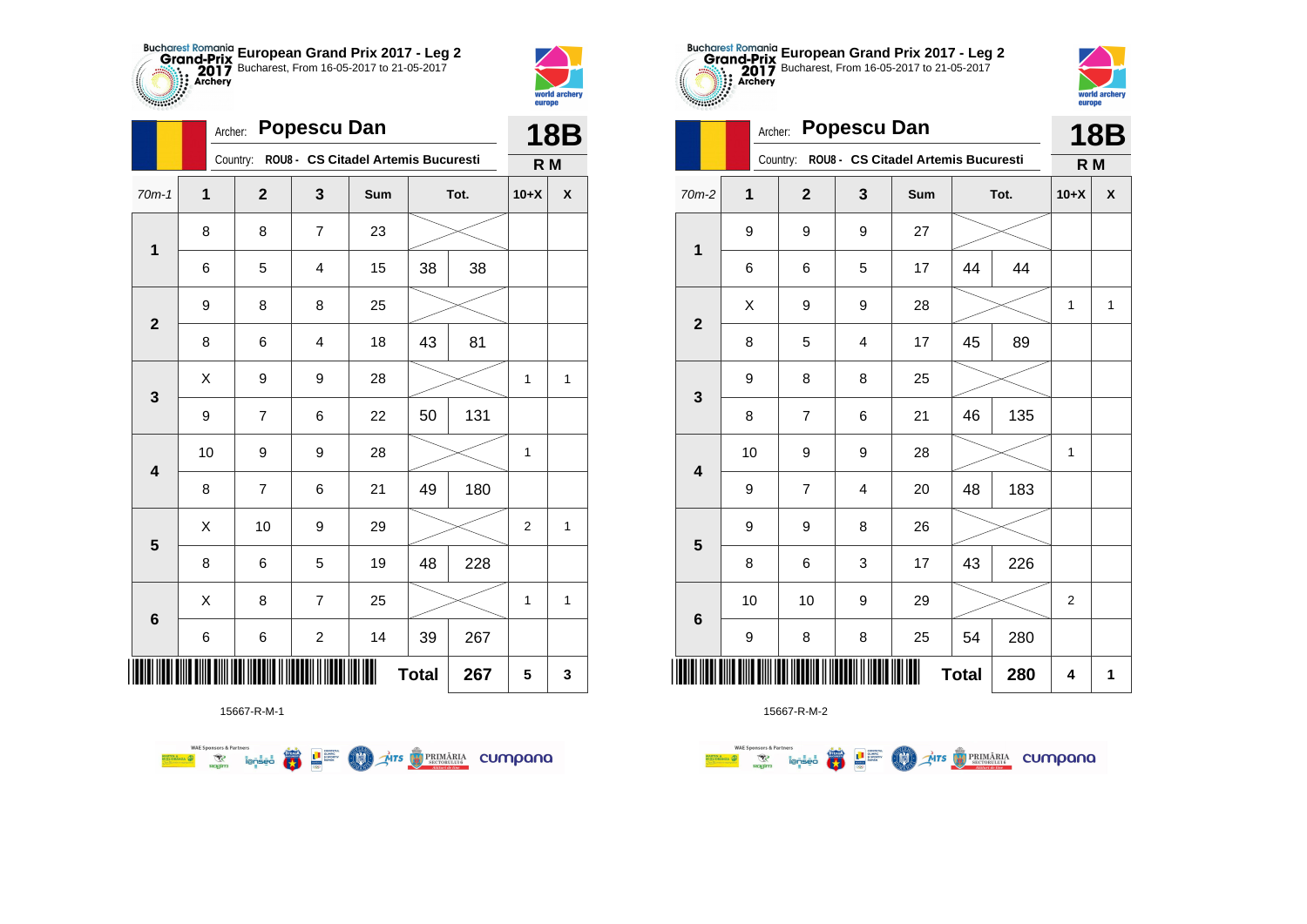



|                         |                | <b>Lazar Marcel</b><br>Archer: |                |                                       |              |      |              |                    |  |  |
|-------------------------|----------------|--------------------------------|----------------|---------------------------------------|--------------|------|--------------|--------------------|--|--|
|                         |                |                                |                | Country: ROU2 - CS Gloriosa Bucuresti |              |      | R M          |                    |  |  |
| $70m-1$                 | 1              | $\mathbf{2}$                   | 3              | Sum                                   |              | Tot. | $10+X$       | $\pmb{\mathsf{X}}$ |  |  |
|                         | $\overline{7}$ | $\overline{7}$                 | $\overline{7}$ | 21                                    |              |      |              |                    |  |  |
| $\mathbf 1$             | $\overline{7}$ | 5                              | 5              | 17                                    | 38           | 38   |              |                    |  |  |
| $\mathbf{2}$            | 10             | 9                              | 8              | 27                                    |              |      | $\mathbf{1}$ |                    |  |  |
|                         | 8              | 7                              | $\overline{7}$ | 22                                    | 49           | 87   |              |                    |  |  |
| 3                       | 9              | 9                              | 8              | 26                                    |              |      |              |                    |  |  |
|                         | 8              | $\overline{7}$                 | 6              | 21                                    | 47           | 134  |              |                    |  |  |
| $\overline{\mathbf{4}}$ | 10             | 9                              | $\overline{7}$ | 26                                    |              |      | $\mathbf{1}$ |                    |  |  |
|                         | $\overline{7}$ | 5                              | 5              | 17                                    | 43           | 177  |              |                    |  |  |
|                         | 9              | 9                              | $\overline{7}$ | 25                                    |              |      |              |                    |  |  |
| $\overline{\mathbf{5}}$ | $\overline{7}$ | 6                              | 5              | 18                                    | 43           | 220  |              |                    |  |  |
|                         | 8              | 8                              | 8              | 24                                    |              |      |              |                    |  |  |
| $6\phantom{1}6$         | 6              | 6                              | $\mathbf 5$    | 17                                    | 41           | 261  |              |                    |  |  |
| Ⅲ                       |                |                                |                |                                       | <b>Total</b> | 261  | $\mathbf 2$  | $\pmb{0}$          |  |  |



20227-R-M-2

|                         | Country: ROU2 - CS Gloriosa Bucuresti |                | R M            |     |    |      |        |   |
|-------------------------|---------------------------------------|----------------|----------------|-----|----|------|--------|---|
| 2                       | $\mathbf 1$                           | $\mathbf{2}$   | 3              | Sum |    | Tot. | $10+X$ | X |
| $\mathbf{1}$            | 10                                    | 8              | 8              | 26  |    |      | 1      |   |
|                         | 8                                     | 6              | 4              | 18  | 44 | 44   |        |   |
| $\mathbf{2}$            | 10                                    | 9              | 8              | 27  |    |      | 1      |   |
|                         | 8                                     | 6              | 6              | 20  | 47 | 91   |        |   |
| $\mathbf{3}$            | 9                                     | 9              | 8              | 26  |    |      |        |   |
|                         | $\overline{7}$                        | 6              | 6              | 19  | 45 | 136  |        |   |
| $\overline{\mathbf{4}}$ | 9                                     | 8              | 8              | 25  |    |      |        |   |
|                         | $\overline{\mathbf{7}}$               | $\overline{7}$ | 6              | 20  | 45 | 181  |        |   |
| $\overline{\mathbf{5}}$ | 9                                     | $\overline{7}$ | $\overline{7}$ | 23  |    |      |        |   |
|                         | 6                                     | 5              | 4              | 15  | 38 | 219  |        |   |
| $\bf 6$                 | 8                                     | 8              | $\overline{7}$ | 23  |    |      |        |   |
|                         | 6                                     | 4              | M              | 10  | 33 | 252  |        |   |
|                         | $\mathbf 2$                           | 0              |                |     |    |      |        |   |



**18C**

| $70m-2$                 | $\mathbf 1$              | $\mathbf{2}$            | 3                       | Sum    |              | Tot. | $10+X$       | X        |
|-------------------------|--------------------------|-------------------------|-------------------------|--------|--------------|------|--------------|----------|
|                         | $10$                     | 8                       | 8                       | 26     |              |      | $\mathbf{1}$ |          |
| $\mathbf 1$             | 8                        | 6                       | $\overline{\mathbf{4}}$ | 18     | 44           | 44   |              |          |
|                         | $10$                     | 9                       | 8                       | 27     |              |      | $\mathbf{1}$ |          |
| $\mathbf{2}$            | 8                        | 6                       | 6                       | $20\,$ | 47           | 91   |              |          |
| $\mathbf{3}$            | 9                        | 9                       | 8                       | 26     |              |      |              |          |
|                         | $\overline{7}$           | 6                       | 6                       | 19     | 45           | 136  |              |          |
| $\overline{\mathbf{4}}$ | 9                        | 8                       | 8                       | 25     |              |      |              |          |
|                         | $\overline{\mathcal{I}}$ | $\overline{\mathbf{7}}$ | 6                       | 20     | 45           | 181  |              |          |
| 5                       | 9                        | $\boldsymbol{7}$        | $\boldsymbol{7}$        | 23     |              |      |              |          |
|                         | 6                        | 5                       | $\overline{\mathbf{4}}$ | 15     | 38           | 219  |              |          |
| $\bf 6$                 | 8                        | 8                       | $\overline{7}$          | 23     |              |      |              |          |
|                         | 6                        | 4                       | ${\sf M}$               | $10$   | 33           | 252  |              |          |
|                         |                          |                         |                         | I      | <b>Total</b> | 252  | $\mathbf 2$  | $\bf{0}$ |

**European Grand Prix 2017 - Leg 2** Bucharest, From 16-05-2017 to 21-05-2017

Archer: **Lazar Marcel**

20227-R-M-1

**WAE Sponsors & Partners THE STRIMARIA CUMPANA** ● ■ **COND**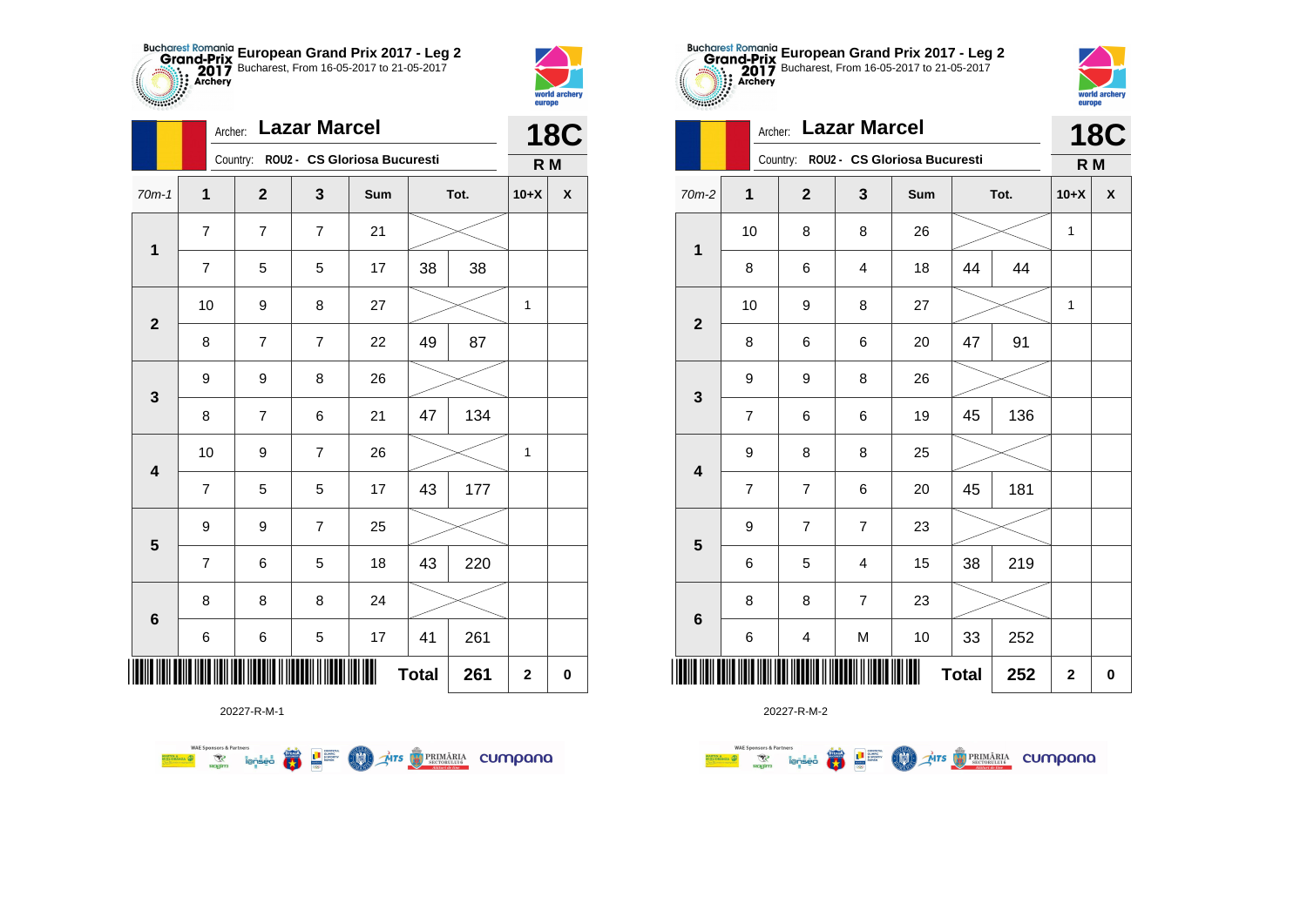



| 喇            |                | <b>Voscoboinicov Nichita</b><br>Archer: |                |     |              |      |        |                  |
|--------------|----------------|-----------------------------------------|----------------|-----|--------------|------|--------|------------------|
|              |                | Country:                                | MDA - Moldova  |     |              |      | R M    |                  |
| $70m-1$      | 1              | $\mathbf{2}$                            | 3              | Sum |              | Tot. | $10+X$ | X                |
|              | Χ              | X                                       | 10             | 30  |              |      | 3      | $\boldsymbol{2}$ |
| $\mathbf 1$  | 8              | 7                                       | 6              | 21  | 51           | 51   |        |                  |
| $\mathbf{2}$ | 10             | 8                                       | 8              | 26  |              |      | 1      |                  |
|              | $\overline{7}$ | 7                                       | 4              | 18  | 44           | 95   |        |                  |
| 3            | 10             | 10                                      | 9              | 29  |              |      | 2      |                  |
|              | 9              | 9                                       | $\overline{7}$ | 25  | 54           | 149  |        |                  |
| 4            | 10             | 9                                       | 9              | 28  |              |      | 1      |                  |
|              | 8              | 8                                       | 6              | 22  | 50           | 199  |        |                  |
| 5            | 8              | 8                                       | 8              | 24  |              |      |        |                  |
|              | $\overline{7}$ | 7                                       | $\overline{7}$ | 21  | 45           | 244  |        |                  |
| 6            | 10             | 10                                      | 10             | 30  |              |      | 3      |                  |
|              | 9              | 9                                       | 8              | 26  | 56           | 300  |        |                  |
| ∭            |                |                                         |                |     | <b>Total</b> | 300  | 10     | $\mathbf 2$      |

**COLORED PRIMARIA CUMPANA** 



15738-R-M-2

| $-2117.28$              |                | europe              |                |                              |              |      |        |            |
|-------------------------|----------------|---------------------|----------------|------------------------------|--------------|------|--------|------------|
| 喇                       | Archer:        |                     |                | <b>Voscoboinicov Nichita</b> |              |      |        | <b>18D</b> |
|                         |                | Country:<br>$MDA -$ | Moldova        |                              |              |      | R M    |            |
| 70m-2                   | 1              | $\overline{2}$      | 3              | Sum                          |              | Tot. | $10+X$ | X          |
|                         | 9              | 8                   | 8              | 25                           |              |      |        |            |
| $\mathbf 1$             | 7              | 6                   | 4              | 17                           | 42           | 42   |        |            |
|                         | 10             | 9                   | 9              | 28                           |              |      | 1      |            |
| $\mathbf{2}$            | 9              | 9                   | 8              | 26                           | 54           | 96   |        |            |
|                         | X              | X                   | X              | 30                           |              |      | 3      | 3          |
| 3                       | $\overline{7}$ | 6                   | 4              | 17                           | 47           | 143  |        |            |
|                         | 9              | 9                   | 8              | 26                           |              |      |        |            |
| $\overline{\mathbf{4}}$ | 8              | 8                   | 5              | 21                           | 47           | 190  |        |            |
| 5                       | 9              | 9                   | 8              | 26                           |              |      |        |            |
|                         | 8              | $\overline{7}$      | 6              | 21                           | 47           | 237  |        |            |
|                         | 9              | 9                   | 9              | 27                           |              |      |        |            |
| $6\phantom{1}6$         | 9              | 8                   | $\overline{7}$ | 24                           | 51           | 288  |        |            |
|                         |                |                     |                |                              | <b>Total</b> | 288  | 4      | 3          |

**European Grand Prix 2017 - Leg 2** Bucharest, From 16-05-2017 to 21-05-2017

world archa

15738-R-M-1

**Example 19 and 1975**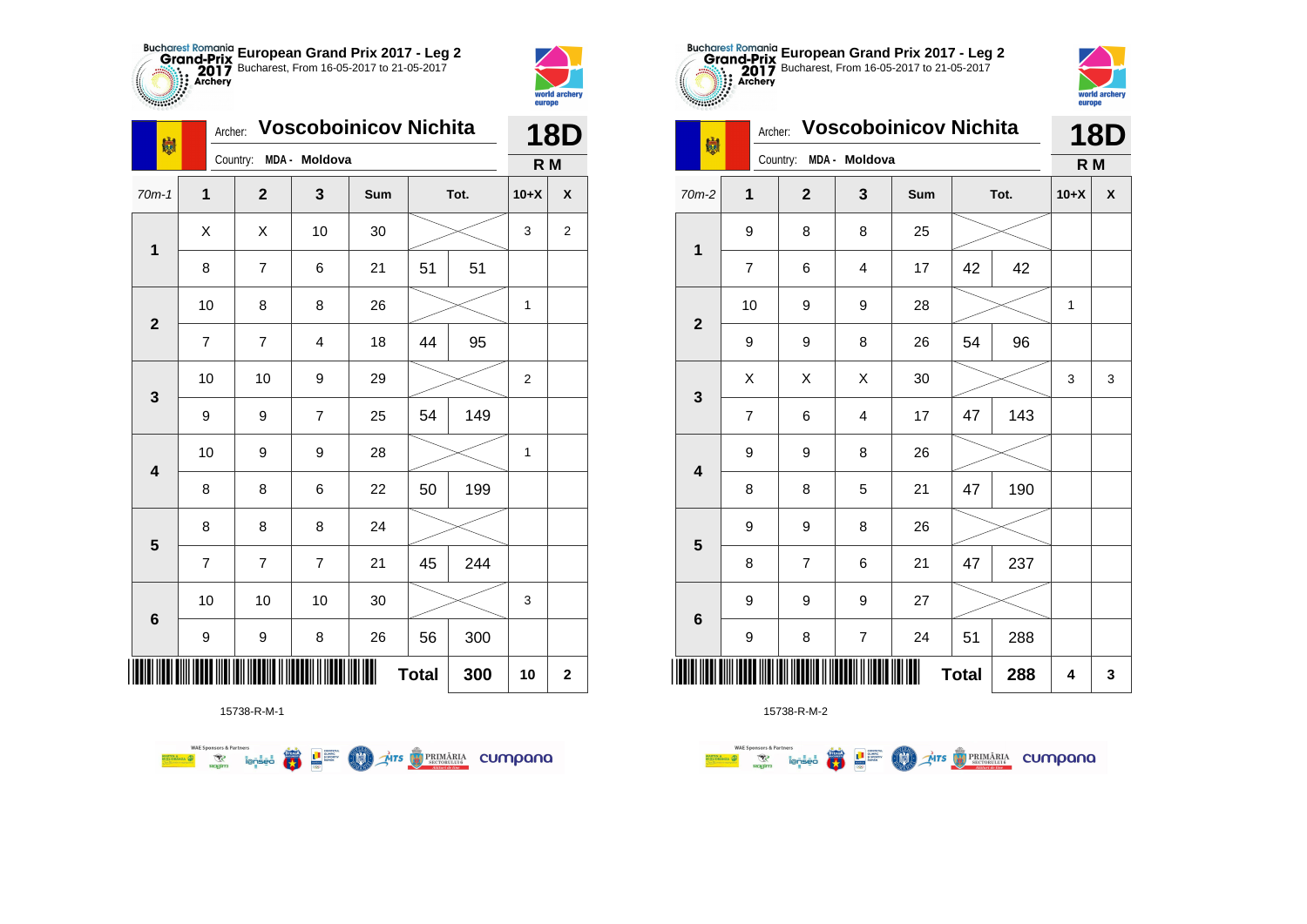



|                         | Hurban Jr. Vladimir<br>Archer:<br>$\left( \frac{1}{2} \right)$ |                |                         |     |              |     |              |                    |  |  |
|-------------------------|----------------------------------------------------------------|----------------|-------------------------|-----|--------------|-----|--------------|--------------------|--|--|
|                         |                                                                |                | Country: SVK - Slovakia |     |              |     | R M          |                    |  |  |
| $70m-1$                 | $\mathbf{1}$                                                   | $\overline{2}$ | $\mathbf 3$             | Sum | Tot.         |     | $10+X$       | $\pmb{\mathsf{X}}$ |  |  |
|                         | 10                                                             | 9              | 9                       | 28  |              |     | $\mathbf{1}$ |                    |  |  |
| $\mathbf{1}$            | 9                                                              | 9              | 8                       | 26  | 54           | 54  |              |                    |  |  |
| $\mathbf{2}$            | 10                                                             | 9              | 9                       | 28  |              |     | 1            |                    |  |  |
|                         | 8                                                              | 6              | 6                       | 20  | 48           | 102 |              |                    |  |  |
| 3                       | X                                                              | 9              | 9                       | 28  |              |     | $\mathbf 1$  | $\mathbf{1}$       |  |  |
|                         | 9                                                              | $\overline{7}$ | 6                       | 22  | 50           | 152 |              |                    |  |  |
| $\overline{\mathbf{4}}$ | 9                                                              | 8              | 8                       | 25  |              |     |              |                    |  |  |
|                         | 8                                                              | 8              | 8                       | 24  | 49           | 201 |              |                    |  |  |
| $\overline{\mathbf{5}}$ | 9                                                              | 9              | 9                       | 27  |              |     |              |                    |  |  |
|                         | 8                                                              | 8              | 8                       | 24  | 51           | 252 |              |                    |  |  |
|                         | $\boldsymbol{9}$                                               | 9              | 9                       | 27  |              |     |              |                    |  |  |
| $\bf 6$                 | 8                                                              | 8              | $\boldsymbol{7}$        | 23  | 50           | 302 |              |                    |  |  |
|                         |                                                                |                |                         |     | <b>Total</b> | 302 | 3            | 1                  |  |  |



11734-R-M-2

|                         | Country: SVK - Slovakia |                | R M              |     |              |      |        |              |
|-------------------------|-------------------------|----------------|------------------|-----|--------------|------|--------|--------------|
| $0m-2$                  | 1                       | $\mathbf{2}$   | $\mathbf 3$      | Sum |              | Tot. | $10+X$ | χ            |
| $\mathbf{1}$            | 10                      | 10             | 8                | 28  |              |      |        |              |
|                         | 8                       | 8              | $\overline{7}$   | 23  | 51           | 51   |        |              |
| $\overline{\mathbf{2}}$ | 10                      | 10             | $\boldsymbol{9}$ | 29  |              |      | 2      |              |
|                         | 8                       | 6              | 6                | 20  | 49           | 100  |        |              |
| $\mathbf{3}$            | 10                      | 9              | 8                | 27  |              |      | 1      |              |
|                         | 8                       | $\overline{7}$ | 6                | 21  | 48           | 148  |        |              |
| $\overline{\mathbf{4}}$ | X                       | 9              | 9                | 28  |              |      | 1      | $\mathbf{1}$ |
|                         | 8                       | 8              | 8                | 24  | 52           | 200  |        |              |
| $\overline{\mathbf{5}}$ | 10                      | 9              | $\boldsymbol{9}$ | 28  |              |      | 1      |              |
|                         | 9                       | 8              | $\overline{7}$   | 24  | 52           | 252  |        |              |
|                         | X                       | 9              | $\boldsymbol{9}$ | 28  |              |      | 1      | $\mathbf{1}$ |
| $\bf 6$                 | 9                       | 8              | 6                | 23  | 51           | 303  |        |              |
| $\  \ $                 |                         |                |                  | Ш   | <b>Total</b> | 303  | 8      | $\mathbf 2$  |



| $\ddot{\bm{x}}$         | Hurban Jr. Vladimir<br>Archer: |                         |                |     |              |      |                | <b>19A</b>         |
|-------------------------|--------------------------------|-------------------------|----------------|-----|--------------|------|----------------|--------------------|
|                         |                                | Country: SVK - Slovakia |                |     |              |      | R M            |                    |
| $70m-2$                 | $\mathbf 1$                    | $\mathbf{2}$            | 3              | Sum |              | Tot. | $10+X$         | $\pmb{\mathsf{X}}$ |
| $\mathbf 1$             | 10                             | 10                      | 8              | 28  |              |      | $\overline{c}$ |                    |
|                         | 8                              | 8                       | $\overline{7}$ | 23  | 51           | 51   |                |                    |
| $\overline{2}$          | 10                             | 10                      | 9              | 29  |              |      | $\overline{2}$ |                    |
|                         | 8                              | 6                       | 6              | 20  | 49           | 100  |                |                    |
| $\mathbf 3$             | 10                             | 9                       | 8              | 27  |              |      | 1              |                    |
|                         | 8                              | $\overline{7}$          | 6              | 21  | 48           | 148  |                |                    |
| $\overline{\mathbf{4}}$ | X                              | 9                       | 9              | 28  |              |      | 1              | $\mathbf{1}$       |
|                         | 8                              | 8                       | 8              | 24  | 52           | 200  |                |                    |
| $\overline{\mathbf{5}}$ | 10                             | 9                       | 9              | 28  |              |      | 1              |                    |
|                         | 9                              | 8                       | $\overline{7}$ | 24  | 52           | 252  |                |                    |
|                         | X                              | 9                       | 9              | 28  |              |      | 1              | $\mathbf{1}$       |
| $\bf 6$                 | 9                              | 8                       | 6              | 23  | 51           | 303  |                |                    |
| ║║║                     |                                |                         |                | Ш   | <b>Total</b> | 303  | 8              | $\mathbf 2$        |

**European Grand Prix 2017 - Leg 2** Bucharest, From 16-05-2017 to 21-05-2017

Archer: **Hurban Jr. Vladimir**

11734-R-M-1

**WAE Sponsors & Partners THE STRIMARIA CUMPANA**  $\overline{\mathbf{r}}$ **LE SUPPRE** LON)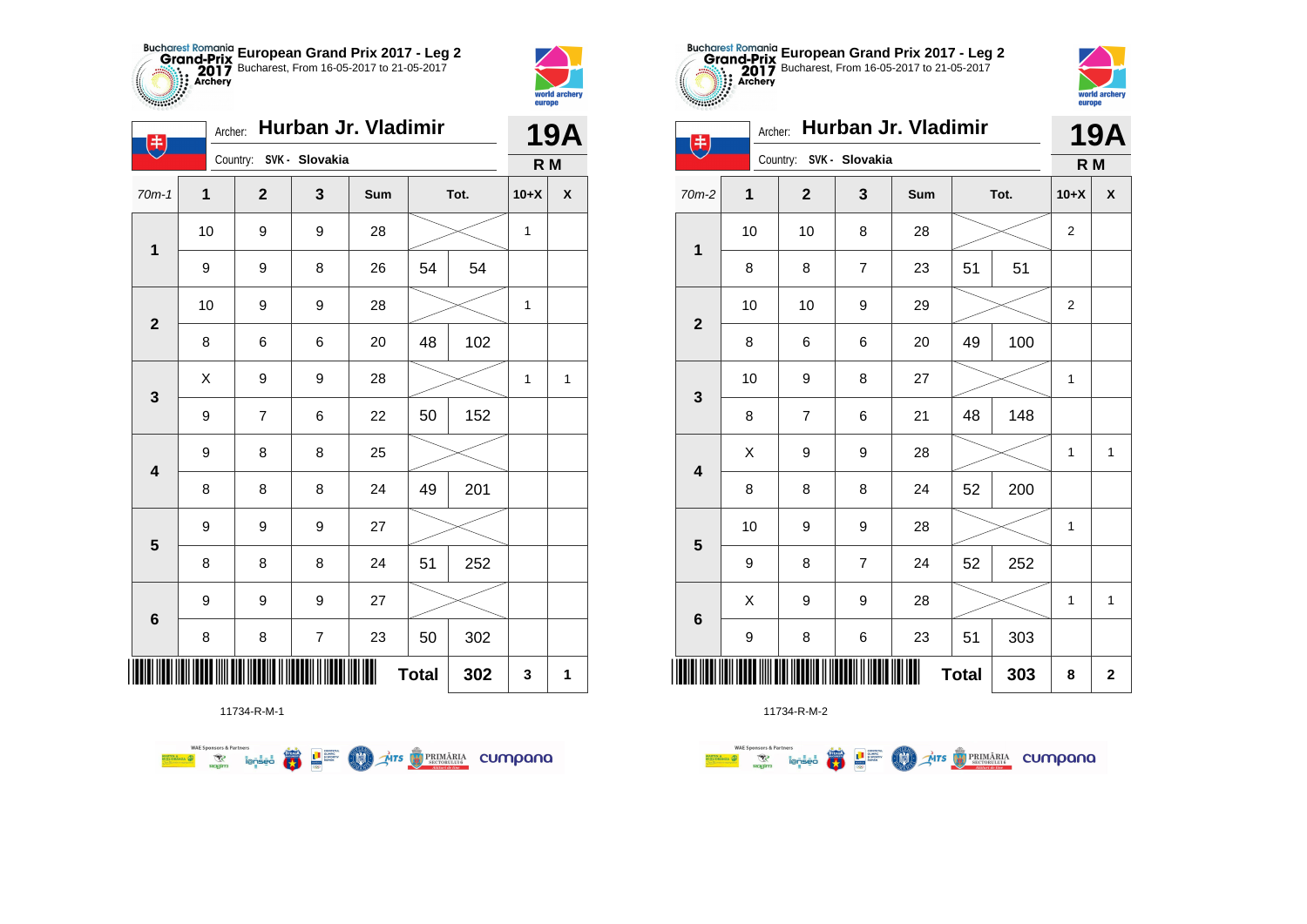



**THE** 

|                         | Archer: | <b>Mihalic Matija</b>   |                |     | <b>19D</b>   |      |                |                |
|-------------------------|---------|-------------------------|----------------|-----|--------------|------|----------------|----------------|
|                         |         | Country: CRO - Croatia  |                |     |              |      | R M            |                |
| $70m-1$                 | 1       | $\overline{\mathbf{2}}$ | 3              | Sum |              | Tot. | $10+X$         | X              |
| 1                       | X       | X                       | 10             | 30  |              |      | 3              | $\overline{2}$ |
|                         | 9       | 9                       | 9              | 27  | 57           | 57   |                |                |
| $\mathbf{2}$            | X       | 9                       | 9              | 28  |              |      | 1              | 1              |
|                         | 9       | 9                       | 9              | 27  | 55           | 112  |                |                |
| $\mathbf{3}$            | X       | 10                      | 10             | 30  |              |      | 3              | 1              |
|                         | 9       | 9                       | 8              | 26  | 56           | 168  |                |                |
| $\overline{\mathbf{4}}$ | 9       | 9                       | 9              | 27  |              |      |                |                |
|                         | 9       | 9                       | 8              | 26  | 53           | 221  |                |                |
| $5\phantom{1}$          | 10      | 10                      | 9              | 29  |              |      | $\overline{2}$ |                |
|                         | 8       | 8                       | 8              | 24  | 53           | 274  |                |                |
|                         | X       | 9                       | 9              | 28  |              |      | 1              | $\mathbf{1}$   |
| $\bf 6$                 | 8       | 8                       | $\overline{7}$ | 23  | 51           | 325  |                |                |
|                         |         |                         |                |     | <b>Total</b> | 325  | 10             | 5              |

**THE STRIMARIA CUMPANA** 



12702-R-M-2

|                 | <b>Mihalic Matija</b><br>Archer:<br><b>CERS</b> |          |              |                |     |              |      |                | <b>19D</b>     |
|-----------------|-------------------------------------------------|----------|--------------|----------------|-----|--------------|------|----------------|----------------|
|                 |                                                 | Country: |              | CRO - Croatia  |     |              |      | R <sub>M</sub> |                |
| 70m-2           | 1                                               |          | $\mathbf{2}$ | 3              | Sum |              | Tot. | $10+X$         | X              |
| $\mathbf 1$     | Χ                                               |          | X            | 9              | 29  |              |      | $\overline{2}$ | $\overline{2}$ |
|                 | 9                                               |          | 8            | $\overline{7}$ | 24  | 53           | 53   |                |                |
| $\mathbf{2}$    | 10                                              |          | 10           | 10             | 30  |              |      | 3              |                |
|                 | 10                                              |          | 10           | 8              | 28  | 58           | 111  | $\overline{2}$ |                |
| 3               | X                                               |          | X            | 10             | 30  |              |      | 3              | $\overline{2}$ |
|                 | 9                                               |          | 9            | 8              | 26  | 56           | 167  |                |                |
| 4               | 10                                              |          | 10           | 10             | 30  |              |      | 3              |                |
|                 | 10                                              |          | 8            | 6              | 24  | 54           | 221  | 1              |                |
| 5               | X                                               |          | X            | 10             | 30  |              |      | 3              | $\overline{2}$ |
|                 | 9                                               |          | 9            | 8              | 26  | 56           | 277  |                |                |
| $6\phantom{1}6$ | X                                               |          | 10           | 9              | 29  |              |      | $\overline{2}$ | $\mathbf{1}$   |
|                 | 9                                               |          | 8            | 8              | 25  | 54           | 331  |                |                |
| ║║║             |                                                 |          |              |                | ║║  | <b>Total</b> | 331  | 19             | $\overline{7}$ |

**European Grand Prix 2017 - Leg 2** Bucharest, From 16-05-2017 to 21-05-2017

world archer

eurone

12702-R-M-1

**E** 

L<sup>a</sup> super

**COND** 

**WAE Sponsors & Partners**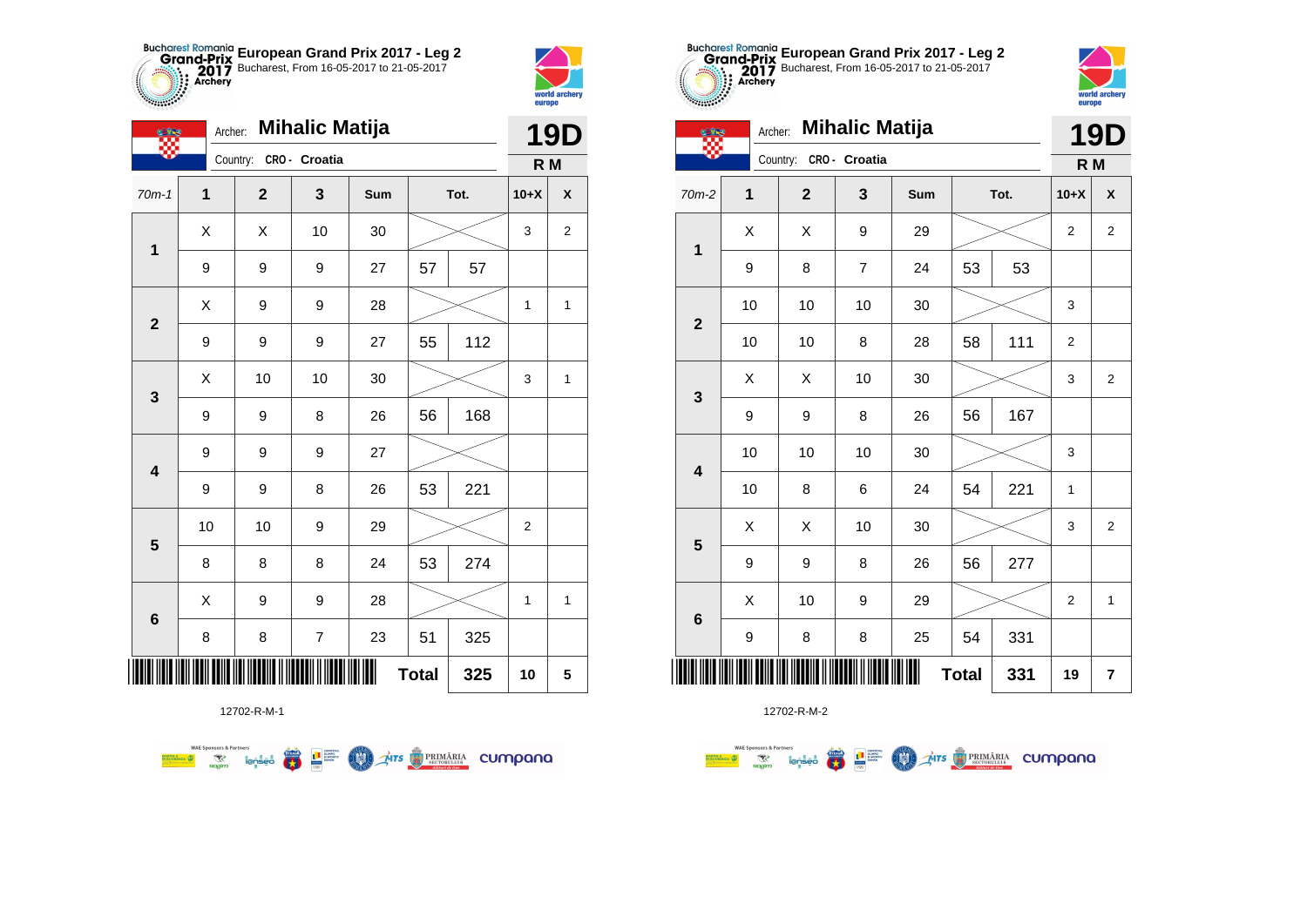



|                         |             |                       | <b>20A</b>     |     |              |      |        |                    |
|-------------------------|-------------|-----------------------|----------------|-----|--------------|------|--------|--------------------|
|                         |             | Country: SWE - Sweden |                |     |              |      | R M    |                    |
| $70m-1$                 | $\mathbf 1$ | $\mathbf{2}$          | 3              | Sum |              | Tot. | $10+X$ | $\pmb{\mathsf{X}}$ |
| $\mathbf 1$             | Χ           | 10                    | 9              | 29  |              |      | 2      | $\mathbf{1}$       |
|                         | 8           | $\overline{7}$        | $\overline{7}$ | 22  | 51           | 51   |        |                    |
| $\mathbf{2}$            | X           | 10                    | 10             | 30  |              |      | 3      | $\mathbf{1}$       |
|                         | 9           | 9                     | 8              | 26  | 56           | 107  |        |                    |
| 3                       | 10          | 9                     | 9              | 28  |              |      | 1      |                    |
|                         | 9           | 8                     | 8              | 25  | 53           | 160  |        |                    |
| $\overline{\mathbf{4}}$ | Χ           | 9                     | 8              | 27  |              |      | 1      | $\mathbf{1}$       |
|                         | 8           | 8                     | 6              | 22  | 49           | 209  |        |                    |
| 5                       | X           | Χ                     | 10             | 30  |              |      | 3      | $\overline{2}$     |
|                         | 10          | 9                     | 9              | 28  | 58           | 267  | 1      |                    |
| $6\phantom{1}6$         | 10          | 10                    | 10             | 30  |              |      | 3      |                    |
|                         | 9           | 9                     | 8              | 26  | 56           | 323  |        |                    |
| ∭                       |             |                       |                |     | <b>Total</b> | 323  | 14     | 5                  |

12693-R-M-1

第 9章

**COND** 

**THE STRIMARIA CUMPANA** 

**WAE Sponsors & Partners** 



12693-R-M-2

|                         | Godniny.                |                | R M                     |                |              |      |        |                    |
|-------------------------|-------------------------|----------------|-------------------------|----------------|--------------|------|--------|--------------------|
| $m-2$                   | 1                       | $\mathbf{2}$   | $\mathbf{3}$            | Sum            |              | Tot. | $10+X$ | $\pmb{\mathsf{X}}$ |
| $\mathbf{1}$            | $10$                    | 9              | 9                       | 28             |              |      | 1      |                    |
|                         | $\overline{\mathbf{7}}$ | $\overline{7}$ | $\overline{\mathbf{7}}$ | 21             | 49           | 49   |        |                    |
| $\overline{\mathbf{2}}$ | 10                      | 9              | 9                       | 28             |              |      | 1      |                    |
|                         | 9                       | 8              | $\overline{7}$          | 24             | 52           | 101  |        |                    |
|                         | 10                      | 10             | 10                      | 30             |              |      | 3      |                    |
| $\mathbf{3}$            | 9                       | 9              | 8                       | 26             | 56           | 157  |        |                    |
|                         | 10                      | 9              | 9                       | 28             |              |      | 1      |                    |
| $\overline{\mathbf{4}}$ | 8                       | 8              | $\overline{7}$          | 23             | 51           | 208  |        |                    |
|                         | 10                      | 9              | 9                       | 28             |              |      | 1      |                    |
| $5\phantom{1}$          | 9                       | 8              | 8                       | 25             | 53           | 261  |        |                    |
|                         | 9                       | 9              | 9                       | 27             |              |      |        |                    |
| $6\phantom{1}$          | 8                       | 6              | 6                       | 20             | 47           | 308  |        |                    |
|                         |                         |                |                         | $\blacksquare$ | <b>Total</b> | 308  | 7      | $\mathbf 0$        |



|                         |                | Archer:               | <b>Flink Ludvig</b> |     |              |      |                         | <b>20A</b>         |
|-------------------------|----------------|-----------------------|---------------------|-----|--------------|------|-------------------------|--------------------|
|                         |                | Country: SWE - Sweden |                     |     |              |      | R M                     |                    |
| 70m-2                   | $\mathbf{1}$   | $\mathbf 2$           | 3                   | Sum |              | Tot. | $10+X$                  | $\pmb{\mathsf{X}}$ |
| $\mathbf{1}$            | 10             | 9                     | 9                   | 28  |              |      | $\mathbf 1$             |                    |
|                         | $\overline{7}$ | 7                     | $\overline{7}$      | 21  | 49           | 49   |                         |                    |
| $\mathbf{2}$            | 10             | 9                     | 9                   | 28  |              |      | 1                       |                    |
|                         | 9              | 8                     | $\overline{7}$      | 24  | 52           | 101  |                         |                    |
| $\mathbf{3}$            | 10             | 10                    | 10                  | 30  |              |      | 3                       |                    |
|                         | 9              | 9                     | 8                   | 26  | 56           | 157  |                         |                    |
| $\overline{\mathbf{4}}$ | 10             | 9                     | 9                   | 28  |              |      | 1                       |                    |
|                         | 8              | 8                     | $\overline{7}$      | 23  | 51           | 208  |                         |                    |
| $\overline{\mathbf{5}}$ | 10             | 9                     | 9                   | 28  |              |      | 1                       |                    |
|                         | 9              | 8                     | 8                   | 25  | 53           | 261  |                         |                    |
| $\bf 6$                 | 9              | 9                     | 9                   | 27  |              |      |                         |                    |
|                         | 8              | 6                     | 6                   | 20  | 47           | 308  |                         |                    |
| ║║║                     |                |                       |                     |     | <b>Total</b> | 308  | $\overline{\mathbf{r}}$ | $\pmb{0}$          |

**European Grand Prix 2017 - Leg 2** Bucharest, From 16-05-2017 to 21-05-2017

Archer: **Flink Ludvig**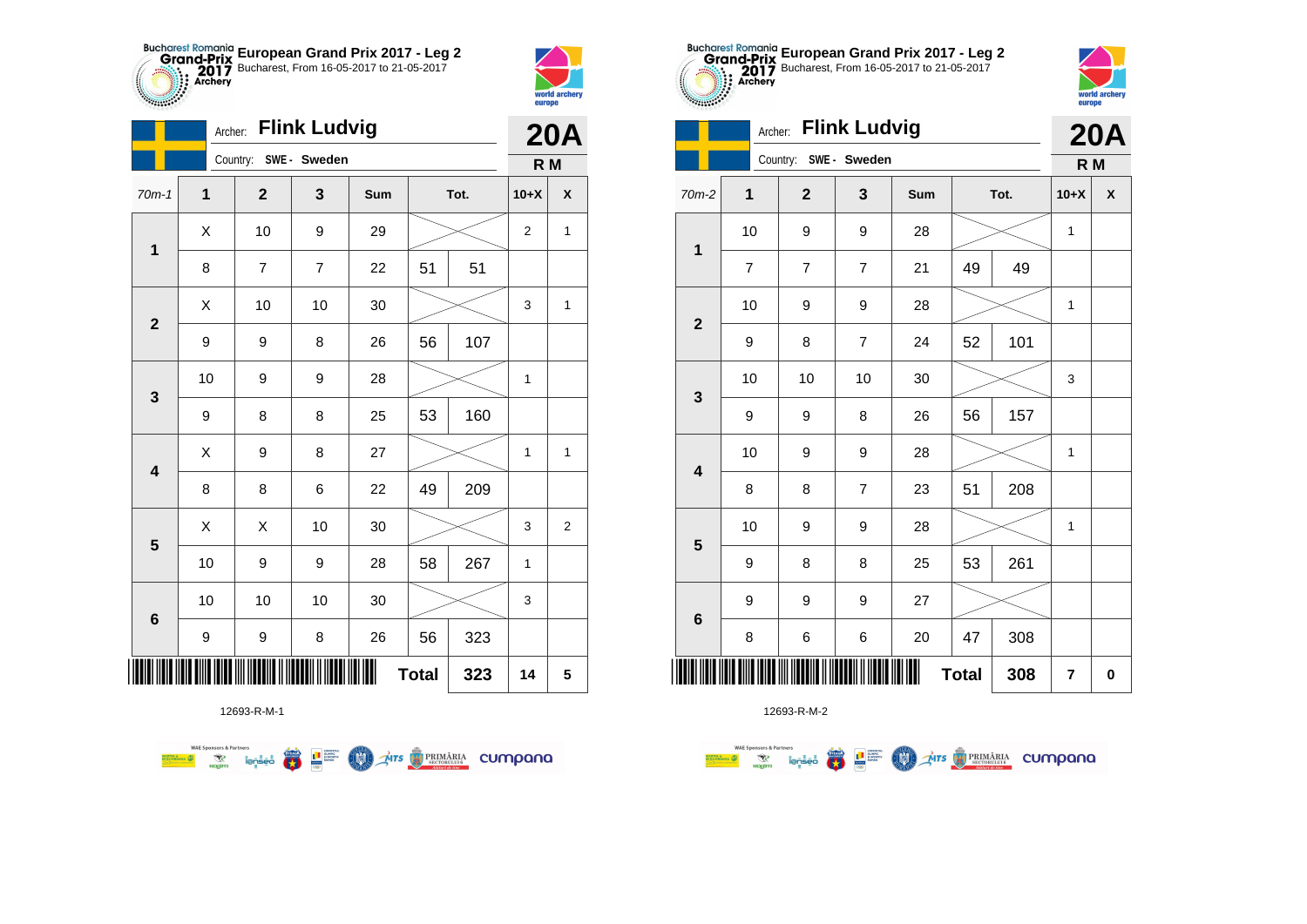



|                         | Archer:     |                              |                         | <b>Mykhailo Kostash</b> |              |      |        | <b>20B</b>         |
|-------------------------|-------------|------------------------------|-------------------------|-------------------------|--------------|------|--------|--------------------|
|                         |             | Country: ROU4 - Cs M Suceava |                         |                         |              |      | R M    |                    |
| $70m-1$                 | $\mathbf 1$ | $\mathbf{2}$                 | 3                       | Sum                     |              | Tot. | $10+X$ | $\pmb{\mathsf{X}}$ |
| 1                       | 9           | 9                            | 9                       | 27                      |              |      |        |                    |
|                         | 8           | 7                            | $\overline{7}$          | 22                      | 49           | 49   |        |                    |
| $\overline{2}$          | 10          | 10                           | 10                      | 30                      |              |      | 3      |                    |
|                         | 9           | 9                            | 8                       | 26                      | 56           | 105  |        |                    |
| 3                       | 10          | 9                            | 9                       | 28                      |              |      | 1      |                    |
|                         | 9           | 9                            | 9                       | 27                      | 55           | 160  |        |                    |
| $\overline{\mathbf{4}}$ | X           | X                            | 10                      | 30                      |              |      | 3      | 2                  |
|                         | 9           | 8                            | 8                       | 25                      | 55           | 215  |        |                    |
| $\overline{\mathbf{5}}$ | X           | 9                            | 9                       | 28                      |              |      | 1      | 1                  |
|                         | 8           | 8                            | $\overline{7}$          | 23                      | 51           | 266  |        |                    |
| $\bf 6$                 | X           | 9                            | 9                       | 28                      |              |      | 1      | 1                  |
|                         | 9           | 8                            | $\overline{\mathbf{7}}$ | 24                      | 52           | 318  |        |                    |
| ║║║                     |             |                              |                         |                         | <b>Total</b> | 318  | 9      | 4                  |



17689-R-M-2

|              |                          |  | ∠∪∟          |                     |     |    |      |              |                    |
|--------------|--------------------------|--|--------------|---------------------|-----|----|------|--------------|--------------------|
|              |                          |  | Country:     | ROU4 - Cs M Suceava |     |    |      | R M          |                    |
| $70m-2$      | 1                        |  | $\mathbf{2}$ | 3                   | Sum |    | Tot. | $10+X$       | $\pmb{\mathsf{X}}$ |
| $\mathbf 1$  | 9                        |  | 9            | 8                   | 26  |    |      |              |                    |
|              | 8                        |  | 8            | $\overline{c}$      | 18  | 44 | 44   |              |                    |
|              | 9                        |  | 9            | 9                   | 27  |    |      |              |                    |
| $\mathbf{2}$ | 9                        |  | 8            | 8                   | 25  | 52 | 96   |              |                    |
|              | 10                       |  | 10           | $\boldsymbol{9}$    | 29  |    |      | 2            |                    |
| $\mathbf 3$  | 9                        |  | 8            | 6                   | 23  | 52 | 148  |              |                    |
|              | Χ                        |  | 9            | 9                   | 28  |    |      | $\mathbf{1}$ | $\mathbf{1}$       |
| 4            | 9                        |  | 8            | 6                   | 23  | 51 | 199  |              |                    |
| ${\bf 5}$    | 10                       |  | 9            | 9                   | 28  |    |      | $\mathbf{1}$ |                    |
|              | 9                        |  | 9            | 8                   | 26  | 54 | 253  |              |                    |
|              | Χ                        |  | 9            | 8                   | 27  |    |      | $\mathbf{1}$ | $\mathbf{1}$       |
| 6            | 8                        |  | 8            | 8                   | 24  | 51 | 304  |              |                    |
| ║║           | ║<br><b>Total</b><br>304 |  |              |                     |     |    |      | 5            | $\mathbf{2}$       |

world archer europe

|                         |    | <b>Mykhailo Kostash</b><br>Archer:<br>ROU4 - Cs M Suceava |                  |     |              |      |                |              |  |  |
|-------------------------|----|-----------------------------------------------------------|------------------|-----|--------------|------|----------------|--------------|--|--|
|                         |    | Country:                                                  |                  |     |              |      | R M            |              |  |  |
| $70m-2$                 | 1  | $\mathbf 2$                                               | 3                | Sum |              | Tot. | $10+X$         | X            |  |  |
| $\mathbf 1$             | 9  | 9                                                         | 8                | 26  |              |      |                |              |  |  |
|                         | 8  | 8                                                         | $\boldsymbol{2}$ | 18  | 44           | 44   |                |              |  |  |
| $\overline{2}$          | 9  | 9                                                         | 9                | 27  |              |      |                |              |  |  |
|                         | 9  | 8                                                         | 8                | 25  | 52           | 96   |                |              |  |  |
| 3                       | 10 | 10                                                        | 9                | 29  |              |      | $\overline{2}$ |              |  |  |
|                         | 9  | 8                                                         | 6                | 23  | 52           | 148  |                |              |  |  |
| $\overline{\mathbf{4}}$ | X  | 9                                                         | 9                | 28  |              |      | 1              | $\mathbf{1}$ |  |  |
|                         | 9  | 8                                                         | 6                | 23  | 51           | 199  |                |              |  |  |
| 5                       | 10 | 9                                                         | 9                | 28  |              |      | 1              |              |  |  |
|                         | 9  | 9                                                         | 8                | 26  | 54           | 253  |                |              |  |  |
| $\bf 6$                 | X  | 9                                                         | 8                | 27  |              |      | 1              | $\mathbf{1}$ |  |  |
|                         | 8  | 8                                                         | 8                | 24  | 51           | 304  |                |              |  |  |
| ║║║                     |    |                                                           |                  |     | <b>Total</b> | 304  | 5              | $\mathbf 2$  |  |  |

**European Grand Prix 2017 - Leg 2** Bucharest, From 16-05-2017 to 21-05-2017

17689-R-M-1

**THE SUBJECT OF STREET** 

**COO** 

 $\left(\frac{\sinh\theta}{\cos\theta}\right)$ 

**THE STRIMARIA CUMPANA** 

**WAE Sponsors & Partners**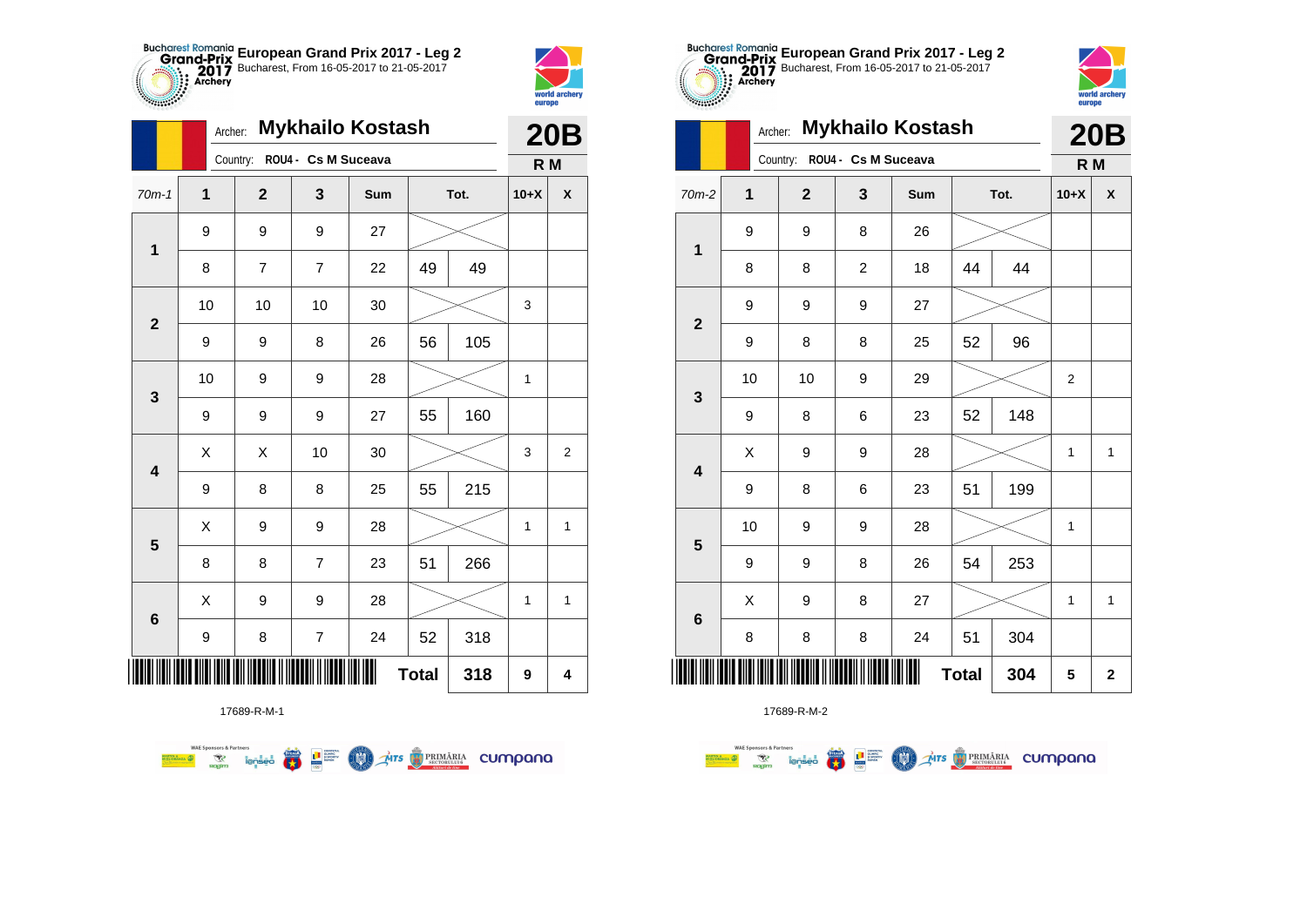



2783

|                         |    | Archer:                             | <b>Patru Eugen</b> |     |              |         |        | <b>20C</b>         |
|-------------------------|----|-------------------------------------|--------------------|-----|--------------|---------|--------|--------------------|
|                         |    | Country: ROU9 - CSA Steau Bucuresti |                    |     |              |         | R M    |                    |
| $70m-1$                 | 1  | $\mathbf{2}$                        | 3                  | Sum |              | Tot.    | $10+X$ | $\pmb{\mathsf{X}}$ |
| $\mathbf 1$             | 9  | $\overline{7}$                      | $\overline{7}$     | 23  |              |         |        |                    |
|                         | 7  | 5                                   | 4                  | 16  | 39           | 39      |        |                    |
| $\mathbf{2}$            | 10 | $\overline{\mathbf{7}}$             | 6                  | 23  |              |         | 1      |                    |
|                         | 6  | 5                                   | 4                  | 15  | 38           | $77 \,$ |        |                    |
| $\mathbf{3}$            | X  | 9                                   | 8                  | 27  |              |         | 1      | 1                  |
|                         | 8  | $\overline{7}$                      | 4                  | 19  | 46           | 123     |        |                    |
| $\overline{\mathbf{4}}$ | 9  | 9                                   | 9                  | 27  |              |         |        |                    |
|                         | 8  | 8                                   | $\overline{7}$     | 23  | 50           | 173     |        |                    |
|                         | 9  | 9                                   | 9                  | 27  |              |         |        |                    |
| $\overline{\mathbf{5}}$ | 8  | 8                                   | 6                  | 22  | 49           | 222     |        |                    |
|                         | X  | 8                                   | 7                  | 25  |              |         | 1      | 1                  |
| $\bf 6$                 | 7  | 6                                   | 5                  | 18  | 43           | 265     |        |                    |
| Ш                       |    |                                     |                    |     | <b>Total</b> | 265     | 3      | $\mathbf 2$        |

**COLORED PRIMARIA CUMPANA** 



20367-R-M-2

| .00000                  | Archer:                  | <b>Patru Eugen</b>       |                |                            | <b>20C</b>   |      |              |          |
|-------------------------|--------------------------|--------------------------|----------------|----------------------------|--------------|------|--------------|----------|
|                         |                          | Country:                 |                | ROU9 - CSA Steau Bucuresti |              |      | R M          |          |
| 70m-2                   | $\mathbf{1}$             | $\overline{2}$           | 3              | Sum                        |              | Tot. | $10+X$       | X        |
| $\mathbf{1}$            | 10                       | 9                        | 9              | 28                         |              |      | 1            |          |
|                         | 9                        | 9                        | 6              | 24                         | 52           | 52   |              |          |
| $\overline{2}$          | 9                        | 9                        | 9              | 27                         |              |      |              |          |
|                         | 8                        | 8                        | 6              | 22                         | 49           | 101  |              |          |
| 3                       | 9                        | $\overline{7}$           | 6              | 22                         |              |      |              |          |
|                         | 6                        | 5                        | M              | 11                         | 33           | 134  |              |          |
| $\overline{\mathbf{4}}$ | 9                        | 9                        | 8              | 26                         |              |      |              |          |
|                         | $\overline{7}$           | $\overline{7}$           | 6              | 20                         | 46           | 180  |              |          |
| 5                       | 8                        | 8                        | $\overline{7}$ | 23                         |              |      |              |          |
|                         | 6                        | 6                        | 3              | 15                         | 38           | 218  |              |          |
| $6\phantom{1}6$         | 10                       | 8                        | 8              | 26                         |              |      | 1            |          |
|                         | $\overline{\mathcal{I}}$ | $\overline{\mathcal{I}}$ | $\,6$          | 20                         | 46           | 264  |              |          |
|                         |                          |                          |                |                            | <b>Total</b> | 264  | $\mathbf{2}$ | $\bf{0}$ |

**European Grand Prix 2017 - Leg 2** Bucharest, From 16-05-2017 to 21-05-2017

world archer

europe

20367-R-M-1

**Excession of the Second Contract of the Contract of Second Contract of the Contract of Second Contract of Second Contract of Second Contract of Second Contract of Second Contract of Second Contract of Second Contract of S**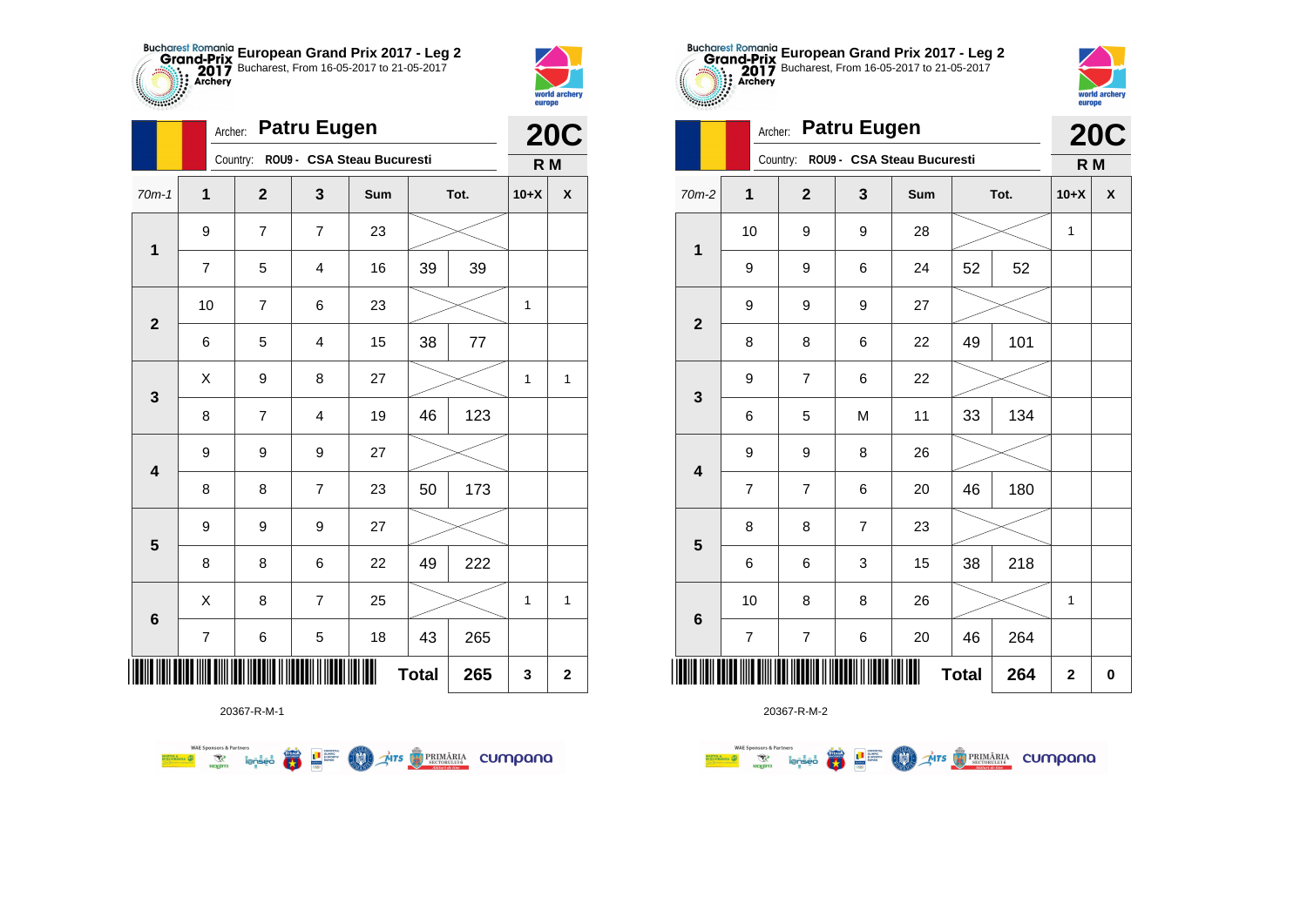



**THO** 

|                         | Archer: |                | <b>Constantinescu Catrinel</b> |     | <b>24A</b>   |      |                |                    |
|-------------------------|---------|----------------|--------------------------------|-----|--------------|------|----------------|--------------------|
|                         |         | Country:       | ROU - Romania                  |     |              |      | C <sub>W</sub> |                    |
| $50m-1$                 | 1       | $\overline{2}$ | 3                              | Sum |              | Tot. | $10+X$         | $\pmb{\mathsf{X}}$ |
| $\mathbf 1$             | 10      | 9              | 8                              | 27  |              |      | 1              |                    |
|                         | 7       | 6              | 6                              | 19  | 46           | 46   |                |                    |
| $\overline{2}$          | Χ       | Χ              | 8                              | 28  |              |      | $\overline{2}$ | $\overline{2}$     |
|                         | 8       | $\overline{7}$ | 6                              | 21  | 49           | 95   |                |                    |
| 3                       | Χ       | 10             | 9                              | 29  |              |      | $\overline{2}$ | 1                  |
|                         | 9       | 9              | 9                              | 27  | 56           | 151  |                |                    |
| $\overline{\mathbf{4}}$ | 9       | 9              | 8                              | 26  |              |      |                |                    |
|                         | 8       | 8              | 8                              | 24  | 50           | 201  |                |                    |
| $\overline{\mathbf{5}}$ | 10      | 10             | 9                              | 29  |              |      | 2              |                    |
|                         | 9       | 9              | 6                              | 24  | 53           | 254  |                |                    |
| $\bf 6$                 | 10      | 9              | 8                              | 27  |              |      | 1              |                    |
|                         | 8       | 6              | 6                              | 20  | 47           | 301  |                |                    |
| ║║║                     |         |                |                                |     | <b>Total</b> | 301  | 8              | 3                  |

**THE STRIMARIA CUMPANA** 



13712-C-W-2

|                         | Archer:        |                        | <b>Constantinescu Catrinel</b> | <b>24A</b> |              |      |                |                |
|-------------------------|----------------|------------------------|--------------------------------|------------|--------------|------|----------------|----------------|
|                         |                | Country: ROU - Romania |                                |            |              |      |                | c <sub>w</sub> |
| $50m-2$                 | $\mathbf 1$    | $\mathbf{2}$           | 3                              | Sum        |              | Tot. | $10+X$         | X              |
| $\mathbf 1$             | 10             | 10                     | 9                              | 29         |              |      | $\overline{2}$ |                |
|                         | 9              | 8                      | 7                              | 24         | 53           | 53   |                |                |
| $\overline{2}$          | 9              | 9                      | 9                              | 27         |              |      |                |                |
|                         | $\overline{7}$ | $\overline{7}$         | 6                              | 20         | 47           | 100  |                |                |
| 3                       | X              | 9                      | 9                              | 28         |              |      | 1              | $\mathbf{1}$   |
|                         | 9              | 9                      | 8                              | 26         | 54           | 154  |                |                |
| $\overline{\mathbf{4}}$ | 9              | 9                      | 9                              | 27         |              |      |                |                |
|                         | 9              | 8                      | 8                              | 25         | 52           | 206  |                |                |
| 5                       | 9              | 9                      | 9                              | 27         |              |      |                |                |
|                         | 9              | 8                      | 8                              | 25         | 52           | 258  |                |                |
| $6\phantom{1}6$         | Χ              | 9                      | 8                              | 27         |              |      | 1              | $\mathbf{1}$   |
|                         | 8              | 6                      | 6                              | 20         | 47           | 305  |                |                |
| IIII                    |                |                        |                                | Ш          | <b>Total</b> | 305  | 4              | $\mathbf 2$    |

**European Grand Prix 2017 - Leg 2** Bucharest, From 16-05-2017 to 21-05-2017

world archer

europe

13712-C-W-1

 $\left(\frac{\sinh\theta}{\cos\theta}\right)$ 

**L** B SPORTER

**COO** 

**WAE Sponsors & Partners**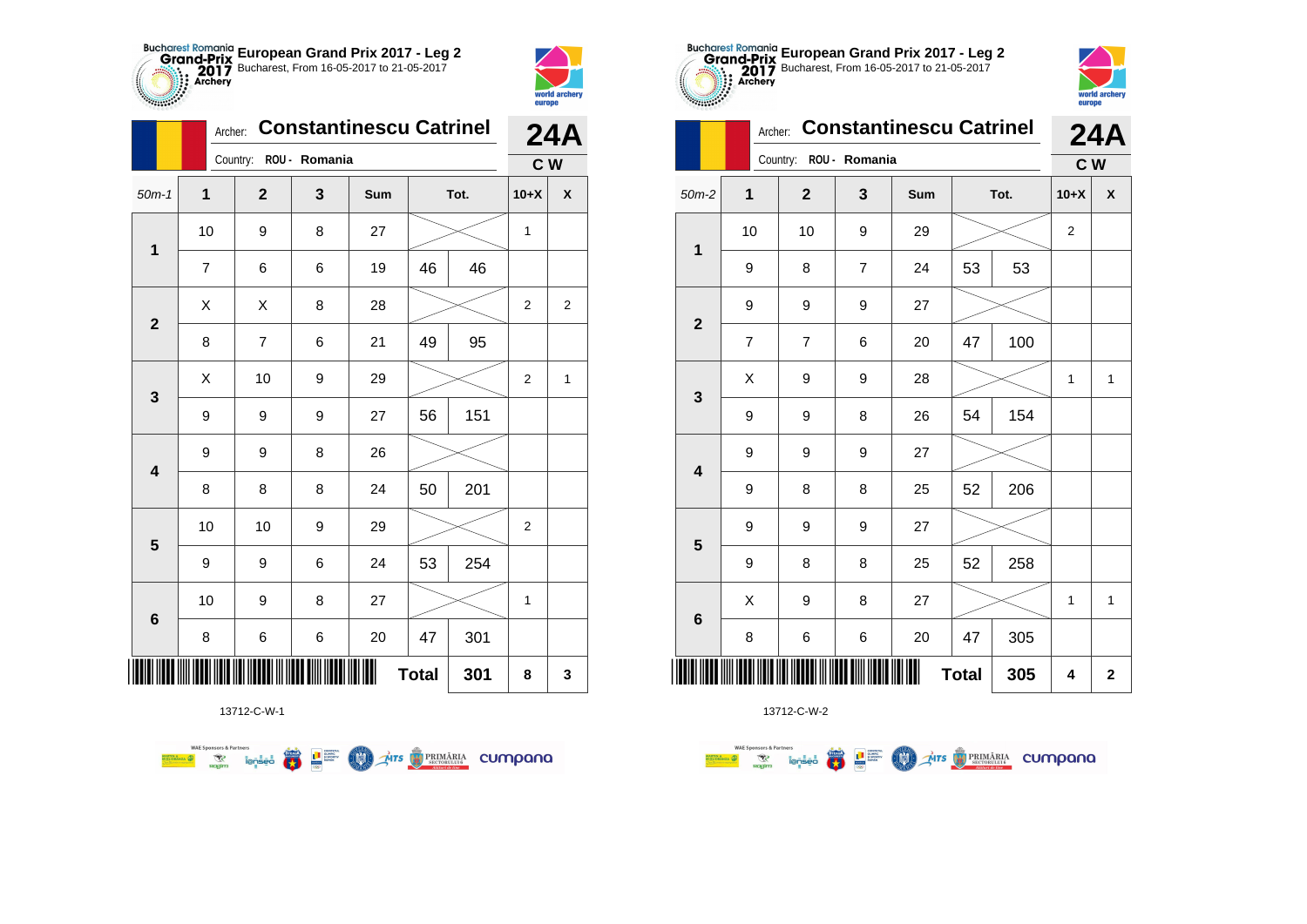



|                         |              | Archer:              | <b>Spano Viviana</b> |     |              |      |                | <b>24B</b>     |
|-------------------------|--------------|----------------------|----------------------|-----|--------------|------|----------------|----------------|
|                         |              | Country: ITA - Italy |                      |     |              |      | C W            |                |
| $50m-1$                 | $\mathbf{1}$ | $\mathbf{2}$         | $\mathbf{3}$         | Sum |              | Tot. | $10+X$         | X              |
| $\mathbf 1$             | 10           | 10                   | 9                    | 29  |              |      | 2              |                |
|                         | 9            | 9                    | 9                    | 27  | 56           | 56   |                |                |
| $\mathbf{2}$            | 10           | 10                   | 9                    | 29  |              |      | $\overline{2}$ |                |
|                         | 9            | 9                    | 9                    | 27  | 56           | 112  |                |                |
| 3                       | X            | X                    | 10                   | 30  |              |      | 3              | $\overline{2}$ |
|                         | 10           | 9                    | 9                    | 28  | 58           | 170  | 1              |                |
| 4                       | Χ            | 10                   | 10                   | 30  |              |      | 3              | $\mathbf{1}$   |
|                         | 10           | 9                    | 9                    | 28  | 58           | 228  | 1              |                |
| $\overline{\mathbf{5}}$ | X            | X                    | 10                   | 30  |              |      | 3              | 2              |
|                         | 9            | 9                    | 9                    | 27  | 57           | 285  |                |                |
|                         | X            | 9                    | 9                    | 28  |              |      | $\mathbf{1}$   | 1              |
| $6\phantom{1}6$         | 9            | 9                    | 9                    | 27  | 55           | 340  |                |                |
| ∭                       |              |                      |                      |     | <b>Total</b> | 340  | 16             | 6              |

**AITS** PRIMARIA CUMPONO



16297-C-W-2

|                         |         | europe                           |                      |    |        |     |                  |                |
|-------------------------|---------|----------------------------------|----------------------|----|--------|-----|------------------|----------------|
|                         | Archer: |                                  | <b>Spano Viviana</b> |    |        |     |                  | <b>24B</b>     |
|                         |         | Country:<br>ITA - Italy          |                      |    |        |     | C W              |                |
| $50m-2$                 | 1       | $\mathbf{2}$<br>Tot.<br>3<br>Sum |                      |    | $10+X$ | X   |                  |                |
| $\mathbf 1$             | X       | 10                               | 9                    | 29 |        |     | $\overline{2}$   | 1              |
|                         | 9       | 9                                | 9                    | 27 | 56     | 56  |                  |                |
| $\mathbf{2}$            | X       | X                                | Χ                    | 30 |        |     | 3                | 3              |
|                         | 10      | 10                               | 8                    | 28 | 58     | 114 | $\overline{2}$   |                |
|                         | X       | X                                | 10                   | 30 |        |     | 3                | $\overline{2}$ |
| $\mathbf 3$             | 10      | 10                               | $\boldsymbol{9}$     | 29 | 59     | 173 | $\overline{2}$   |                |
| $\overline{\mathbf{4}}$ | 10      | 10                               | 9                    | 29 |        |     | $\boldsymbol{2}$ |                |
|                         | 9       | 8                                | 8                    | 25 | 54     | 227 |                  |                |
|                         | 10      | 10                               | 9                    | 29 |        |     | $\boldsymbol{2}$ |                |
| $\overline{\mathbf{5}}$ | 8       | 8                                | 8                    | 24 | 53     | 280 |                  |                |
|                         | 9       | 9                                | 9                    | 27 |        |     |                  |                |
| $6\phantom{1}6$         | 9       | 9                                | 7                    | 25 | 52     | 332 |                  |                |
|                         | 332     | 16                               | 6                    |    |        |     |                  |                |

**European Grand Prix 2017 - Leg 2** Bucharest, From 16-05-2017 to 21-05-2017

world arche

16297-C-W-1

 $\overline{\mathbf{r}}$ 

**LE SUPPRE** 

M.

**WAE Sponsors & Partners**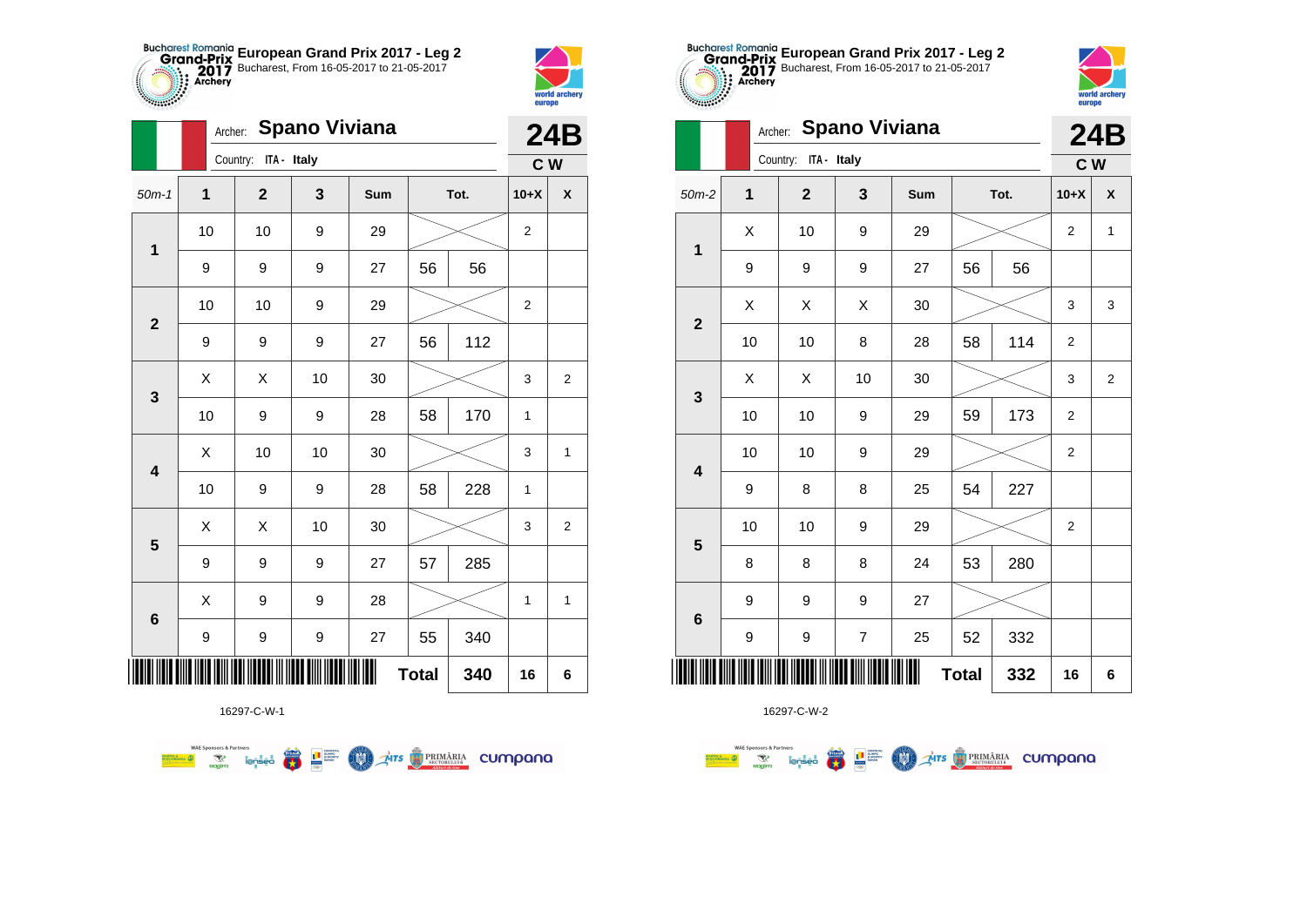



|                         | <b>24C</b>   |                        |    |     |              |      |                |                    |
|-------------------------|--------------|------------------------|----|-----|--------------|------|----------------|--------------------|
|                         |              | Country: UKR - Ukraine |    |     |              |      | C W            |                    |
| $50m-1$                 | $\mathbf{1}$ | $\mathbf{2}$           | 3  | Sum |              | Tot. | $10+X$         | $\pmb{\mathsf{X}}$ |
| $\mathbf 1$             | Χ            | 10                     | 9  | 29  |              |      | $\overline{2}$ | $\mathbf{1}$       |
|                         | 9            | 9                      | 8  | 26  | 55           | 55   |                |                    |
| $\mathbf{2}$            | X            | 10                     | 10 | 30  |              |      | 3              | 1                  |
|                         | 9            | 9                      | 9  | 27  | 57           | 112  |                |                    |
|                         | 10           | 10                     | 9  | 29  |              |      | $\overline{2}$ |                    |
| 3                       | 8            | 8                      | M  | 16  | 45           | 157  |                |                    |
| 4                       | 10           | 10                     | 10 | 30  |              |      | 3              |                    |
|                         | 9            | 9                      | 9  | 27  | 57           | 214  |                |                    |
| $\overline{\mathbf{5}}$ | 10           | 9                      | 9  | 28  |              |      | $\mathbf{1}$   |                    |
|                         | 9            | 8                      | 8  | 25  | 53           | 267  |                |                    |
|                         | 10           | 9                      | 9  | 28  |              |      | $\mathbf 1$    |                    |
| $\bf 6$                 | 9            | 9                      | 9  | 27  | 55           | 322  |                |                    |
| ∭                       |              |                        |    |     | <b>Total</b> | 322  | 12             | $\mathbf 2$        |

**COLORED PRIMARIA CUMPANA** 



13599-C-W-2

| 0.00000                 |    | <b>24C</b>   |                |     |              |      |                |              |
|-------------------------|----|--------------|----------------|-----|--------------|------|----------------|--------------|
|                         |    | Country:     | UKR - Ukraine  |     |              |      | C W            |              |
| $50m-2$                 | 1  | $\mathbf{2}$ | 3              | Sum |              | Tot. | $10+X$         | X            |
| 1                       | X  | 9            | 9              | 28  |              |      | 1              | $\mathbf{1}$ |
|                         | 8  | 8            | $\overline{7}$ | 23  | 51           | 51   |                |              |
| $\overline{\mathbf{2}}$ | X  | 10           | 10             | 30  |              |      | 3              | 1            |
|                         | 9  | 9            | 9              | 27  | 57           | 108  |                |              |
| 3                       | 10 | 10           | 10             | 30  |              |      | 3              |              |
|                         | 9  | 9            | 9              | 27  | 57           | 165  |                |              |
| $\overline{\mathbf{4}}$ | 10 | 10           | 9              | 29  |              |      | 2              |              |
|                         | 9  | 8            | 8              | 25  | 54           | 219  |                |              |
| 5                       | 10 | 10           | 9              | 29  |              |      | $\overline{2}$ |              |
|                         | 9  | 8            | $\overline{7}$ | 24  | 53           | 272  |                |              |
| $6\phantom{1}6$         | X  | 9            | 9              | 28  |              |      | 1              | 1            |
|                         | 9  | 9            | 9              | 27  | 55           | 327  |                |              |
|                         |    |              |                |     | <b>Total</b> | 327  | 12             | 3            |

**European Grand Prix 2017 - Leg 2** Bucharest, From 16-05-2017 to 21-05-2017

world arche

**Alliana** 

13599-C-W-1

**Example 19 and 1975**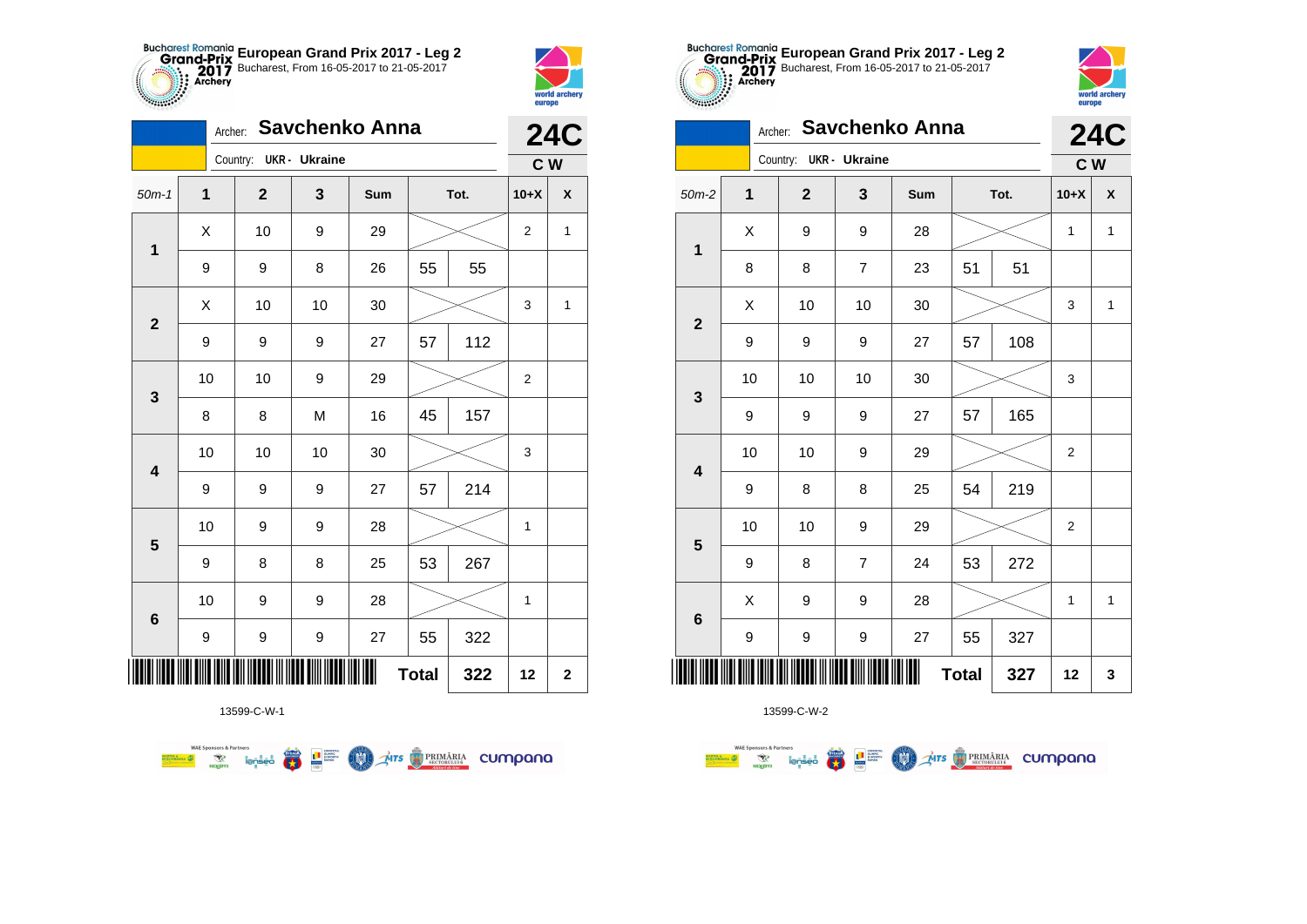



|                         |    | Sarti Eleonora<br>Archer: |    |            |              |      |                |                    |  |
|-------------------------|----|---------------------------|----|------------|--------------|------|----------------|--------------------|--|
|                         |    | Country: ITA - Italy      |    |            |              |      | C W            | <b>25A</b>         |  |
| $50m-1$                 | 1  | $\mathbf 2$               | 3  | <b>Sum</b> |              | Tot. | $10+X$         | $\pmb{\mathsf{X}}$ |  |
| $\mathbf{1}$            | 10 | 9                         | 9  | 28         |              |      | $\mathbf{1}$   |                    |  |
|                         | 9  | 9                         | 8  | 26         | 54           | 54   |                |                    |  |
| $\overline{2}$          | X  | X                         | 10 | 30         |              |      | 3              | 2                  |  |
|                         | 10 | 10                        | 9  | 29         | 59           | 113  | $\overline{2}$ |                    |  |
| 3                       | 10 | 9                         | 9  | 28         |              |      | 1              |                    |  |
|                         | 9  | 9                         | 9  | 27         | 55           | 168  |                |                    |  |
| $\overline{\mathbf{4}}$ | 10 | 10                        | 10 | 30         |              |      | 3              |                    |  |
|                         | 9  | 9                         | 8  | 26         | 56           | 224  |                |                    |  |
| 5                       | 10 | 9                         | 9  | 28         |              |      | $\mathbf{1}$   |                    |  |
|                         | 9  | 8                         | 6  | 23         | 51           | 275  |                |                    |  |
| $\bf 6$                 | X  | 10                        | 10 | 30         |              |      | 3              | 1                  |  |
|                         | 9  | 9                         | 9  | 27         | 57           | 332  |                |                    |  |
| Ш                       |    |                           |    |            | <b>Total</b> | 332  | 14             | 3                  |  |

**AITS** PRIMÁRIA CUMPANO



14297-C-W-2

| 0000000                 | Archer: Sarti Eleonora |                      |                |     |          |      |                  |                |  |  |
|-------------------------|------------------------|----------------------|----------------|-----|----------|------|------------------|----------------|--|--|
|                         |                        | Country: ITA - Italy |                |     |          |      | $C$ W            | <b>25A</b>     |  |  |
| $50m-2$                 | 1                      | $\mathbf{2}$         | 3              | Sum |          | Tot. | $10+X$           | X              |  |  |
| $\mathbf 1$             | X                      | X                    | 10             | 30  |          |      | 3                | $\overline{2}$ |  |  |
|                         | 10                     | 9                    | 8              | 27  | 57<br>57 |      | $\mathbf{1}$     |                |  |  |
| $\overline{2}$          | 10                     | 10                   | 9              | 29  |          |      | $\boldsymbol{2}$ |                |  |  |
|                         | 8                      | 8                    | 8              | 24  | 53       | 110  |                  |                |  |  |
| $\mathbf{3}$            | X                      | 10                   | 9              | 29  |          |      | $\overline{2}$   | $\mathbf{1}$   |  |  |
|                         | 9                      | 9                    | 9              | 27  | 56       | 166  |                  |                |  |  |
| $\overline{\mathbf{4}}$ | X                      | 9                    | 9              | 28  |          |      | 1                | $\mathbf{1}$   |  |  |
|                         | 8                      | 8                    | $\overline{7}$ | 23  | 51       | 217  |                  |                |  |  |
| 5                       | 10                     | 10                   | 10             | 30  |          |      | 3                |                |  |  |
|                         | 9                      | 9                    | 8              | 26  | 56       | 273  |                  |                |  |  |
| $6\phantom{1}6$         | X                      | 10                   | 9              | 29  |          |      | $\mathbf 2$      | $\mathbf{1}$   |  |  |
|                         | 9                      | 9                    | 8              | 26  | 55       | 328  |                  |                |  |  |
| ║║║                     | 328                    | 14                   | 5              |     |          |      |                  |                |  |  |

**European Grand Prix 2017 - Leg 2** Bucharest, From 16-05-2017 to 21-05-2017

world archer

**Allians** 

14297-C-W-1

需回答

**COND** 

**WAE Sponsors & Partners**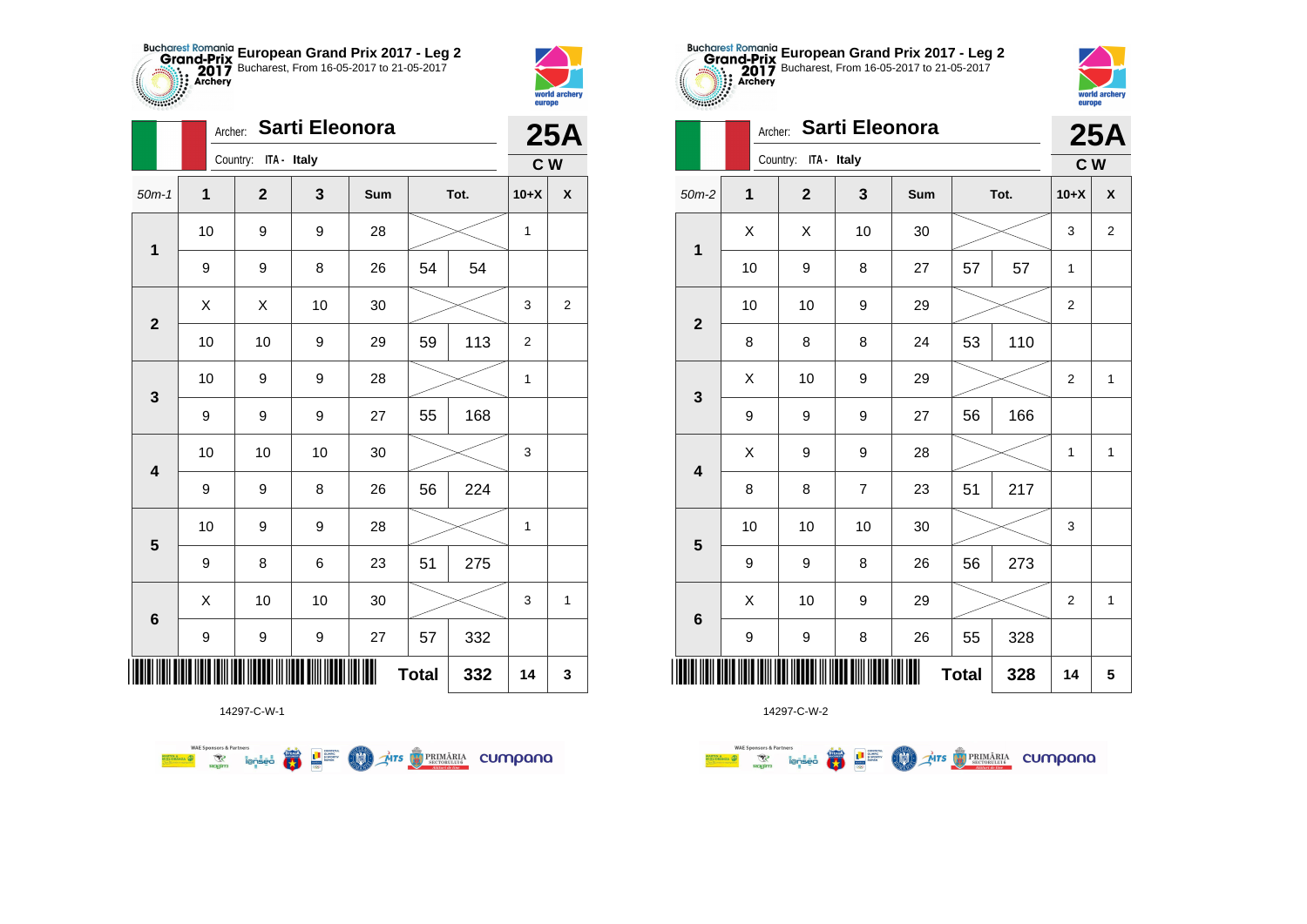



| Diakova Viktoriia<br>Archer: |    |                        |                |     |    |      |                | <b>25C</b>     |  |
|------------------------------|----|------------------------|----------------|-----|----|------|----------------|----------------|--|
|                              |    | Country: UKR - Ukraine |                |     |    |      | C <sub>W</sub> |                |  |
| $50m-1$                      | 1  | $\mathbf{2}$           | 3              | Sum |    | Tot. | $10+X$         | X              |  |
| $\mathbf 1$                  | 10 | 9                      | 9              | 28  |    |      | 1              |                |  |
|                              | 8  | 8                      | $\overline{7}$ | 23  | 51 | 51   |                |                |  |
| $\mathbf{2}$                 | Χ  | X                      | 10             | 30  |    |      | 3              | $\overline{2}$ |  |
|                              | 9  | 9                      | 9              | 27  | 57 | 108  |                |                |  |
| 3                            | Χ  | 10                     | 10             | 30  |    |      | 3              | 1              |  |
|                              | 10 | 9                      | 9              | 28  | 58 | 166  | 1              |                |  |
| $\overline{\mathbf{4}}$      | Χ  | 10                     | 10             | 30  |    |      | 3              | 1              |  |
|                              | 10 | 9                      | 9              | 28  | 58 | 224  | 1              |                |  |
| 5                            | 10 | 10                     | 10             | 30  |    |      | 3              |                |  |
|                              | 9  | 8                      | $\overline{7}$ | 24  | 54 | 278  |                |                |  |
| $6\phantom{1}6$              | Χ  | X                      | 9              | 29  |    |      | $\overline{c}$ | 2              |  |
|                              | 9  | 9                      | 8              | 26  | 55 | 333  |                |                |  |
| <b>Total</b><br>333          |    |                        |                |     |    |      | 17             | 6              |  |

**THE STRIMARIA CUMPANA** 



7376-C-W-2

| $50m-2$                 | $\overline{\mathbf{1}}$ | $\mathbf{2}$ | $\mathbf 3$      | Sum    | Tot. |     | $10+X$                    | X              |
|-------------------------|-------------------------|--------------|------------------|--------|------|-----|---------------------------|----------------|
| $\mathbf{1}$            | X                       | $10$         | 9                | 29     |      |     | $\overline{\mathbf{c}}$   | 1              |
|                         | 9                       | 9            | 9                | 27     | 56   | 56  |                           |                |
| $\mathbf{2}$            | Χ                       | X            | 10               | 30     |      |     | 3                         | $\overline{2}$ |
|                         | 9                       | 9            | 6                | 24     | 54   | 110 |                           |                |
| 3                       | 10                      | 9            | 9                | 28     |      |     | 1                         |                |
|                         | 9                       | 9            | 9                | 27     | 55   | 165 |                           |                |
| $\overline{\mathbf{4}}$ | X                       | 10           | 9                | 29     |      |     | $\overline{\mathbf{c}}$   | 1              |
|                         | 9                       | 8            | 7                | 24     | 53   | 218 |                           |                |
| 5                       | 10                      | 10           | 10               | 30     |      |     | $\ensuremath{\mathsf{3}}$ |                |
|                         | 10                      | 8            | $\boldsymbol{7}$ | 25     | 55   | 273 | 1                         |                |
| $\bf 6$                 | Χ                       | $10$         | 10               | $30\,$ |      |     | 3                         | 1              |
|                         | 9                       | 9            | 9                | 27     | 57   | 330 |                           |                |
|                         |                         | <b>Total</b> | 330              | 15     | 5    |     |                           |                |

**European Grand Prix 2017 - Leg 2** Bucharest, From 16-05-2017 to 21-05-2017

**25C**

world archer<br>europe

**C W**

Archer: **Diakova Viktoriia**

Country: **UKR - Ukraine**

7376-C-W-1

● ■

**COND** 

**WAE Sponsors & Partners**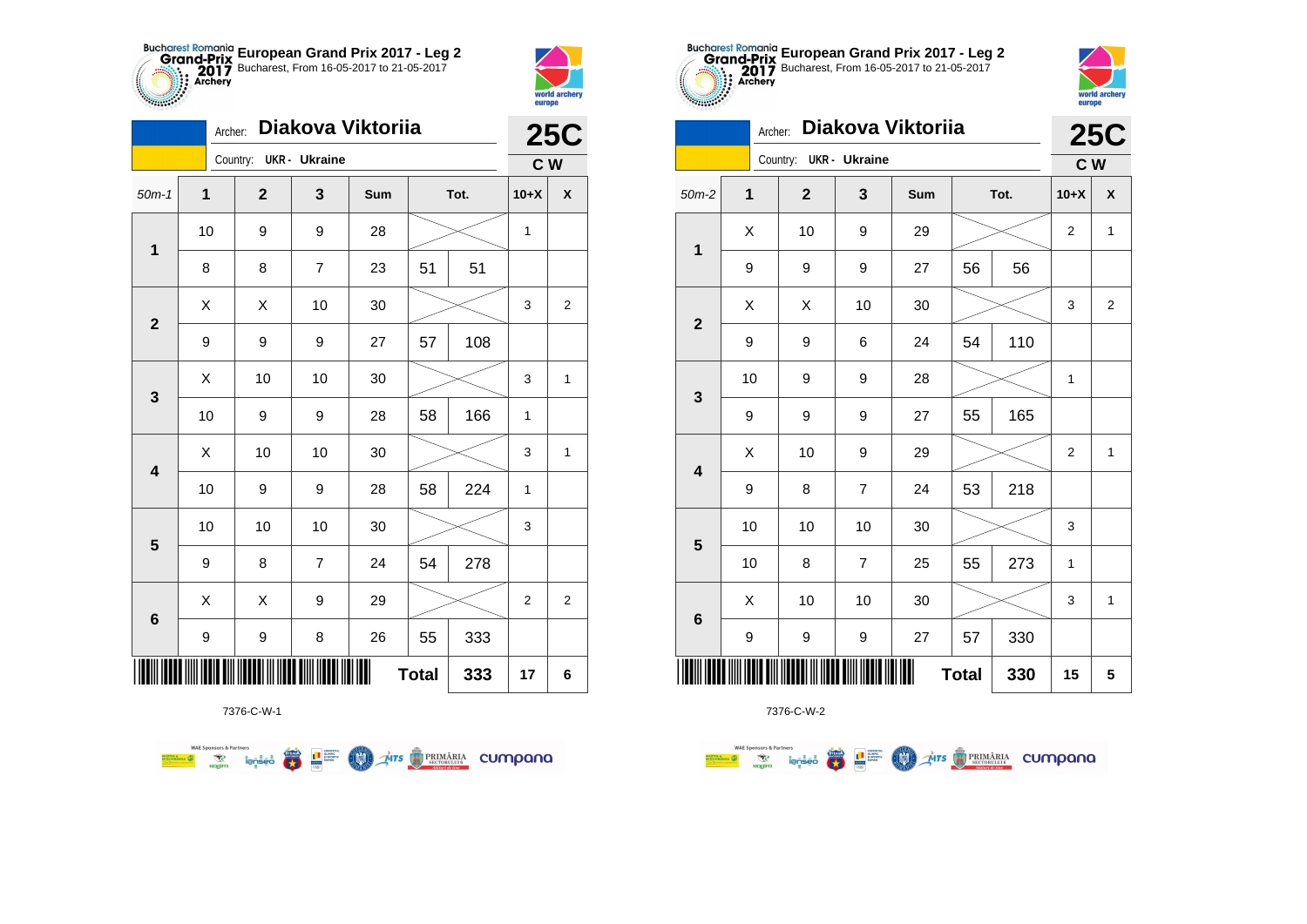



| ║║║                     |    |    |    |    | <b>Total</b> | 327 | 12                      | $\overline{\mathbf{4}}$ |
|-------------------------|----|----|----|----|--------------|-----|-------------------------|-------------------------|
| $\bf 6$                 | 9  | 9  | 8  | 26 | 55           | 327 |                         |                         |
|                         | X  | 10 | 9  | 29 |              |     | $\overline{\mathbf{c}}$ | $\mathbf{1}$            |
| $\overline{\mathbf{5}}$ | 9  | 9  | 8  | 26 | 56           | 272 |                         |                         |
|                         | Χ  | 10 | 10 | 30 |              |     | 3                       | $\mathbf 1$             |
| 4                       | 8  | 8  | 8  | 24 | 52           | 216 |                         |                         |
|                         | X  | 9  | 9  | 28 |              |     | 1                       | $\mathbf 1$             |
| $\mathbf 3$             | 9  | 8  | 8  | 25 | 53           | 164 |                         |                         |
|                         | Χ  | 9  | 9  | 28 |              |     | 1                       | $\mathbf{1}$            |
| $\mathbf{2}$            | 9  | 9  | 8  | 26 | 56           | 111 |                         |                         |
|                         | 10 | 10 | 10 | 30 |              |     | 3                       |                         |
| $\mathbf 1$             | 9  | 9  | 8  | 26 | 55           | 55  |                         |                         |
|                         | 10 | 10 | 9  | 29 |              |     | 2                       |                         |



15211-C-W-2

|                |    | <b>Fevang Marzouk Laila</b><br>Archer: |                  |     |              |      |                |   |  |  |
|----------------|----|----------------------------------------|------------------|-----|--------------|------|----------------|---|--|--|
|                |    | Country:                               | NOR - Norway     |     |              |      | C W            |   |  |  |
| $50m-2$        | 1  | $\overline{2}$                         | 3                | Sum |              | Tot. | $10+X$         | X |  |  |
| 1              | 10 | 9                                      | 9                | 28  |              |      |                |   |  |  |
|                | 8  | 7                                      | 6                | 21  | 49           | 49   |                |   |  |  |
| $\overline{2}$ | 9  | 9                                      | 9                | 27  |              |      |                |   |  |  |
|                | 8  | 8                                      | $\overline{7}$   | 23  | 50           | 99   |                |   |  |  |
|                | 10 | 10                                     | 9                | 29  |              |      | $\overline{2}$ |   |  |  |
| 3              | 9  | 9                                      | 9                | 27  | 56           | 155  |                |   |  |  |
| 4              | 10 | 9                                      | 9                | 28  |              |      | 1              |   |  |  |
|                | 9  | 8                                      | 6                | 23  | 51           | 206  |                |   |  |  |
| 5              | 10 | 10                                     | 10               | 30  |              |      | 3              |   |  |  |
|                | 9  | 9                                      | 9                | 27  | 57           | 263  |                |   |  |  |
| 6              | X  | 10                                     | 10               | 30  |              |      | 3              | 1 |  |  |
|                | 10 | 10                                     | $\boldsymbol{9}$ | 29  | 59           | 322  | $\overline{2}$ |   |  |  |
|                |    |                                        |                  | Ш   | <b>Total</b> | 322  | 12             | 1 |  |  |



| $\mathbf{1}$            | 10 | 9                       | 9                        | 28  |              |     | 1                |              |
|-------------------------|----|-------------------------|--------------------------|-----|--------------|-----|------------------|--------------|
|                         | 8  | $\overline{\mathbf{7}}$ | 6                        | 21  | 49           | 49  |                  |              |
| $\mathbf{2}$            | 9  | 9                       | 9                        | 27  |              |     |                  |              |
|                         | 8  | 8                       | $\overline{\mathcal{I}}$ | 23  | 50           | 99  |                  |              |
| $\mathbf{3}$            | 10 | 10                      | 9                        | 29  |              |     | $\boldsymbol{2}$ |              |
|                         | 9  | 9                       | 9                        | 27  | 56           | 155 |                  |              |
| $\overline{\mathbf{4}}$ | 10 | 9                       | 9                        | 28  |              |     | $\mathbf{1}$     |              |
|                         | 9  | 8                       | 6                        | 23  | 51           | 206 |                  |              |
| 5                       | 10 | 10                      | 10                       | 30  |              |     | 3                |              |
|                         | 9  | 9                       | 9                        | 27  | 57           | 263 |                  |              |
| $\bf 6$                 | Χ  | 10                      | 10                       | 30  |              |     | 3                | $\mathbf{1}$ |
|                         | 10 | 10                      | 9                        | 29  | 59           | 322 | $\sqrt{2}$       |              |
|                         |    |                         |                          | III | <b>Total</b> | 322 | 12               | 1            |
|                         |    |                         |                          |     |              |     |                  |              |

**European Grand Prix 2017 - Leg 2** Bucharest, From 16-05-2017 to 21-05-2017

**Supplier** 

15211-C-W-1

**WAE Sponsors & Partners** 第 9章  $\mathcal{A}$ irs  $\bigcirc$  PRIMĂRIA CUMPONO **COO**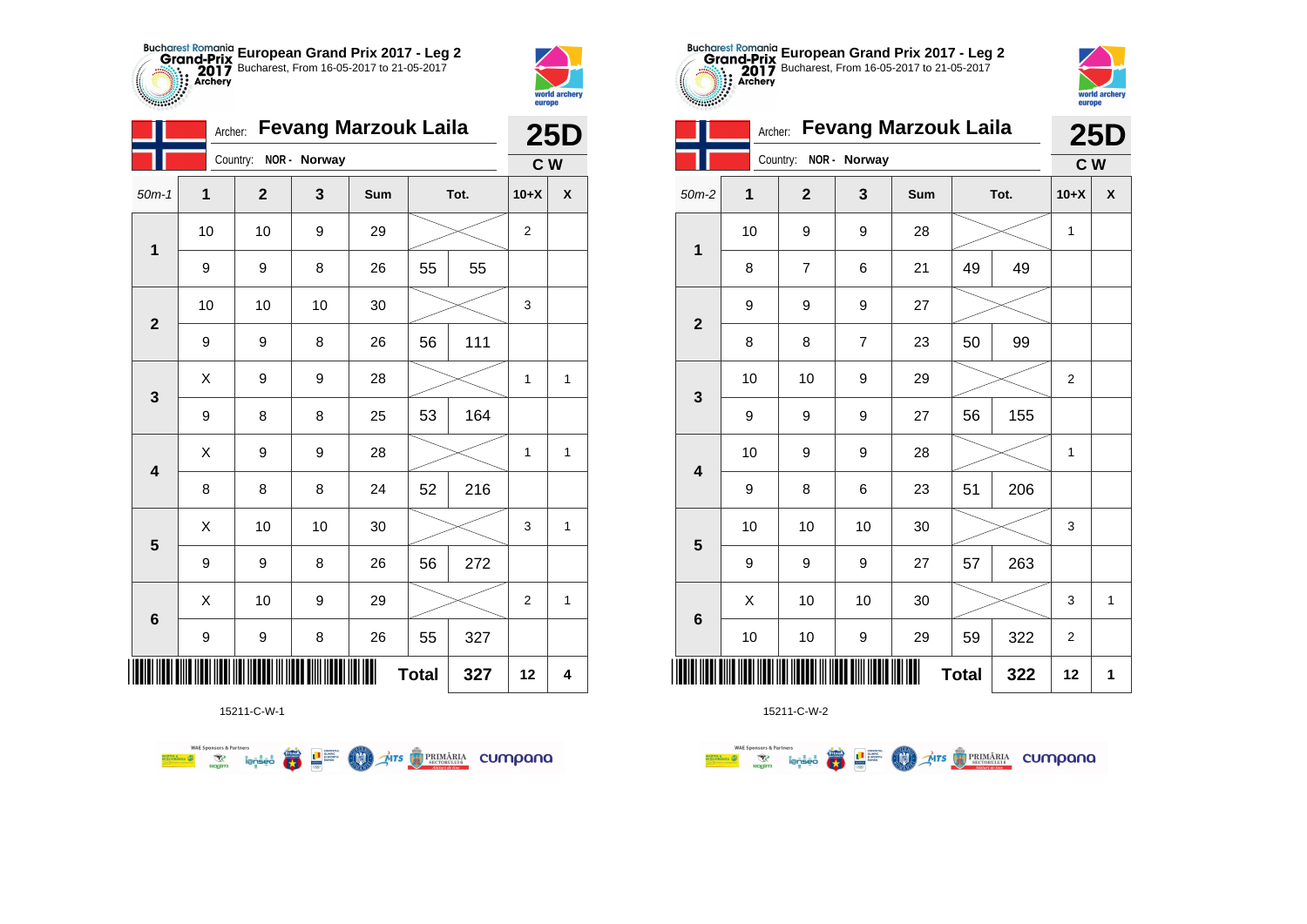



|                         | Archer:        | Cristescu Claudia Daniela | <b>26A</b>     |     |              |     |                  |                    |
|-------------------------|----------------|---------------------------|----------------|-----|--------------|-----|------------------|--------------------|
|                         |                | Country:                  | ROU - Romania  |     |              |     | C W              |                    |
| $50m-1$                 | $\overline{1}$ | $\overline{2}$            | 3              | Sum | Tot.         |     | $10+X$           | $\pmb{\mathsf{X}}$ |
|                         | 10             | 10                        | 9              | 29  |              |     | $\overline{2}$   |                    |
| 1                       | 9              | 8                         | 8              | 25  | 54           | 54  |                  |                    |
| $\mathbf{2}$            | 10             | 9                         | 9              | 28  |              |     | 1                |                    |
|                         | 9              | 9                         | 8              | 26  | 54           | 108 |                  |                    |
| $\mathbf{3}$            | 10             | 9                         | 9              | 28  |              |     | 1                |                    |
|                         | 8              | 8                         | $\overline{7}$ | 23  | 51           | 159 |                  |                    |
| $\overline{\mathbf{4}}$ | 10             | 10                        | 10             | 30  |              |     | 3                |                    |
|                         | 9              | 8                         | $\overline{7}$ | 24  | 54           | 213 |                  |                    |
| $\overline{\mathbf{5}}$ | $10$           | 10                        | 9              | 29  |              |     | $\overline{c}$   |                    |
|                         | 9              | 8                         | 8              | 25  | 54           | 267 |                  |                    |
| $\bf 6$                 | 10             | 10                        | 9              | 29  |              |     | $\boldsymbol{2}$ |                    |
|                         | 9              | 9                         | 8              | 26  | 55           | 322 |                  |                    |
|                         |                |                           |                |     | <b>Total</b> | 322 | 11               | $\pmb{0}$          |



17617-C-W-2

| $-0.000000$     |         |                |                                  | europe |              |      |                |                    |
|-----------------|---------|----------------|----------------------------------|--------|--------------|------|----------------|--------------------|
|                 | Archer: |                | <b>Cristescu Claudia Daniela</b> |        |              |      |                | 26A                |
|                 |         | Country:       | ROU - Romania                    |        |              |      | c <sub>w</sub> |                    |
| $50m-2$         | 1       | $\overline{2}$ | 3                                | Sum    |              | Tot. | $10+X$         | $\pmb{\mathsf{X}}$ |
|                 | 10      | 10             | 10                               | 30     |              |      | 3              |                    |
| 1               | 10      | 9              | 8                                | 27     | 57           | 57   |                |                    |
|                 | Χ       | 9              | 9                                | 28     |              |      | 1              | 1                  |
| $\mathbf{2}$    | 9       | 9              | 8                                | 26     | 54           | 111  |                |                    |
|                 | 10      | 9              | 9                                | 28     |              |      | 1              |                    |
| 3               | 8       | 8              | $\overline{7}$                   | 23     | 51           | 162  |                |                    |
|                 | 10      | 10             | 10                               | 30     |              |      | 3              |                    |
| 4               | 10      | 10             | 9                                | 29     | 59           | 221  | 2              |                    |
|                 | 10      | 9              | 9                                | 28     |              |      | 1              |                    |
| 5               | 9       | 8              | $\overline{7}$                   | 24     | 52           | 273  |                |                    |
|                 | 10      | 9              | 8                                | 27     |              |      | 1              |                    |
| $6\phantom{1}6$ | 8       | 8              | 8                                | 24     | 51           | 324  |                |                    |
|                 |         |                |                                  |        | <b>Total</b> | 324  | 13             | 1                  |

**European Grand Prix 2017 - Leg 2** Bucharest, From 16-05-2017 to 21-05-2017

world archa

17617-C-W-1

第 9章

**COLORED PRIMARIA CUMPANA** 

**WAE Sponsors & Partners**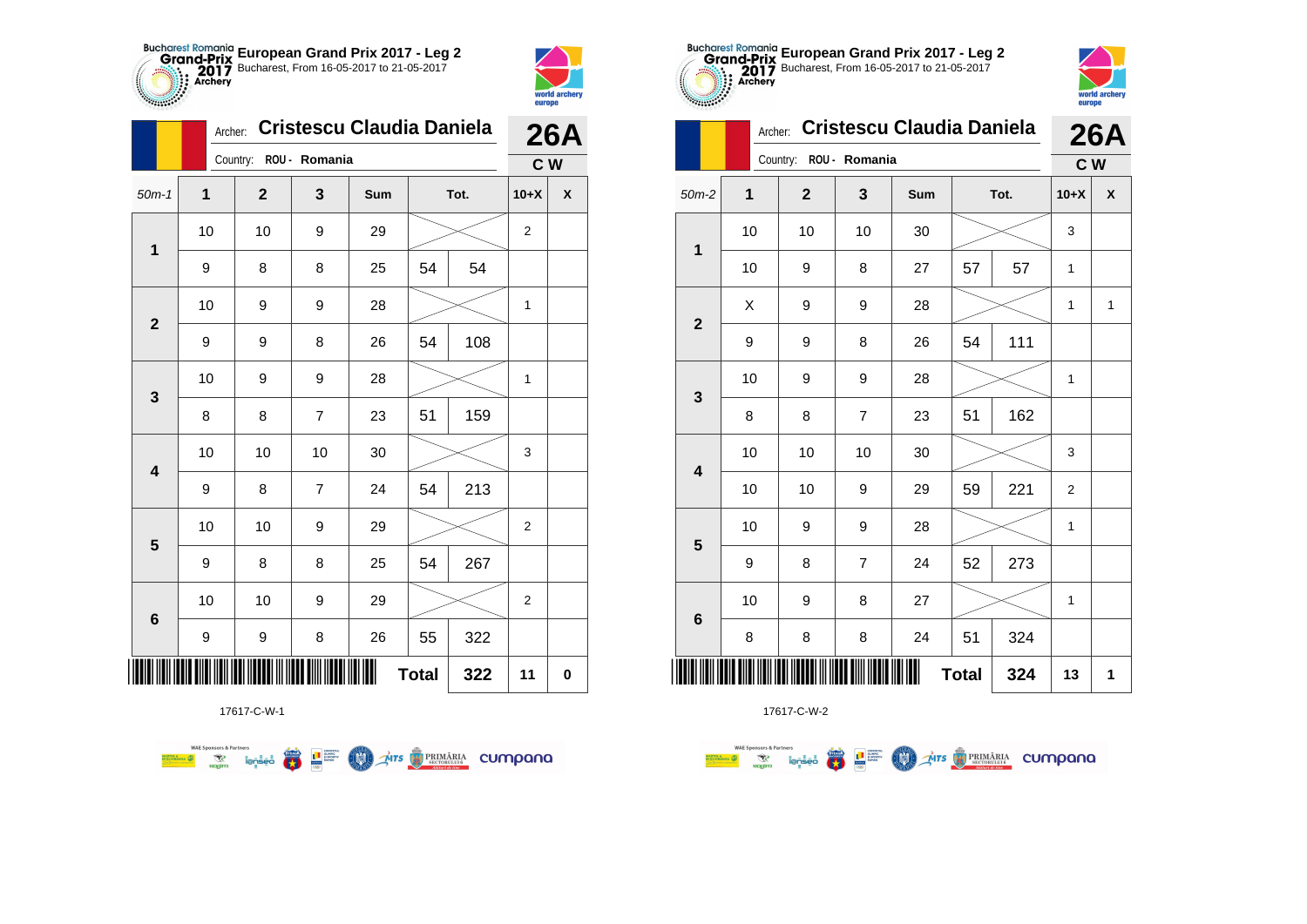



**Supply of Strategy** 

|                         | <b>Anastasio Anastasia</b><br>Archer: |                      |    |     |              |      |                  | <b>26B</b>              |
|-------------------------|---------------------------------------|----------------------|----|-----|--------------|------|------------------|-------------------------|
|                         |                                       | Country: ITA - Italy |    |     |              |      | C W              |                         |
| $50m-1$                 | 1                                     | $\mathbf{2}$         | 3  | Sum |              | Tot. | $10+X$           | $\pmb{\mathsf{X}}$      |
| $\mathbf 1$             | Χ                                     | 10                   | 9  | 29  |              |      | $\boldsymbol{2}$ | 1                       |
|                         | 9                                     | 9                    | 9  | 27  | 56           | 56   |                  |                         |
| $\mathbf{2}$            | 10                                    | 9                    | 9  | 28  |              |      | 1                |                         |
|                         | 9                                     | 9                    | 8  | 26  | 54           | 110  |                  |                         |
| 3                       | X                                     | X                    | 10 | 30  |              |      | 3                | $\boldsymbol{2}$        |
|                         | 9                                     | 9                    | 8  | 26  | 56           | 166  |                  |                         |
| $\overline{\mathbf{4}}$ | X                                     | X                    | X  | 30  |              |      | 3                | 3                       |
|                         | 9                                     | 9                    | 9  | 27  | 57           | 223  |                  |                         |
| $\overline{\mathbf{5}}$ | X                                     | X                    | 10 | 30  |              |      | 3                | $\overline{\mathbf{c}}$ |
|                         | 9                                     | 9                    | 8  | 26  | 56           | 279  |                  |                         |
| $\bf 6$                 | X                                     | X                    | 9  | 29  |              |      | $\boldsymbol{2}$ | $\overline{c}$          |
|                         | 9                                     | 9                    | 9  | 27  | 56           | 335  |                  |                         |
|                         |                                       |                      |    |     | <b>Total</b> | 335  | 14               | 10                      |

**Exercise on the Second Parties of the Conservation Company of the Conservation Company of the Conservation Company** 



5797-C-W-2

|                         | <b>Anastasio Anastasia</b><br>Archer:<br>ITA - Italy<br>Country:<br>1<br>$\mathbf{2}$<br>3<br>Tot.<br>Sum<br>X<br>Χ<br>X<br>30<br>59<br>Χ<br>10<br>9<br>29<br>59<br>10<br>9<br>10<br>29<br>115<br>9<br>9<br>56<br>9<br>27<br>Χ<br>X<br>Χ<br>30<br>10<br>9<br>9<br>173<br>28<br>58<br>10<br>10<br>10<br>30<br>230<br>9<br>9<br>9<br>27<br>57<br>X<br>X<br>Χ<br>30<br>289<br>10<br>10<br>9<br>59<br>29<br>10<br>9<br>28<br>9<br>9<br>9<br>9<br>27<br>55<br>344 |  |              |     | <b>26B</b>     |                    |
|-------------------------|--------------------------------------------------------------------------------------------------------------------------------------------------------------------------------------------------------------------------------------------------------------------------------------------------------------------------------------------------------------------------------------------------------------------------------------------------------------|--|--------------|-----|----------------|--------------------|
|                         |                                                                                                                                                                                                                                                                                                                                                                                                                                                              |  |              |     | C W            |                    |
| $50m-2$                 |                                                                                                                                                                                                                                                                                                                                                                                                                                                              |  |              |     | $10+X$         | $\pmb{\mathsf{X}}$ |
| $\overline{\mathbf{1}}$ |                                                                                                                                                                                                                                                                                                                                                                                                                                                              |  |              |     | 3              | 3                  |
|                         |                                                                                                                                                                                                                                                                                                                                                                                                                                                              |  |              |     | 2              | 1                  |
| $\mathbf{2}$            |                                                                                                                                                                                                                                                                                                                                                                                                                                                              |  |              |     | 2              |                    |
|                         |                                                                                                                                                                                                                                                                                                                                                                                                                                                              |  |              |     |                |                    |
| $\mathbf{3}$            |                                                                                                                                                                                                                                                                                                                                                                                                                                                              |  |              |     | 3              | 3                  |
|                         |                                                                                                                                                                                                                                                                                                                                                                                                                                                              |  |              |     | 1              |                    |
| $\overline{\mathbf{4}}$ |                                                                                                                                                                                                                                                                                                                                                                                                                                                              |  |              |     | 3              |                    |
|                         |                                                                                                                                                                                                                                                                                                                                                                                                                                                              |  |              |     |                |                    |
| $5\phantom{1}$          |                                                                                                                                                                                                                                                                                                                                                                                                                                                              |  |              |     | 3              | 3                  |
|                         |                                                                                                                                                                                                                                                                                                                                                                                                                                                              |  |              |     | $\overline{2}$ |                    |
|                         |                                                                                                                                                                                                                                                                                                                                                                                                                                                              |  |              |     | 1              |                    |
| $\bf 6$                 |                                                                                                                                                                                                                                                                                                                                                                                                                                                              |  |              |     |                |                    |
| IIIII                   |                                                                                                                                                                                                                                                                                                                                                                                                                                                              |  | <b>Total</b> | 344 | 20             | 10                 |

**European Grand Prix 2017 - Leg 2** Bucharest, From 16-05-2017 to 21-05-2017

world arche

europe

5797-C-W-1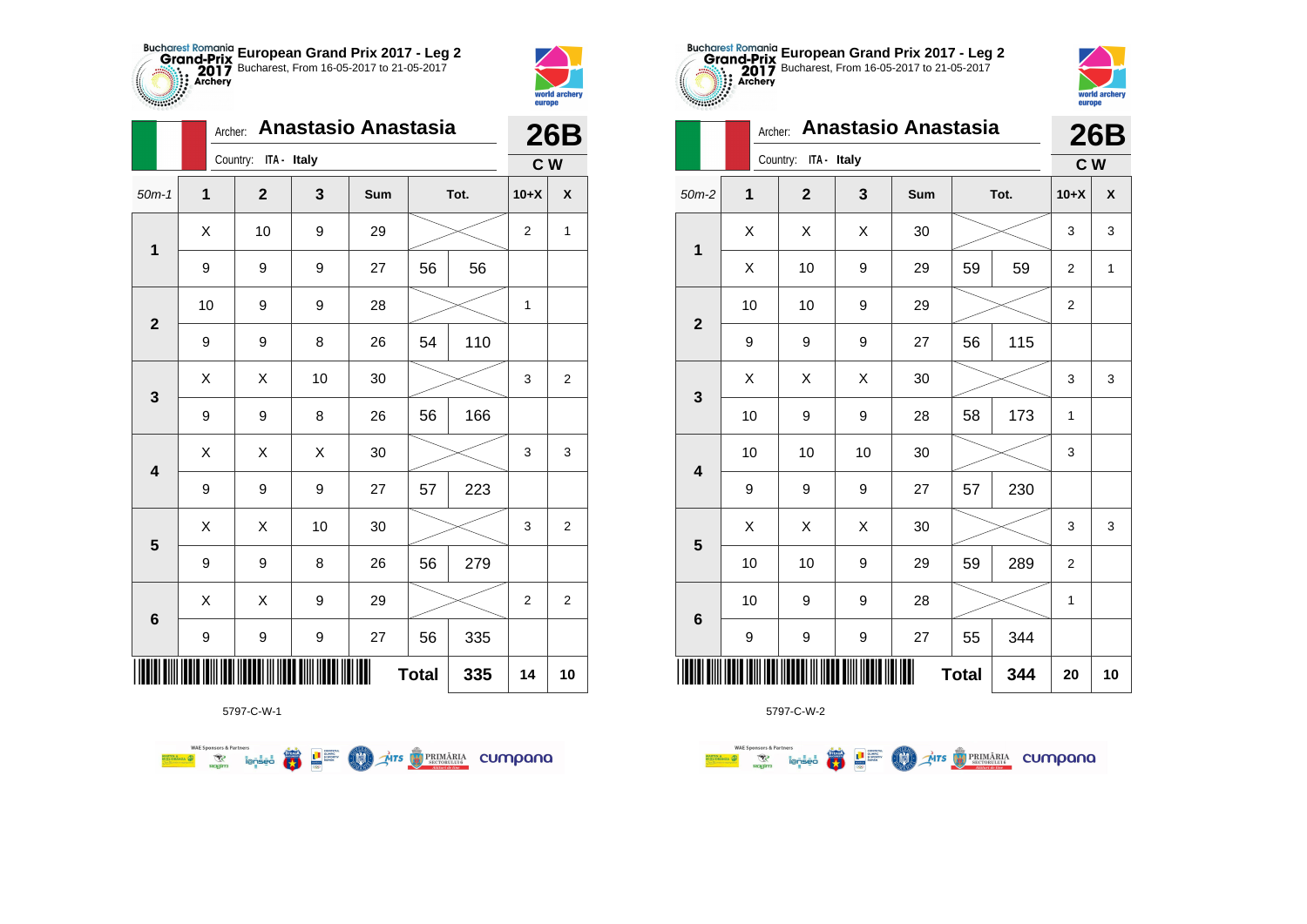



|                         |                  | Archer:                |    | Pozniakova Tetiana |              |      |                  | <b>26C</b>              |
|-------------------------|------------------|------------------------|----|--------------------|--------------|------|------------------|-------------------------|
|                         |                  | Country: UKR - Ukraine |    |                    |              |      | C W              |                         |
| $50m-1$                 | 1                | $\mathbf 2$            | 3  | Sum                |              | Tot. | $10+X$           | $\pmb{\mathsf{X}}$      |
|                         | 10               | 10                     | 10 | 30                 |              |      | 3                |                         |
| $\mathbf 1$             | 9                | 9                      | 9  | 27                 | 57           | 57   |                  |                         |
| $\mathbf{2}$            | $\sf X$          | 10                     | 9  | 29                 |              |      | $\boldsymbol{2}$ | $\mathbf{1}$            |
|                         | 9                | 8                      | 7  | 24                 | 53           | 110  |                  |                         |
| 3                       | 10               | 10                     | 9  | 29                 |              |      | $\boldsymbol{2}$ |                         |
|                         | 9                | 9                      | 9  | 27                 | 56           | 166  |                  |                         |
| $\overline{\mathbf{4}}$ | X                | 10                     | 10 | 30                 |              |      | 3                | $\mathbf{1}$            |
|                         | $\boldsymbol{9}$ | 9                      | 8  | 26                 | 56           | 222  |                  |                         |
| $\overline{\mathbf{5}}$ | Χ                | 9                      | 9  | 28                 |              |      | $\mathbf 1$      | $\mathbf{1}$            |
|                         | 9                | 9                      | 8  | 26                 | 54           | 276  |                  |                         |
| $\bf 6$                 | X                | X                      | 10 | 30                 |              |      | 3                | $\overline{\mathbf{c}}$ |
|                         | 9                | 9                      | 8  | 26                 | 56           | 332  |                  |                         |
| ┉                       |                  |                        |    |                    | <b>Total</b> | 332  | 14               | 5                       |



15883-C-W-2

| $\begin{smallmatrix} \mathbb{C} & \mathbb{C} & \mathbb{C} & \mathbb{C} & \mathbb{C} & \mathbb{C} & \mathbb{C} \end{smallmatrix}$ | Archer:     |                        |                | Pozniakova Tetiana |              |     |                | <b>26C</b>     |
|----------------------------------------------------------------------------------------------------------------------------------|-------------|------------------------|----------------|--------------------|--------------|-----|----------------|----------------|
|                                                                                                                                  |             | Country: UKR - Ukraine |                |                    |              |     | C W            |                |
| $50m-2$                                                                                                                          | $\mathbf 1$ | $\mathbf 2$            | 3              | Sum                | Tot.         |     | $10+X$         | X              |
| 1                                                                                                                                | X           | 10                     | 10             | 30                 |              |     | 3              | $\mathbf{1}$   |
|                                                                                                                                  | 9           | 9                      | 9              | 27                 | 57           | 57  |                |                |
| $\overline{2}$                                                                                                                   | X           | X                      | 9              | 29                 |              |     | 2              | $\overline{c}$ |
|                                                                                                                                  | 9           | 9                      | 8              | 26                 | 55           | 112 |                |                |
| 3                                                                                                                                | X           | Χ                      | 9              | 29                 |              |     | $\overline{2}$ | $\overline{2}$ |
|                                                                                                                                  | 9           | 8                      | 8              | 25                 | 54           | 166 |                |                |
| $\overline{\mathbf{4}}$                                                                                                          | X           | Χ                      | Χ              | 30                 |              |     | 3              | 3              |
|                                                                                                                                  | 10          | 9                      | 9              | 28                 | 58           | 224 | 1              |                |
| 5                                                                                                                                | X           | X                      | 9              | 29                 |              |     | $\overline{2}$ | $\overline{2}$ |
|                                                                                                                                  | 8           | 8                      | $\overline{7}$ | 23                 | 52           | 276 |                |                |
|                                                                                                                                  | 10          | 10                     | 9              | 29                 |              |     | 2              |                |
| $6\phantom{1}6$                                                                                                                  | 9           | 9                      | 9              | 27                 | 56           | 332 |                |                |
|                                                                                                                                  |             |                        |                |                    | <b>Total</b> | 332 | 15             | 10             |

**European Grand Prix 2017 - Leg 2** Bucharest, From 16-05-2017 to 21-05-2017



|                         |              | Country: UKR - UKraine |                  |                |              |      | C W            |                         |
|-------------------------|--------------|------------------------|------------------|----------------|--------------|------|----------------|-------------------------|
| $50m-2$                 | $\mathbf{1}$ | $\mathbf{2}$           | 3                | Sum            |              | Tot. | $10+X$         | X                       |
| $\mathbf 1$             | Χ            | 10                     | 10               | $30\,$         |              |      | 3              | $\mathbf{1}$            |
|                         | 9            | 9                      | 9                | 27             | 57           | 57   |                |                         |
| $\mathbf 2$             | Χ            | Χ                      | 9                | 29             |              |      | $\overline{c}$ | $\overline{\mathbf{c}}$ |
|                         | 9            | 9                      | 8                | 26             | 55           | 112  |                |                         |
| $\mathbf 3$             | Χ            | Χ                      | 9                | 29             |              |      | $\overline{2}$ | $\overline{2}$          |
|                         | 9            | 8                      | 8                | 25             | 54           | 166  |                |                         |
|                         | Χ            | X                      | X                | 30             |              |      | 3              | 3                       |
| $\overline{\mathbf{4}}$ | 10           | 9                      | 9                | 28             | 58           | 224  | $\mathbf{1}$   |                         |
|                         | Χ            | Χ                      | 9                | 29             |              |      | $\overline{c}$ | $\overline{\mathbf{c}}$ |
| ${\bf 5}$               | 8            | 8                      | $\overline{7}$   | 23             | 52           | 276  |                |                         |
|                         | 10           | 10                     | 9                | 29             |              |      | $\overline{c}$ |                         |
| $\bf 6$                 | 9            | 9                      | $\boldsymbol{9}$ | 27             | 56           | 332  |                |                         |
| III                     |              |                        |                  | $\blacksquare$ | <b>Total</b> | 332  | 15             | 10                      |
|                         |              |                        |                  |                |              |      |                |                         |

15883-C-W-1

**WAE Sponsors & Partners Exercise on the Second Parties of the Conservation Company of the Conservation Company of the Conservation Company**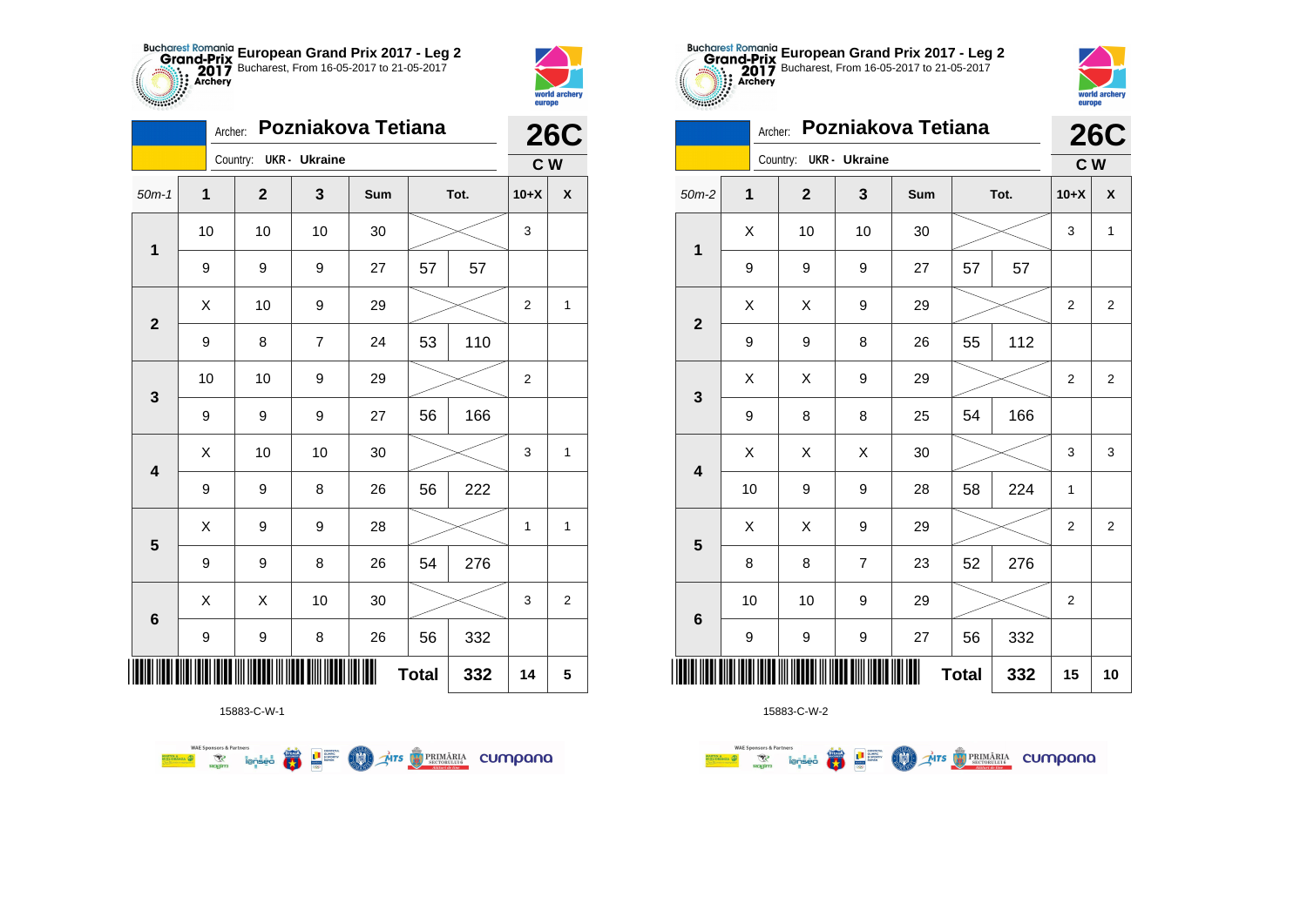



|                         | Archer:                 |                        | <b>Hoim Emily</b> |     |              |      |                | <b>27B</b>         |
|-------------------------|-------------------------|------------------------|-------------------|-----|--------------|------|----------------|--------------------|
|                         |                         | Country: EST - Estonia |                   |     |              |      | C W            |                    |
| $50m-1$                 | $\overline{\mathbf{1}}$ | $\mathbf{2}$           | 3                 | Sum |              | Tot. | $10+X$         | $\pmb{\mathsf{X}}$ |
| $\mathbf 1$             | X                       | X                      | X                 | 30  |              |      | 3              | 3                  |
|                         | 10                      | 10                     | 8                 | 28  | 58           | 58   | $\overline{2}$ |                    |
| $\mathbf{2}$            | 10                      | 10                     | 9                 | 29  |              |      | $\overline{2}$ |                    |
|                         | 9                       | 9                      | 7                 | 25  | 54           | 112  |                |                    |
| 3                       | X                       | 10                     | 10                | 30  |              |      | 3              | 1                  |
|                         | 10                      | 10                     | 9                 | 29  | 59           | 171  | $\overline{2}$ |                    |
| 4                       | 10                      | 9                      | 9                 | 28  |              |      | $\mathbf{1}$   |                    |
|                         | 9                       | 9                      | 8                 | 26  | 54           | 225  |                |                    |
| $\overline{\mathbf{5}}$ | X                       | 9                      | 9                 | 28  |              |      | 1              | $\mathbf{1}$       |
|                         | 9                       | 9                      | 8                 | 26  | 54           | 279  |                |                    |
|                         | 10                      | 9                      | 9                 | 28  |              |      | $\mathbf 1$    |                    |
| $\bf 6$                 | 9                       | 9                      | 9                 | 27  | 55           | 334  |                |                    |
| ║║║                     |                         |                        |                   |     | <b>Total</b> | 334  | 15             | 5                  |





|                 | Archer: |                          | <b>Hoim Emily</b> |     |              |      |                | <b>27B</b>     |
|-----------------|---------|--------------------------|-------------------|-----|--------------|------|----------------|----------------|
|                 |         | Country: EST - Estonia   |                   |     |              |      | C W            |                |
| $50m-2$         | 1       | $\mathbf{2}$             | 3                 | Sum |              | Tot. | $10+X$         | X              |
| $\mathbf 1$     | X       | X                        | 10                | 30  |              |      | 3              | $\overline{2}$ |
|                 | 10      | 9                        | 9                 | 28  | 58           | 58   | 1              |                |
| $\overline{2}$  | X       | 10                       | 10                | 30  |              |      | 3              | 1              |
|                 | 10      | 9                        | 8                 | 27  | 57           | 115  | 1              |                |
| 3               | Χ       | 10                       | 10                | 30  |              |      | 3              | $\mathbf{1}$   |
|                 | 10      | 9                        | 8                 | 27  | 57           | 172  | $\mathbf{1}$   |                |
| 4               | X       | 10                       | 9                 | 29  |              |      | $\overline{2}$ | 1              |
|                 | 9       | 9                        | 8                 | 26  | 55           | 227  |                |                |
| 5               | X       | Χ                        | 10                | 30  |              |      | 3              | $\overline{2}$ |
|                 | 9       | 9                        | 9                 | 27  | 57           | 284  |                |                |
| $6\phantom{1}6$ | Χ       | 10                       | 10                | 30  |              |      | 3              | $\mathbf{1}$   |
|                 | 9       | $\overline{\mathcal{I}}$ | $\overline{7}$    | 23  | 53           | 337  |                |                |
|                 |         |                          |                   |     | <b>Total</b> | 337  | 20             | 8              |



**第1**章

**OD** Ars **D** PRIMÁRIA CUMPONO

**WAE Sponsors & Partners** 



16980-C-W-2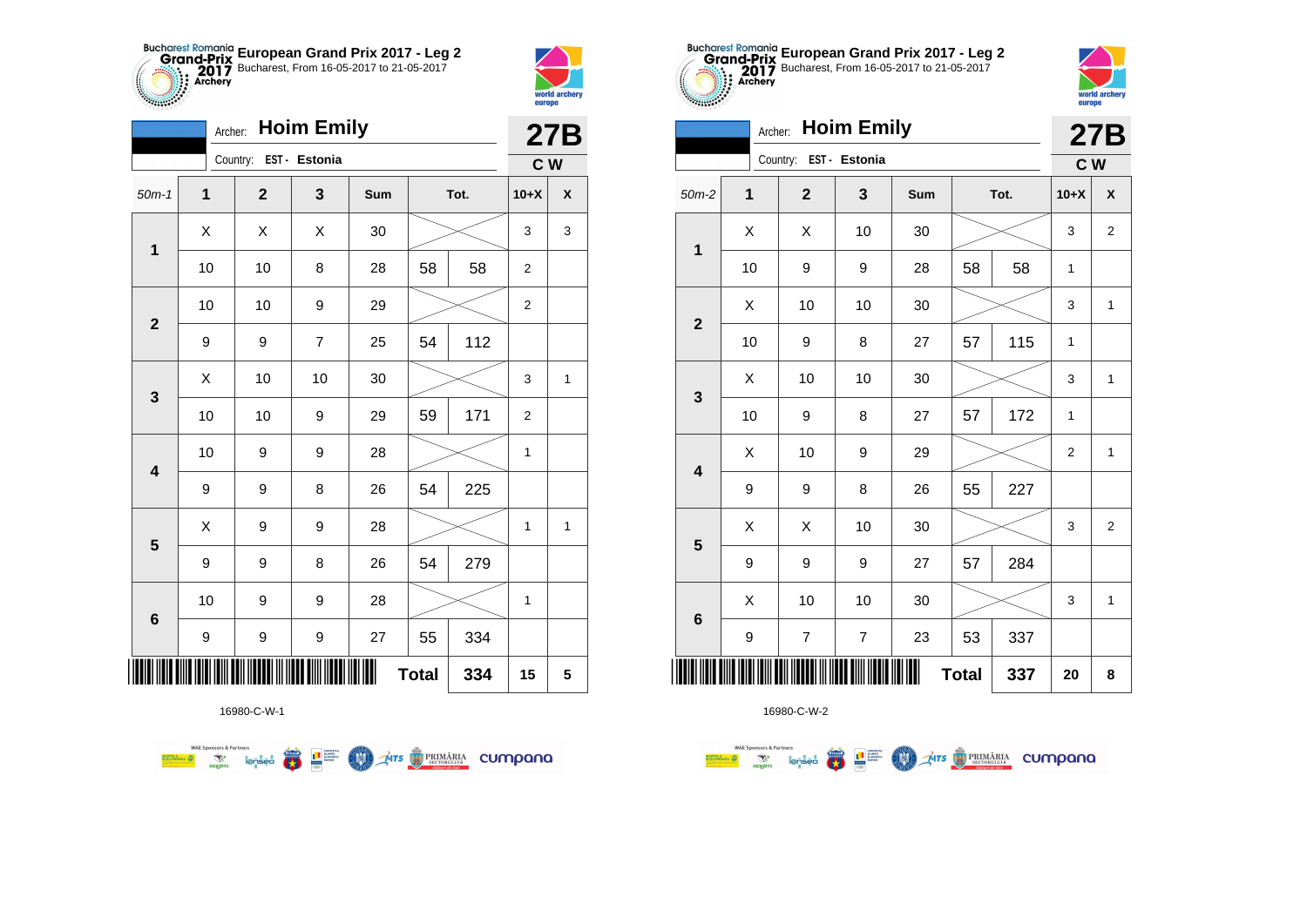



|                         | Shkolna Mariya<br><b>27C</b><br>Archer:<br>Country: POL - Poland<br>C W<br>1<br>$\mathbf{2}$<br>3<br>Sum<br>Tot.<br>$10+X$<br>$\pmb{\mathsf{X}}$<br>10<br>10<br>9<br>29<br>$\overline{2}$<br>$\mathbf 1$<br>53<br>8<br>8<br>8<br>24<br>53 |    |    |    |              |     |                  |                  |
|-------------------------|-------------------------------------------------------------------------------------------------------------------------------------------------------------------------------------------------------------------------------------------|----|----|----|--------------|-----|------------------|------------------|
|                         |                                                                                                                                                                                                                                           |    |    |    |              |     |                  |                  |
| $50m-1$                 |                                                                                                                                                                                                                                           |    |    |    |              |     |                  |                  |
|                         |                                                                                                                                                                                                                                           |    |    |    |              |     |                  |                  |
|                         |                                                                                                                                                                                                                                           |    |    |    |              |     |                  |                  |
| $\mathbf{2}$            | X                                                                                                                                                                                                                                         | Χ  | 9  | 29 |              |     | 2                | 2                |
|                         | 9                                                                                                                                                                                                                                         | 9  | 8  | 26 | 55           | 108 |                  |                  |
|                         | Χ                                                                                                                                                                                                                                         | 10 | 10 | 30 |              |     | 3                | 1                |
| 3                       | 8                                                                                                                                                                                                                                         | 8  | 8  | 24 | 54           | 162 |                  |                  |
| $\overline{\mathbf{4}}$ | X                                                                                                                                                                                                                                         | 10 | 10 | 30 |              |     | 3                | $\mathbf{1}$     |
|                         | 10                                                                                                                                                                                                                                        | 9  | 9  | 28 | 58           | 220 | 1                |                  |
|                         | Χ                                                                                                                                                                                                                                         | 10 | 9  | 29 |              |     | $\boldsymbol{2}$ | 1                |
| $\overline{\mathbf{5}}$ | 9                                                                                                                                                                                                                                         | 9  | 8  | 26 | 55           | 275 |                  |                  |
|                         | X                                                                                                                                                                                                                                         | X  | 10 | 30 |              |     | 3                | 2                |
| $\bf 6$                 | 9                                                                                                                                                                                                                                         | 9  | 9  | 27 | 57           | 332 |                  |                  |
|                         |                                                                                                                                                                                                                                           |    |    | Ш  | <b>Total</b> | 332 | 16               | $\boldsymbol{7}$ |

**COND** 

**THE STRIMARIA CUMPANA** 



9298-C-W-2

|                         | POL - Poland<br>Country:<br>$\mathbf 1$<br>$\mathbf{2}$<br>Sum<br>Tot.<br>3<br>X<br>10<br>9<br>29<br>$\mathbf{1}$<br>55<br>8<br>9<br>9<br>55<br>26<br>Χ<br>10<br>10<br>30<br>$\mathbf{2}$<br>110<br>55<br>9<br>9<br>$\overline{7}$<br>25<br>10<br>10<br>10<br>30<br>3<br>166<br>9<br>9<br>8<br>26<br>56 |    |                |    |              |     |                | C W                |
|-------------------------|---------------------------------------------------------------------------------------------------------------------------------------------------------------------------------------------------------------------------------------------------------------------------------------------------------|----|----------------|----|--------------|-----|----------------|--------------------|
| $50m-2$                 |                                                                                                                                                                                                                                                                                                         |    |                |    |              |     | $10+X$         | $\pmb{\mathsf{X}}$ |
|                         |                                                                                                                                                                                                                                                                                                         |    |                |    |              |     | $\overline{c}$ | $\mathbf{1}$       |
|                         |                                                                                                                                                                                                                                                                                                         |    |                |    |              |     |                |                    |
|                         |                                                                                                                                                                                                                                                                                                         |    |                |    |              |     | 3              | $\mathbf{1}$       |
|                         |                                                                                                                                                                                                                                                                                                         |    |                |    |              |     |                |                    |
|                         |                                                                                                                                                                                                                                                                                                         |    |                |    |              |     | 3              |                    |
|                         |                                                                                                                                                                                                                                                                                                         |    |                |    |              |     |                |                    |
| $\overline{\mathbf{4}}$ | 10                                                                                                                                                                                                                                                                                                      | 10 | 9              | 29 |              |     | 2              |                    |
|                         | 9                                                                                                                                                                                                                                                                                                       | 8  | $\overline{7}$ | 24 | 53           | 219 |                |                    |
|                         | X                                                                                                                                                                                                                                                                                                       | 10 | 9              | 29 |              |     | $\overline{2}$ | $\mathbf{1}$       |
| $\overline{\mathbf{5}}$ | 9                                                                                                                                                                                                                                                                                                       | 8  | 8              | 25 | 54           | 273 |                |                    |
|                         | Χ                                                                                                                                                                                                                                                                                                       | 10 | 9              | 29 |              |     | $\overline{2}$ | $\mathbf{1}$       |
| $\bf 6$                 | 9                                                                                                                                                                                                                                                                                                       | 9  | 8              | 26 | 55           | 328 |                |                    |
|                         |                                                                                                                                                                                                                                                                                                         |    |                |    | <b>Total</b> | 328 | 14             | 4                  |

**European Grand Prix 2017 - Leg 2** Bucharest, From 16-05-2017 to 21-05-2017

**27C**

world archery<br>europe

Archer: **Shkolna Mariya**

**Branch** 

9298-C-W-1

**Examples and Second Second Second Second Second Second Second Second Second Second Second Second Second Second Second Second Second Second Second Second Second Second Second Second Second Second Second Second Second Secon**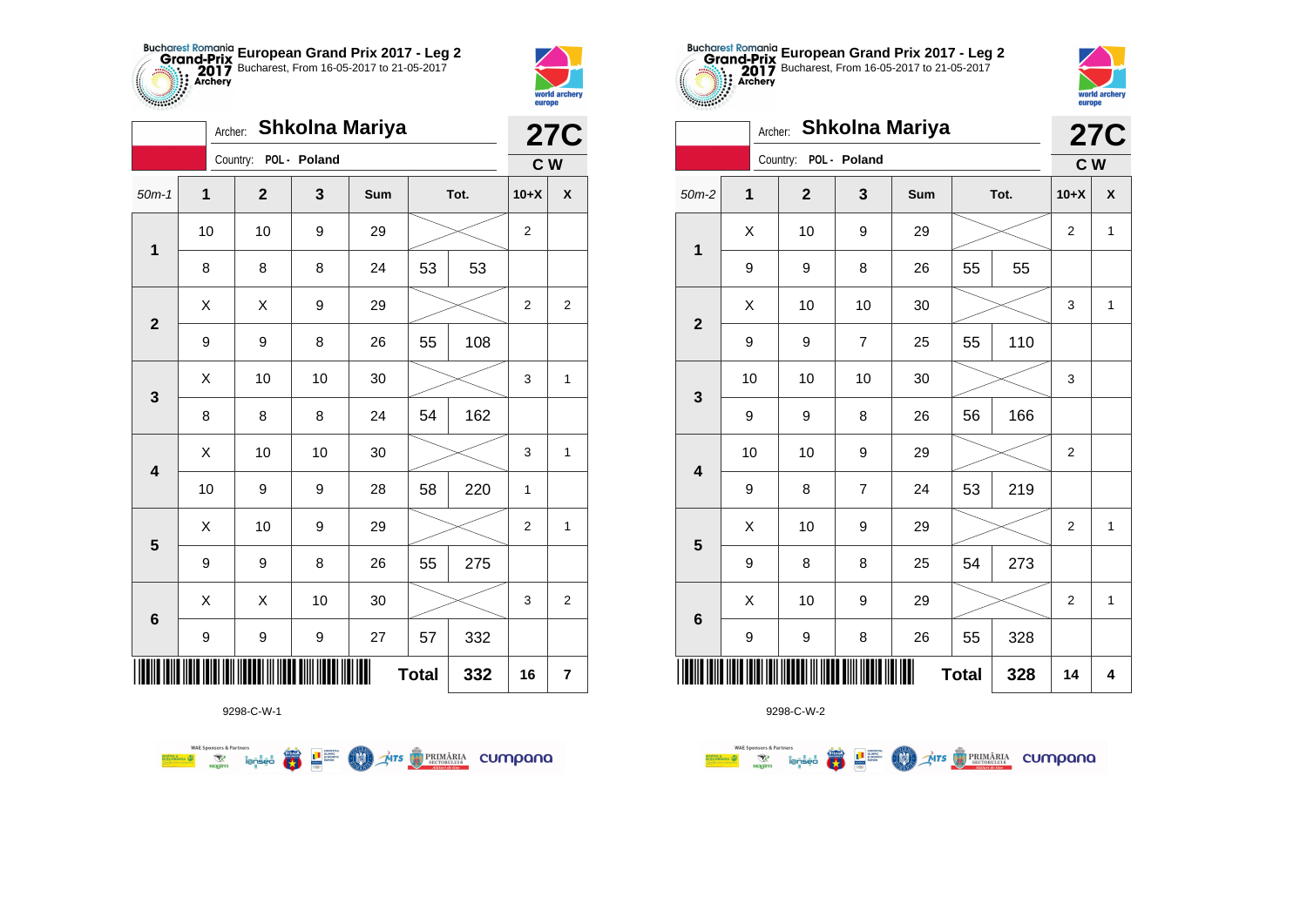



**STATISTICS** 

|                         |                  | <b>Daxbock Astrid</b><br>Archer: |                |     |              |      |                |                    |  |
|-------------------------|------------------|----------------------------------|----------------|-----|--------------|------|----------------|--------------------|--|
|                         |                  | Country: ISL - Iceland           |                |     |              |      | C W            | <b>27D</b>         |  |
| $50m-1$                 | 1                | $\mathbf 2$                      | 3              | Sum |              | Tot. | $10+X$         | $\pmb{\mathsf{X}}$ |  |
| $\mathbf 1$             | 9                | 9                                | 9              | 27  |              |      |                |                    |  |
|                         | 8                | 8                                | $\overline{7}$ | 23  | 50           | 50   |                |                    |  |
| $\mathbf{2}$            | Χ                | 10                               | 10             | 30  |              |      | 3              | $\mathbf{1}$       |  |
|                         | 9                | $\overline{7}$                   | $\overline{7}$ | 23  | 53           | 103  |                |                    |  |
| 3                       | Χ                | 10                               | 9              | 29  |              |      | $\overline{2}$ | 1                  |  |
|                         | 8                | 8                                | 8              | 24  | 53           | 156  |                |                    |  |
| 4                       | X                | 10                               | 9              | 29  |              |      | $\overline{2}$ | $\mathbf{1}$       |  |
|                         | 9                | 8                                | $\overline{7}$ | 24  | 53           | 209  |                |                    |  |
| $\overline{\mathbf{5}}$ | X                | 9                                | 9              | 28  |              |      | 1              | $\mathbf{1}$       |  |
|                         | 9                | 8                                | $\overline{7}$ | 24  | 52           | 261  |                |                    |  |
| $6\phantom{1}6$         | 10               | 10                               | 9              | 29  |              |      | $\overline{2}$ |                    |  |
|                         | $\boldsymbol{9}$ | 9                                | 9              | 27  | 56           | 317  |                |                    |  |
| Ш                       |                  |                                  |                |     | <b>Total</b> | 317  | 10             | 4                  |  |

**AITS** PRIMÁRIA CUMPANO



15898-C-W-2

|                         | Archer:             |                        |                | <b>Daxbock Astrid</b> |      |     |                | <b>27D</b>   |
|-------------------------|---------------------|------------------------|----------------|-----------------------|------|-----|----------------|--------------|
|                         |                     | Country: ISL - Iceland |                |                       |      |     | C W            |              |
| $50m-2$                 | 1                   | $\overline{2}$         | 3              | Sum                   | Tot. |     | $10+X$         | X            |
| $\mathbf 1$             | 9                   | 9                      | 9              | 27                    |      |     |                |              |
|                         | 9                   | $\overline{7}$         | 5              | 21                    | 48   | 48  |                |              |
| $\overline{2}$          | X                   | 10                     | 10             | 30                    |      |     | 3              | $\mathbf{1}$ |
|                         | 10                  | 10                     | 8              | 28                    | 58   | 106 | $\overline{2}$ |              |
| 3                       | 9                   | 9                      | 9              | 27                    |      |     |                |              |
|                         | 8                   | 7                      | $\overline{7}$ | 22                    | 49   | 155 |                |              |
| $\overline{\mathbf{4}}$ | X                   | 10                     | 10             | 30                    |      |     | 3              | $\mathbf{1}$ |
|                         | 9                   | 9                      | 9              | 27                    | 57   | 212 |                |              |
| 5                       | 9                   | 9                      | 8              | 26                    |      |     |                |              |
|                         | $\overline{7}$      | $\overline{7}$         | 6              | 20                    | 46   | 258 |                |              |
| $6\phantom{1}6$         | 10                  | 9                      | 9              | 28                    |      |     | 1              |              |
|                         | 8                   | 8                      | 8              | 24                    | 52   | 310 |                |              |
|                         | <b>Total</b><br>310 |                        |                |                       |      |     |                |              |

**European Grand Prix 2017 - Leg 2** Bucharest, From 16-05-2017 to 21-05-2017

world archer

europe

15898-C-W-1

■ □■

**COND** 

**WAE Sponsors & Partners**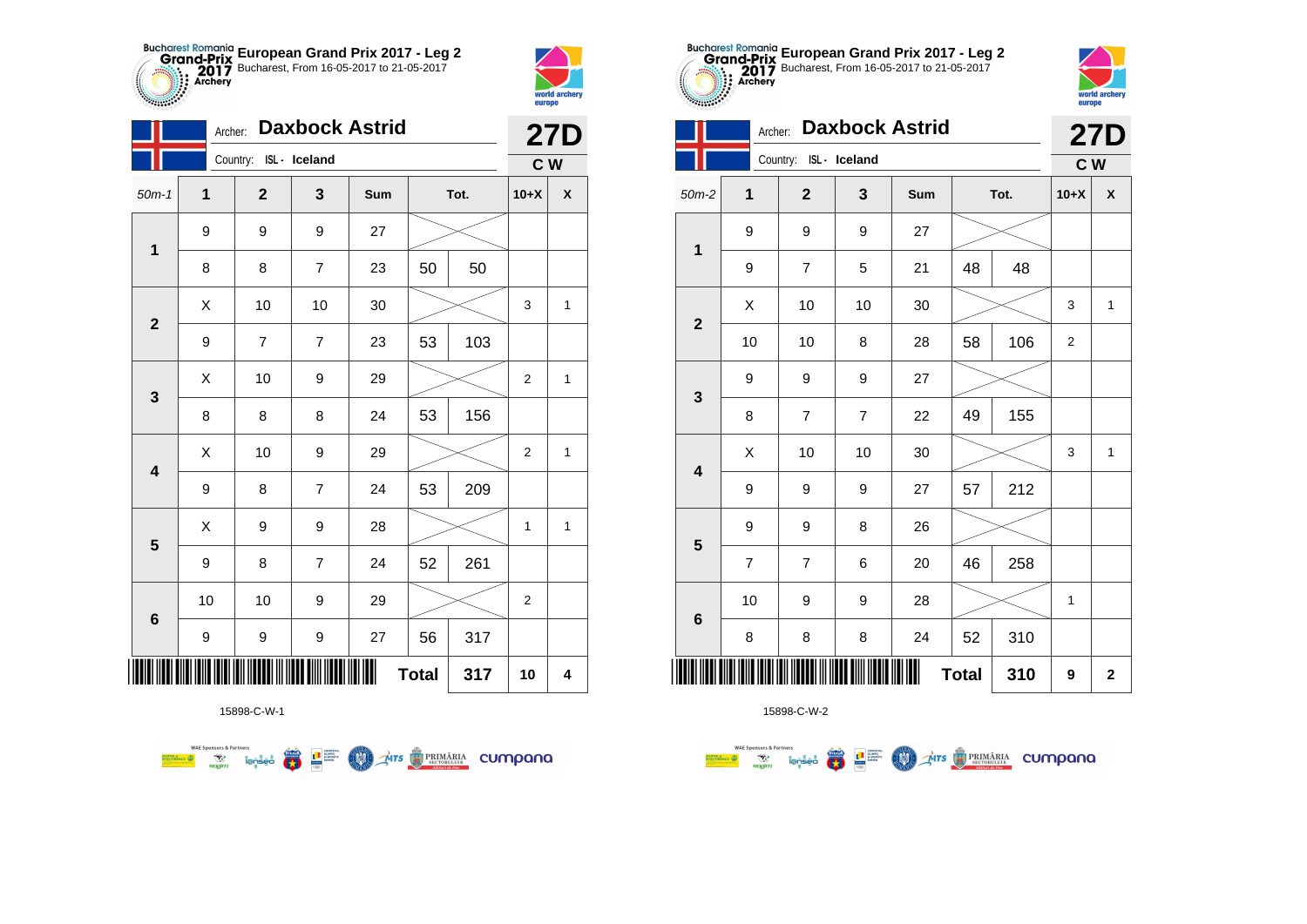



|                         | Archer: |             |                | <b>Angelescu Codruta</b> |              |      |                | <b>28A</b>         |
|-------------------------|---------|-------------|----------------|--------------------------|--------------|------|----------------|--------------------|
|                         |         | Country:    | ROU - Romania  |                          |              |      | C <sub>W</sub> |                    |
| $50m-1$                 | 1       | $\mathbf 2$ | 3              | Sum                      |              | Tot. | $10+X$         | $\pmb{\mathsf{X}}$ |
| $\mathbf{1}$            | 10      | 10          | 9              | 29                       |              |      | $\overline{c}$ |                    |
|                         | 8       | 8           | 8              | 24                       | 53           | 53   |                |                    |
| $\mathbf{2}$            | 9       | 9           | 9              | 27                       |              |      |                |                    |
|                         | 9       | 8           | $\overline{7}$ | 24                       | 51           | 104  |                |                    |
| $\mathbf{3}$            | 10      | 9           | 9              | 28                       |              |      | 1              |                    |
|                         | 9       | 8           | $\overline{7}$ | 24                       | 52           | 156  |                |                    |
| $\overline{\mathbf{4}}$ | X       | 10          | 10             | 30                       |              |      | 3              | 1                  |
|                         | 9       | 9           | 9              | 27                       | 57           | 213  |                |                    |
| $\overline{\mathbf{5}}$ | 10      | 9           | 9              | 28                       |              |      | 1              |                    |
|                         | 9       | 9           | 8              | 26                       | 54           | 267  |                |                    |
|                         | Χ       | 10          | 10             | 30                       |              |      | $\mathsf 3$    | 1                  |
| $\bf 6$                 | 9       | 9           | 8              | 26                       | 56           | 323  |                |                    |
| ║║║                     |         |             |                |                          | <b>Total</b> | 323  | 10             | $\mathbf 2$        |

**COND** 

**THITS BETORIARIA CUMPANA** 



17688-C-W-2

|                         |    | Archer:        |                  | <b>Angelescu Codruta</b> |              |      |                | <b>28A</b>     |
|-------------------------|----|----------------|------------------|--------------------------|--------------|------|----------------|----------------|
|                         |    | Country:       | ROU - Romania    |                          |              |      | c <sub>w</sub> |                |
| $50m-2$                 | 1  | $\overline{2}$ | 3                | Sum                      |              | Tot. | $10+X$         | χ              |
| $\mathbf{1}$            | 10 | 9              | 9                | 28                       |              |      | 1              |                |
|                         | 9  | 8              | 8                | 25                       | 53           | 53   |                |                |
| $\overline{2}$          | X  | 10             | 10               | 30                       |              |      | 3              | 1              |
|                         | 9  | 8              | 5                | 22                       | 52           | 105  |                |                |
| $\mathbf{3}$            | 9  | 9              | $\boldsymbol{9}$ | 27                       |              |      |                |                |
|                         | 8  | 8              | 6                | 22                       | 49           | 154  |                |                |
| $\overline{\mathbf{4}}$ | 10 | 9              | 9                | 28                       |              |      | 1              |                |
|                         | 8  | 8              | $\overline{7}$   | 23                       | 51           | 205  |                |                |
| 5                       | X  | X              | 9                | 29                       |              |      | $\overline{2}$ | $\overline{2}$ |
|                         | 9  | 8              | 8                | 25                       | 54           | 259  |                |                |
| $\bf 6$                 | X  | 10             | 9                | 29                       |              |      | $\overline{2}$ | 1              |
|                         | 9  | 9              | $\overline{7}$   | 25                       | 54           | 313  |                |                |
|                         |    |                |                  |                          | <b>Total</b> | 313  | 9              | 4              |

**European Grand Prix 2017 - Leg 2** Bucharest, From 16-05-2017 to 21-05-2017

world archery

europe

Archer: **Angelescu Codruta**

17688-C-W-1

**Examples and Second Second Second Second Second Second Second Second Second Second Second Second Second Second Second Second Second Second Second Second Second Second Second Second Second Second Second Second Second Secon**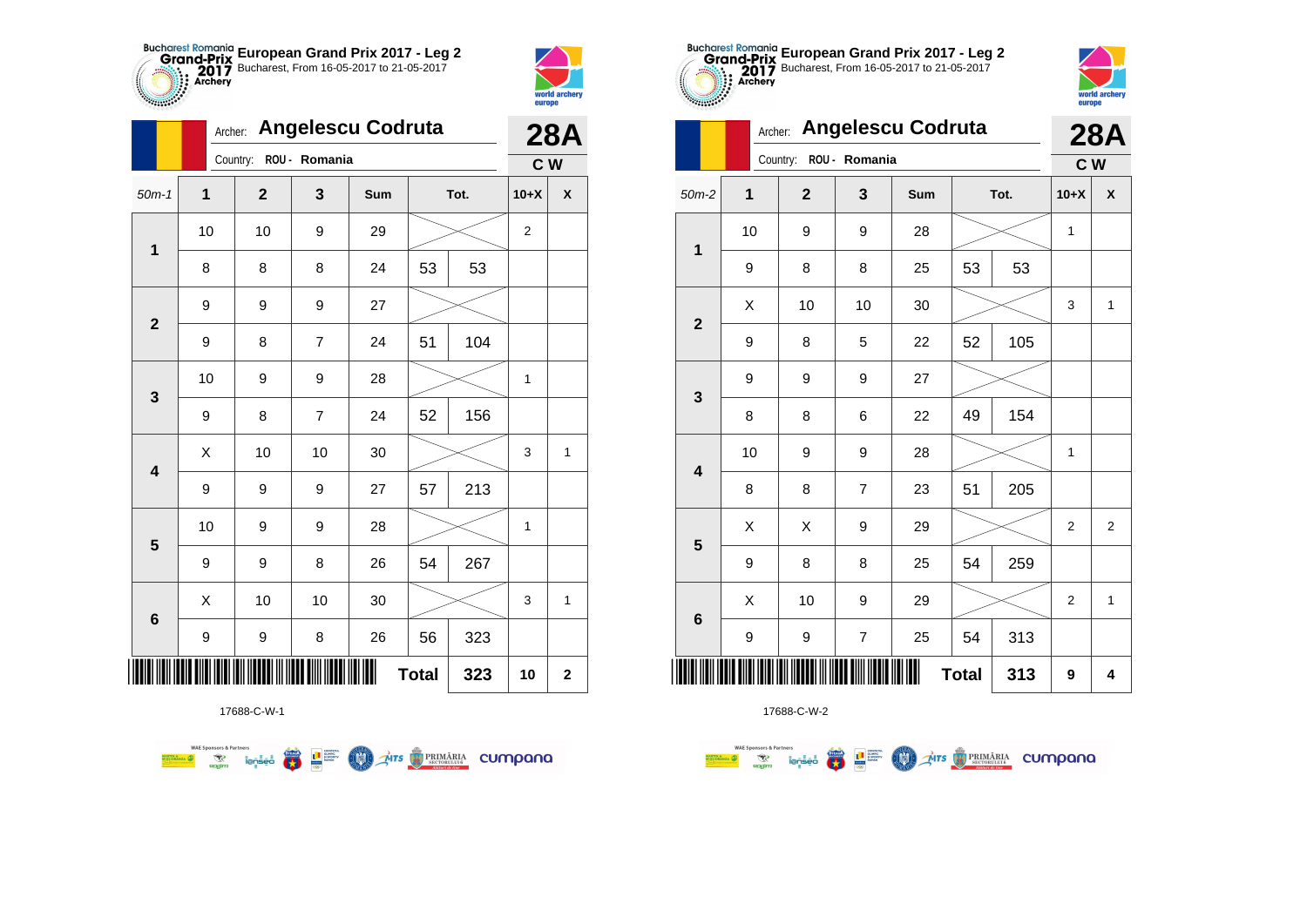



| Ф<br>黑                  | Archer: |              |                | <b>28C</b> |              |      |                |                         |
|-------------------------|---------|--------------|----------------|------------|--------------|------|----------------|-------------------------|
|                         |         | Country:     | SRB - Serbia   |            |              |      | $C$ W          |                         |
| $50m-1$                 | 1       | $\mathbf{2}$ | 3              | Sum        |              | Tot. | $10+X$         | $\pmb{\mathsf{X}}$      |
| 1                       | X       | 10           | 9              | 29         |              |      | $\overline{2}$ | 1                       |
|                         | 9       | 9            | 8              | 26         | 55           | 55   |                |                         |
| $\mathbf{2}$            | Χ       | Χ            | 10             | 30         |              |      | 3              | $\boldsymbol{2}$        |
|                         | 10      | 9            | 8              | 27         | 57           | 112  | 1              |                         |
| $\mathbf{3}$            | X       | X            | 10             | 30         |              |      | 3              | 2                       |
|                         | 9       | 9            | $\overline{7}$ | 25         | 55           | 167  |                |                         |
| $\overline{\mathbf{4}}$ | X       | 10           | 10             | 30         |              |      | 3              | 1                       |
|                         | 9       | 9            | 8              | 26         | 56           | 223  |                |                         |
|                         | 10      | 9            | 9              | 28         |              |      | 1              |                         |
| $\overline{\mathbf{5}}$ | 9       | 9            | 9              | 27         | 55           | 278  |                |                         |
| $\bf 6$                 | X       | 10           | 9              | 29         |              |      | 2              | 1                       |
|                         | 9       | 9            | 8              | 26         | 55           | 333  |                |                         |
|                         |         |              |                | I          | <b>Total</b> | 333  | 15             | $\overline{\mathbf{r}}$ |

**COLORES DE PRIMÁRIA CUMPONO** 

15576-C-W-1

**Excession of the Second Conservation of the Conservation of the Conservation of the Conservation of the Conservation of the Conservation of the Conservation of the Conservation of the Conservation of the Conservation of t** 

**WAE Sponsors & Partners** 



15576-C-W-2

| 00000                   |              |                |              |                    |              |      |                |              |
|-------------------------|--------------|----------------|--------------|--------------------|--------------|------|----------------|--------------|
| 第                       | Archer:      |                |              | Ljubinkovic Marija |              |      |                | <b>28C</b>   |
|                         |              | Country:       | SRB - Serbia |                    |              |      | C W            |              |
| $50m-2$                 | $\mathbf{1}$ | $\overline{2}$ | 3            | Sum                |              | Tot. | $10+X$         | X            |
| $\mathbf 1$             | X            | 10             | 10           | 30                 |              |      | 3              | $\mathbf{1}$ |
|                         | 9            | 9              | 8            | 26                 | 56           | 56   |                |              |
| $\overline{2}$          | Χ            | 10             | 10           | 30                 |              |      | 3              | $\mathbf{1}$ |
|                         | 10           | 9              | 9            | 28                 | 58           | 114  | $\mathbf{1}$   |              |
| 3                       | X            | 10             | 9            | 29                 |              |      | 2              | $\mathbf{1}$ |
|                         | 9            | 9              | 8            | 26                 | 55           | 169  |                |              |
| $\overline{\mathbf{4}}$ | 10           | 9              | 9            | 28                 |              |      | $\mathbf{1}$   |              |
|                         | 9            | 8              | 5            | 22                 | 50           | 219  |                |              |
| $5\phantom{1}$          | 10           | 10             | 9            | 29                 |              |      | $\overline{2}$ |              |
|                         | 9            | 8              | 8            | 25                 | 54           | 273  |                |              |
| $\bf 6$                 | X            | 10             | 9            | 29                 |              |      | $\overline{2}$ | 1            |
|                         | 9            | 9              | 9            | 27                 | 56           | 329  |                |              |
|                         |              |                |              |                    | <b>Total</b> | 329  | 14             | 4            |

**European Grand Prix 2017 - Leg 2** Bucharest, From 16-05-2017 to 21-05-2017



| <b>ARS</b>              |              |              |                  |        | LUV<br>C W   |      |                |              |
|-------------------------|--------------|--------------|------------------|--------|--------------|------|----------------|--------------|
|                         |              | Country:     | SRB - Serbia     |        |              |      |                |              |
| $50m-2$                 | $\mathbf{1}$ | $\mathbf{2}$ | $\mathbf{3}$     | Sum    |              | Tot. | $10+X$         | χ            |
| $\mathbf 1$             | X            | 10           | 10               | $30\,$ |              |      | 3              | 1            |
|                         | 9            | 9            | 8                | 26     | 56           | 56   |                |              |
| $\overline{\mathbf{2}}$ | Χ            | 10           | 10               | 30     |              |      | 3              | $\mathbf{1}$ |
|                         | 10           | 9            | $\boldsymbol{9}$ | 28     | 58           | 114  | 1              |              |
| $\mathbf{3}$            | X            | 10           | $\boldsymbol{9}$ | 29     |              |      | $\mathbf 2$    | $\mathbf{1}$ |
|                         | 9            | 9            | 8                | 26     | 55           | 169  |                |              |
| $\overline{\mathbf{4}}$ | 10           | 9            | 9                | 28     |              |      | 1              |              |
|                         | 9            | 8            | $\mathbf 5$      | 22     | 50           | 219  |                |              |
| $5\phantom{1}$          | 10           | 10           | 9                | 29     |              |      | $\overline{2}$ |              |
|                         | 9            | 8            | 8                | 25     | 54           | 273  |                |              |
|                         | X            | 10           | 9                | 29     |              |      | $\overline{2}$ | $\mathbf{1}$ |
| $\bf 6$                 | 9            | 9            | $\boldsymbol{9}$ | 27     | 56           | 329  |                |              |
| ║║║                     |              |              |                  |        | <b>Total</b> | 329  | 14             | 4            |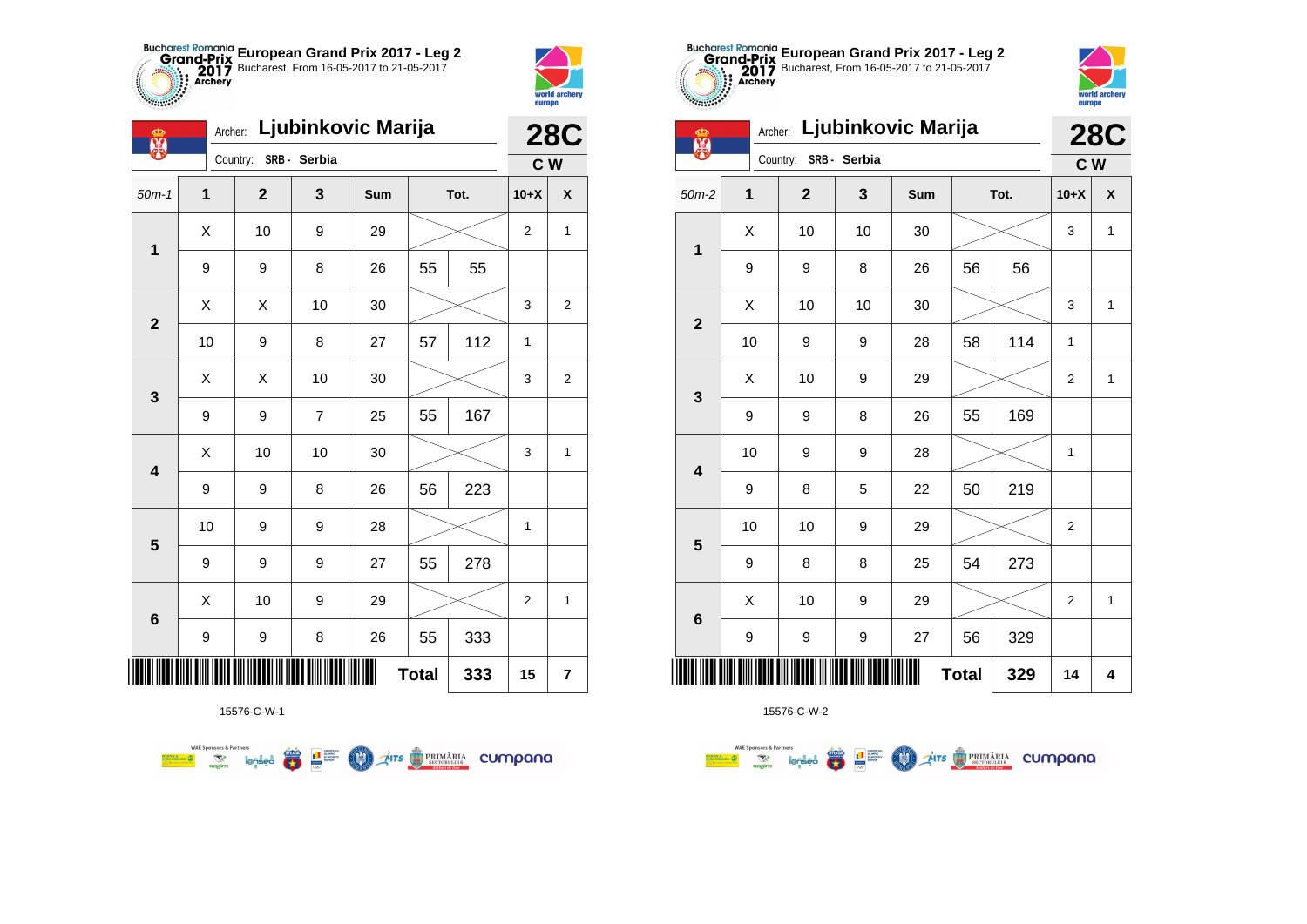



**STATISTICS** 

|                         | Archer:      |                        | Ploszaj Ewa    |     |              |      | <b>28D</b>     |                         |  |  |  |  |
|-------------------------|--------------|------------------------|----------------|-----|--------------|------|----------------|-------------------------|--|--|--|--|
|                         |              | Country: ISL - Iceland |                |     |              |      | C W            |                         |  |  |  |  |
| $50m-1$                 | $\mathbf{1}$ | $\mathbf{2}$           | 3              | Sum |              | Tot. | $10+X$         | $\pmb{\mathsf{X}}$      |  |  |  |  |
| $\mathbf 1$             | X            | X                      | 10             | 30  |              |      | 3              | $\overline{\mathbf{c}}$ |  |  |  |  |
|                         | 10           | 9                      | $\overline{7}$ | 26  | 56           | 56   | 1              |                         |  |  |  |  |
| $\mathbf{2}$            | X            | 10                     | 9              | 29  |              |      | $\overline{2}$ | 1                       |  |  |  |  |
|                         | 9            | 8                      | M              | 17  | 46           | 102  |                |                         |  |  |  |  |
| 3                       | 10           | 10                     | 10             | 30  |              |      | 3              |                         |  |  |  |  |
|                         | 9            | 8                      | $\overline{7}$ | 24  | 54           | 156  |                |                         |  |  |  |  |
| $\overline{\mathbf{4}}$ | 10           | 9                      | 9              | 28  |              |      | $\mathbf 1$    |                         |  |  |  |  |
|                         | 9            | 8                      | 5              | 22  | 50           | 206  |                |                         |  |  |  |  |
| $\overline{\mathbf{5}}$ | 10           | 10                     | 9              | 29  |              |      | $\overline{c}$ |                         |  |  |  |  |
|                         | 8            | $\overline{7}$         | $\overline{7}$ | 22  | 51           | 257  |                |                         |  |  |  |  |
|                         | 10           | 10                     | 9              | 29  |              |      | $\overline{2}$ |                         |  |  |  |  |
| $\bf 6$                 | 9            | 9                      | 8              | 26  | 55           | 312  |                |                         |  |  |  |  |
| ∭                       |              |                        |                |     | <b>Total</b> | 312  | 14             | 3                       |  |  |  |  |

**COND** 

**AITS** PRIMÁRIA CUMPANO



19225-C-W-2

|                 | Archer: |                        | Ploszaj Ewa    |     |              |      |                | <b>28D</b>   |
|-----------------|---------|------------------------|----------------|-----|--------------|------|----------------|--------------|
|                 |         | Country: ISL - Iceland |                |     |              |      | C W            |              |
| $50m-2$         | 1       | $\mathbf{2}$           | 3              | Sum |              | Tot. | $10+X$         | X            |
| $\mathbf 1$     | X       | 10                     | 10             | 30  |              |      | 3              | $\mathbf{1}$ |
|                 | 8       | $\overline{7}$         | $\overline{7}$ | 22  | 52           | 52   |                |              |
| $\mathbf{2}$    | 9       | 9                      | 9              | 27  |              |      |                |              |
|                 | 9       | $\boldsymbol{9}$       | 9              | 27  | 54           | 106  |                |              |
| 3               | X       | 10                     | 9              | 29  |              |      |                | 1            |
|                 | 8       | 8                      | $\overline{7}$ | 23  | 52           | 158  |                |              |
| 4               | 10      | $\mathsf g$            | 8              | 27  |              |      | 1              |              |
|                 | 8       | $\overline{7}$         | 6              | 21  | 48           | 206  |                |              |
| 5               | 10      | 10                     | 9              | 29  |              |      | $\overline{2}$ |              |
|                 | 8       | 8                      | $\overline{7}$ | 23  | 52           | 258  |                |              |
| $6\phantom{1}6$ | 10      | 9                      | 9              | 28  |              |      | 1              |              |
|                 | 8       | 8                      | 8              | 24  | 52           | 310  |                |              |
|                 |         |                        |                |     | <b>Total</b> | 310  | 9              | $\mathbf{2}$ |

**European Grand Prix 2017 - Leg 2** Bucharest, From 16-05-2017 to 21-05-2017

world archer

europe

19225-C-W-1

**Example 19 account 1996** 

**WAE Sponsors & Partners**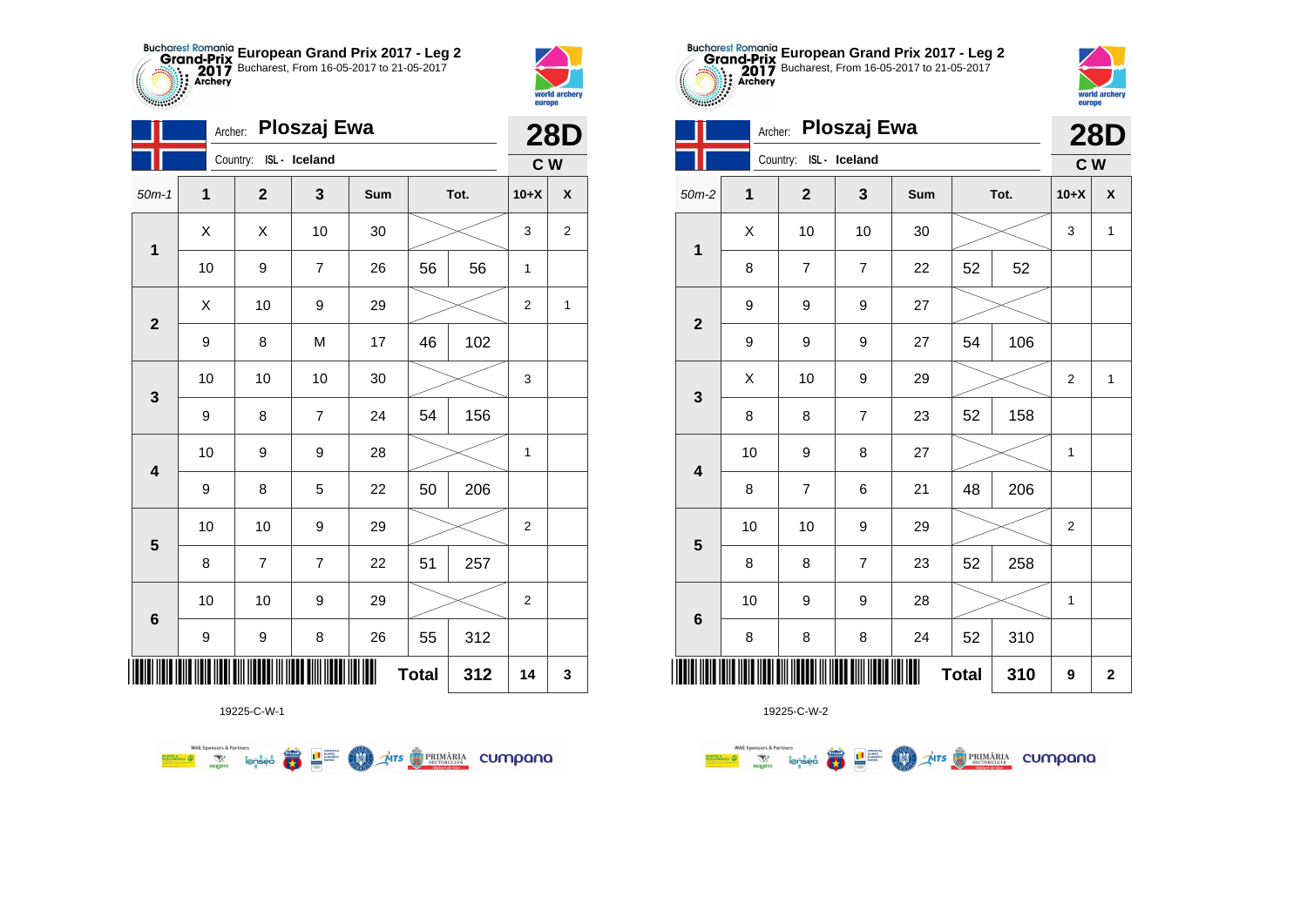



|                         |    | <b>Danilet Anca</b><br>Archer:<br>Country: ROU - Romania<br>$\mathbf 2$<br>3<br>Sum<br>Tot.<br>9<br>9<br>28<br>9<br>$\overline{7}$<br>53<br>25<br>10<br>8<br>28<br>50<br>8<br>6<br>22<br>9<br>9<br>28<br>8<br>8<br>25<br>53<br>10<br>9<br>29<br>55<br>8<br>9<br>26 |                |    |              |     |                | <b>29A</b>         |
|-------------------------|----|--------------------------------------------------------------------------------------------------------------------------------------------------------------------------------------------------------------------------------------------------------------------|----------------|----|--------------|-----|----------------|--------------------|
|                         |    |                                                                                                                                                                                                                                                                    |                |    |              |     | C W            |                    |
| $50m-1$                 | 1  |                                                                                                                                                                                                                                                                    |                |    |              |     | $10+X$         | $\pmb{\mathsf{X}}$ |
| 1                       | 10 |                                                                                                                                                                                                                                                                    |                |    |              |     | 1              |                    |
|                         | 9  |                                                                                                                                                                                                                                                                    |                |    |              | 53  |                |                    |
| $\mathbf{2}$            | Χ  |                                                                                                                                                                                                                                                                    |                |    |              |     | $\overline{2}$ | $\mathbf{1}$       |
|                         | 8  |                                                                                                                                                                                                                                                                    |                |    |              | 103 |                |                    |
| $\mathbf{3}$            | 10 |                                                                                                                                                                                                                                                                    |                |    |              |     | 1              |                    |
|                         | 9  |                                                                                                                                                                                                                                                                    |                |    |              | 156 |                |                    |
| $\overline{\mathbf{4}}$ | 10 |                                                                                                                                                                                                                                                                    |                |    |              |     | $\overline{2}$ |                    |
|                         | 9  |                                                                                                                                                                                                                                                                    |                |    |              | 211 |                |                    |
| $\overline{\mathbf{5}}$ | 10 | 10                                                                                                                                                                                                                                                                 | 9              | 29 |              |     | $\overline{2}$ |                    |
|                         | 8  | 7                                                                                                                                                                                                                                                                  | $\overline{7}$ | 22 | 51           | 262 |                |                    |
| $6\phantom{1}6$         | X  | 10                                                                                                                                                                                                                                                                 | 9              | 29 |              |     | $\overline{2}$ | 1                  |
|                         | 9  | 9                                                                                                                                                                                                                                                                  | 8              | 26 | 55           | 317 |                |                    |
|                         |    |                                                                                                                                                                                                                                                                    |                |    | <b>Total</b> | 317 | 10             | $\mathbf 2$        |

Mrs PRIMÁRIA CUMpana



3270-C-W-2

|                         |              |                        |                |     |              | ZJA  |                |                    |
|-------------------------|--------------|------------------------|----------------|-----|--------------|------|----------------|--------------------|
|                         |              | Country: ROU - Romania |                |     |              |      | C W            |                    |
| $50m-2$                 | $\mathbf{1}$ | $\mathbf 2$            | 3              | Sum |              | Tot. | $10+X$         | $\pmb{\mathsf{x}}$ |
| $\mathbf 1$             | X            | 10                     | 9              | 29  |              |      | $\overline{2}$ | $\mathbf{1}$       |
|                         | 9            | 8                      | 8              | 25  | 54           | 54   |                |                    |
| $\mathbf{2}$            | 10           | 10                     | 9              | 29  |              |      | $\overline{c}$ |                    |
|                         | 8            | 8                      | $\overline{7}$ | 23  | 52           | 106  |                |                    |
| $\mathbf{3}$            | 10           | 10                     | 9              | 29  |              |      | $\overline{2}$ |                    |
|                         | 9            | 8                      | $\overline{7}$ | 24  | 53           | 159  |                |                    |
| $\overline{\mathbf{4}}$ | 9            | 9                      | 9              | 27  |              |      |                |                    |
|                         | 9            | 8                      | 8              | 25  | 52           | 211  |                |                    |
|                         | X            | X                      | X              | 30  |              |      | 3              | 3                  |
| ${\bf 5}$               | 9            | 9                      | 9              | 27  | 57           | 268  |                |                    |
|                         | 10           | 10                     | 9              | 29  |              |      | $\overline{2}$ |                    |
| $\bf 6$                 | 9            | 9                      | 8              | 26  | 55           | 323  |                |                    |
|                         |              |                        |                | Ш   | <b>Total</b> | 323  | 11             | 4                  |

**European Grand Prix 2017 - Leg 2** Bucharest, From 16-05-2017 to 21-05-2017

**29A**

world archer

eurone

Archer: **Danilet Anca**

3270-C-W-1

第 9章

**COND** 

**WAE Sponsors & Partners**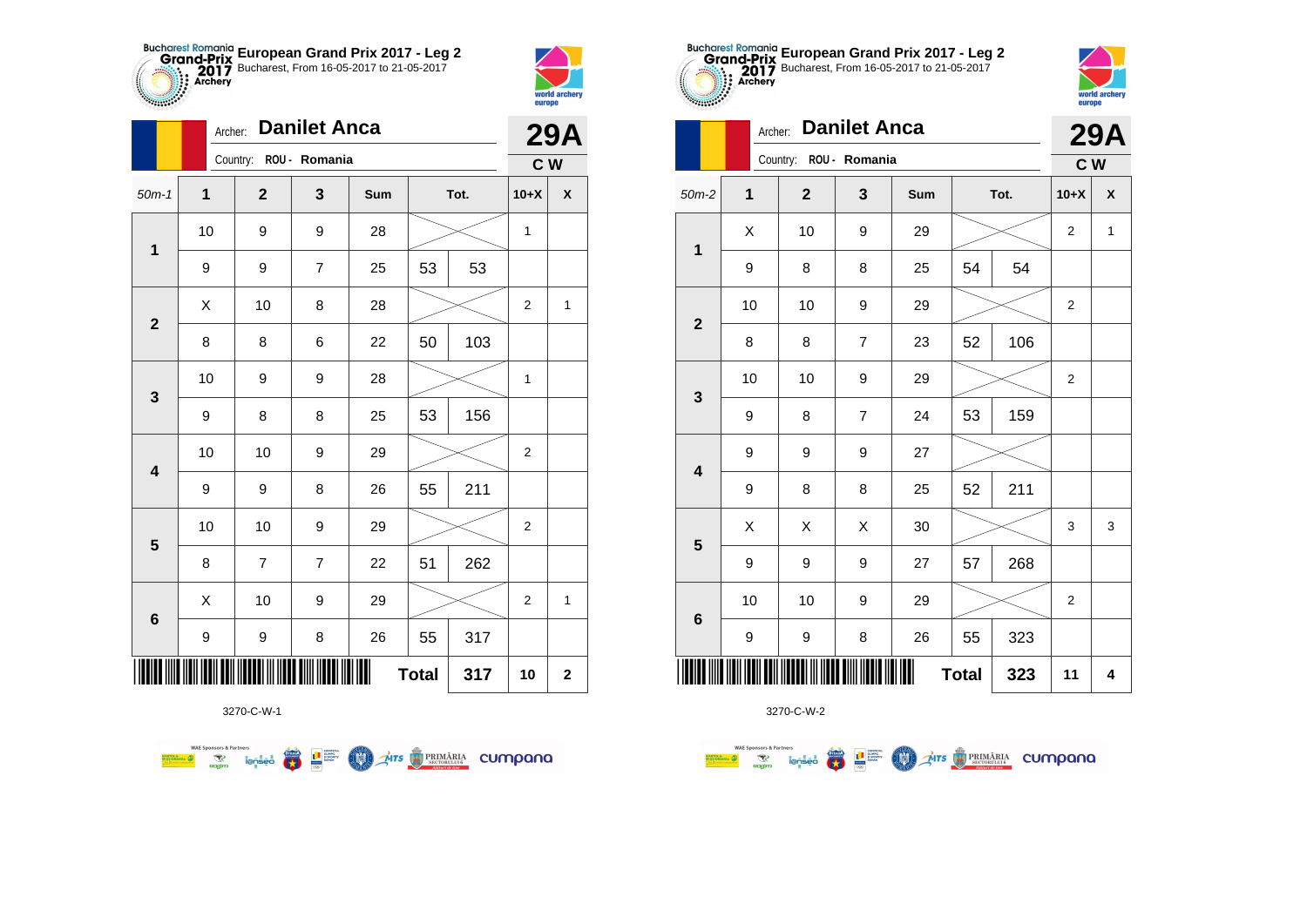



|                         |              | <b>Grydeland Runa</b><br>Archer: |              |     |              |      |              |                  |
|-------------------------|--------------|----------------------------------|--------------|-----|--------------|------|--------------|------------------|
|                         |              | Country:                         | NOR - Norway |     |              |      | C W          |                  |
| $50m-1$                 | $\mathbf{1}$ | $\mathbf{2}$                     | 3            | Sum |              | Tot. | $10+X$       | X                |
| $\mathbf 1$             | X            | X                                | 10           | 30  |              |      | 3            | $\boldsymbol{2}$ |
|                         | 10           | 9                                | 8            | 27  | 57           | 57   | $\mathbf{1}$ |                  |
| $\overline{2}$          | X            | Χ                                | 10           | 30  |              |      | 3            | $\overline{c}$   |
|                         | 10           | 9                                | 9            | 28  | 58           | 115  | $\mathbf{1}$ |                  |
| 3                       | X            | 10                               | 10           | 30  |              |      | 3            | 1                |
|                         | 9            | 9                                | 9            | 27  | 57           | 172  |              |                  |
| $\overline{\mathbf{4}}$ | Χ            | 10                               | 10           | 30  |              |      | 3            | 1                |
|                         | 9            | 9                                | 9            | 27  | 57           | 229  |              |                  |
| 5                       | X            | X                                | 10           | 30  |              |      | 3            | $\overline{c}$   |
|                         | 9            | 9                                | 9            | 27  | 57           | 286  |              |                  |
| $6\phantom{1}6$         | 10           | 10                               | 10           | 30  |              |      | 3            |                  |
|                         | 9            | 9                                | 9            | 27  | 57           | 343  |              |                  |
|                         |              |                                  |              | Ш   | <b>Total</b> | 343  | 20           | 8                |

**THE STRIMARIA CUMPANA** 



赢

**THE SUPPRE** 

COO .

**WAE Sponsors & Partners** 



8093-C-W-2

|    | ▴  | ◡                | uuu |                                                                | .טנ          | אדט ו       | $\mathbf{v}$            |
|----|----|------------------|-----|----------------------------------------------------------------|--------------|-------------|-------------------------|
| Χ  | Χ  | 10               | 30  |                                                                |              | 3           | $\sqrt{2}$              |
| 10 | 9  | 9                | 28  | 58                                                             | 58           | $\mathbf 1$ |                         |
| X  | X  | 10               | 30  |                                                                |              | 3           | $\overline{\mathbf{c}}$ |
| 10 | 9  | 8                | 27  | 57                                                             | 115          | 1           |                         |
| 10 | 10 | 10               | 30  |                                                                |              | 3           |                         |
| 9  | 9  | 9                | 27  | 57                                                             | 172          |             |                         |
| Χ  | 10 | 10               | 30  |                                                                |              | $\mathsf 3$ | $\mathbf{1}$            |
| 9  | 9  | $\boldsymbol{9}$ | 27  | 57                                                             | 229          |             |                         |
| X  | Χ  | Χ                | 30  |                                                                |              | 3           | 3                       |
| X  | 9  | 8                | 27  | 57                                                             | 286          | 1           | $\mathbf{1}$            |
| X  | 10 | 10               | 30  |                                                                |              | 3           | $\mathbf{1}$            |
| 10 | 8  | 8                | 26  | 56                                                             | 342          | $\mathbf 1$ |                         |
|    |    |                  |     |                                                                | 342          | 22          | 10                      |
|    |    |                  |     | <u> Anii Aanii 1000 in ilaada in ilaad ahn ilaala ila ilah</u> | <b>Total</b> |             |                         |



**29B**

|                         |             | Country:     | NOR - Norway |     |              |      | C W    |                         |
|-------------------------|-------------|--------------|--------------|-----|--------------|------|--------|-------------------------|
| $50m-2$                 | $\mathbf 1$ | $\mathbf{2}$ | 3            | Sum |              | Tot. | $10+X$ | X                       |
| $\mathbf 1$             | X           | X            | 10           | 30  |              |      | 3      | $\overline{\mathbf{c}}$ |
|                         | 10          | 9            | 9            | 28  | 58           | 58   | 1      |                         |
| $\mathbf{2}$            | X           | X            | 10           | 30  |              |      | 3      | 2                       |
|                         | 10          | 9            | 8            | 27  | 57           | 115  | 1      |                         |
| $\mathbf{3}$            | 10          | 10           | 10           | 30  |              |      | 3      |                         |
|                         | 9           | 9            | 9            | 27  | 57           | 172  |        |                         |
| $\overline{\mathbf{4}}$ | X           | 10           | 10           | 30  |              |      | 3      | $\mathbf{1}$            |
|                         | 9           | 9            | 9            | 27  | 57           | 229  |        |                         |
| $5\phantom{1}$          | X           | X            | Χ            | 30  |              |      | 3      | 3                       |
|                         | Χ           | 9            | 8            | 27  | 57           | 286  | 1      | 1                       |
| $\bf 6$                 | X           | 10           | 10           | 30  |              |      | 3      | $\mathbf{1}$            |
|                         | 10          | 8            | 8            | 26  | 56           | 342  | 1      |                         |
|                         |             |              |              | Ⅲ   | <b>Total</b> | 342  | 22     | 10                      |

**European Grand Prix 2017 - Leg 2** Bucharest, From 16-05-2017 to 21-05-2017

Archer: **Grydeland Runa**